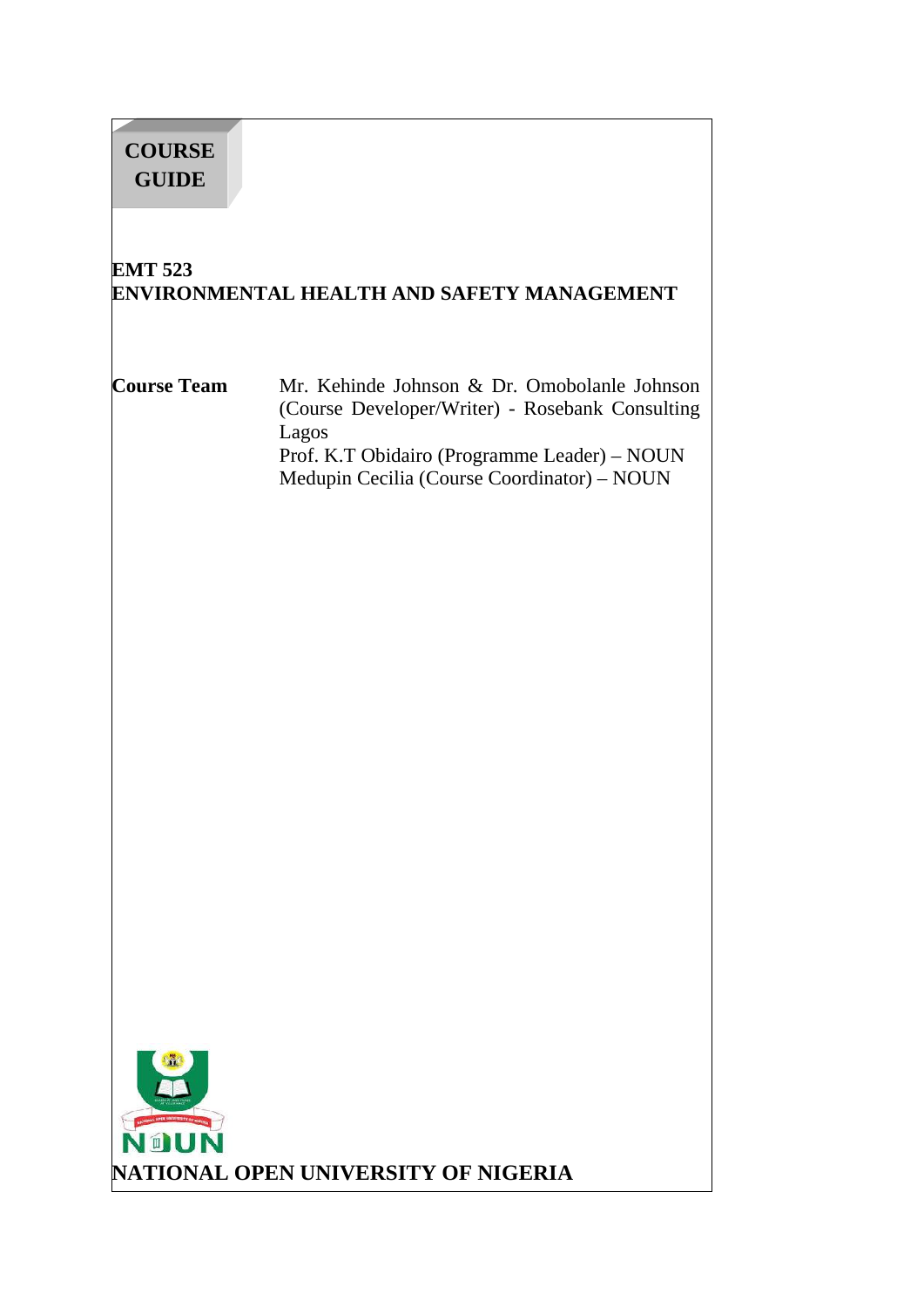© 2021 by NOUN Press National Open University of Nigeria Headquarters University Village Plot 91, Cadastral Zone Nnamdi Azikiwe Expressway Jabi, Abuja

Lagos Office 14/16 Ahmadu Bello Way Victoria Island, Lagos

e-mail: centralinfo@nou.edu.ng URL: www.nou.edu.ng

All rights reserved. No part of this book may be reproduced, in any form or by any means, without permission in writing from the publisher.

First Printed 2021 ISBN: 978-978-058-098-8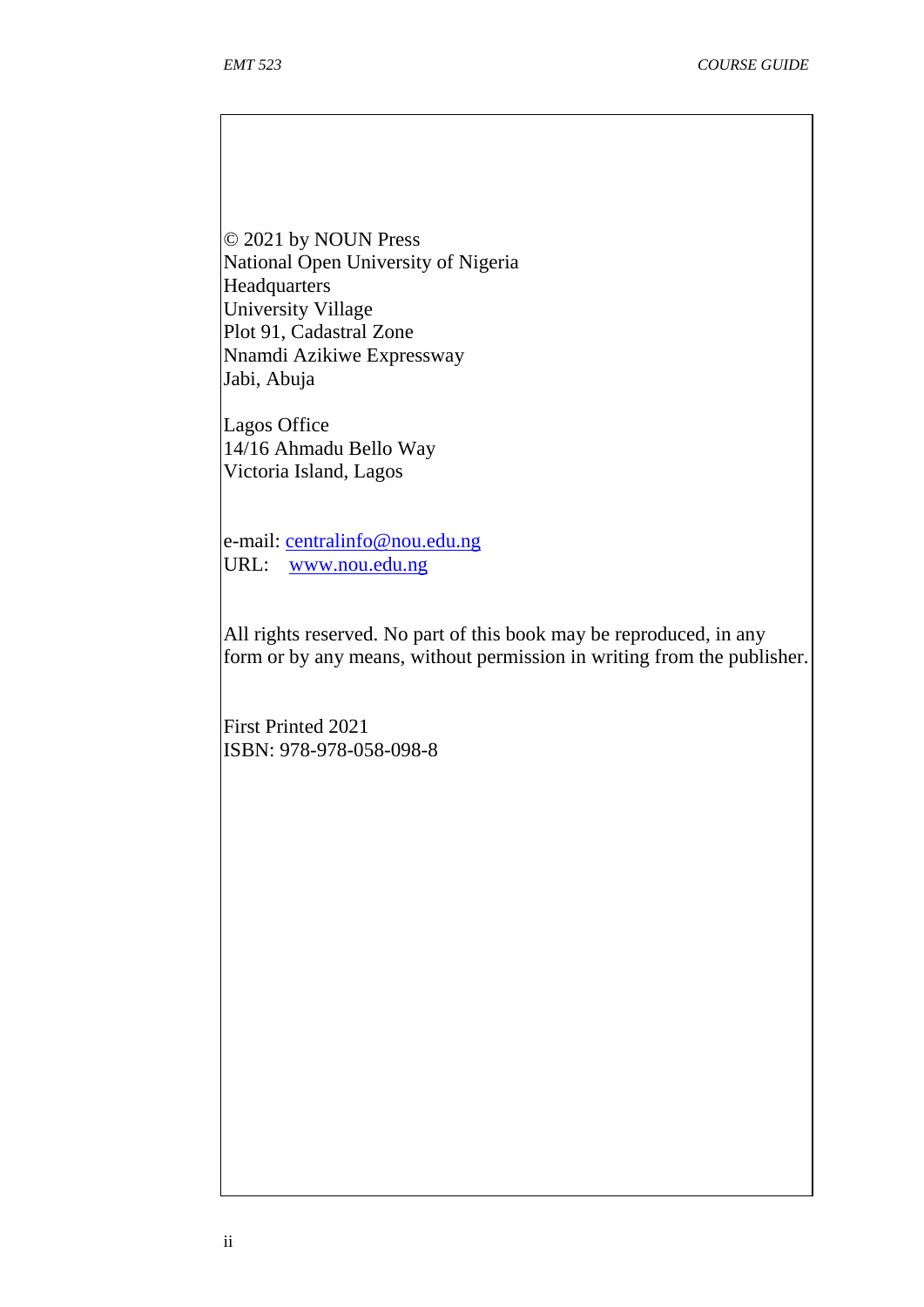# **CONTENTS PAGE**

| 1V               |
|------------------|
| V                |
| V                |
| V                |
| V1               |
| V11              |
| V11              |
| V11              |
| V11              |
| V11              |
| V111             |
| $\cdots$<br>V111 |
| $\cdots$<br>V111 |
| ix               |
| 1X               |
| 1X               |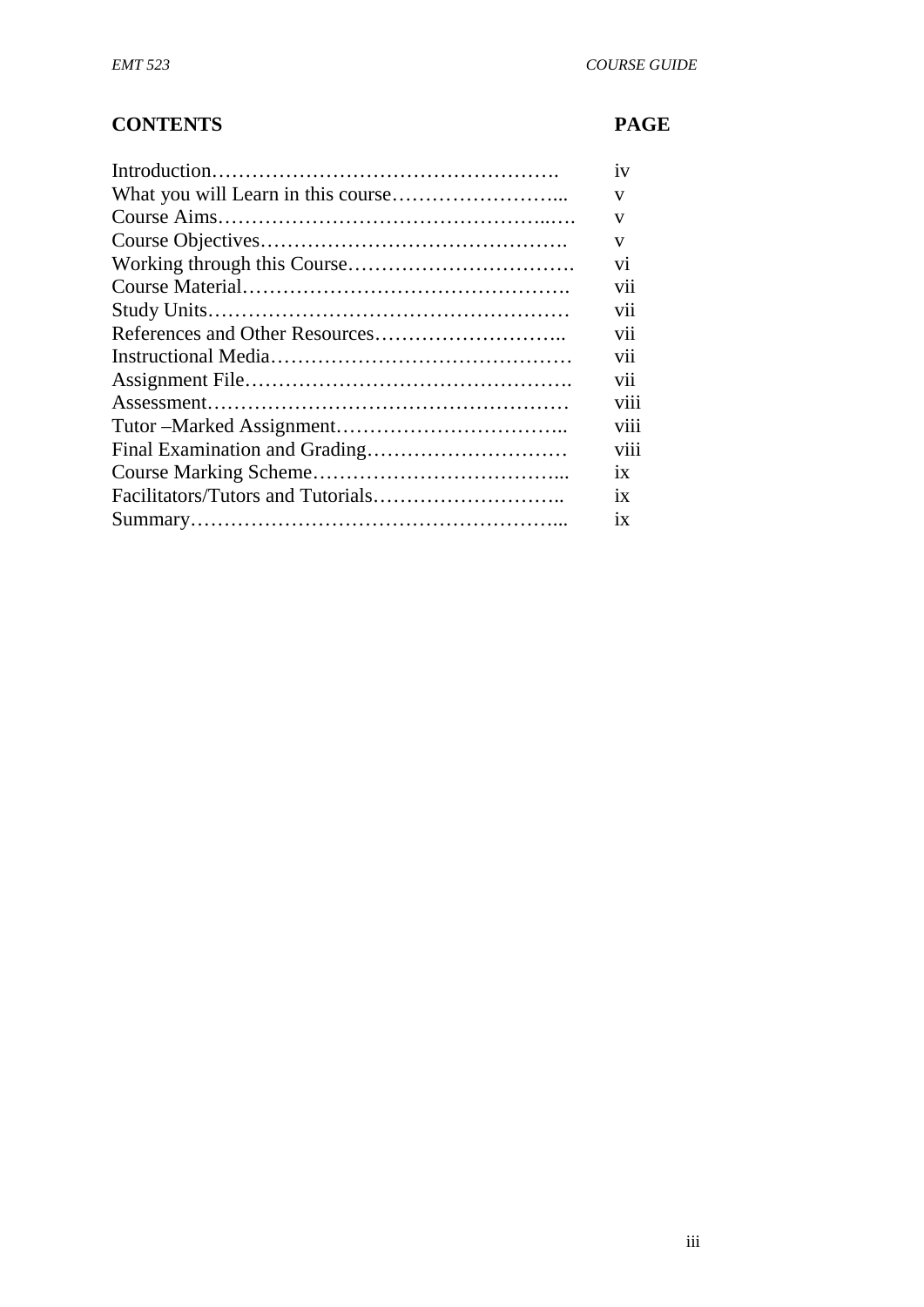#### **INTRODUCTION**

In the last few years more and more attention has been placed on the environment and little wonder too, as global climates continue to change. While it was once disputed that the earth was getting hotter, it is now a known fact that global temperatures are rising, that there is a "green house effect" and that sea levels are rising. These issues are now so topical that they have been added to the primary school curriculum, and explained to even pupils in nursery schools. This is because various nations of the world have continued to experience extreme weather conditions with attendant loss of life and property; Hurricanes such as Katrina, Typhoons, Tsunamis in Japan, Floods in Lagos and Volcanic eruptions in Europe, which caused the close down of European Air Space, have ensured that the global climate and by extension the preservation of the environment remain topical issues to entire world. There is now no disputing that some action must be taken to preserve the earth.

There is a link between Occupational Health and Safety and the Environment. Often, the most acute environmental disasters are often linked with health and safety issues, either as a cause such as the Bhopal and Chernobyl disasters or as a consequence, the recent Earthquake and Tsunami in Fukushima, Japan resulting in damage to Dai-ichi nuclear power plant further threatening the environment. As man has continued to develop with increased industrialization more health and safety issues pertaining to the work place continue to occur.

Environmental Health and Occupational Health and Safety evolved as viable courses as the knowledge of both Environmental Health and Occupational Health and Safety has increased over the years. While Environmental Health issues affect everyone and may occur as a result of activities of industries, Occupational Health and Safety issues affect man in his Work Environment.

This course is designed to provide a basic knowledge of the environment to everyone, as it is obvious that we all require basic facts about both our work and home environments. However the course is of utmost importance for all those who intend to pursue a career in Environmental Sciences; as Environmental Health Officers, Environmental Conservation and Protection Officers, Architects, Engineers, Builders, Landscape Architects, Occupational Health Officers, Risk Officers, Compliance Officers, Health and Safety Technicians, Production Supervisors and Human Resource Specialists. This Course Environmental Health and Safety is a two credit degree course.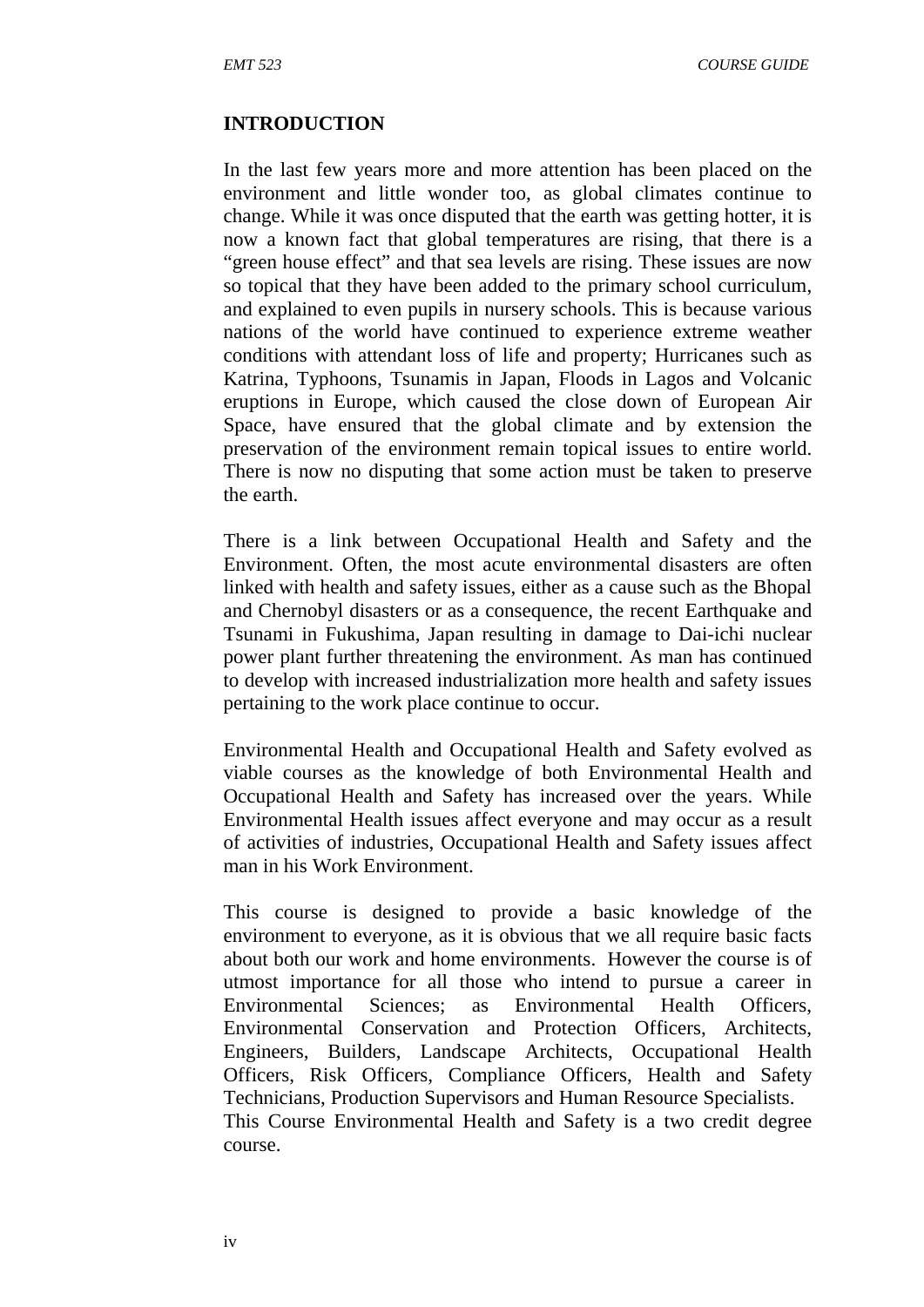There are two modules consisting of 20 Units altogether.

The first module deals with Environmental Management and Assessment; here you will learn of the various tools used in managing the environment and the second module deals with Health and Safety emphasizing the processes and tools used to ensure health and safety.

# **WHAT YOU WILL LEARN IN THIS COURSE**

You will learn about Environmental management with particular reference to some of the management assessment tools.

You will learn about Occupational Health and Safety with particular reference to Health and Safety Processes, Assessment tools and Emergency preparedness including some Emergency and Safety procedures.

### **COURSE AIMS**

This course aims at providing the basic knowledge in Environmental Management and Occupational Health and Safety by providing the basic concepts which can be expanded upon during the course of a career Thus the aim of this course is to:

- i. Explain the meaning of the Environment and Environmental management with particular reference to some of the management assessment tools.
- ii. Explain the meaning of Occupational Health and Safety with particular reference to Health and Safety Processes, Assessment tools and Emergency preparedness.

#### **COURSE OBJECTIVES**

In order to achieve the course aims, there are some overall objectives set for the course. Besides, each module and each unit has their respective objectives which you and your facilitator must constantly refer to, so that no objective is skipped. All the modules and unit objectives are specifics of the course objectives. The course objectives are stated as follows:

- i. Explain the meaning of the Environment and Environmental management
- ii. Discuss various types of Environmental management tools; EIA, Strategic Environmental Assessment, Environmental Audit, Lifecycle Assessment and Clean technology
- iii. State the strategies and techniques for each of these techniques.
- iv. Explain the meaning of Occupational Health and Safety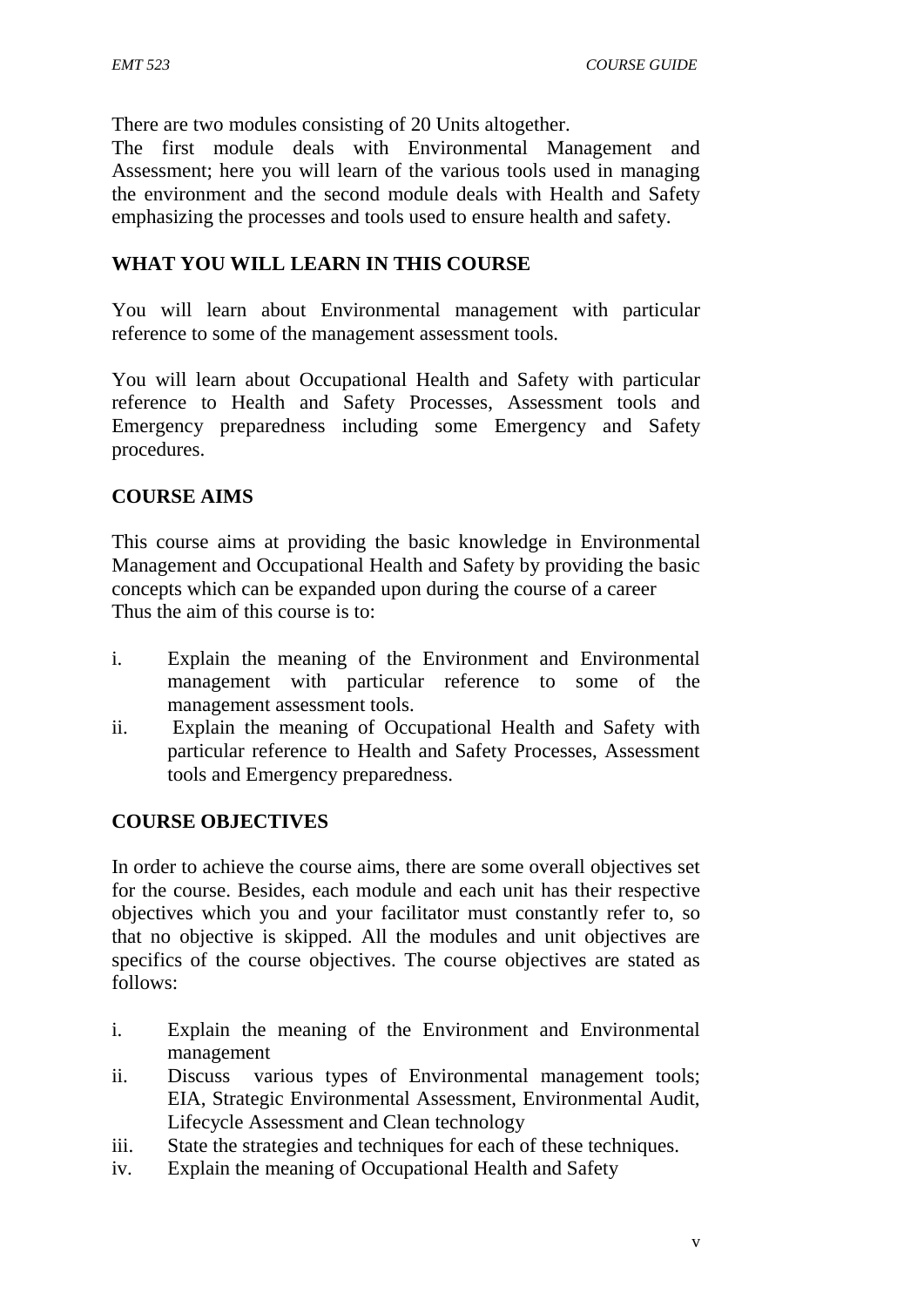- v. Discuss the concepts of Accident Prevention and Emergency Preparedness
- vi. Describe the process of drafting an Occupational health policy.

### **WORKING THROUGH THIS COURSE**

This course contains some packages that you will be given at the beginning of the Semester: one of them is the course material. Your full participation in both the continuous assessment and the final written examination are two areas expected of you to fulfill at the end of the course. The 19 study units of the course packaged for you in modules are as shown below:

#### **Module 1**

| Unit 1 | <b>Our Planet</b>                               |
|--------|-------------------------------------------------|
| Unit 2 | The Need For Environmental Sustainability       |
| Unit 3 | <b>Environmental Legislation</b>                |
| Unit 4 | <b>Environmental Management Systems</b>         |
| Unit 5 | <b>Environmental Impact</b><br>Assessment (EIA) |
|        |                                                 |

#### **Module 2**

- Unit 1 Strategic Environmental Assessment
- Unit 2 Environmental Audit
- Unit 3 Cost Benefit Analysis
- Unit 4 Life Cycle Assessment
- Unit 5 Clean Technology

#### **Module 3**

- Unit 1 Environmental Risk Management
- Unit 2 Sustainable Development
- Unit 3 Health and Safety Policies in Industries and Work Environment
- Unit 4 Strategies and Objectives
- Unit 5 First Aid and Techniques

#### **Module 4**

- Unit 1 Accidents: Classification, Causes and Costs
- Unit 2 Fire and Fire Fighting
- Unit 3 Health and Safety Audits and Management Tools
- Unit 4 Health and Safety Plans Accidents: Case Studies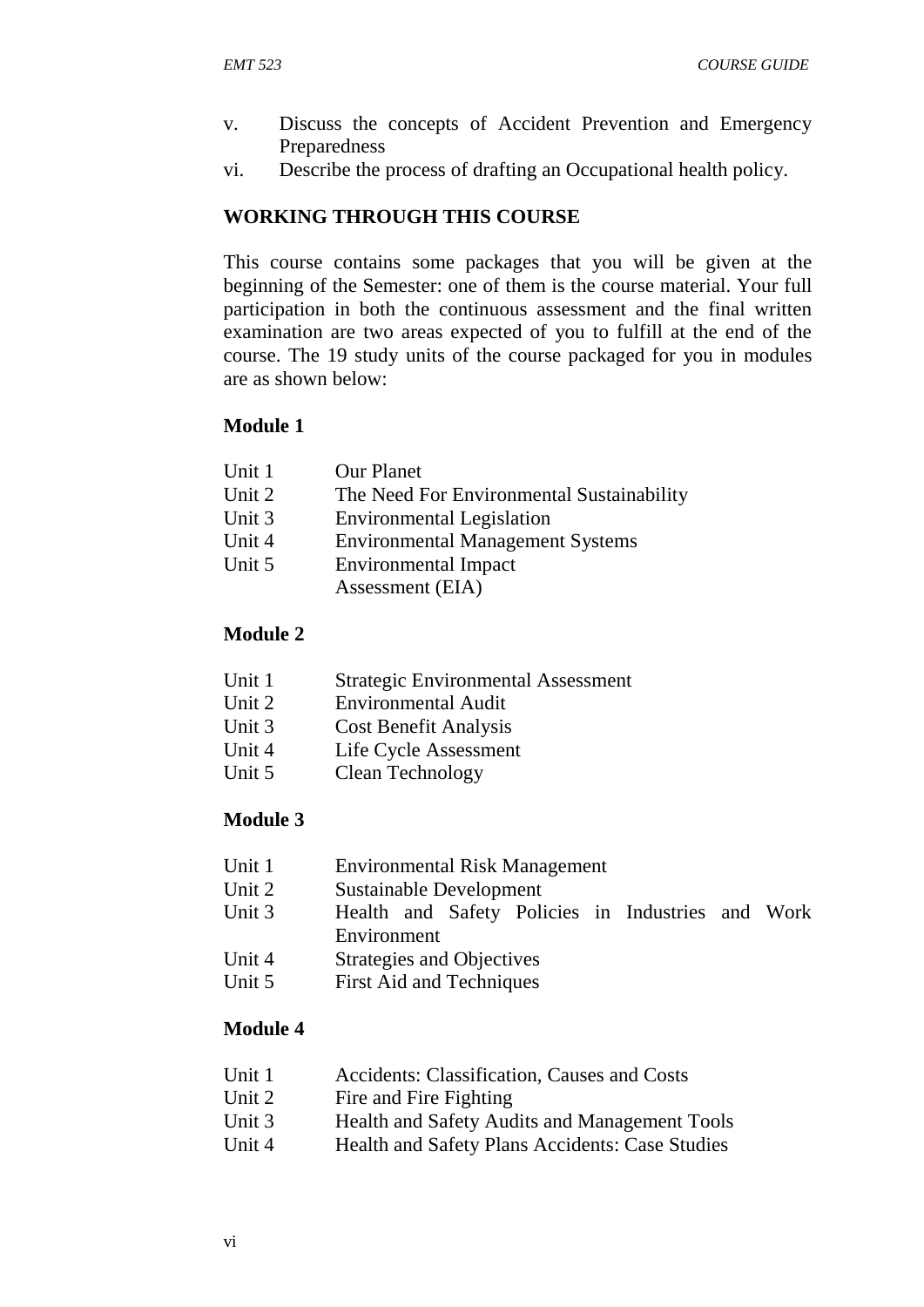From all indications, you should be able to complete two credit units about 20 study units in a semester. Each unit is properly laid out with: Introduction to the unit, specific objectives, body of the unit, conclusion, summary, Tutor Marked Assignments and References.

# **COURSE MATERIAL**

Major course materials of the course are as follows:

- i. Course Guide: This is the blue print of the course and details the course.
- ii. Study units: Each of these provides an overview of the content and number of units that will be covered in this course.
- iii. Assignment files: These files contain challenging tutorial questions termed as Self-Assessed Exercises which enable you assess yourself and develop a better understanding of the topic and a Tutor –Marked Assignment (TMAs) which must be handed in to the Tutor and form part of your final grade.
- iv. Presentation schedule: The modus operandis (e.g. time table, hours expected on each unit/ Module, assignment submission procedure ,how the course will be self tutored and the monitoring techniques by Noun will be in the information package of this schedule).

#### **STUDY UNITS**

Details of the study units have earlier been presented. It is spelt out in modules with corresponding units and titles. You will be expected to spend 2-3 hours studying a unit.

#### **REFERENCES AND OTHER RESOURCES**

Apart from this study unit, some reference materials are provided as additional reading materials to support your study. You may come across them in Noun library or elsewhere.

#### **INSTRUCTIONAL MEDIA**

As an open and distance learning University several and relevant multi media that can make learning possible are available.

#### **ASSIGNMENT FILE**

This has been discussed later. It is mandatory to always turn in your assignments to any tutor assigned.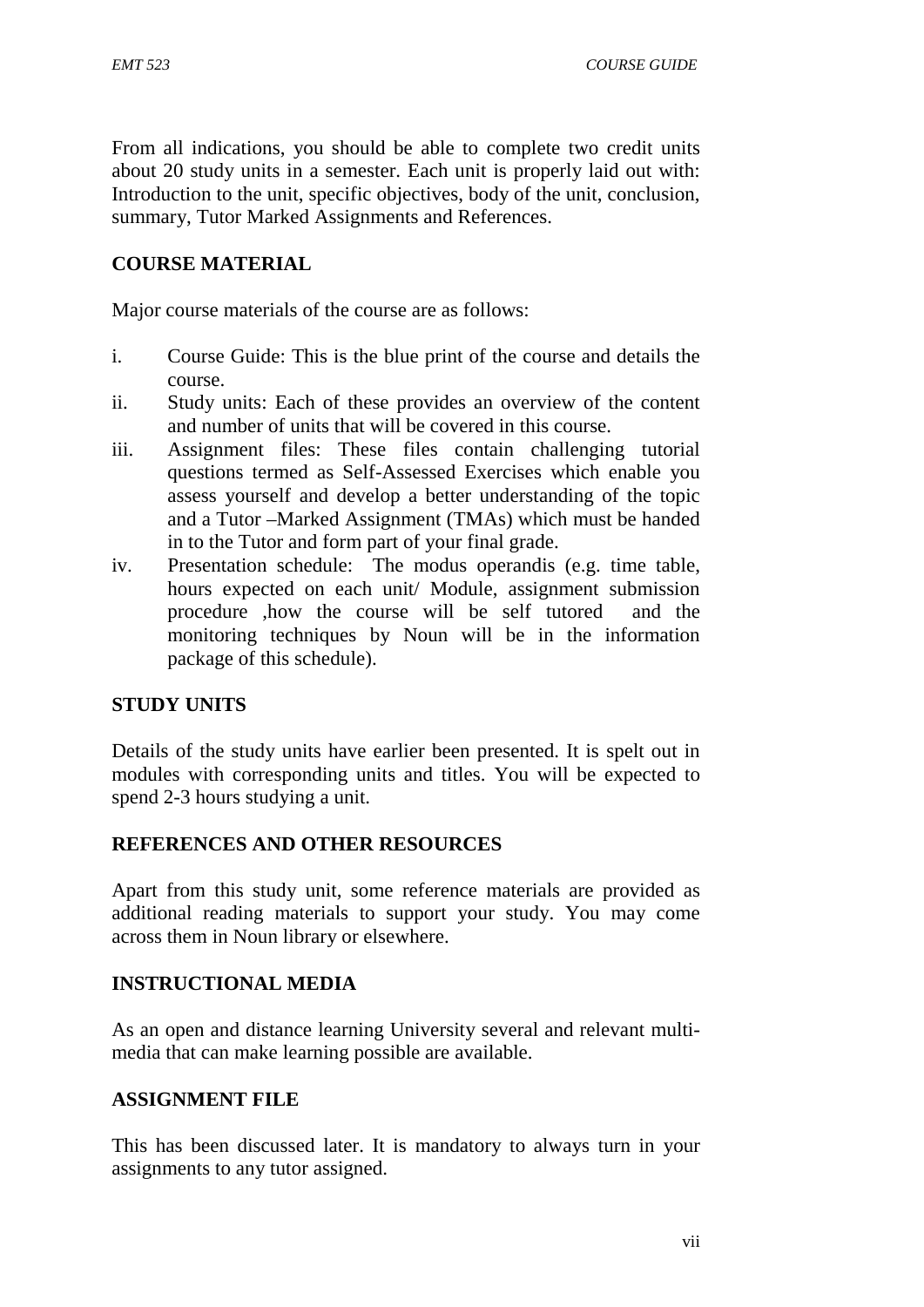#### **ASSESSMENT**

You will be expected to complete at least ten assignments by the end of the course. Some of these will be in the form of a project and continuous assessment (CA). You will be expected to write a final examination in the course. The overall score in the course will be a sum of 40% of CA and 60% of written examination. You will be expected to have 50% in the CA and 50% in the written examination; anything short of this will count as failure.

#### **TUTOR –MARKED ASSIGNMENT**

The TMA is a continuous assessment component of your course. It accounts for 30% of the total score. You will be given four (4) TMAs to answer. Three of these must be answered before you are allowed to sit for the end of course examination. The TMAs would be given to you by your facilitator and returned after you have done the assignment. Assignment questions for the units in this course are contained in the assignment file. You will be able to complete your assignment from information and materials contained in your reading, references and study units. However, it is desirable in all degree level of education to demonstrate that you have read and researched more into your references, which will give you a wider view point and may provide you with a deeper understanding of the subject. Make sure that each assignment reaches your facilitator on or before the deadline given in the presentation schedule and assignment file. If for any reason you can not complete your work on time, contact your facilitator before the assignment is due to discuss the possibility of an extension. Extension will not be granted after the due date unless there are exceptional circumstances.

#### **FINAL EXAMINATION AND GRADING**

The end of course examination for Environmental Health and Safety ESM 431will be for about 3 hours and it has a value of 70% of the total course work. The examination will consist of questions, which will reflect the type of self –testing, practice exercise and tutor –marked assignment problems you have previously encountered. All areas of the course will be assessed.

Use the time between finishing the last unit and sitting for the examination to revise the whole course. You might find it useful to review your self-tests, TMAs and comments on them before the examination. The end of course examination covers information from all parts of the course.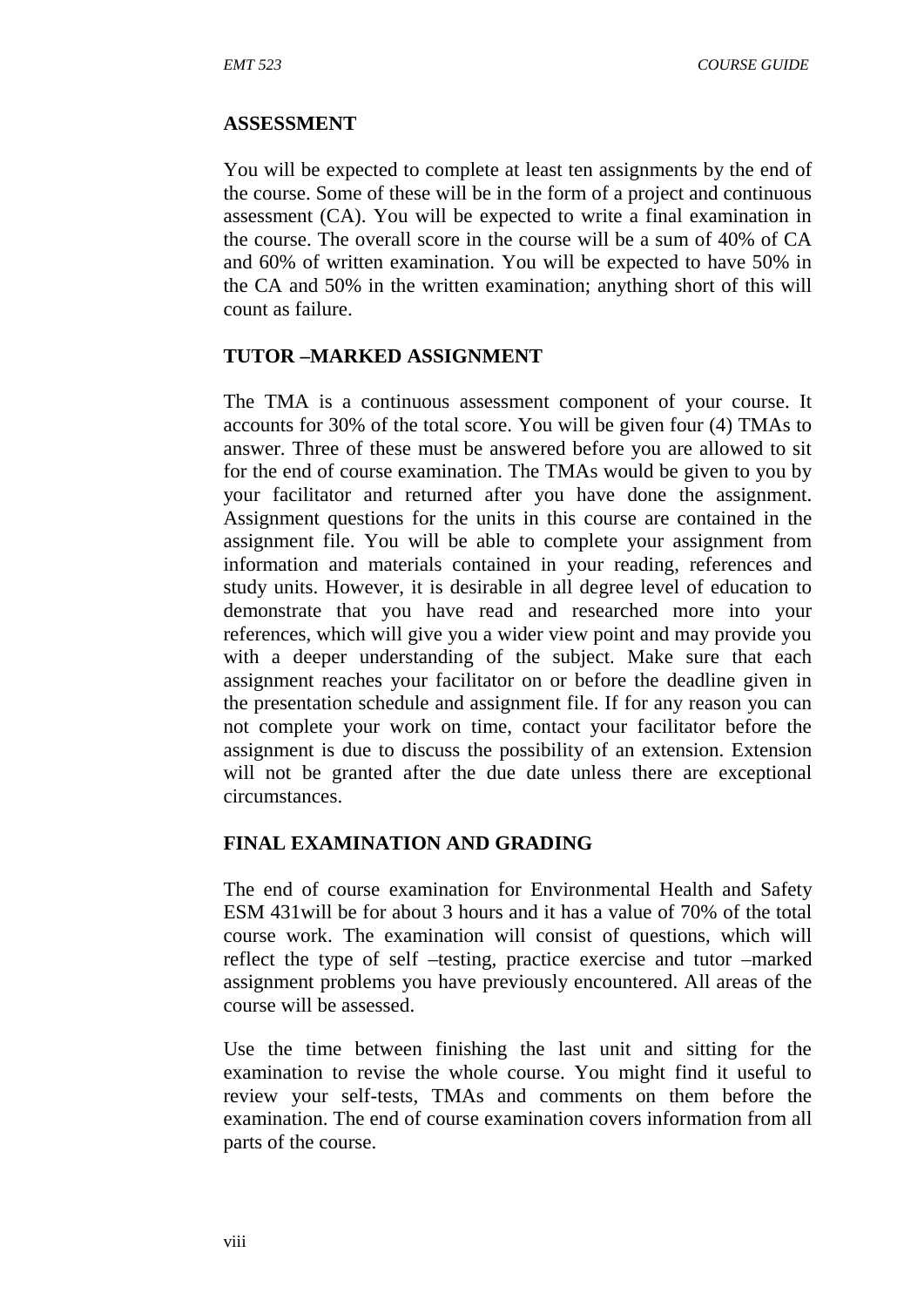| <b>Assignment</b>         | <b>Marks</b>                                                                                 |
|---------------------------|----------------------------------------------------------------------------------------------|
| Assignments 1-4           | Four assignments, best three marks<br>of the four count at 10% each-<br>30% of course marks. |
| End of course examination | 70%                                                                                          |
| Total                     | 100%                                                                                         |

#### **COURSE MARKING SCHEME**

#### **FACILITATORS/TUTORS AND TUTORIALS**

There are 16 hours of tutorials provided in support of this course. You will be notified of the dates, times and location of these tutorials as well as the name and phone number of your facilitator, as soon as you are allocated a tutorial group. Your facilitator will mark and comment on your assignments, keep a close watch on your progress and any difficulties you might face and provide assistance to you during the course. You are expected to mail your Tutor Marked Assignment to your facilitator before the schedule date (at least two working days are required). They will be marked by your tutor and returned to you as soon as possible. Do not delay to contact your facilitator by telephone or e-mail if you need assistance. The following might be circumstances in which you would find assistance necessary, hence you would have to contact your facilitator if:

- 1 You do not understand any part of the study or the assigned readings.
- 2 You have difficulty with the self-tests
- 3 You have a question or problem with an assignment or with the grading of an assignment.

You should endeavour to attend the tutorials. This is the only chance to have face to face contact with your course facilitator and to ask questions which are answered instantly. You can raise any problem encountered in the course of your study. To gain much benefit from course tutorials prepare a question list before attending them. You will learn a lot from participating actively in discussions.

#### **SUMMARY**

Environmental Health and Safety is a course that intends to provide a basic concept of the discipline and is concerned with definitions, terms, tools and processes used in Environmental Health and Occupational Health and Safety. Upon completing this course, you will be equipped with the basic knowledge in Environmental Management and Occupational Health and Safety by the provision of the knowledge of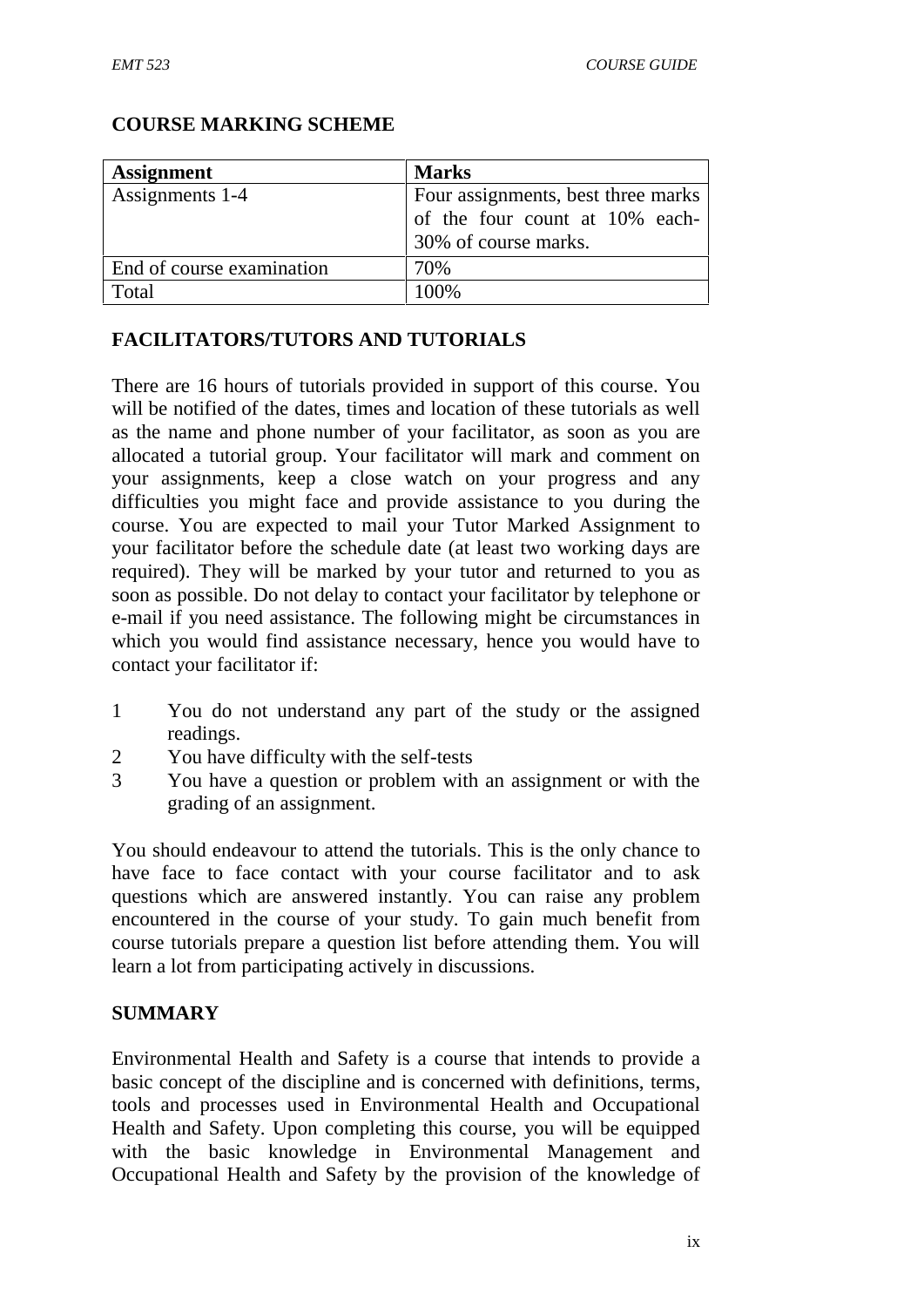environmental management assessment tools and occupational health and safety Processes and Assessment tools.

*In addition you will be able to answer the following questions:*

- a. What is meant by the term Environment and how does man affect his environment?
- b. What is meant by the term Environmental management?
- c. Discuss Four types of Environmental management tools.
- d. State the strategies and techniques for EIA, Strategic Environmental Assessment, Environmental Audit, Lifecycle Assessment and Clean technology.
- e. Explain the meaning of Occupational Health and Safety.
- f. Discuss the concept of Accident and state the principles for Prevention Draft an Occupational health policy for Firm ABC a printing firm located in your region.

Of course, the list of questions that you can answer is not limited to the above list. To gain the most from this course you should endeavour to apply the principles you have learnt to your understanding of Environmental Health and Safety. I wish you success in the course and I hope that you will find it both interesting and useful.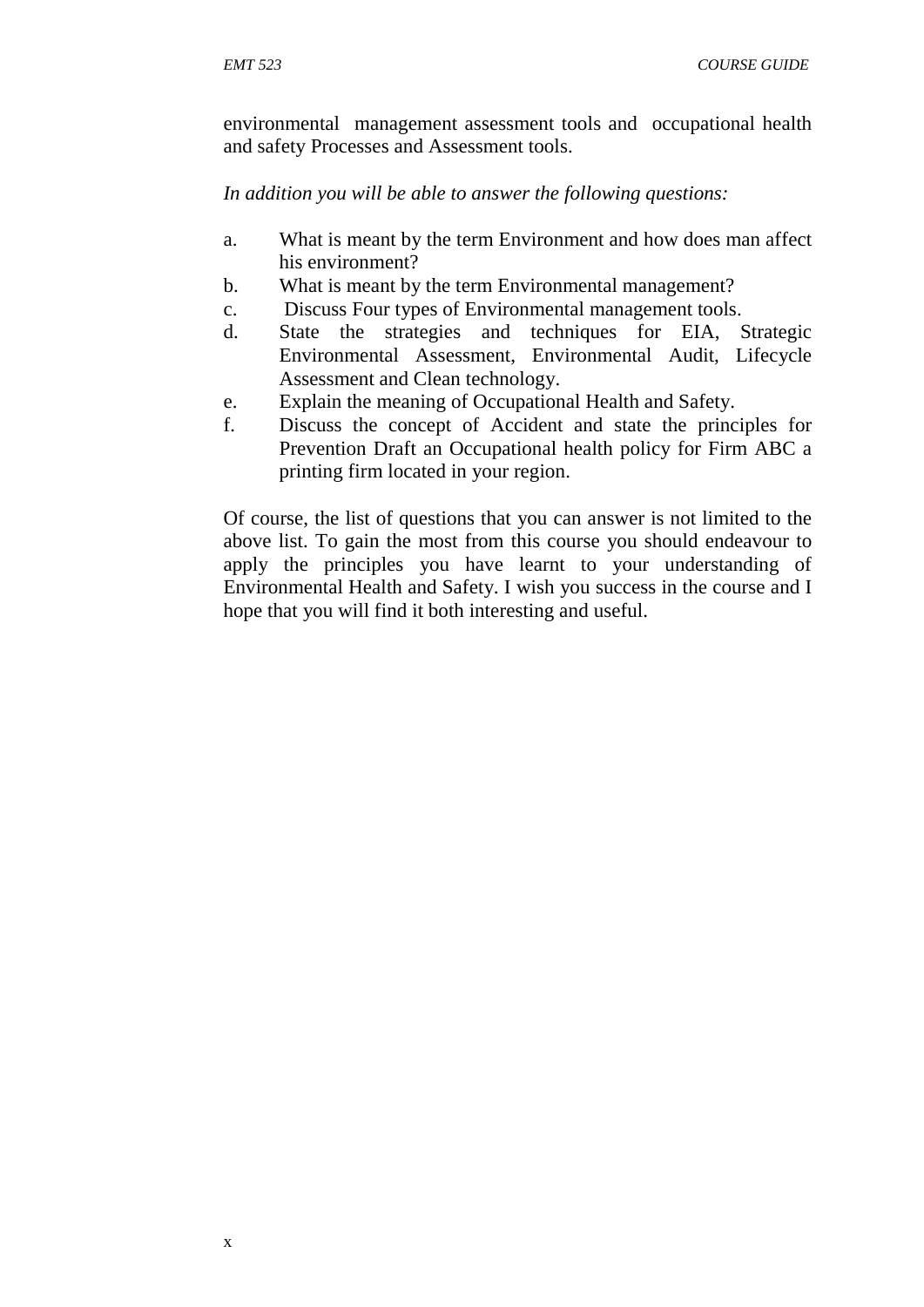# **MAIN COURSE**

| <b>CONTENTS</b> |                                          | <b>PAGE</b> |  |
|-----------------|------------------------------------------|-------------|--|
| <b>Module 1</b> |                                          | 1           |  |
| Unit 1          |                                          | 1           |  |
| Unit 2          | The Need For Environmental               |             |  |
|                 |                                          | 9           |  |
| Unit 3          | Environmental Legislation                | 14          |  |
| Unit 4          | Environmental Management Systems         | 21          |  |
| Unit 5          | <b>Environmental Impact</b>              |             |  |
|                 |                                          | 28          |  |
| <b>Module 2</b> |                                          | 38          |  |
| Unit 1          | Strategic Environmental Assessment       | 38          |  |
| Unit 2          | Environmental Audit                      | 43          |  |
| Unit 3          |                                          | 49          |  |
| Unit 4          |                                          | 55          |  |
| Unit 5          |                                          | 63          |  |
| <b>Module 3</b> |                                          | 69          |  |
| Unit 1          | Environmental Risk Management            | 69          |  |
| Unit 2          | Sustainable Development                  | 76          |  |
| Unit 3          | Health and Safety Policies in            |             |  |
|                 | Industries and Work Environment          | 82          |  |
| Unit 4          | Strategies and Objectives                | 91          |  |
| Unit 5          |                                          | 99          |  |
| <b>Module 4</b> |                                          | 106         |  |
| Unit 1          | <b>Accidents: Classification, Causes</b> |             |  |
|                 |                                          | 106         |  |
| Unit 2          |                                          | 112         |  |
| Unit 3          | Health and Safety Audits and             |             |  |
|                 | Management Tools                         | 120         |  |
| Unit 4          | Health and Safety Plans Accidents:       |             |  |
|                 |                                          | 128         |  |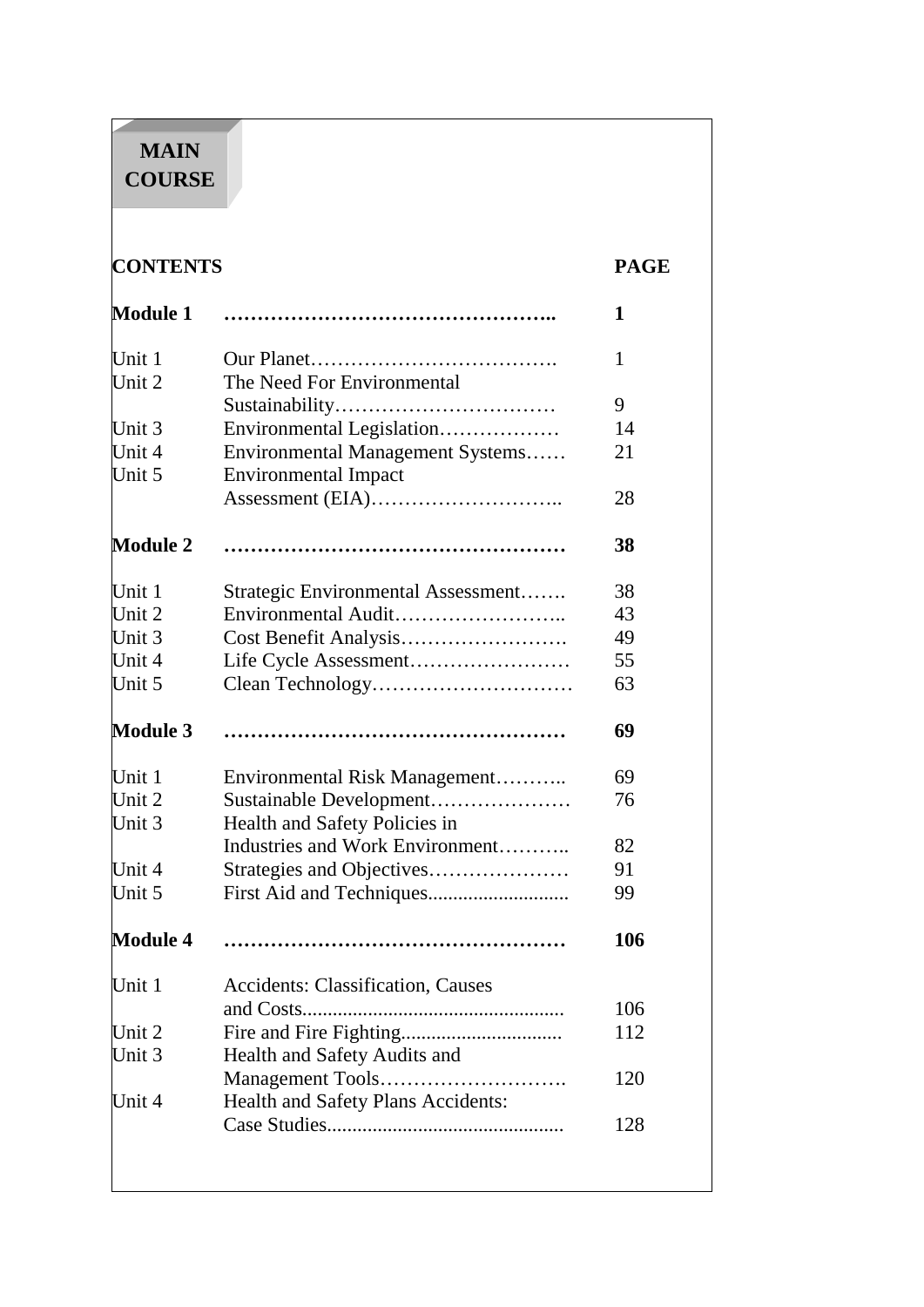# **MODULE 1**

- Unit 1 Our Planet
- Unit 2 The Need For Environmental Sustainability
- Unit 3 Environmental Legislation<br>
Unit 4 Environmental Management
- Environmental Management Systems
- Unit 5 Environmental Impact Assessment (EIA)

# **UNIT 1 OUR PLANET**

# **CONTENTS**

- 1.0 Introduction
- 2.0 Objectives
- 3.0 Main Content
	- 3.1 Natural Processes that keep the Earth Stable
	- 3.2 Man's Effect on His Environment
- 4.0 Conclusion
- 5.0 Summary
- 6.0 Tutor-Marked Assignment
- 7.0 References/Further Reading

# **1.0 INTRODUCTION**

In order to have an understanding of the concept of Environmental Health, one must understand: what the environment is, which normal processes occur in the environment , how man affects his environment and how the various effects of all the activities of man on his Environment ultimately affect him.

#### **2.0 OBJECTIVES**

By the end of this unit, you will be able to:

- define the concept environment and explain some of the natural processes that keep the earth stable
- explain some of the various activities of man currently degrading the planet.

# **3.0 MAIN CONTENT**

# **3.1 Natural processes that keep the earth stable**

Most people think 'the environment' is something "out there" that doesn't affect us. *The environment is where we live and consists of all*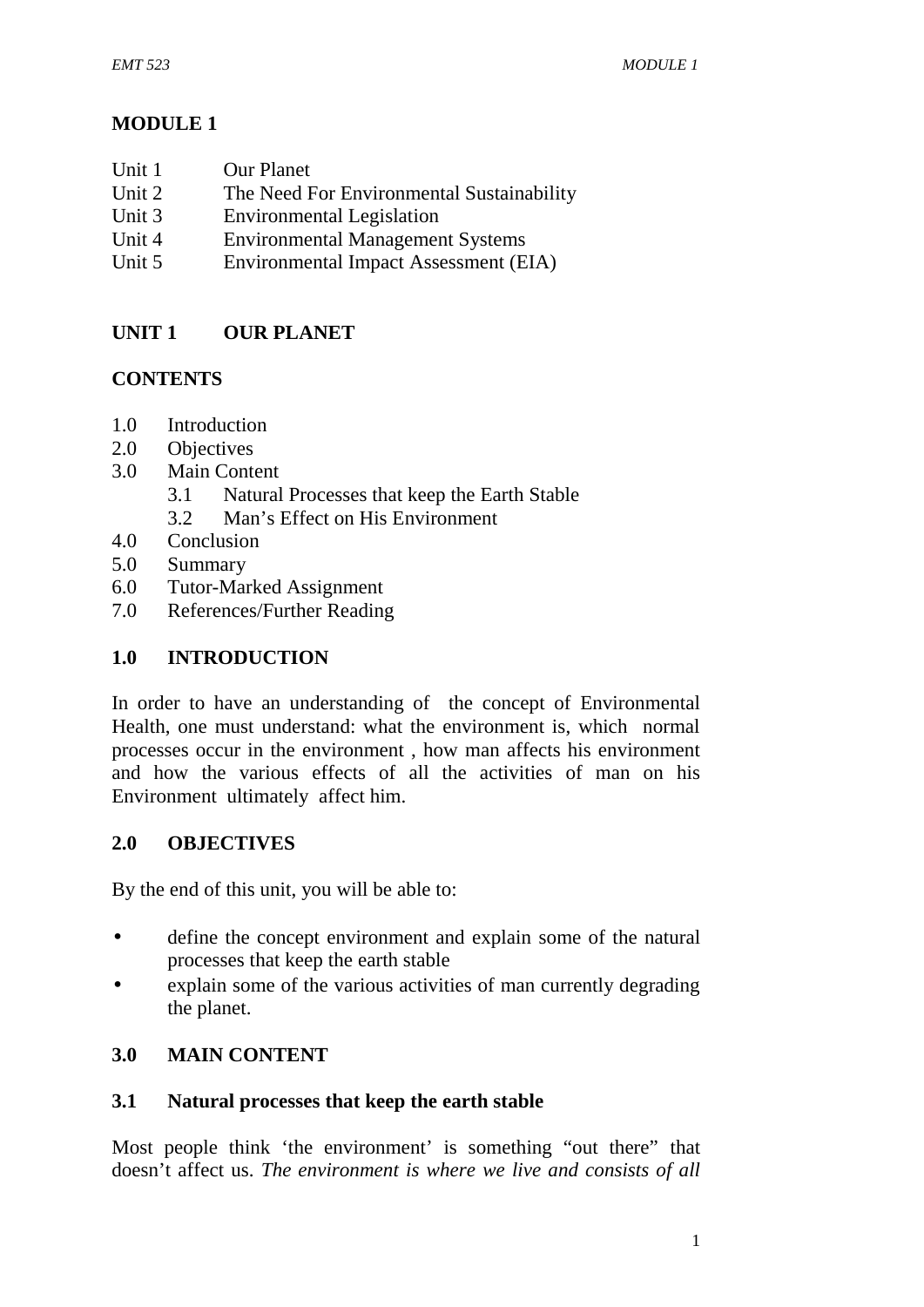*the living and non-living things around us*. The non-living (physical) part of the environment includes air, water, soil, minerals and climatic factors such as temperature and humidity. The living part consists of all micro-organisms, plants and animals (man inclusive). Everything we need to live is ultimately provided by our planet and its natural life support systems. If the environment is unable to provide those life support services, then people will suffer.

The next section lists some of the things we can't do without.

- 1. Stable Climate: A stable and comfortable climate is essential for human development
- 2. Protection from ultra-violet radiation our atmosphere, specifically the ozone layer, protects life against the most harmful ultraviolet radiation from the sun. Ultraviolet light can damage DNA in plants and animals. It is a cause of skin cancers, crop damage and can harm sea creatures
- 3. Provision of Fresh water: All the water we have on the Earth now is all the water we have ever had. Most of the Earth's water is in the oceans (97%) or locked away as ice. Freshwater is mostly stored underground as 'groundwater' (0.6%) and a very small proportion (0.01%) is in lakes, streams and rivers. Nature provides fresh water continuously, as rain or snow, as the melt water from glaciers, and by releasing clear filtered water from springs. We tap into natural underground reservoirs of water which have been filtered through porous rocks when we get water from wells
- 4. Provision of Breathable air: Wind disperses pollution. Rain washes pollutants out of the air. Plants can trap and filter out pollutants. When plants photosynthesize (make sugar from carbon dioxide and water) they release oxygen. All of these things help to ensure that animals of all kinds can breathe.
- 5. Food webs: Food webs are the complex inter-relations of plants and animals which rely on each other for food. The start of it all is photosynthesis. Green algae and plants create their own stored fuel by using the energy from sunlight to turn carbon dioxide and water into simple sugars. This is the basis of the rest of life of the planet, as animals eat the plants or each other, and other organisms eat recently-alive things.
- 6. Fertile soils: In most land-based food webs, plants also need fertile soil, which is provided through the erosion of rocks, the rotting of recently-alive things, and the presence of microscopic living things which bind the soil together.
- 7. Food: We depend on nature for our food. There are around 270,000 plant species yet only 7,000 (less than 1%) have been used for food by humans.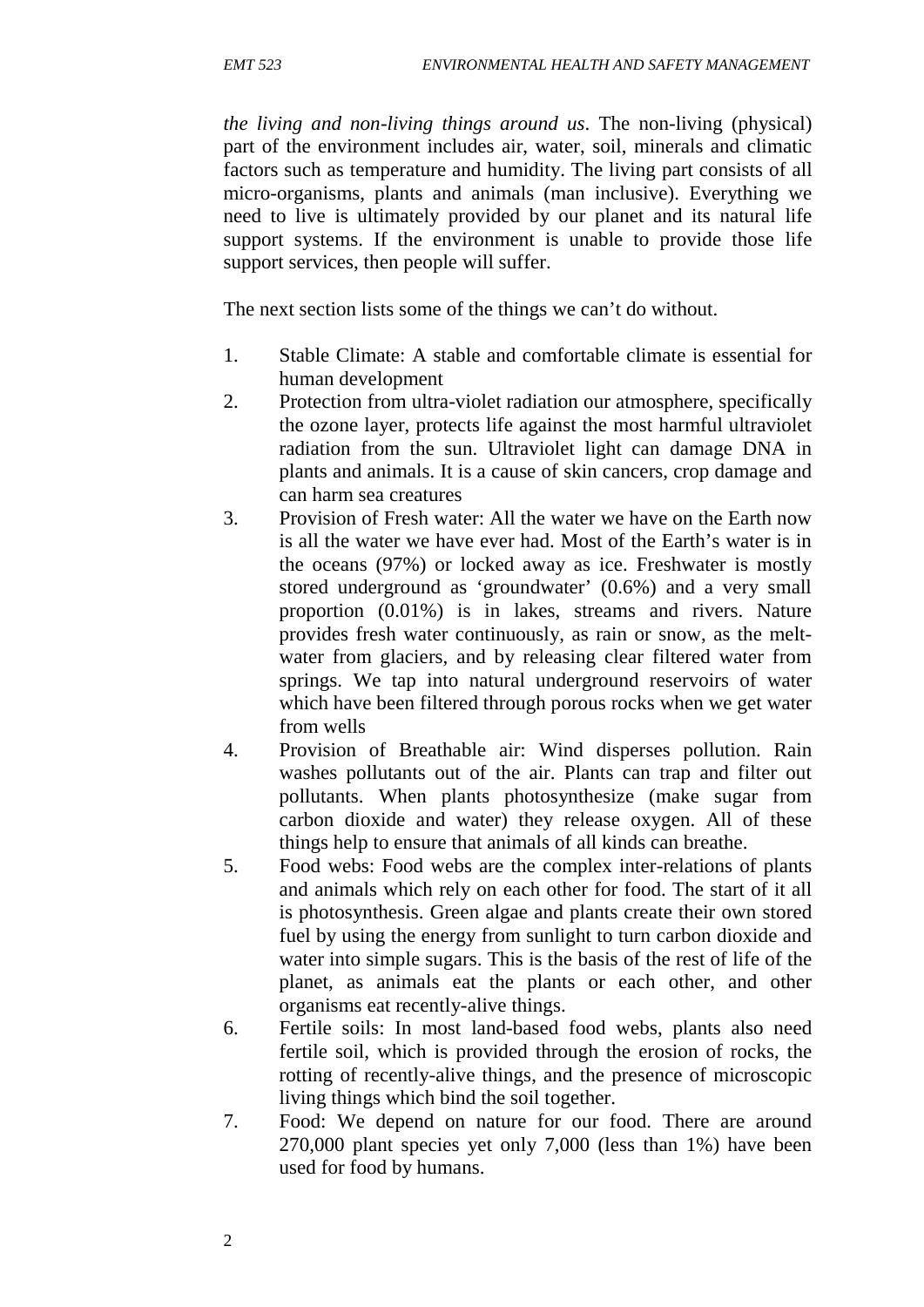- 8. Fuel: We use a lot of fuel including hydrocarbons e.g. coal, gas and oil. These sources are not renewable. Other sources of include wind and sunlight which are renewable.
- 9. Raw materials: We use raw materials for building, clothing, tools and equipment, dyes, books
- 10. Medicines: Plants and animals also provide us with medicines such as birth control drugs, antibiotics, cancer drugs, cardiac drugs, anti-malarial and analgesics.
- 11. Water recycling, disposal and clean up: Natural Cycles such as the carbon cycle, water cycle, nitrogen cycle, and phosphorus cycle play a part in neutralising and filtering waste and pollution. Over time,' natural' substances break down – are digested or eaten by micro-organisms, worked on by water or light, rotted and absorbed in the planet-sized cycles which move carbon, water and many other materials around.
- 12. Soil: Soil is crucial to agriculture, the production of many raw materials (from plants and animals) and to the food webs which keep so many of the planet's cycles functioning. Soil also plays an important role in storing water and slowing down the speed with which it flows back to the sea.
- 13. Biodiversity: Individual species and varieties provide us with resources: food, raw materials, and medicines.

# **3.2 Man's Effect on his environment**

Man has however had an effect which has degraded the environment and is affecting his own Health.

# **1. Climate**

The major way in which we are having an impact on the climate is through adding greenhouse gases to the atmosphere. The greenhouse effect is a natural phenomenon, keeping the Earth warm and helping to support life. But we are adding greenhouse gases such as Carbon dioxide released when fossil fuels are burnt for energy , Methane (formed when plant and animal remains rot without oxygen being present – in rice fields, the stomachs of cows, rubbish dumps etc);Water vapour, Chloroflourocarbons(CFCs), Halogenated flourocarbons (HFCs) and other 'halogenated' gases (used as solvents, in dry cleaning, as refrigerants, in car air conditioning systems, as insulators in electrical applications),Nitrous oxide (also formed when fossil fuels are burnt, e.g. by cars), Ground-level ozone (a by-product formed when other types of air pollution react with sunlight).

This has resulted in more heat being trapped and the warming of the Earth. As well as adding more greenhouse gases to the atmosphere, we are making it harder for nature's cycles to remove them. Carbon dioxide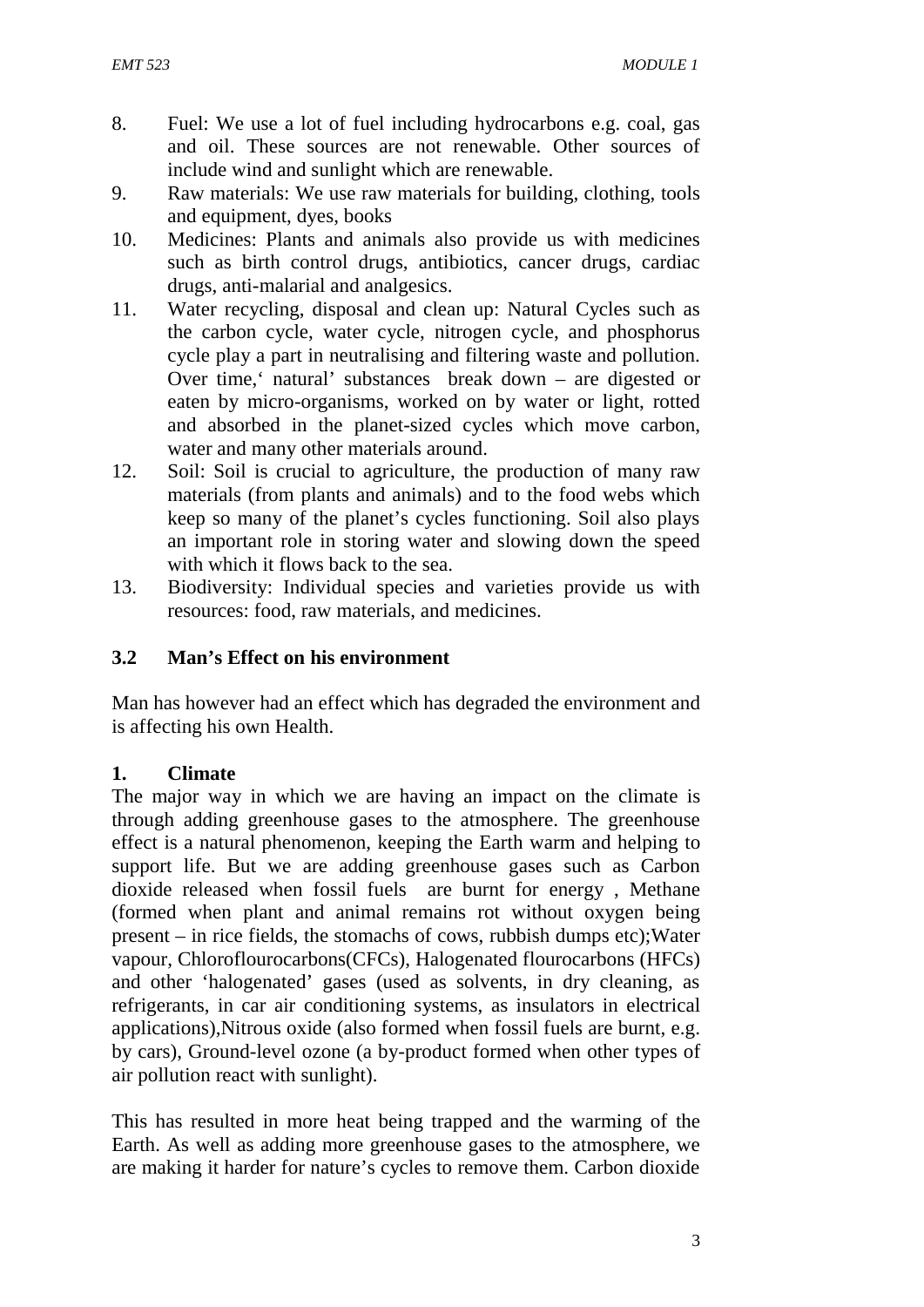is used by plants and when the plants die and decompose, it can be stored in the soil. Forests are being cut down and soils farmed so hard that they cannot store as much carbon. This is leading to a wide variety of changes in the climate, including more extreme weather like droughts, floods, and severe storms. We are also impacting on the climate by cutting down forests – which changes the pattern of rainfall.

#### **Essential Climatic Terms**

a. Global warming



The increased 'greenhouse gases' in the atmosphere, causes more heat being trapped on the Earth. This is causing overall temperatures to rise. The average surface temperature has increased by between 0.3 and 0.7 ºC over the last century. The Earth is warming faster than at any time in the past 10,000 years resulting in Snow cover, glaciers and ice sheets being in retreat, a 40% drop in the amount of Arctic ice since the 1970s and the whole western Siberian sub-Arctic region has started to thaw for the first time since its formation, 11,000 years ago.

#### b**.** Climate change

The Earth is warming, and as a result the climate and sea levels are changing. What the weather will be like in the future is hard to predict, but it is likely to be more extreme (with more frequent severe storms, flash floods, heat waves and droughts, Tsunamis, reactivation of volcanos). The pattern of temperature and rain around the world will shift and people will need to adapt to different agriculture, and different ways of living their lives. Plants and animals will also be affected, migrating at different times of the year, to places which no longer have the same weather they would have expected.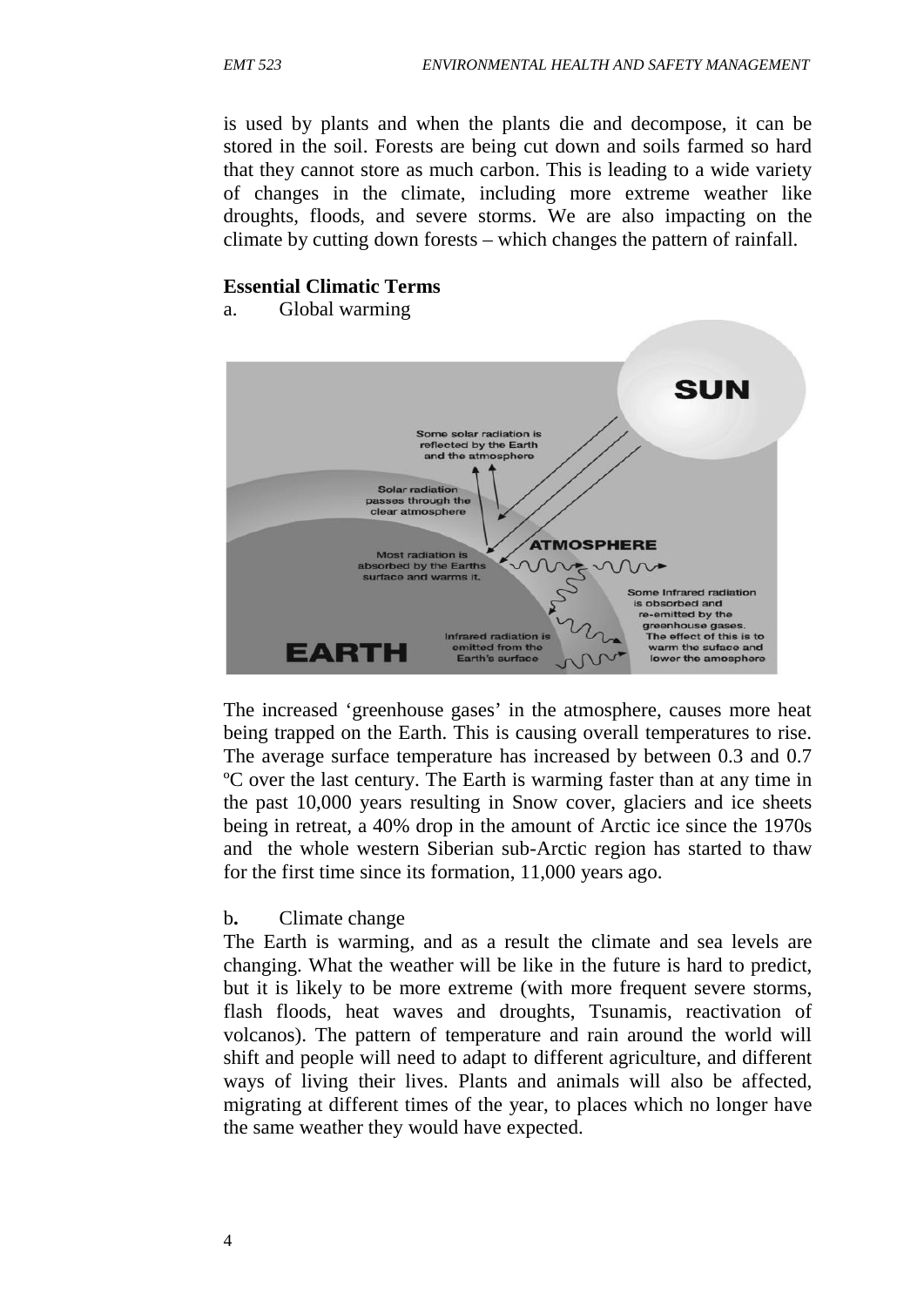#### c. Protection from radiation

The ozone layer has been damaged and has got very thin over some parts of the planet. The cause is the release of man-made chemicals like Chloro-Flouro-Carbons(CFCs), Halogenated Flouro Carbons (HFCs) and other 'halogenated' chemicals, which drift up to the upper atmosphere and destroy the ozone layer.

#### **2. Fresh water**

Man is polluting lakes, rivers and the underground natural reservoirs known as 'ground water'. Once polluted, it is extremely hard to clean up. Secondly, we are diverting and using water - often in a very wasteful way - making it unavailable downstream, where it would otherwise have been expected. Thirdly, we are draining marshes, cutting down forests and stopping rivers from using natural flood plains. This means that water passes through an area much faster than it would have done previously, rather than being stored up and gradually emerging later in the season.

# **3. Breathable air**

Man is polluting the air and making pollutants which do not occur naturally. In cities, levels of air pollution often go above safe levels. Even in the countryside, where there is less pollution, pollutants created from things like traffic, high levels of pollution can be found as pollution is carried by the wind.

#### **4. Food webs**

We put many pressures on food webs (and the habitats and ecosystems of which they are a part). Pollution can harm living things and prevent them from reproducing. The physical destruction of habitats (forests, lakes and so on) means that other creatures which depend on those habitats for food or shelter can die out. As such creatures which depend on them for food suffer. Logging, draining, building, mining, quarrying and ploughing up for farming are some of the ways that we disrupt food webs.

#### **5. Fertile soils**

By taking away the covering and protection provided by plants, soil is left uncovered and can be washed or blown away. If the plants which grow in an area are removed each year, then the soil can become poor and thin, as the nutrients and organic matter are not replaced. The microscopic life of the soil is reduced, and the soil becomes less fertile and more easily eroded.

#### **6. Food**

Although 7,000 species have been used for food by humans over our history, today we use fewer than 20 species for most of our food. This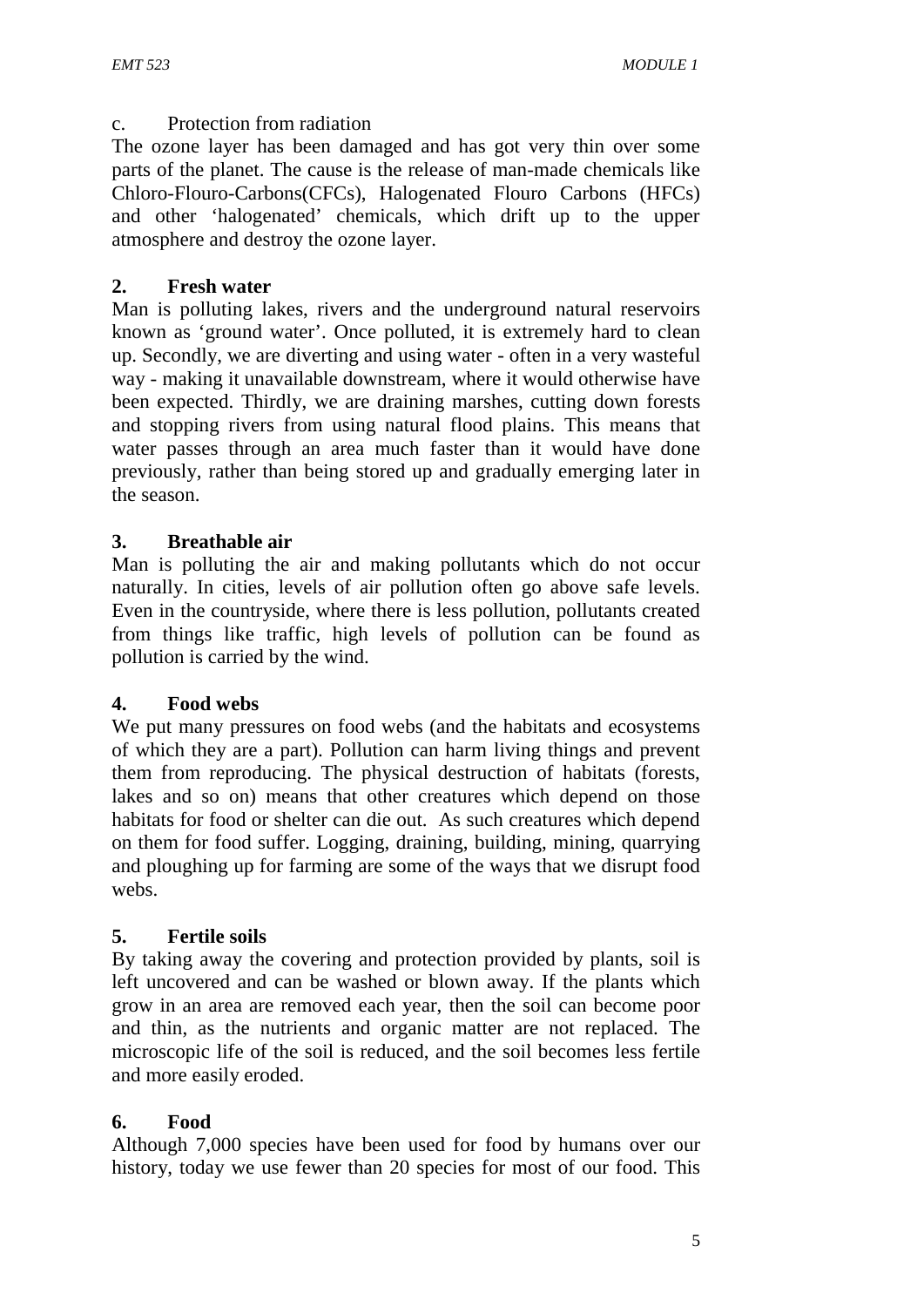makes our own food supplies very vulnerable to changes - because of the lack of variety - if there is a big problem with one source of food, we don't have a lot to fall back on. On the other hand, rural communities in more than 60 countries get much of their protein from wild animal meat and fish. This makes them vulnerable if that source of protein shrinks, because of any of the reasons above.

The most important wild source of protein, globally, is fish. Nearly 70% of the world's fish stocks are fished at dangerously high levels - that is, more fish are taken out each year than are replaced by natural reproduction and growth, and fish are increasingly being caught before they are mature, so stocks are even lower in future years.

### **7. Fuel**

When people depend on wood, use it at a faster rate than it can re-grow, and in a way which damages the forest as a whole, it means that the supply of fuel gets smaller over time.

### **8. Raw materials**

When plants and animals are used at a faster rate than they can reproduce, then the overall stock of materials goes down. In addition, the ecosystems (food webs and habitats) which they are part of get damaged. We have a tendency to use minerals and metals very wastefully throwing them away into rubbish dumps, rather than reusing, repairing or recycling.

#### **9. Medicines**

We get a lot of our medicines from plants and animals. We might be missing out on more, for example by destroying rainforests and the plants and animals which live there, before we fully understand what other useful medicines we might get from them.

#### **10. Waste recycling and disposal**

Nature can absorb and process our 'natural' waste products - food waste and other plant and animal wastes can be composted, used as fertiliser or as food by other animals. But if there is too much of it at any one time or in any one place, nature's systems are overwhelmed. Too much sewage spread on land or draining into rivers can upset the balance, and certain types of algae rapidly increase, suffocating or poisoning other plants and animals. Too much carbon dioxide being released to the atmosphere means that nature's systems can't reabsorb it all, and the greenhouse effect becomes greater. Some kinds of wastes can't be processed by natural systems and build up in the food chain, eventually to levels where they poison animals or stop them from reproducing. These include chemicals like DDT (a pesticide) and PCBs (used as flame retardants and in electrical equipment), which are now banned.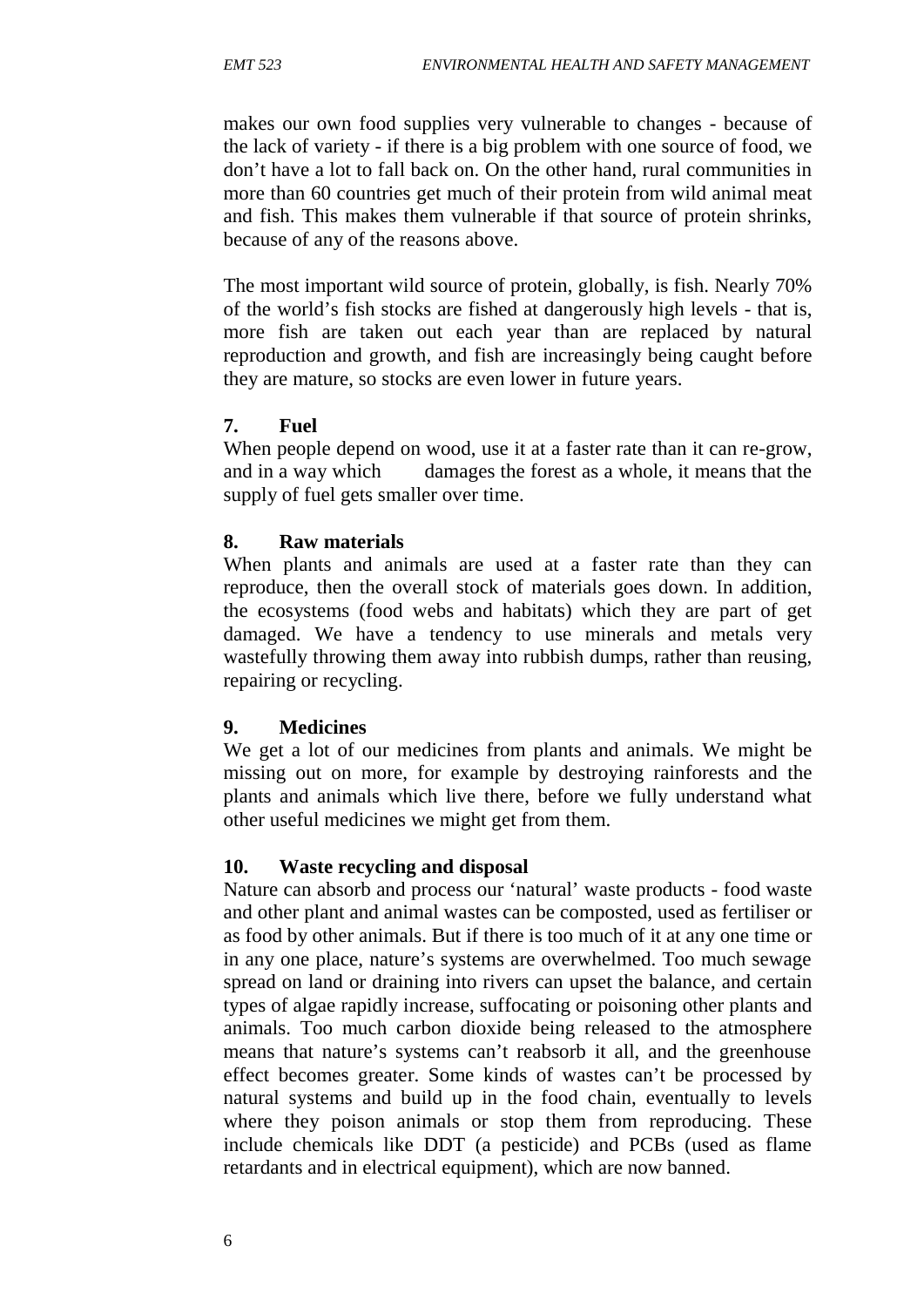# **11. Population**

At the turn of the century the estimate was 6 billion. By the middle of this century it is estimated there will be almost 10 billion people utilizing the world's resources.

| Year                                                                   | Total world population                   |  |  |
|------------------------------------------------------------------------|------------------------------------------|--|--|
| Pre-history<br>settled<br>$\blacksquare$<br>agriculture, c50,000<br>BC | 10 million                               |  |  |
| AD <sub>1</sub>                                                        | 300 million                              |  |  |
| 1974                                                                   | 4 billion                                |  |  |
| 1995                                                                   | 5.7 billion                              |  |  |
| 1998                                                                   | 6 billion                                |  |  |
| 2025                                                                   | billion<br>8.3<br>(UN median projection) |  |  |
| 2050                                                                   | 9 - 9.8 billion                          |  |  |

# **4.0 CONCLUSION**

We can see that a lot of the resources of nature are not renewable, and even when they are, not at the level at which man is utilizing these resources. Thus in order to safe guard the future of present and future generations man will have to review his activities or risk destroying the earth.

# **5.0 SUMMARY**

The environment is where we live and consists of all the living and nonliving things around us. Some natural processes keep the earth stable by ensuring a stable climate, availability of fresh water, soil, provision of food, biodiversity, raw materials, medicine, clean up and disposal. These processes involve cycles like the carbon, nitrogen, phosphorus and water cycles with integral processes such as photosynthesis, respiration, and phagocytosis. Man's activities are currently destabilizing the earth resulting in climate change and global warming and depleting the earth of resources such as soil, biodiversity, raw materials and fresh water.

# **6.0 TUTOR-MARKED ASSIGNMENT**

- 1. What is meant by the term Environment?
- 2. Discuss 5 ways by which nature keeps the environment stable and the negative impact man's activities have on them.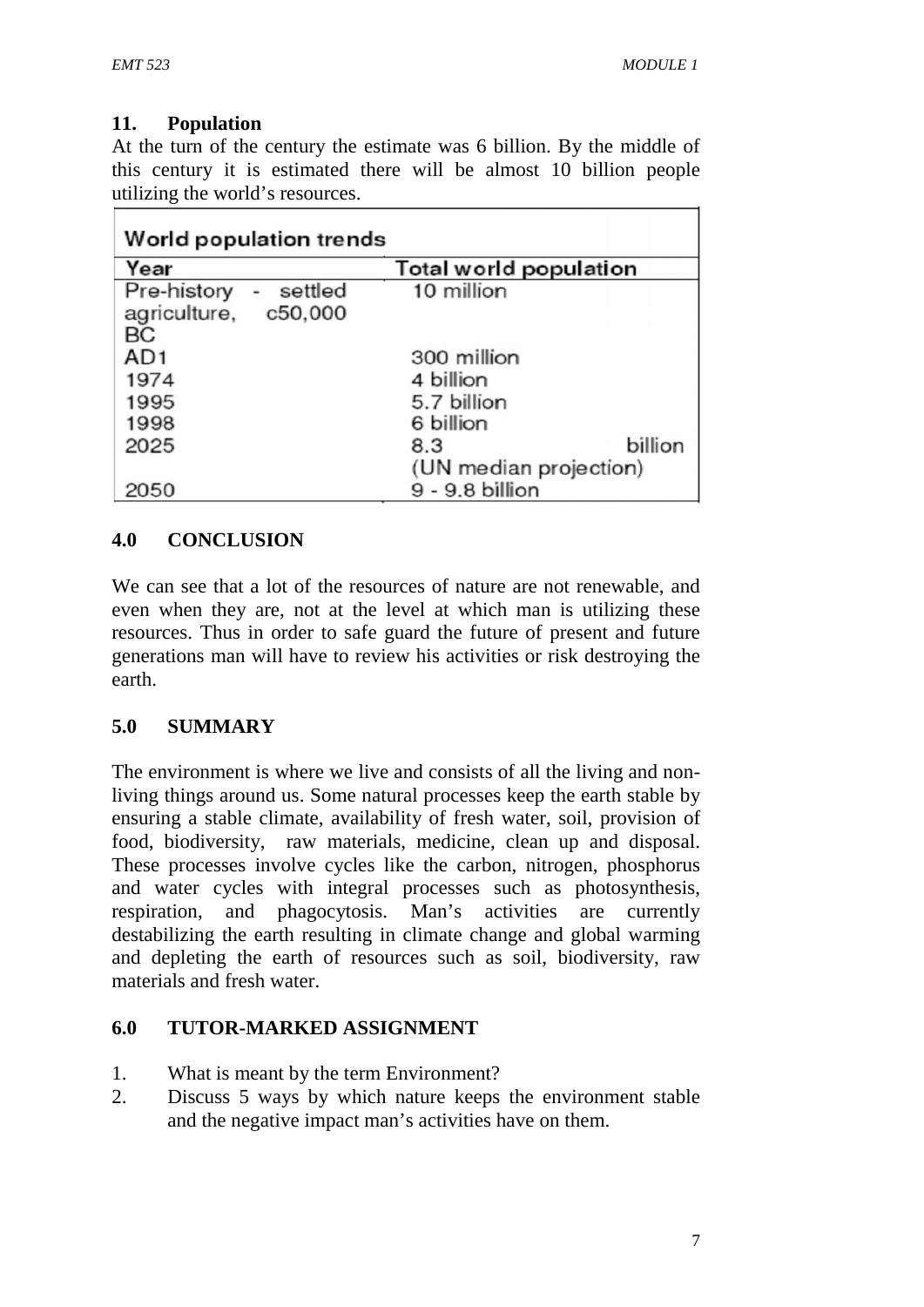#### **7.0 REFERENCES/FURTHER READING**

Al Gore *Earth in the Balance*, Earth scan, London (2007).

DETR (1998) *Sustainable development: opportunities for change.*

Ghazi P. & Lewis R. *The Low Carbon diet* Short Books, London 2007.

Goodland & Ledoc (1987) *Ecological Modelling* Vol. 38.

Our Common Future *The World Commission on Environment and Development (1987)* Oxford University Press.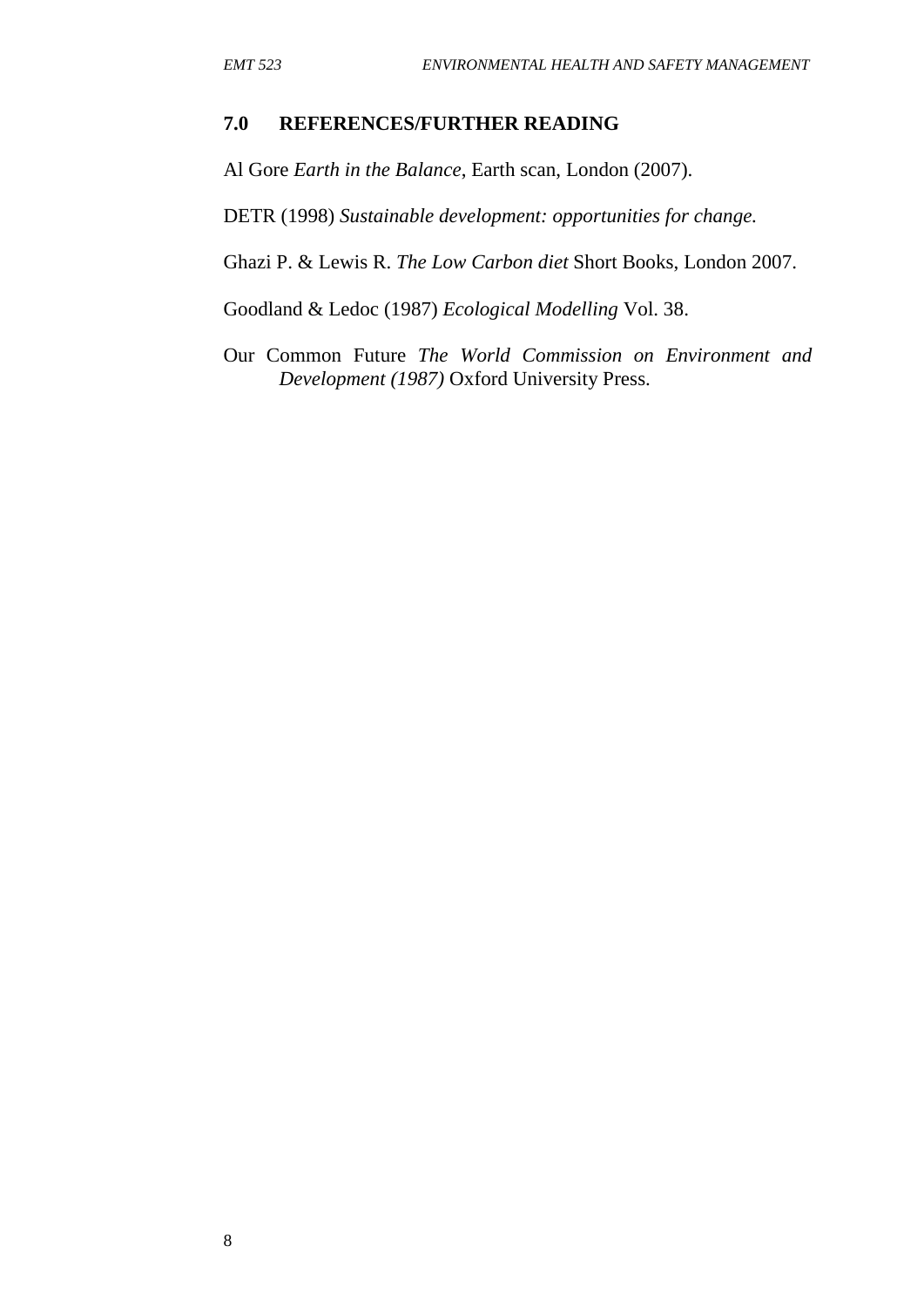### **UNIT 2 THE NEED FOR ENVIRONMENTAL SUSTAINABILITY**

# **CONTENTS**

- 1.0 Introduction
- 2.0 Objectives
- 3.0 Main Content
	- 3.1 What are we doing to Nature?
	- 3.2 The Need for Environmental Sustainability
- 4.0 Conclusion
- 5.0 Summary
- 6.0 Tutor-Marked Assignment
- 7.0 References/Further Reading

# **1.0 INTRODUCTION**

We have seen in the previous unit that there is a need for man to review his present activities in order to ensure the earth is preserved for present and future generations. Thus while man tries to meet the needs of people on the planet today he should do so in a way which means that the planet can go on providing for the needs of future generations.

#### **2.0 OBJECTIVES**

By the end of this unit, you should be able to:

- discuss why there is a need for environmental sustainability
- discuss measures within your home or work place which will encourage environmental sustainability.

#### **3.0 MAIN CONTENT**

#### **3.1 What are we doing to nature?**

It has been observed that man is not meeting the needs of present generations as evidenced by:

- 1.5 billion people in developing countries having no access to clean water
- nearly 11 million young children dying each year from preventable illnesses
- increasing death rates in Sub-Saharan Africa
- high under 5 mortality rates
- high rates of adult and childhood illiteracy.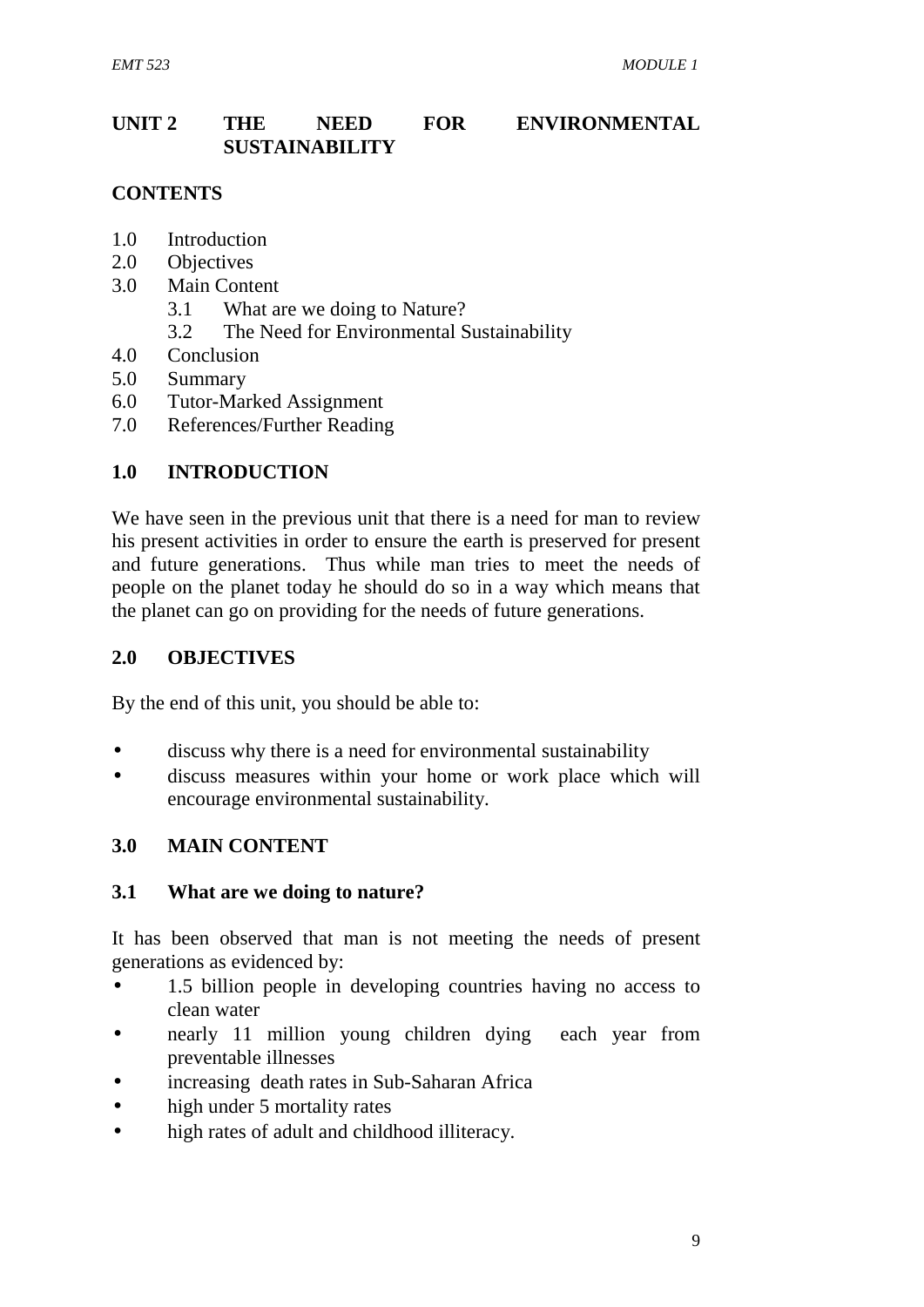Man is also not staying within the planet's environmental limit's so as to be able to provide for future generations. Ecological Studies have shown that given the state of the environment, and the number of people on the planet, a sustainable fair share footprint would be 1.8 global hectares per person. The average actual footprint is 2.2 global hectares with7.3 million hectares of forest being lost without being replaced each year, and half of the world's wetlands having disappeared during the 20th century.

#### **Waste and inequality**

One way in which we could help to get back within environmental limits, and ensure more people's basic needs are met, is to be more efficient in how needs are met. When resources are used wastefully, environmental damage is done, with less good done on the 'benefit' side of the deal. More efficient use of resources means more 'benefit' for less 'damage'. Energy, food, consumer goods, water are wasted particularly in developed countries. This waste is much less in developing Nations were poverty is rampant.

Greenhouse gases build up in the atmosphere as a result of thousands of everyday and long-term decisions made by all of us, such as where we get our energy from and how much we use, how much we waste, what we do with our rubbish, how we get around, where we buy things from, the chemicals used to make everyday products as well as for specialist industrial use. To help nature help us, there are some things that we can all do, at work and at home. These include:

#### **Energy**

- i. Use energy wisely: choose energy efficient appliances and light bulbs, use manual or hand-operated alternatives, don't leave appliances on stand-by - switch them off.
- ii. Use alternative energy sources such as wind, solar, geo-thermal, biomass, wave-tidal.
- iii. Avoid the use of ozone depleting substances ensure that all appliances especially those using ozone depleters such as CFCs are disposed of properly. Air conditioning and cooling systems, and fire-extinguishing systems, which often contain ozone depleting substances should be disposed or maintained safely.
- iv. Use public transport, walk or cycle.

#### **Freshwater**

We use water for: drinking, generating energy, agriculture, harvesting fish and seafood, running machinery, carrying waste, washing, cooking, recreation, and gardening.

It is important to conserve water in terms of: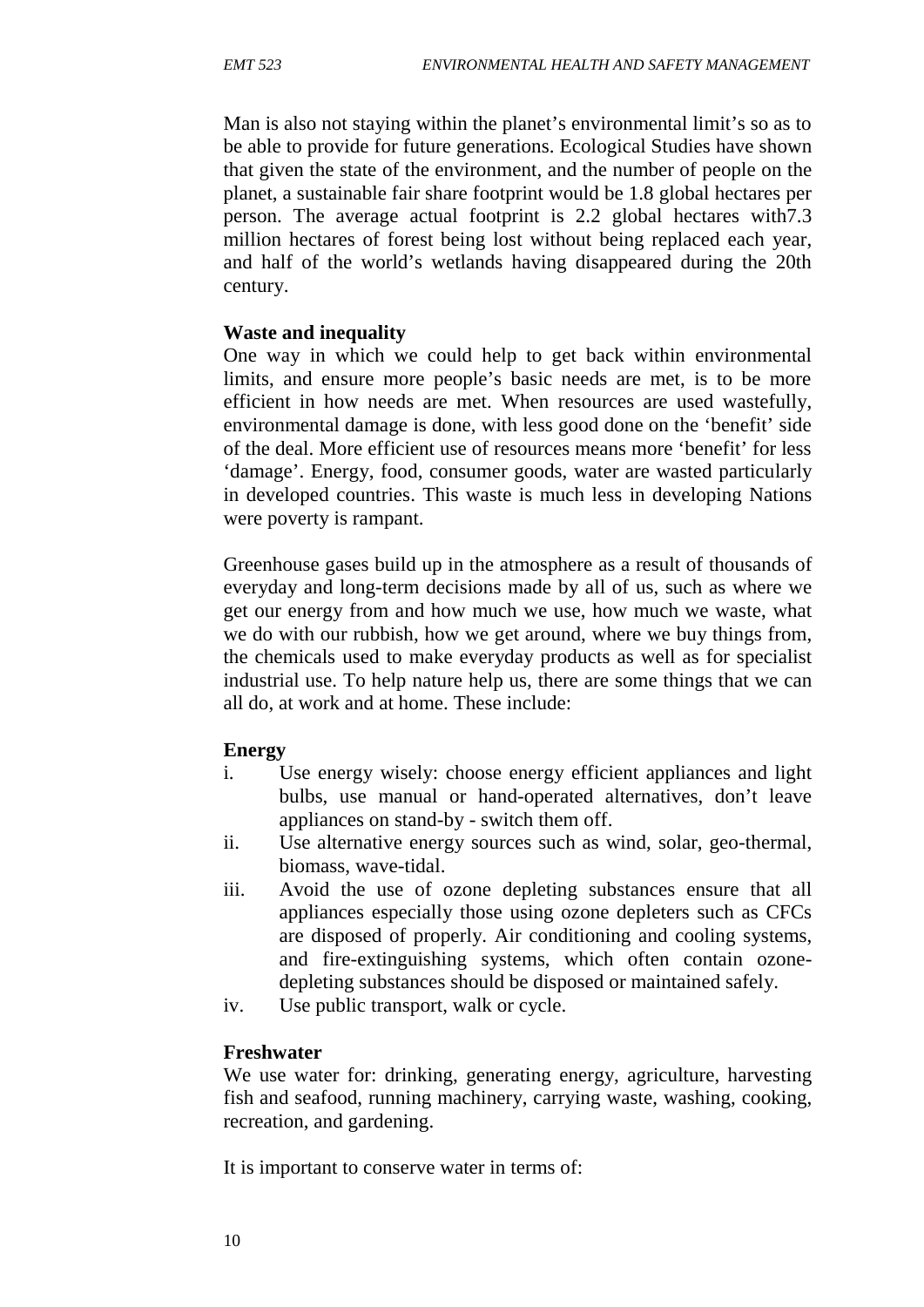- quantity use water more efficiently, use water wisely, do not waste it
- quality Reduce water pollution by avoiding disposal of sewage and solid waste in water, Don't tip paints, varnish, oil or other polluting substances down the drain
- regulate effluents from industries including agricultural industries
- regulate the use of artificial fertilizers and encourage the use of organic fertilizers.

#### **Breathable air**

- i. Reduce your use of things which contribute to air pollution: drive less and keep your car well maintained. Use public transport, walk or cycle instead, avoids flying. Choose paint and other DIY products which have low levels of VOCs (volatile organic compounds). Don't burn garden waste and rubbish on a bonfire recycle or compost it.
- ii. Buy food and other goods which have been produced locally -this cuts down on the amount of transport.

#### **Food webs and fertile soils, fuel, medicines and raw materials**

Choose food and other products which have been produced in a 'sustainable' way such as foods produced using organic fertilizers, where soil is not over cultivated or unsuitable cultivation methods are not used, where large expanses of forests are not destroyed (deforestation) to make way for mechanized farming.

#### **Biodiversity**

Help provide places for wildlife, and rebuild natural soil fertility.

#### **Waste Disposal**

- i. Reduce –reduce the amount of waste produced by ensuring unnecessary purchases.
- ii. Reuse- Give products to other people who may find it useful ; donation of pre-loved (second hand) clothing , furniture , appliances or find alternative use for the same products.
- iii. Recycle Use products as raw materials for a different product such as the use of tyres as playground mats, the use of pure water sachets as raw materials for refuse bags.

#### **Travel**

Think twice before making a journey by car or plane. Use public transport, walk or cycle.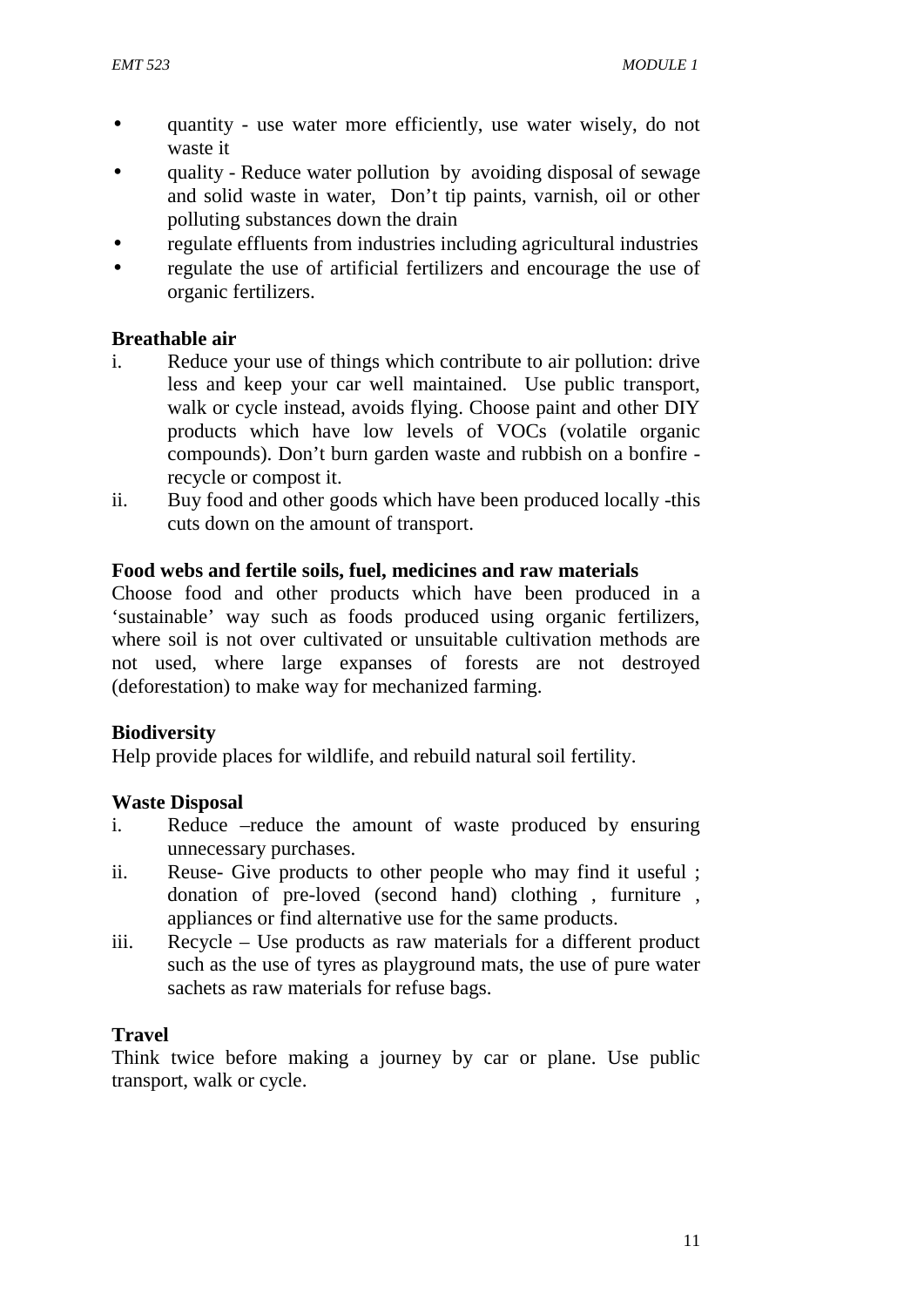#### **3.2 The Need for Environmental Sustainability**

Being better informed about environmental matters, and reducing the environmental impact is not just in the long-term interests of the planet. It can bring short-term and direct benefits to all organizations (not just businesses).This is often called the 'business case' for environmental improvement. There are Cost savings (eco-efficiency) from using things more efficiently: Results in reduced wastage, reduced cost of labour and capital requirements, additional streams of income from waste products and reduced costs of disposal of by- products or waste products.

### **4.0 CONCLUSION**

The little measures we take at home, at school, at play all reduce our impact on the Environment. These measures include walking instead of taking a bike or a car for short distances, carrying a water bottle around instead of buying drinks in disposable containers. Every little bit helps when put together globally.

### **5.0 SUMMARY**

There is a need for man to review his present activities in order to ensure the earth is preserved for present and future generations. Decisions concerning where we get our energy from and how much we use, how much we waste and what we do with our rubbish, how we get around and where we buy things from, the chemicals used to make everyday products as well as for specialist industrial uses are important in terms of sustaining the environment.

#### **6.0 TUTOR-MARKED ASSIGNMENT**

As a Manger in a Printing factory situated in your region, Explain the possible impact your factory may have on the environment and discuss measures to encourage Environmental Sustainability.

(*Look at all the inputs of production energy, raw materials; paper from tree to paper, chemicals used, machinery, labor and transport)*

#### **7.0 REFERENCES/FURTHER READING**

- DETR (1998) *Sustainable development: opportunities for change*, London DETR.
- Ghazi P. & Lewis R (2007). *The Low Carbon diet,* London: Short Books.

Goodland & Ledoc (1987) *Ecological Modelling* Vol. 38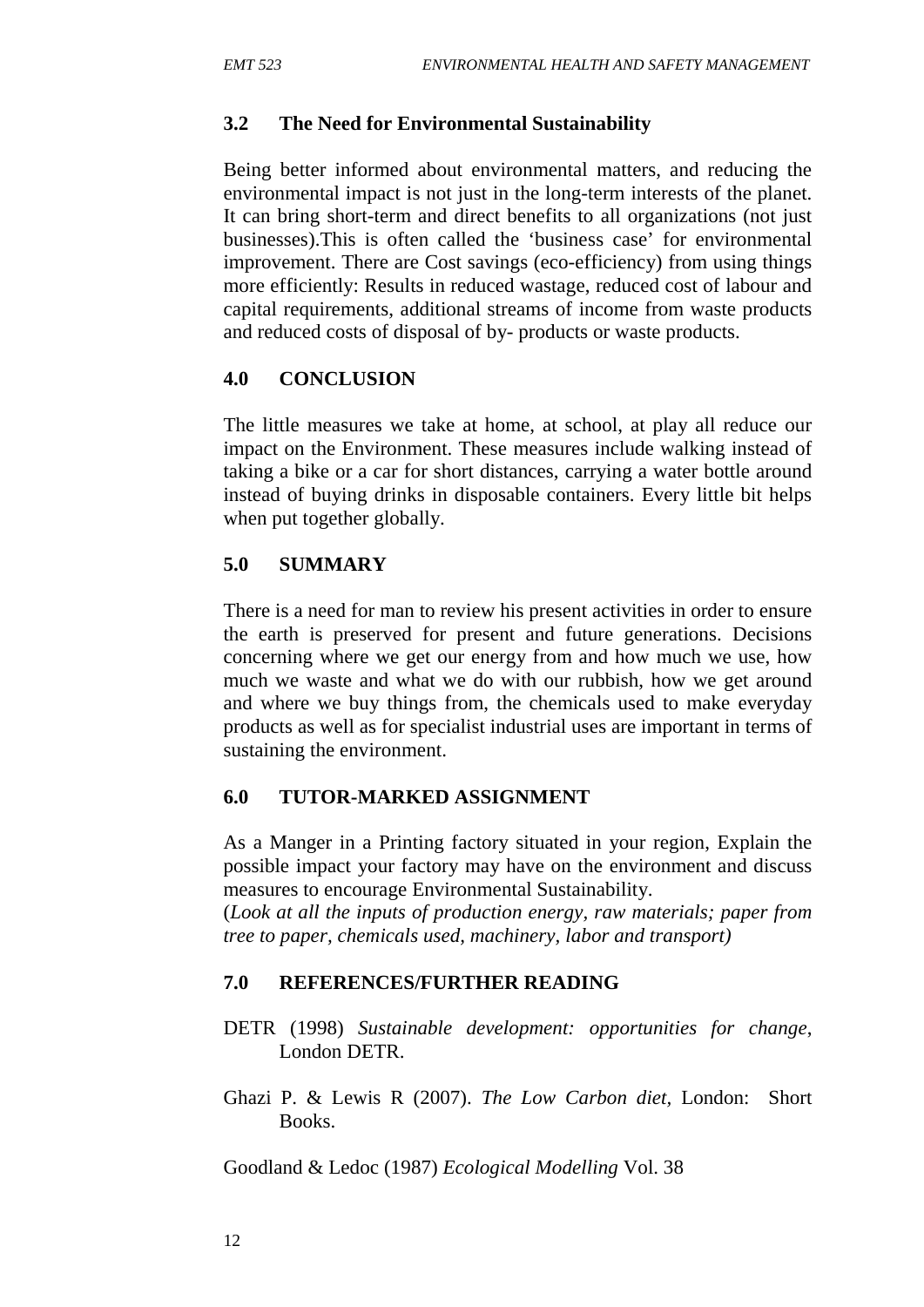UNEP (1992) *Banking and the Environment*

World Commission on Environment and Development, (1987) *Our Common Future*, Oxford: Oxford University Press.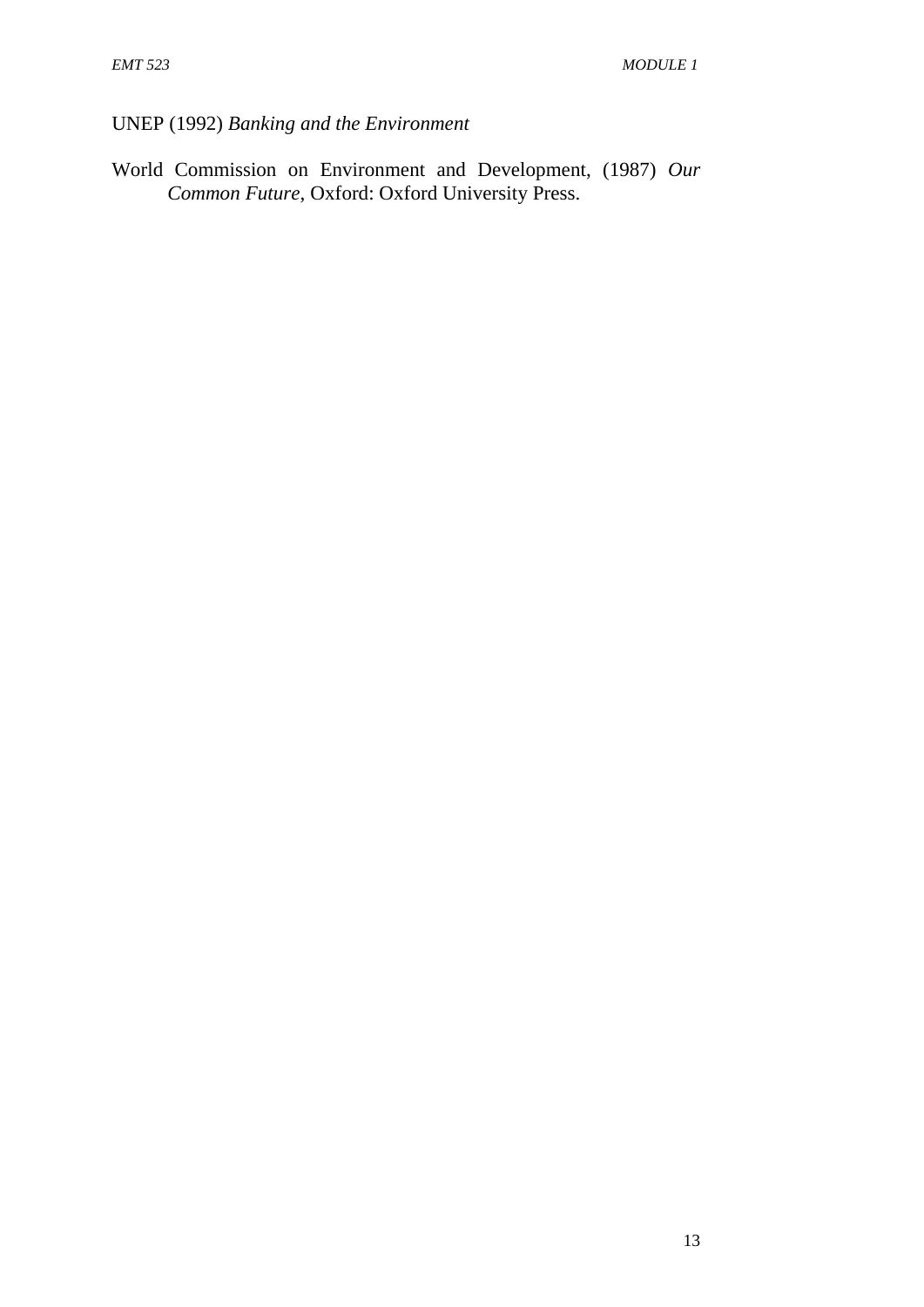# **UNIT 3 ENVIRONMENTAL LEGISLATION**

#### **CONTENTS**

- 1.0 Introduction
- 2.0 Objectives
- 3.0 Main Content
	- 3.1 Environmental Legislation
	- 3.2 Environmental Standards
	- 3.3 Development of Environmental Legislation and Agencies in Nigeria
	- 3.4 International Environmental Regulation
- 4.0 Conclusion
- 5.0 Summary
- 6.0 Tutor-Marked Assignment
- 7.0 References/Further Reading

# **1.0 INTRODUCTION**

Once it was observed that there was a need to preserve the planet for present and future generations, it became necessary to establish environmental laws; standards by which individuals, organizations or nations would be judged by.

Before this, Environmental laws had been enmeshed with public health laws, which had evolved over time by experience and common sense. However as man has continued to develop, it became necessary to have laid down guide lines expressly developed to protect the environment.

#### **2.0 OBJECTIVES**

By the end of this section, you should be able to:

- define environmental legislation
- trace the history of environmental legislation in Nigeria and name the main agencies involved in Legislating the environment
- discuss the history of International Environmental Legislation with reference to some conventions and protocols.

# **3.0 MAIN CONTENT**

#### **3.1 Environmental Legislation**

A law is generally defined as a way of regulating human behavior. For the purpose of law environment is defined along the terms of its physical components including air, water, space, land, plants and wildlife.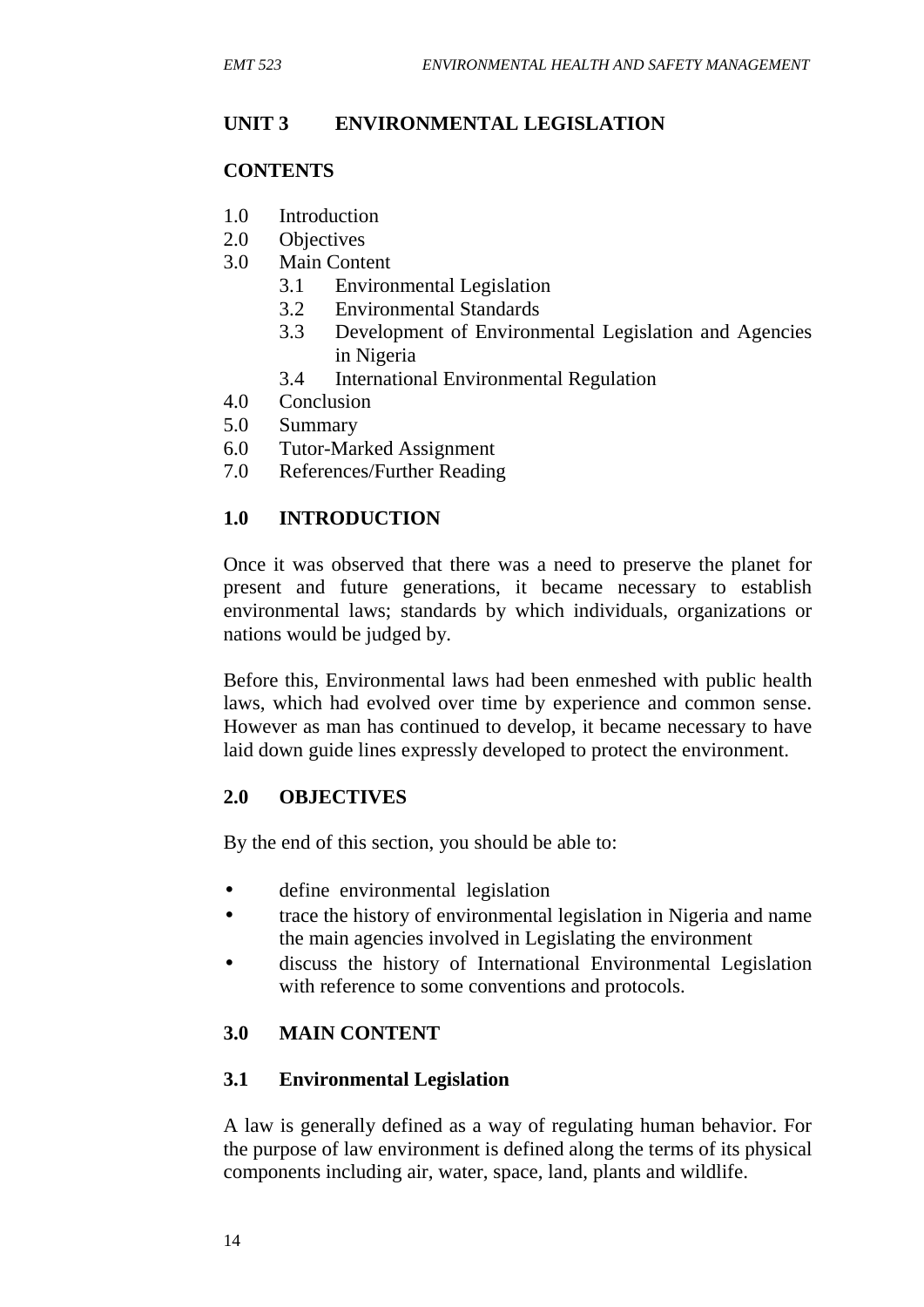Environmental laws/ legislation is that law or legislation which relates primarily to the protection of the whole or part of the physical components of the environment. Laws which relate primarily to the public health or particular groups of individuals such as consumers or workers are covered under public health or occupational health laws.

Regulation of Environmental Protection can be achieved by the use of regulations. Regulation is the application of rules and procedures to achieve a measure of control over the activities of individuals and organizations.

These regulations may exert:

- 1. Anticipatory controls
	- Outright bans (e.g. Ban of CFCs)
	- Prohibition unless notified (e.g. use of certain nature reserve),
	- Prohibition unless registered (e.g. waste disposal),
	- Prohibition without licence (e.g. importation of chemicals)
- 2. Continuing Controls –continuous controls of activity such as control of factory premises by agencies such as NESREA, LASEPA, OGEPA

# **3.2 Environmental Standards**

Effective environmental control requires standards which may be:

- 1. Target Standards: These are also called Environmental quality standards and are set by reference to particular targets and include:
	- emission standards- standardizes what is emitted
	- process standards- standardizes a whole or part of processes used
	- product standards- standardizes characteristics of the final product.
- 2. Source Standards: These are set by reference to the source Environmental legislation and policies are enacted to protect the health and safety of the general public from adverse interference with environmental resources arising from human and industrial activities. They prescribe minimum standards and grant statutory approvals/permits. Non- compliance with legislation may attract prosecution, imposition of fines and/or imprisonment.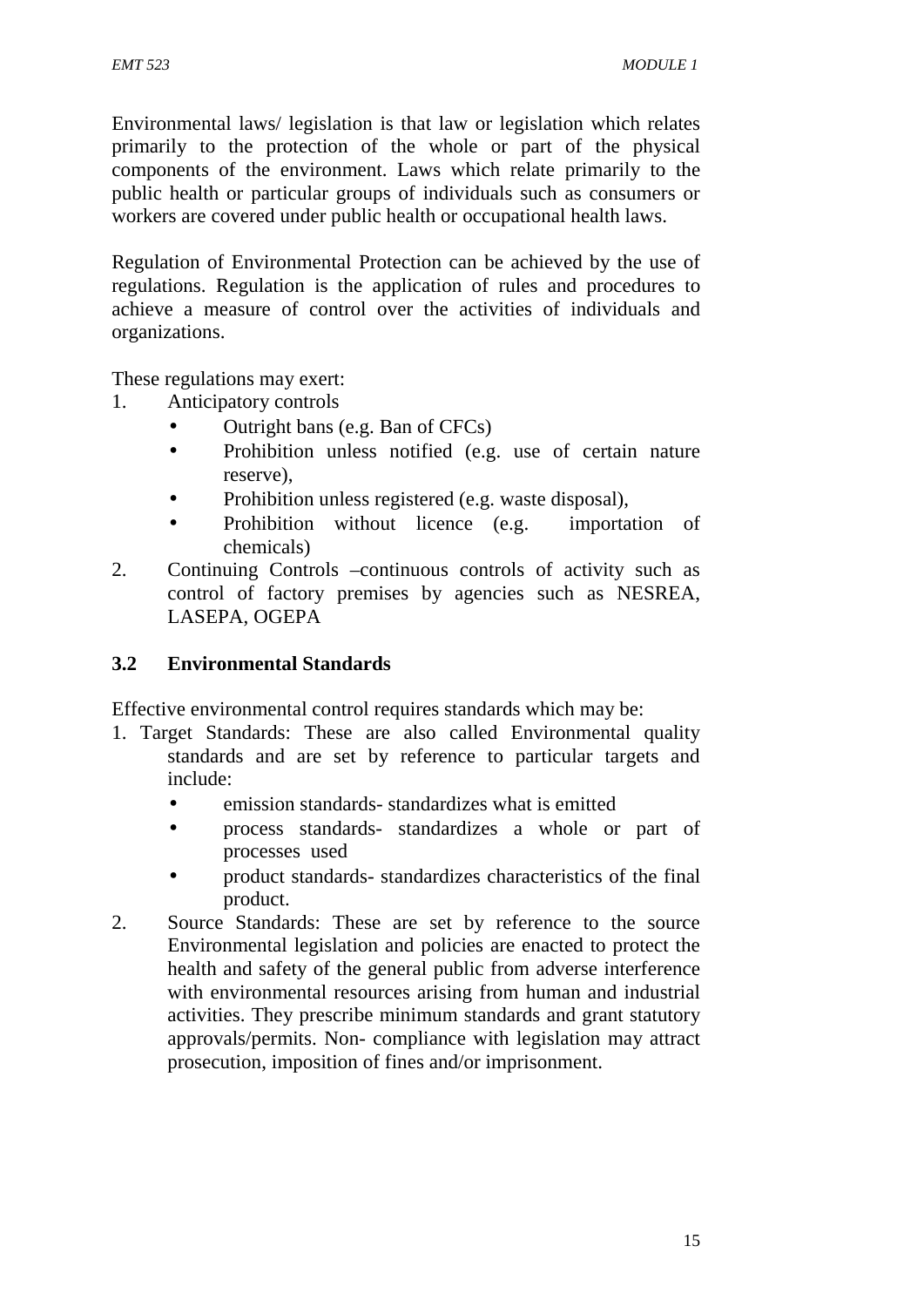#### **3.3 Development of Environmental Legislation and Agencies in Nigeria**

Prior to 1988, there were no laws to in force to regulate industrial pollution or hazardous waste. Existing environmental legislation only focussed on the protection and conservation of economically important natural resources (E.g. Oil Pipeline Act 1956, Forestry Act 1958, Mineral Oil (Safety) Regulations 1963, Oil in Navigable Waters Act 1968). Generous concessions were granted by Federal & State governments to business promoters to establish industries with little or no attention paid to the pollution generated from their operational activities. The Koko toxic waste incident of 1988, in which barrels of toxic waste were imported by a Business man, and dumped in Koko(Delta State), changed this trend and resulted in the FEPA Decree(now an Act) of 1988 and the creation of FEPA (Federal Environmental Protection Agency).

#### **FEPA**

FEPA was created by Decree 58 of 1988 as the overall body charged with the responsibility of protecting the environment in Nigeria in cooperation with Federal and State Ministries, Local Governments, statutory bodies.

Its functions include establishing and prescribing national guidelines, criteria and standards for:

- a) Water quality
- b) Air quality and atmospheric protection
- c) Noise levels
- d) Gaseous emissions and effluent limits
- e) Ozone protection

The agency was empowered to monitor and control hazardous substances, supervise and enforce compliance.

#### **National Policy on the Environment of 1998**

A National Policy on the environment was promulgated in 1998. The goals of the policy are:

- secure a quality of environment adequate for good health and well-being
- conserve & use environmental resources for the benefit of present & future generations
- restore, maintain and enhance the ecosystem
- raise public awareness and promote understanding of the environment
- collaboration with other countries and international agencies on environmental protection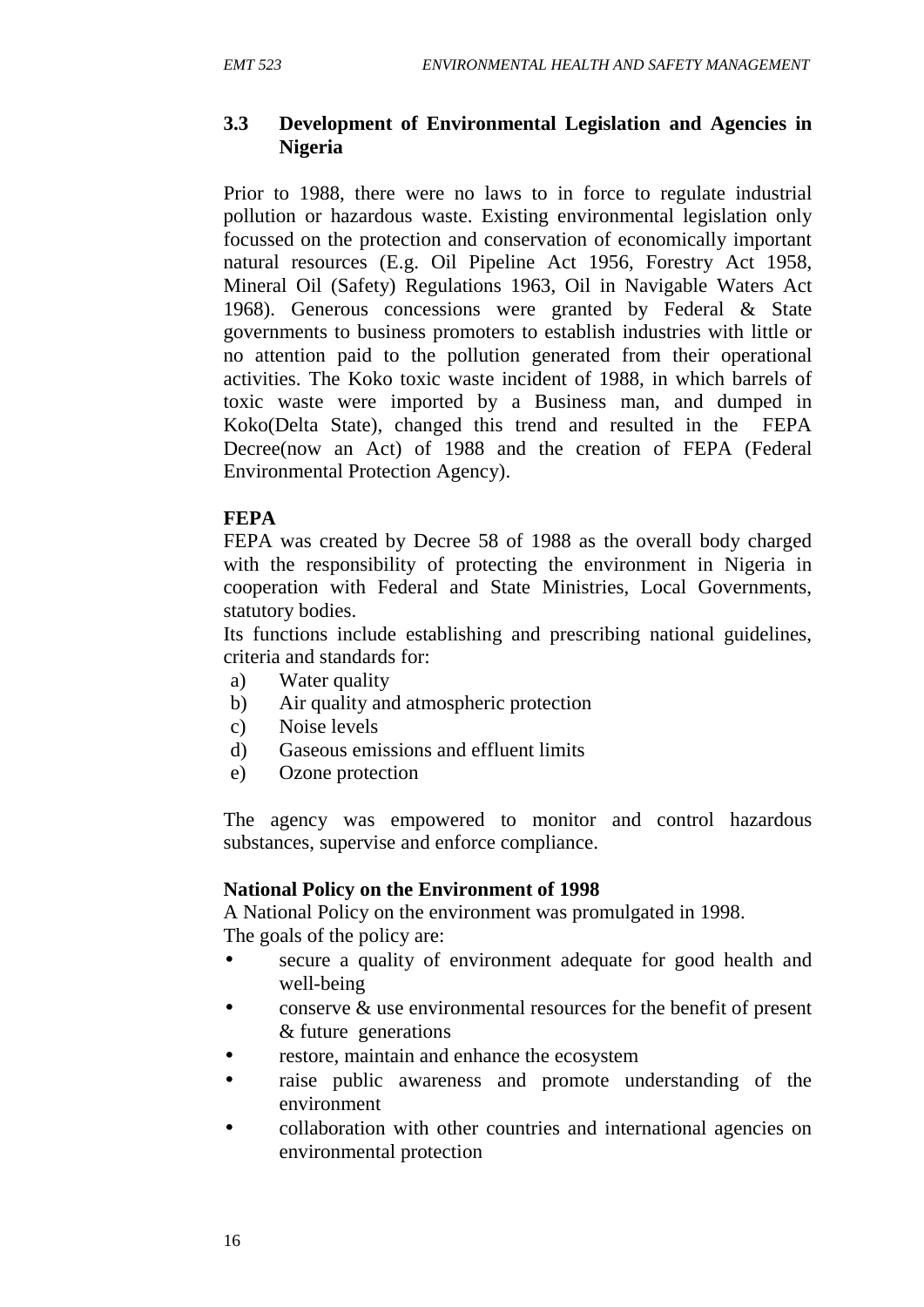# **Nigeria's Agenda 21**

Nigeria's Agenda 21 Programme seeks to:

- integrate environment into development planning at all levels of government and the private sector
- commence a transition to sustainable development
- address sectoral priorities, plans, policies & strategies for the major sectors of the economy
- foster regional and global partnerships

#### **National Environmental Standards and Regulations Enforcement Agency (NESREA)**

In 1999 FEPA was scrapped and its functions taken over by the newly created Federal Ministry of Environment. In 2007 the National Assembly established the National Environmental Standards and Regulations Enforcement Agency (NESREA), a parastatal of the Ministry of Environment. NESREA Act repealed FEPA Act of 1988. NESREA now has the responsibility of enforcing environmental Laws, regulations and standards and deterring people, industries and organizations from polluting and degrading the environment.

NESREA's mandate includes the following:

- enforcement of environmental standards, regulations, rules, laws, policies and guidelines
- protection and development of the environment, biodiversity conservation and sustainable development in Nigeria
- liaison with relevant stakeholders within and outside Nigeria
- developing guidelines, regulations and standards on the environment other than in the oil & gas sector.

NESREA has powers to:

- prohibit processes and use of equipment or technology that undermine environmental quality
- conduct field follow-up of compliance with set standards and take procedures prescribed by law against any violator
- establish mobile courts to expeditiously dispense cases of violation of environmental regulation.

Other regulatory agencies include:

- i. **State EPA's** such as OGEPA (Ogun State Environmental Protection Agency), RISEPA (Rivers State Environmental Protection Agency).
- ii. **Department of Petroleum resources (DPR),** which enforces safety and environmental regulations in the oil  $\&$  gas industry and ensures that operations conform to national and international industry practices and standards.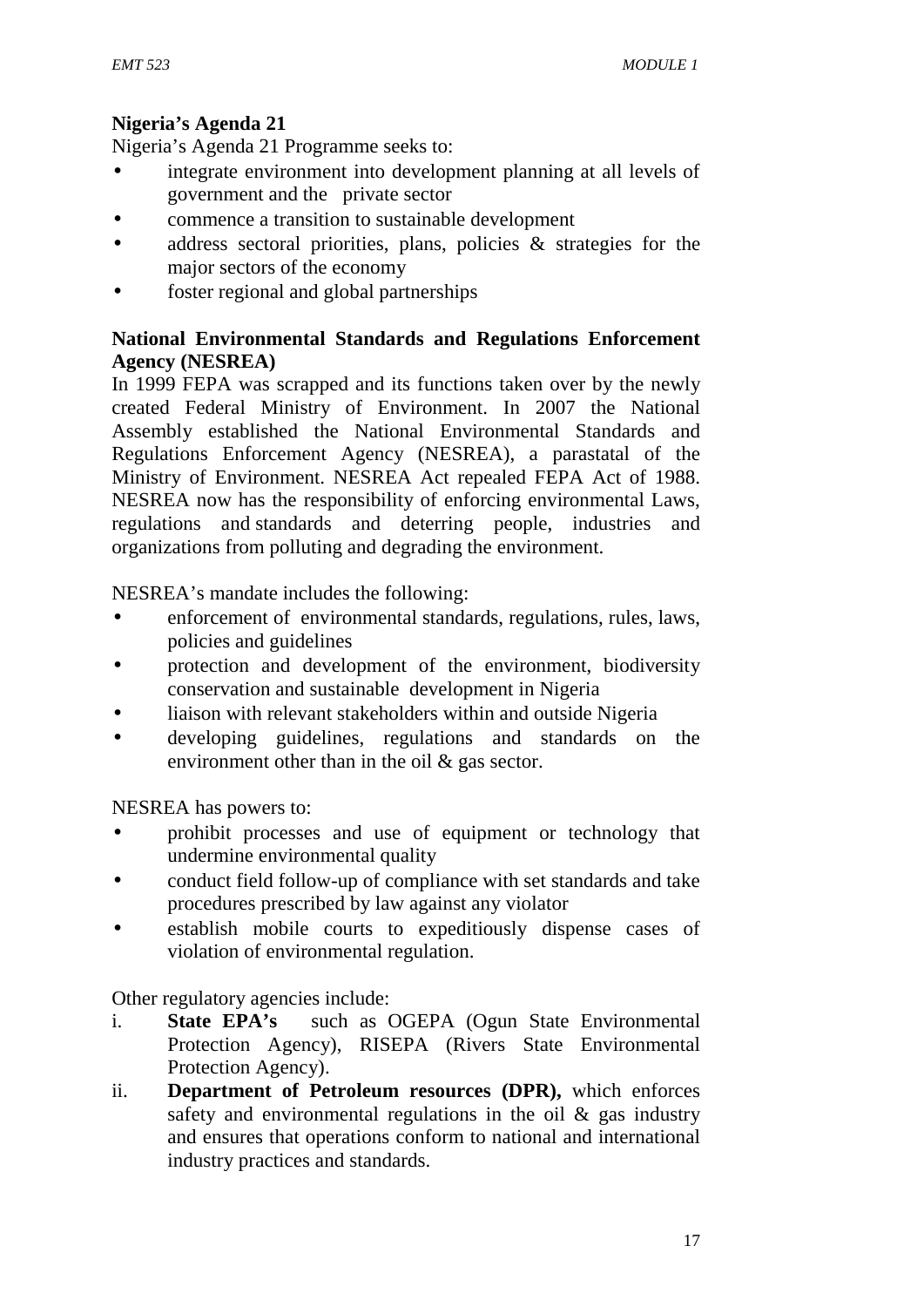iii. **Standards Organization of Nigeria (SON)** implements, audits and certifies ISO 14000Standards in Nigeria. The ISO 14000 family addresses "Environmental Management". This means what the organization does to minimize harmful effects on the environment caused by its activities, and to achieve continual improvement of its environmental performance.

### **3.4 International Environmental Regulation**

Following the Stockholm Conference in 1970, many countries established Ministries of Environment and environmental Legislation began to increase. There was also growing recognition that that pollution does not respect land borders and pollution from one country crosses to another. In addition phenomena such as the green house effect, global warming was identified. As such there was a need to develop international environmental legislation. This has resulted in the signing of various treaties under the umbrella of various international organisations such as the United Nations (UN).

The most common treaties called Conventions include:

- UN Law of the Sea (1986)
- UN Convention on Biological Diversity (1992)
- UN Framework Convention on Climate Change (1994)
- UN Convention to Combat Desertification (1997)
- Vienna Convention for the Protection of the Ozone Layer (1988)
- Stockholm Convention on Persistent Organic Pollutants (2001, 2004)
- Basel Convention on the Trans-boundary Movement of Hazardous Wastes
- Bamako Convention on the Ban of the Import into Africa and the Control of Tran boundary Movement and Management of Hazardous Wastes within Africa.

Subsidiary agreements called Protocols include:

- Montreal Protocol on Substances that deplete the Ozone Layer (1987 )
- Cartagena Protocol on Bio-safety (2003)
- Kyoto Protocol to the Framework Convention on Climate Change (2004).

# **4.0 CONCLUSION**

Environmental legislation is a fairly new and emerging field when compared to other aspects of law. It is still evolving In Nigeria and as such the agencies charged with this function are many and continue to evolve. Despite this, it is important to understand the basis for the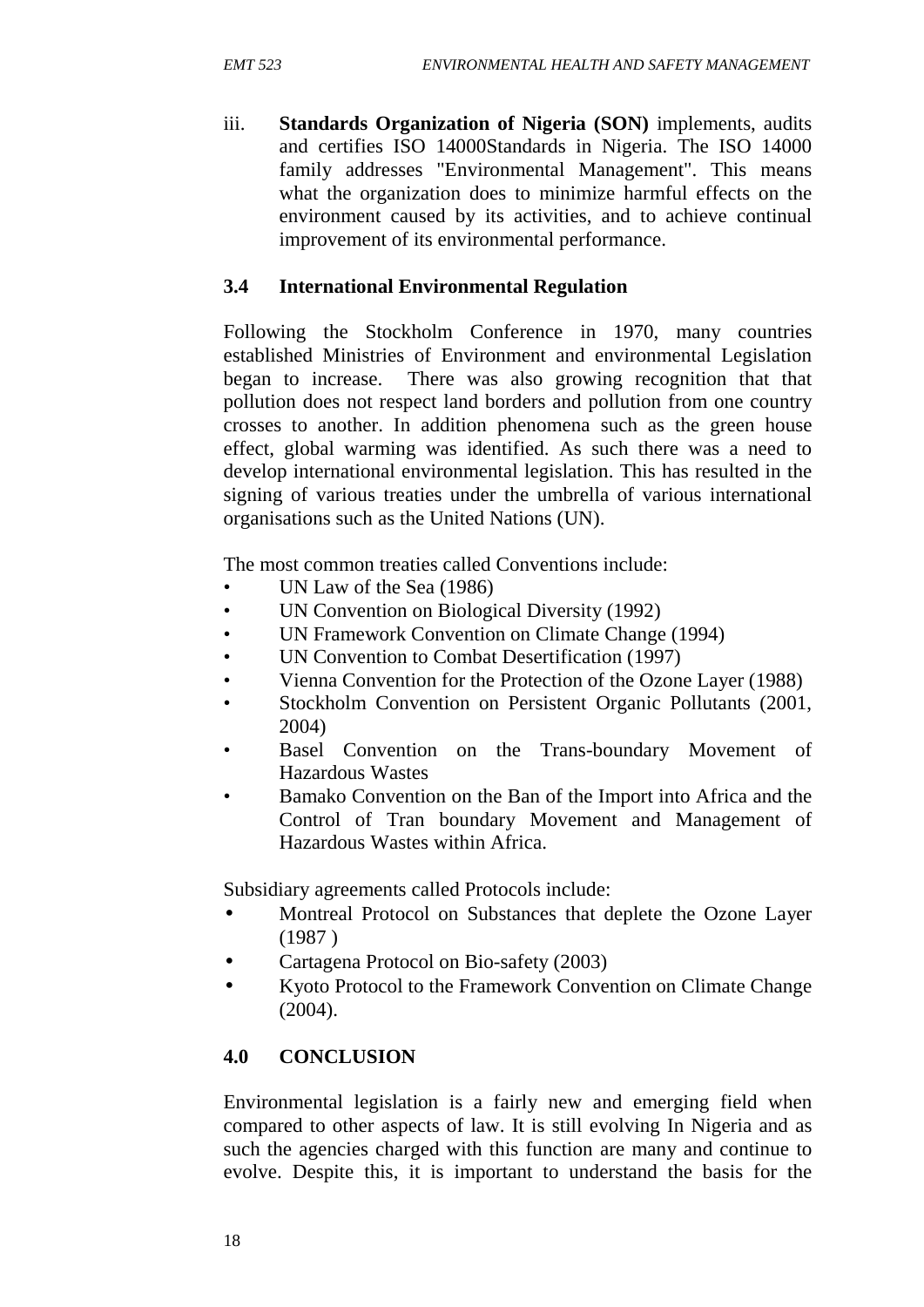environmental laws and the agencies involve, as stiffer penalties are currently being applied for flaunting environmental laws or polluting the environment. Furthermore, there is a move to organize an International Legal system once the problems associated with the various conventions and protocols are ironed out.

# **6.0 SUMMARY**

Environmental laws/ legislations are those laws or legislations which relate primarily to the protection of the whole or part of the physical components of the environment. Regulation is the application of rules and procedures to achieve a measure of control over the activities of individuals and organizations **.**These regulations may exert anticipatory control or continuing control.

Effective environmental control requires standards. FEPA was created by Decree 58 of 1988 and charged with the responsibility of protecting the environment. In 1999 FEPA was scrapped. In 2007 the National Assembly established the National Environmental Standards and Regulations Enforcement Agency (NESREA), a parastatal of the Ministry of Environment. Following the Stockholm Conference in 1970, many countries established Ministries of Environment and Environmental Legislation has increased.

#### **SELF-ASSESSMENT EXERCISE**

- i. What incident necessitated environmental legislation in Nigeria and what was Government's response.
- ii. List 3 agencies involved in Legislating the environment in Nigeria and discuss their functions.

# **6.0 TUTOR-MARKED ASSIGNMENT**

Environmental legislation was introduced formally in Nigeria in 1988. As the Senior Special Assistant to the Commissioner of Environment in your state, Evaluate the present state of legislation, Discuss the impact (If any) this legislation has had on the environment and propose a plan for improving the impact.

# **7.0 REFERENCES/FURTHER READING**

- Birnie, P., Boyle, A.(1992) *International law and the environment*. Oxford: Oxford University Press.
- Constitution of the Federal Republic of Nigeria (1990), Lagos: Federal Government Press.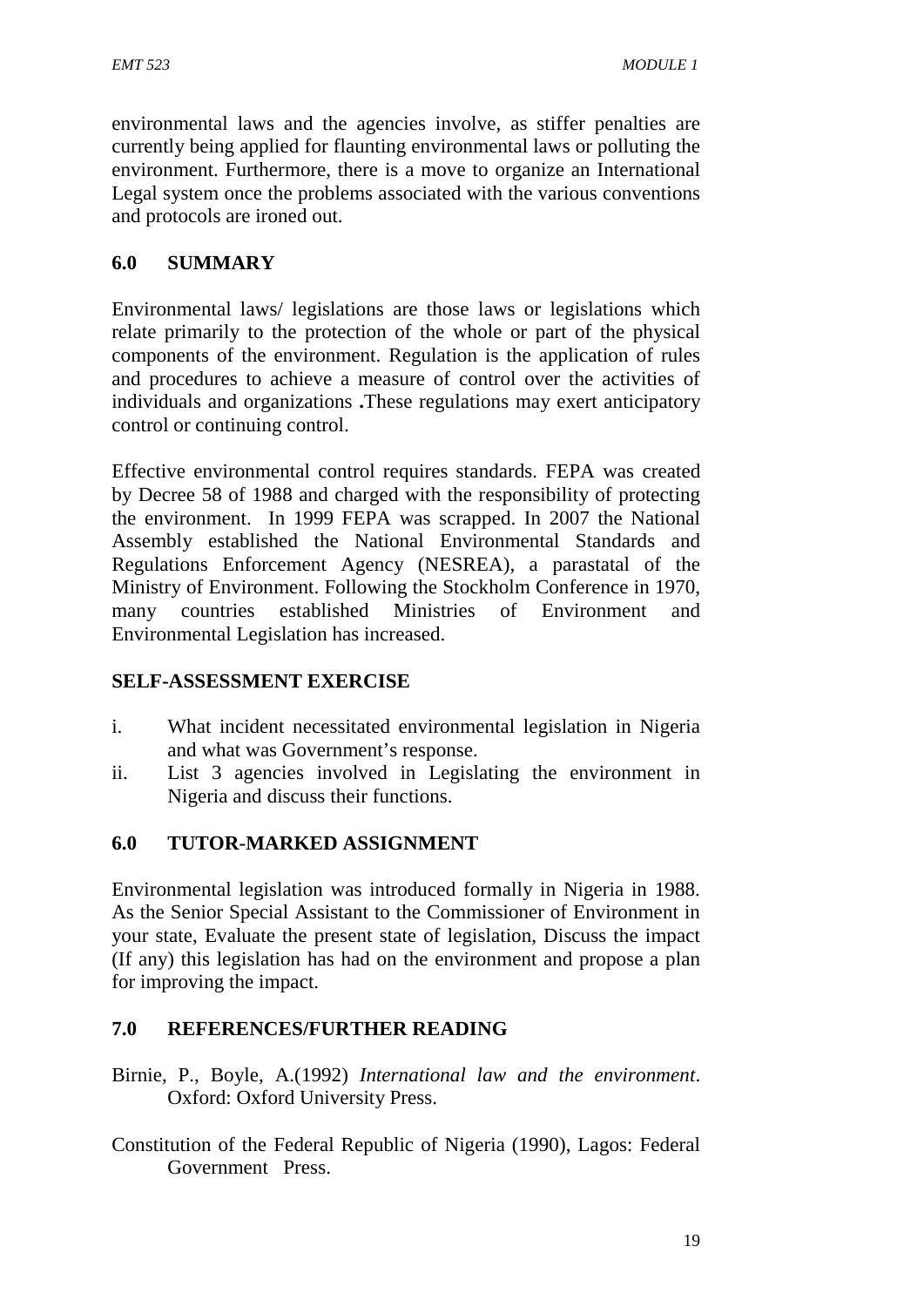- Federal Environmental Protection Act of 1988, Lagos: Federal Government Press.
- National Policy on the Environment of 1998, Lagos: Federal Government Press.

NESREA Act of 2007, Lagos: Federal Government Press.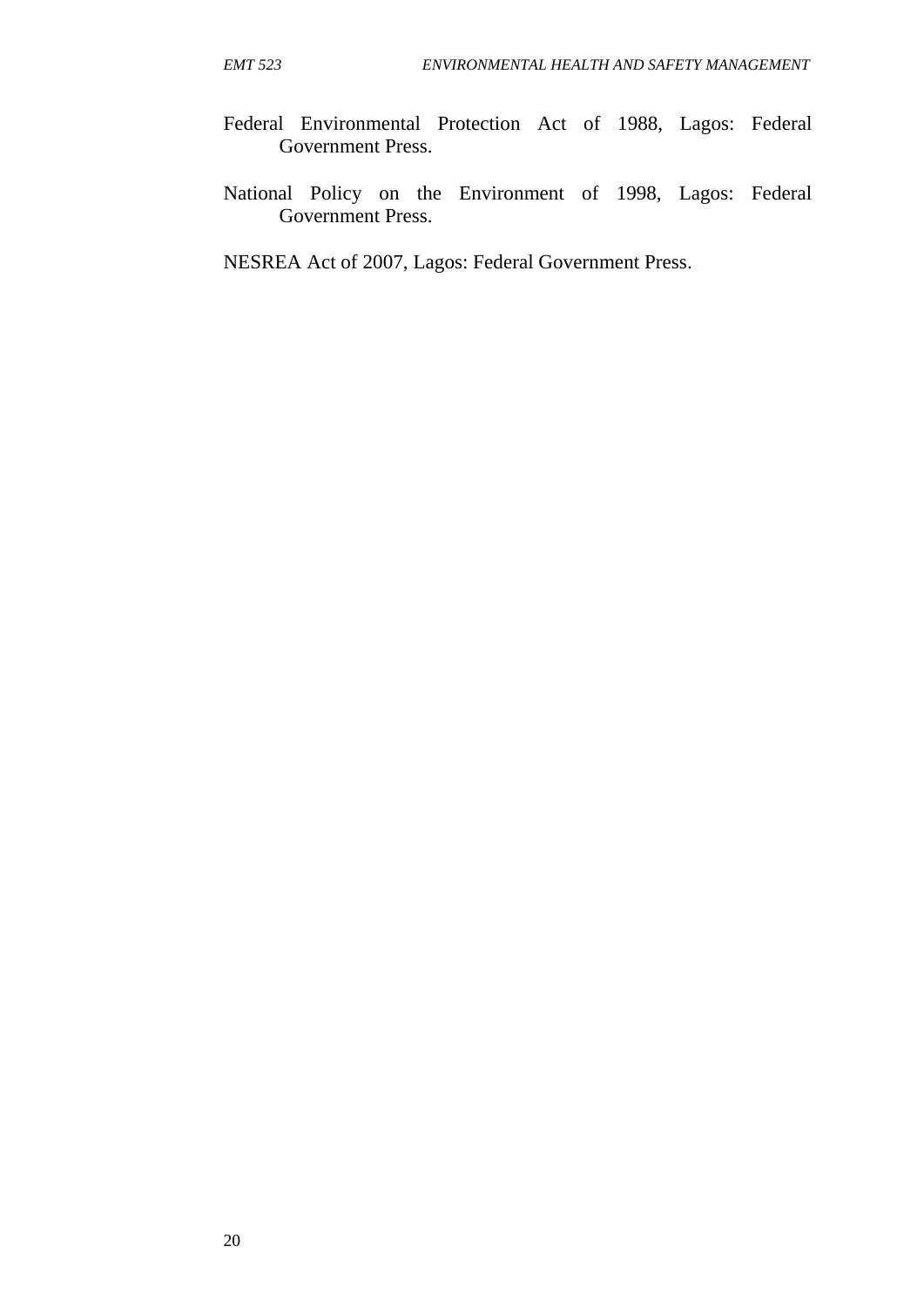# **UNIT 4 ENVIRONMENTAL MANAGEMENT SYSTEMS**

#### **CONTENTS**

- 1.0 Introduction
- 2.0 Objectives
- 3.0 Main Content
	- 3.1 Definitions in EMS
	- 3.2 Elements of EMS
	- 3.3 ISO 14000
	- 3.4 Elements of ISO 14001
- 4.0 Conclusion
- 5.0 Summary
- 6.0 Tutor-Marked Assignment
- 7.0 References/Further Reading

# **1.0 INTRODUCTION**

In the previous units we looked at various environmental challenges and the laws which have evolved in order to contain these challenges and ensure environmental sustainability. In response to this; in order to control environmental performance and ensure regulatory compliance environmental management systems (EMSs) have been developed. The most prominent framework is the ISO14001, which requires verification and certification; however other frameworks also exist which do not require certification but have the same generic concepts as ISO 14001.

#### **2.0 OBJECTIVES**

By the end of this section, you should be able to:

- define EMS, explain the general characteristics and aims of an EMS
- explain the role of EMSs and identify the elements of an EMS
- identify the main elements of ISO 14001.

# **3.0 MAIN CONTENT**

#### **3.1 Definitions in EMS**

Environmental Management systems are defined as *explicit sets of arrangements and processes designed to manage environmental issues and ensure that organizations environmental performance goals and objectives are achieved*.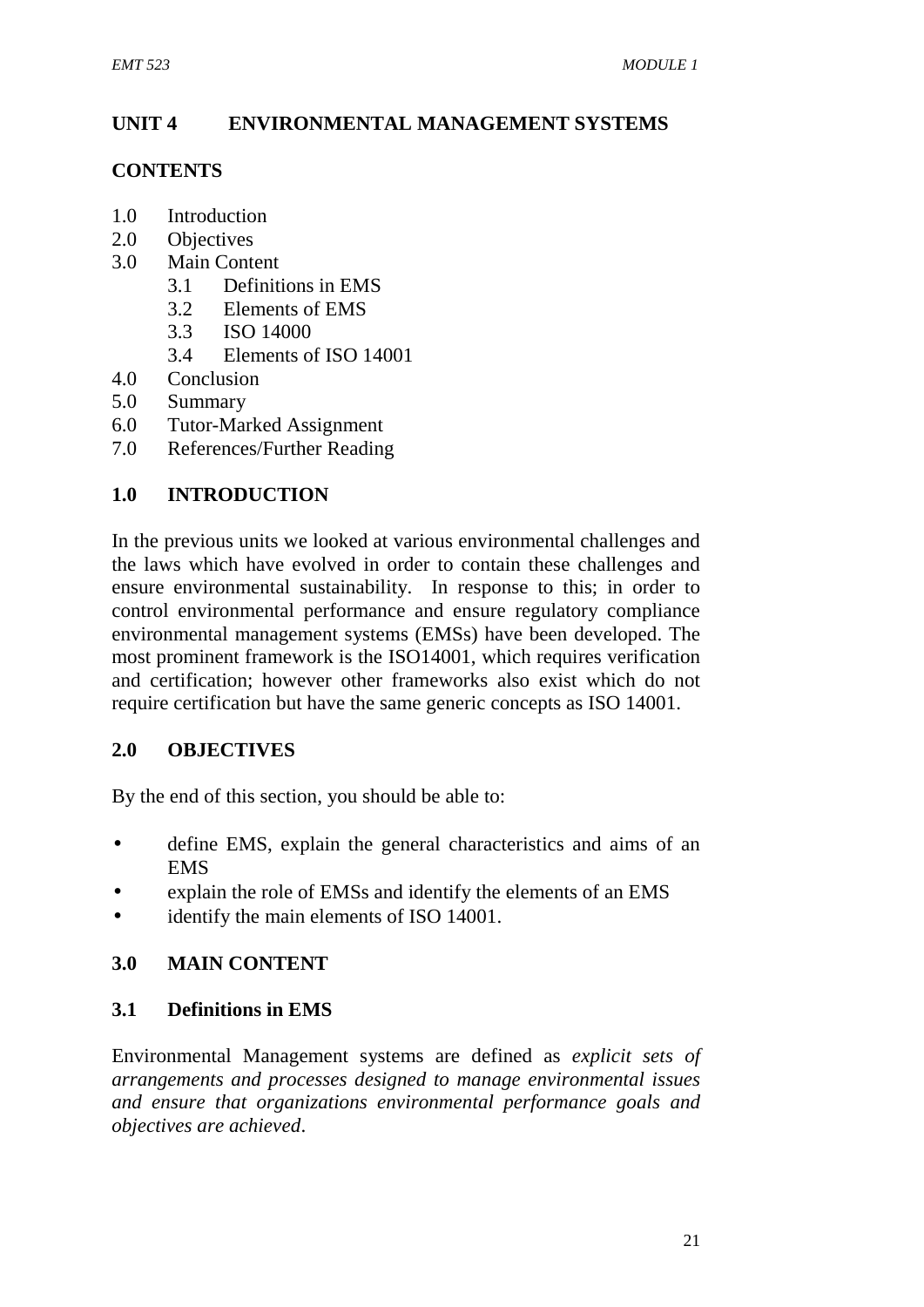EMS has also been defined as *part of an organisation's management system used to develop and implement its environmental policy and manage its environmental aspects*.

A management system is *a set of interrelated elements used to establish policy and objectives and to achieve those objectives.*

A management system includes organizational structure, planning activities, responsibilities, practices, procedures, processes and resources.

Thus EMSs are means by which organizations comply with environmental regulations and legislation and identify, minimize and manage their environmental impacts.

In order to implement an EMS organizations one must identify performance goals and objectives. To do this one needs to first identify environmental aspects.

Environmental aspects (also called environmental effects or impacts) are *substances which cause environmental impacts.*

Environmental aspects are defined as *an element of an organization's activities or products or services that interact with the environment.*

Environmental aspects can be divided into categories such as those we have seen in the previous units and include:

- Air pollution and odour
- Land pollution
- Water pollution including surface, ground, waste water
- Noise
- Use of natural resources
- Natural habitats

Aspects should be differentiated into aspects which can be directly controlled such as emissions, discharges, solid waste and aspects which can only be influenced such as selection of materials, customer consumption.

To set up a successful EMS, an organization must identify possible environmental aspects, separate controllable aspects from aspects that can be influenced, then identify aspects with significant impacts.

Environmental impacts are *any change in the environment whether adverse or beneficial, wholly or partially resulting from an organization's activities, products, or services.*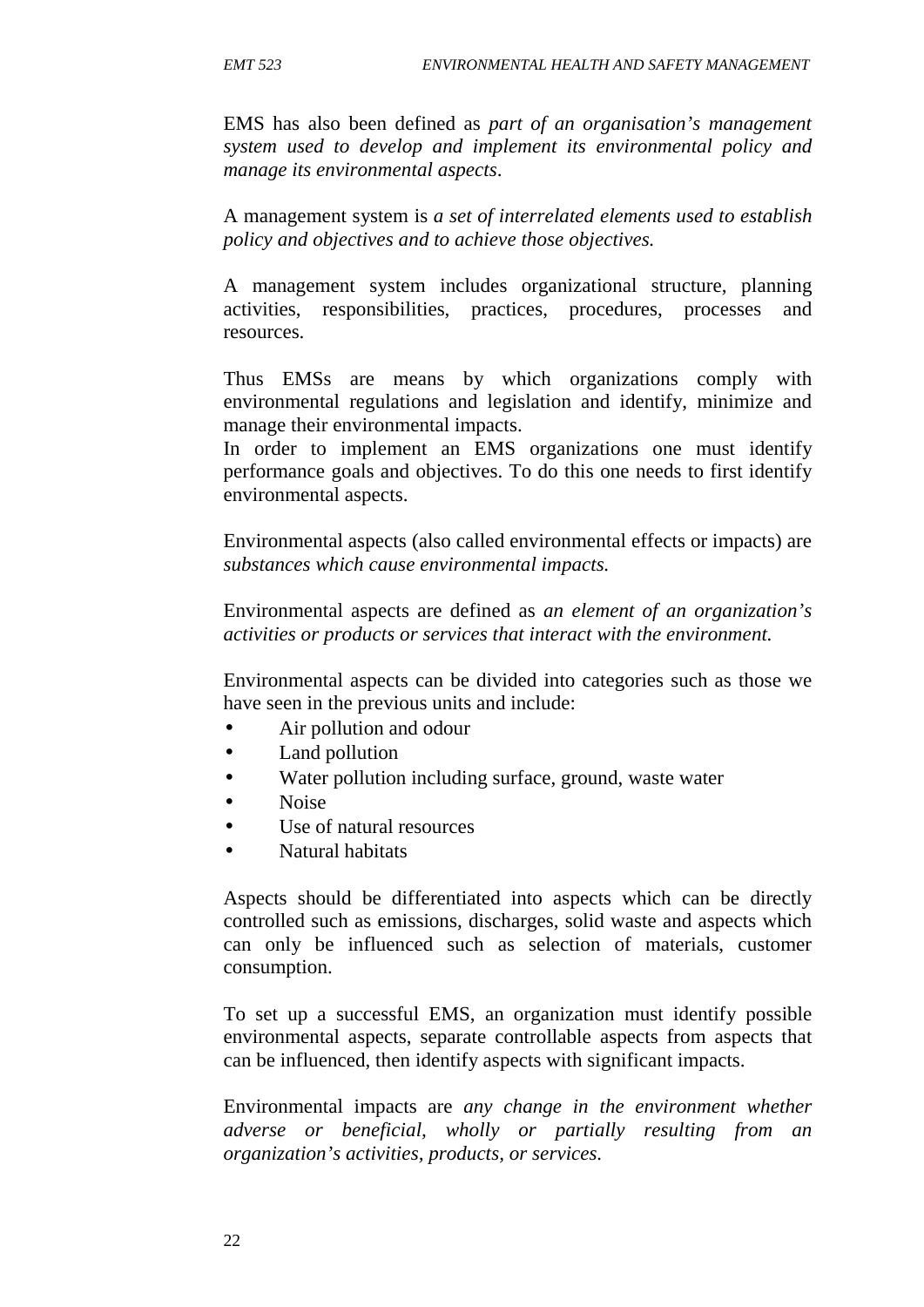Once the impact of the organizations products and services are established, one must determine which of them are significant, then set objectives and targets to address significant impacts over which the organization can have an impact.

#### **3.2 Elements of EMS**

An EMS will include the following main elements:

### **Planning (Plan)**

Establish an environmental policy

This commits an organization, and is defined as the overall intentions and direction of an organization related to its environmental performance as formally expressed by top management. The policy must commit to continual improvement, pollution prevention, and regulatory compliance and meet other organizational requirements.

Identify and evaluate environmental aspects

This forms a baseline analysis for comparing set objectives and targets. It involves identification of aspects whether past, present or future, abnormal or normal, frequent or infrequent, controllable or those that can be influenced; significance evaluation based on data, experience, information to determine the significance of aspects. This helps to determine aspects which need control or improvement.

Identify relevant legal and regulatory requirements

A procedure to ensure that the organization has access to applicable environmental and legal requirements and to determine how these requirements apply to its environmental aspects must be in place.

Develop objectives and targets to control impacts

Management should formulate specific performance objectives, targets and goals. These objectives should be SMART

- S- Specific
- M- Measurable
- A- Attainable
- R- Relevant
- T- Time bound

They should be documented and aimed at specific functions and levels in the organization. Technology, finance, operations, business and views of interested parties should be taken into account.

These objectives and targets may be classified as relating to:

1. Control - relating to operating parameters such as objectives and targets to meet laws and regulations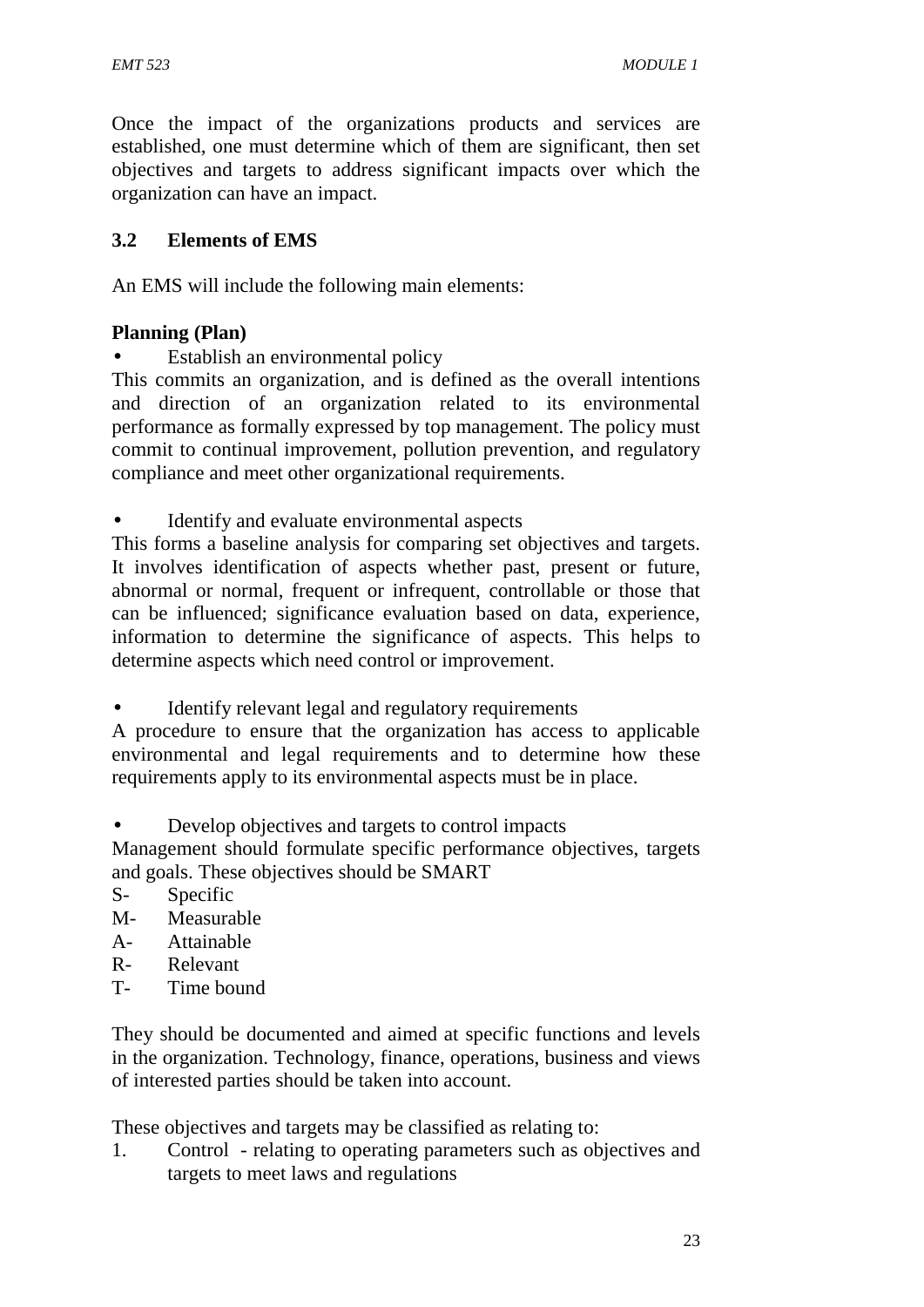- 2. Improvement –based on goals and requirements of stakeholders , organizational vision and available technologies
- 3. Investigation into future improvements involving research

To ensure interactions with the environment are controlled and improvements of environmental performance are made and maintained, there are four possible measures:

- 1. Prevention Best
- 2. Elimination
- 3. Reduction
- 4. Control Worst

These four ways control and improve environmental impact in terms of preference with prevention being the best and control being the worst.

 Establish and maintain an environmental programme to achieve objectives and targets.

The environmental programme outlines how an organization intends to meet the objectives and targets that are set. It ensures that policy goals, objectives and targets are supported by strategy for implementation. It designates responsibility, plan, authority, control and time –scales.

#### **Implementation and operation (Do)**

Organisation and responsibilities

The responsibilities that different organizational units and functions have within the EMS are key. Job descriptions need to be defined communicated and understood and specific environmental management structures should be built into existing ones.

Implementation of EMS including training, documentation, operational control and emergency preparedness and response requires that the competencies/ qualifications required should be clearly defined and documented.

#### **Checking and Corrective action (Check)**

Monitoring of activities and record keeping

The monitoring and measurement techniques will depend on the significant environmental aspects, related objectives and targets. Measurements may be scientific e.g. sampling, metering or quantitative e.g. informed estimates.

EMS audit procedures

Audits may be:

- internal- auditor is employee of organization being monitored
- external- auditor is independent second party from within the organization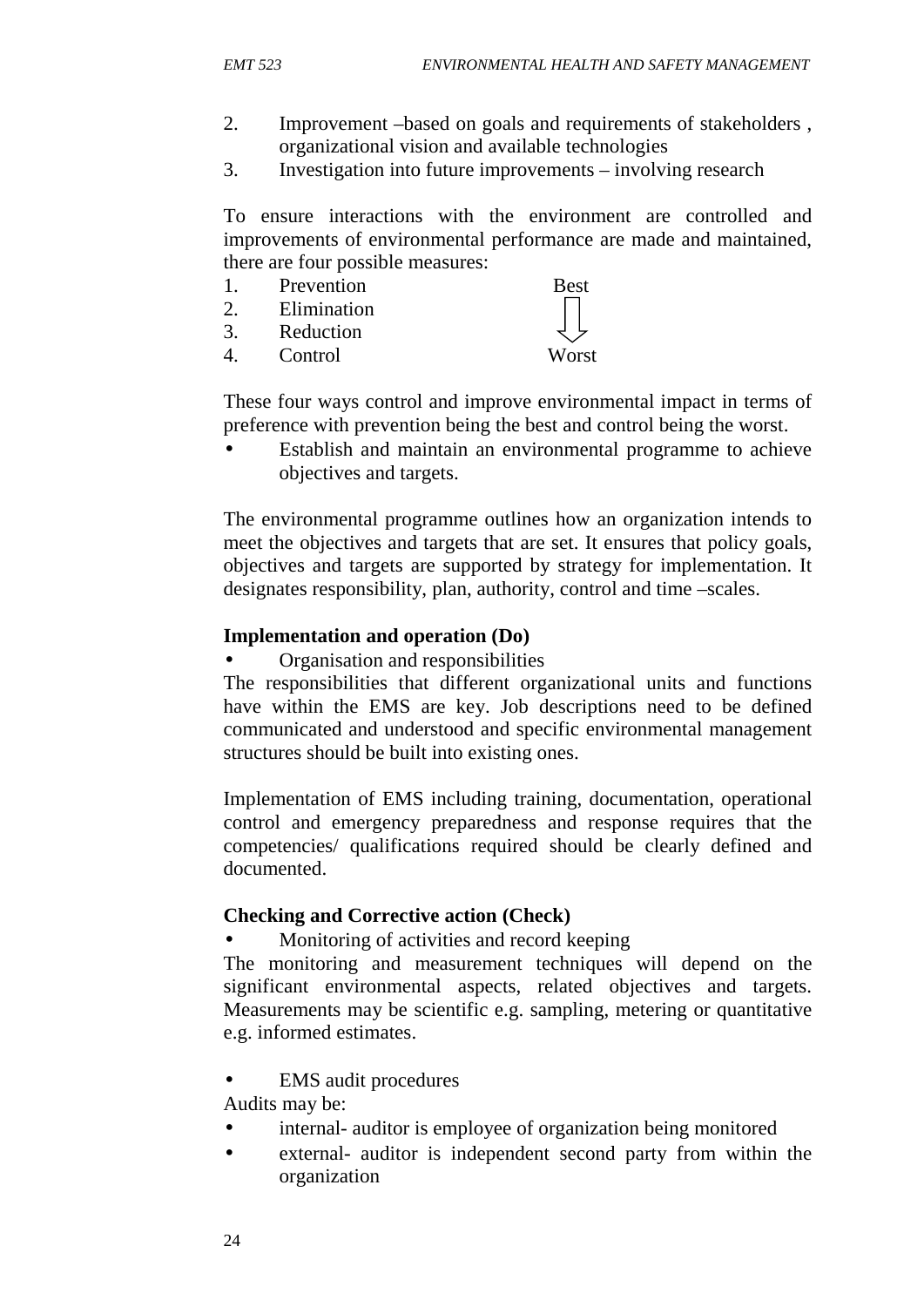third party external audit – auditor is an independent party e.g. certifying agency.

Parameters such as the targets, regularity, personnel responsible, resources necessary, audit protocol, communication procedures, mechanism for corrective actions and preventive and prevention of reoccurrence should be clearly spelt out.

#### **Management review (Act)**

This takes place periodically to determine effectiveness, adequacy and suitability. Based on the review, recommendations are made and incorporated into the company policy. This may require formulation of new objectives and programme modification to achieve these objectives.

### **3.3 ISO 14000**

During preparations for the 1992 UN Conference on Environment and Development which took place in Rio de Janeiro, Brazil the Business Council for Sustainable Development decided there was a need to develop international standards in environmental performance. Thus the International Standards Organisation (ISO) developed ISO 14001 from British Standards (BS) 7750.The ISO 14000 series covers standards in the field of environmental management tools and systems but excludes test methods for pollutants, limit value of pollutants, setting environmental performance levels, standardization of products.

ISO 14001 is an auditable standard for systems management and provides the framework for performance improvement, control and regulatory compliance as well as demonstrates commitment to customers and stakeholders. It is intended that the implementation of an environmental management system will result in improved environmental performance. Environmental performance are the measurable results of an organizations management of it's environmental aspects.

# **3.4 Elements of ISO 14001**

ISO 14001 specifies the requirements for an EMS may be certified by a third party and includes:

- development of an environmental policy
- identification of environmental aspects
- establishment of relevant legal and regulatory requirements
- development of environmental objectives and targets
- establishment of an environmental programme
- implementation of an EMS including training, documentation, operational control and emergency preparedness and response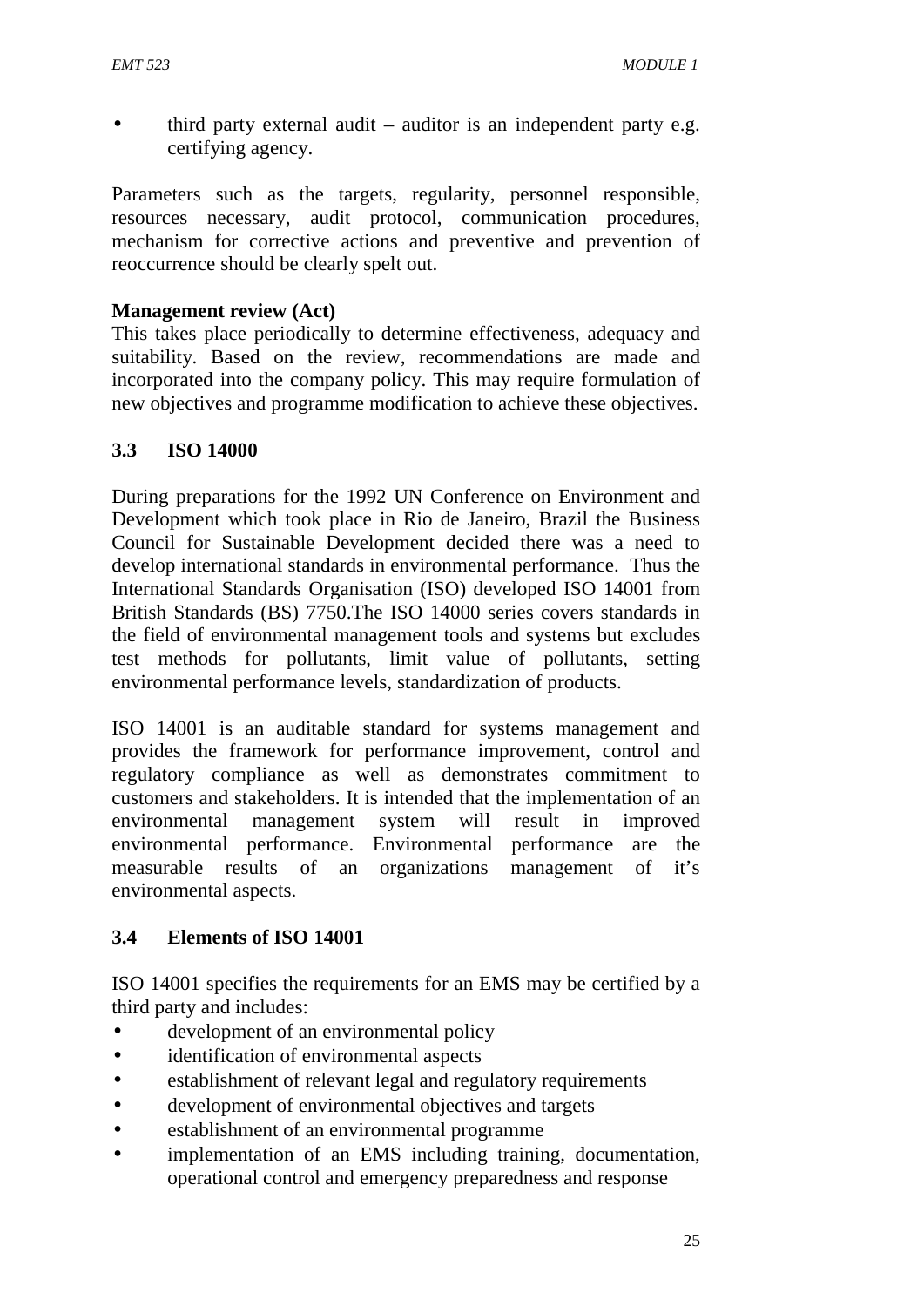- monitoring and measurement of operational activities including record keeping
- EMS audit
- management review to determine the effectiveness and suitability of EMS

### **4.0 CONCLUSION**

EMSs are prescribed options for responding to environmental challenges with ISO 14001 being the most prominent framework. However ISO 14001 is not a regulation, it is voluntary and not all organizations will aim to achieve ISO 14001 as a result of costs, intrusion and perceptions of added value which accompanies the certification and verification. However any organization can manage these challenges using the generic concepts embodied in ISO 14001.

### **5.0 SUMMARY**

Environmental Management systems are explicit sets of arrangements and processes designed to manage environmental issues and ensure that organizations environmental performance goals and objectives are achieved. To set up a successful EMS, an organization must identify possible environmental aspects, separate controllable aspects from aspects that can be influenced, then identify aspects with significant impacts.

Once the impact of the organizations products and services established, determine which of them are significant. Set objectives and targets to address significant impacts over which the organization can have an impact.

#### **SELF-ASSESSMENT EXERCISE**

Set an objective and target with respect to energy consumption in a printing company and outline the key elements of the environmental management programme e.g. person responsible, tasks, deadlines.

#### **6.0 TUTOR-MARKED ASSIGNMENT**

Explain the elements of a generic EMS and identify its difference from the ISO 14001 EMS.

#### **7.0 REFERENCES/FURTHER READING**

Bragg S et al (1994) *Improving environmental performance: a guide to a proven and effective approach*, Cheltham: Stanley Thornes.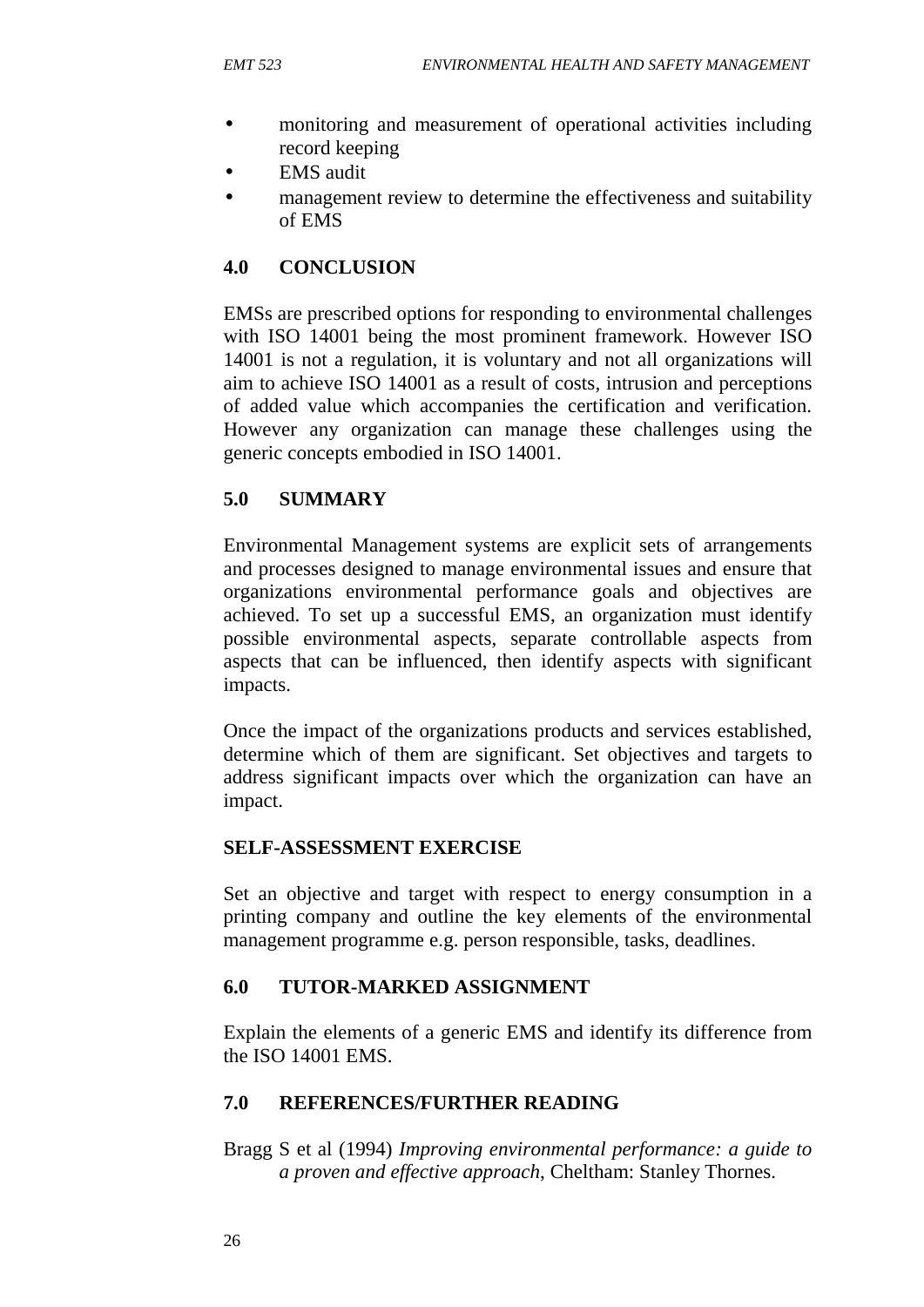Gilbert M.(1993) *Achieving environmental management standards*, London: Pitman publishing.

ISO 14000 series BSI, London 2004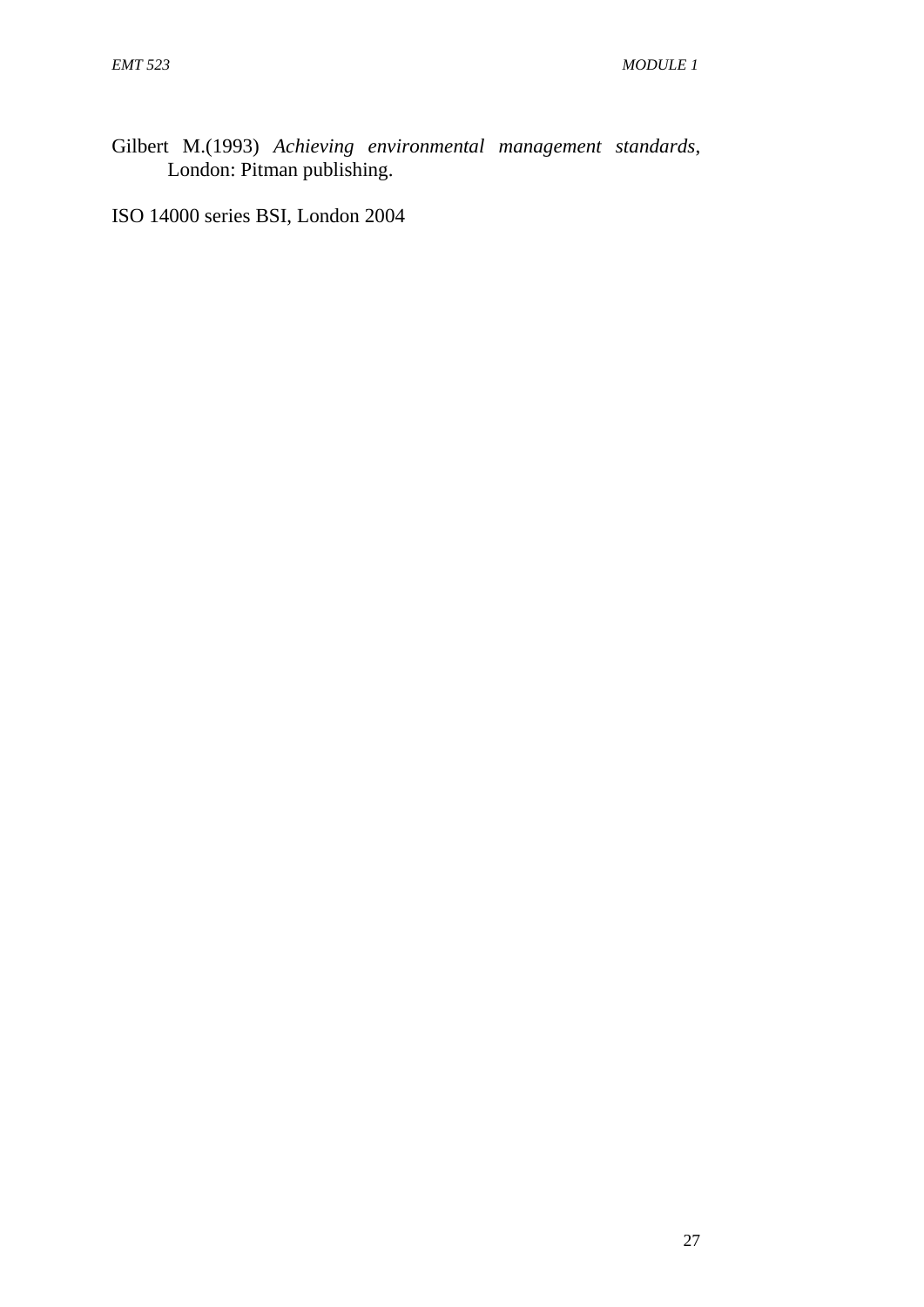### **UNIT 5 ENVIRONMENTAL IMPACT ASSESSMENT (EIA)**

#### **CONTENTS**

- 1.0 Introduction
- 2.0 Objectives
- 3.0 Main Content
	- 3.1 Definition of EIA
	- 3.2 Origins of EIA
	- 3.3 Development of EIA in Nigeria
	- 3.4 Principles & Procedures of EIA Legislation
	- 3.5 Environmental Impact Assessment (EIA) Decree 86 Of 1992
- 4.0 Conclusion
- 5.0 Summary
- 6.0 Tutor-Marked Assignment
- 7.0 References/Further Reading

### **1.0 INTRODUCTION**

If an organization is actively seeking to attain the goals of improved environmental performance, it has been seen from the unit on environmental management systems that the best possible measure is prevention. The most effective tool is one that identifies the implication of an action and prevents it before the action takes place. This tool would allow the decision maker to be fully informed as to the possible consequences of a decision; whether or not an action should go ahead. The EIA takes on the role of the proactive assessment of the potential effects of a project or an action. EIA should identify potential problems and sort them out at a stage when plans can still be modified. Indeed EIA has a particularly useful role to play in the context of an EMS during the identification and evaluation of aspects.

#### **2.0 OBJECTIVES**

By the end of this section, you should be able to:

- define EIA
- review the history of the EIA Internationally and Nationally
- discuss EIA and identify projects which mandatorily require an EIA
- list the challenges to EIA in Nigeria.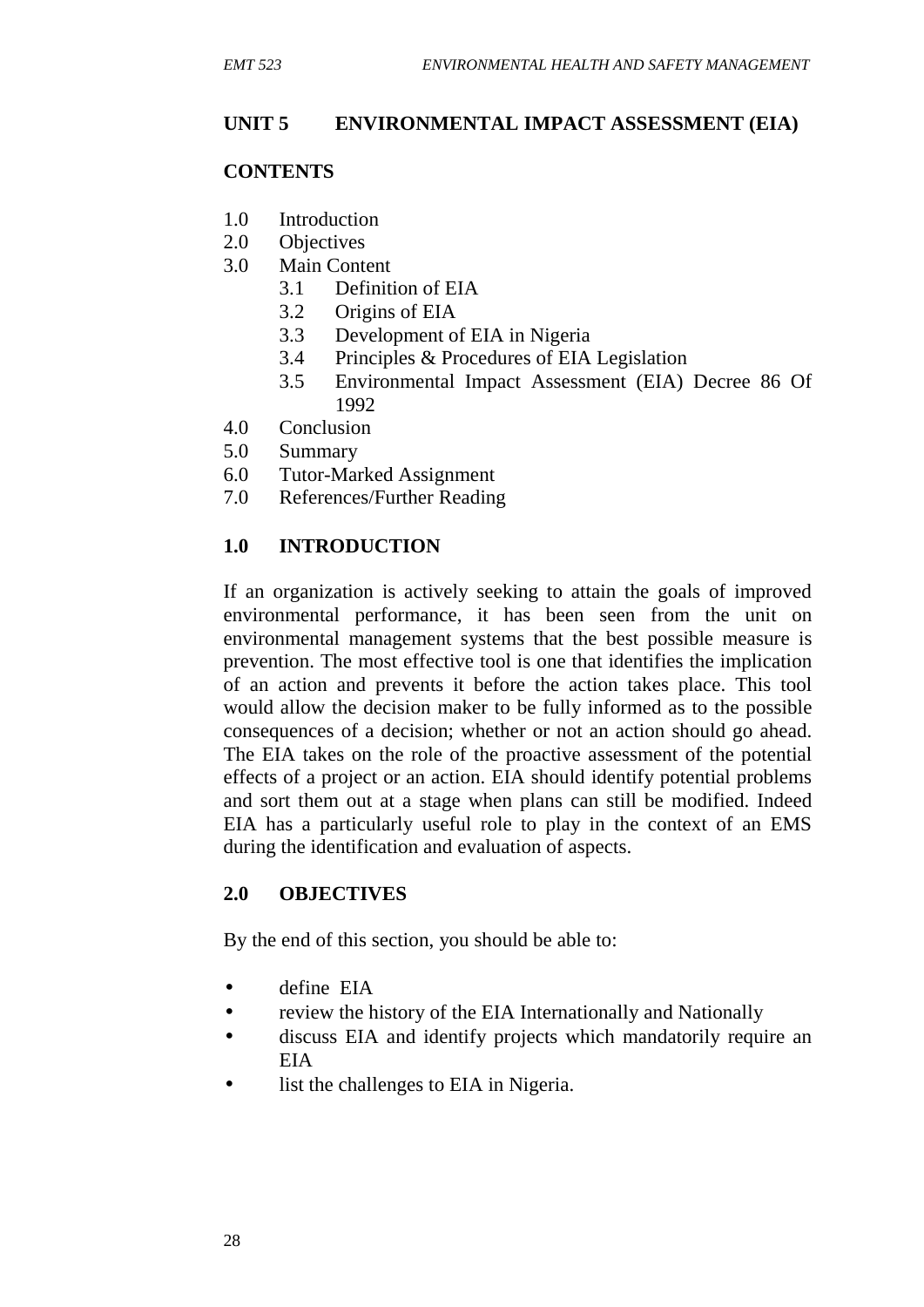## **3.0 MAIN CONTENT**

### **3.1 Definition of EIA**

Environmental Impact Assessment is a "pre project" anticipatory process.

The term "environmental impact assessment" describes a procedure that must be followed for certain types of project before they can be given "development consent". The procedure is a means of drawing together, in a systematic way, an assessment of a project's likely significant environmental effects. This helps to ensure that the importance of the predicted effects, and the scope of reducing them, is properly understood by the public and the relevant competent authority before it makes its decision.Thus Environmental Impact *Assessment is the process of identifying and evaluating the consequences of human actions on the environment and when appropriate mitigating these consequences.*

## **3.2 Origins of EIA**

Environmental Impact Assessment originated from the USA in 1969. The US National Environmental Policy Act (NEPA) of 1969 was the first legislation to require an EIA. It initially applied to US Federal projects or projects where the Federal Government was directly involved but was later extended to private projects.

The aims were to minimise the long-term environmental effects of Federal actions, to specify society's right to a safe/healthy/aesthetic environment, to ensure the widest beneficial use of the environment without undesirable consequences, to preserve historic, cultural and natural heritage, to balance population and resources and to recycle scarce and natural resources.

The following factors are taken into consideration:

- the environmental impact of the proposed action
- any adverse environmental effects which cannot be avoided should the proposal be implemented
- alternatives to the proposed action
- the relationship between local short term uses of man's environment and the maintenance and enhancement of long term productivity
- any irreversible and irretrievable commitments of resources which would be involved if implemented.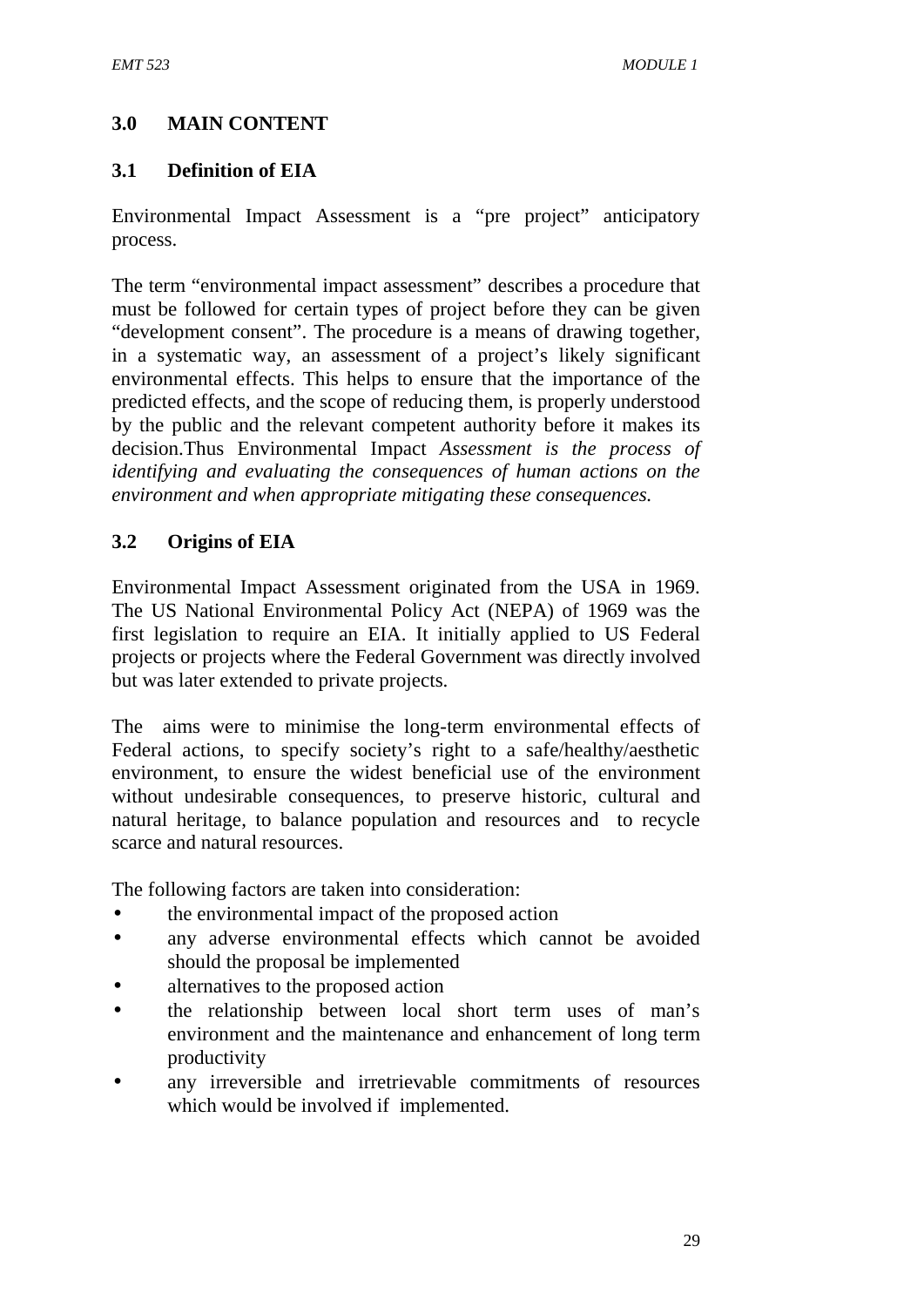#### **The spread of EIA around the world**

EIA spread to different countries following this time-line

- Canada (1973)
- Colombia (1974)
- Australia (1974)
- West Germany (1975)
- France (1976)
- Philippines (1977)
- European Commission Directive (1985)
- United Kingdom (1988)
- Kazakhstan (1991)
- Nigeria (1992)

By 1996 more than 100 countries had established EIA systems.

### **3.3 Development of EIA in Nigeria**

Prior to 1988, there were no laws to in force to regulate industrial pollution or hazardous waste as previously discussed. The Koko toxic waste incident (1988) led to the enactment of the FEPA Act of 1988.The Federal Environment Protection Agency (FEPA) was charged with the responsibility of protecting the environment in Nigeria. FEPA established and prescribed national guidelines, criteria and standards for: water quality, air quality and atmospheric protection, noise levels, gaseous emissions and effluent limits. The agency was also empowered to monitor and control hazardous substances, supervise and enforce compliance and the EIA was one of the tools FEPA utilized to do this. The National Environmental Standards and Regulations Enforcement Agency (NESREA) was established by an Act of the National Assembly in 2007. The NESREA Act repealed FEPA Act of 1988. NESREA is now charged with the responsibility of enforcing environmental Laws, regulations and standards and deterring people, industries and organization from polluting and degrading the environment.

## **3.4 Principles & procedures of EIA Legislation**

EIA principally affects new development projects and may be mandatory, discretionary or voluntary EIA. EIA seeks to compare various alternatives which are available for any project or programme. Each alternative will have economic costs and benefit as well as environmental impacts both adverse and beneficial. EIA is essentially a predictive process which is interdisciplinary in nature. The Project proponent/developer is the sole decision maker who commissions an EIA study of a project. In Nigeria, he employs an Environmental Consultant who acts as the Proponents Agent and Liaison Officer with EIA Division of the Federal Ministry of Environment, Abuja and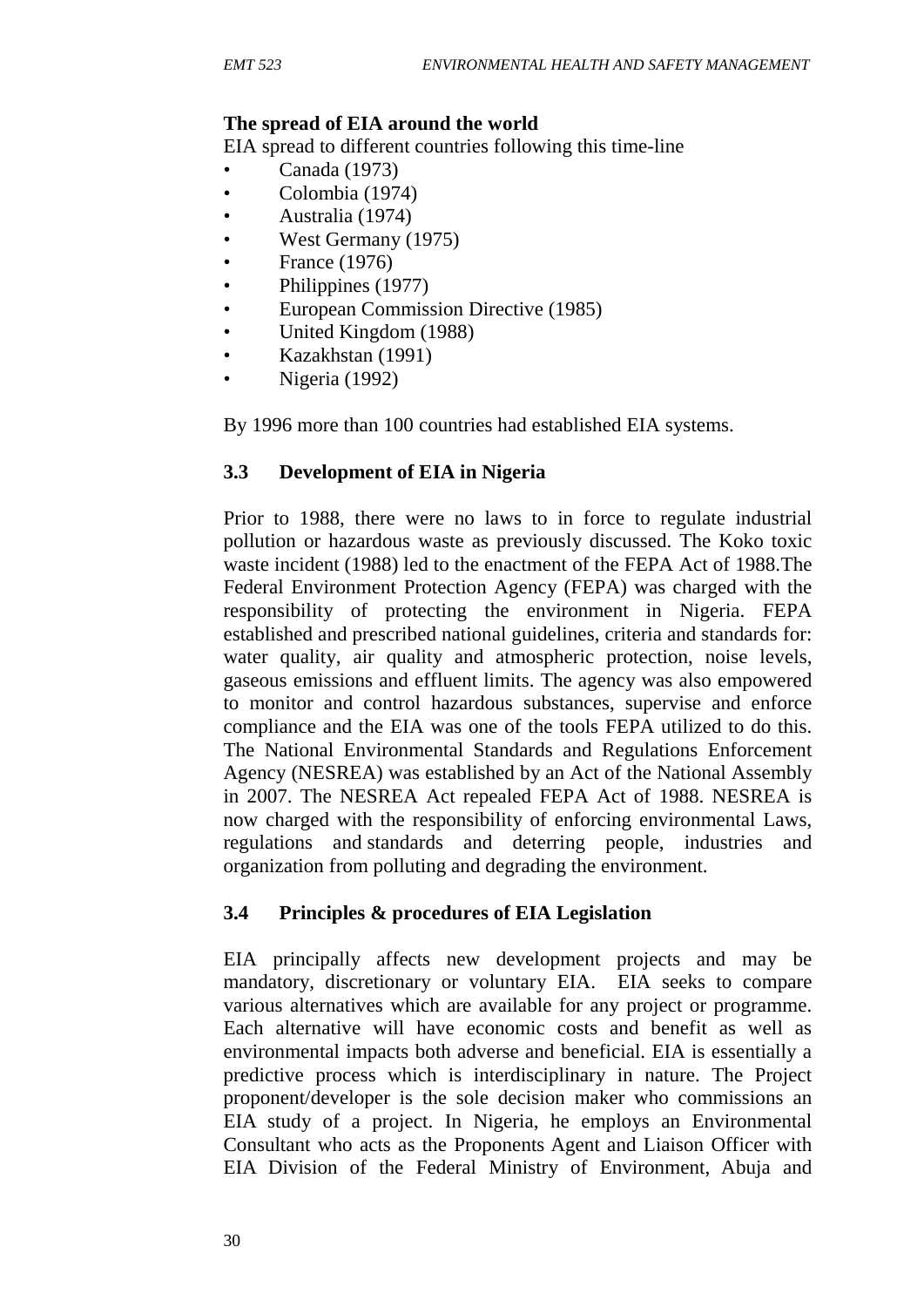commences the study. EIA is a multidisciplinary exercise, the study team would comprise of:

- A Project Leader
- A Project Coordinator
- Environmental Scientists: *Experts in Chemistry, Biology (Botany, Zoology, Microbiology), Geology, Geography, Geographical Information Science,*
- Environmental Engineers, Planners and Architects
- Social Scientists: *Economics, Sociologists, Anthropologists, Archeologists.*
- Medical Scientists: *Doctors, Medical Statisticians, Medical Recorders, Public Health Scientists*
- Other relevant specialists depending on the type and nature of the project
- Proponent's Expert Representatives

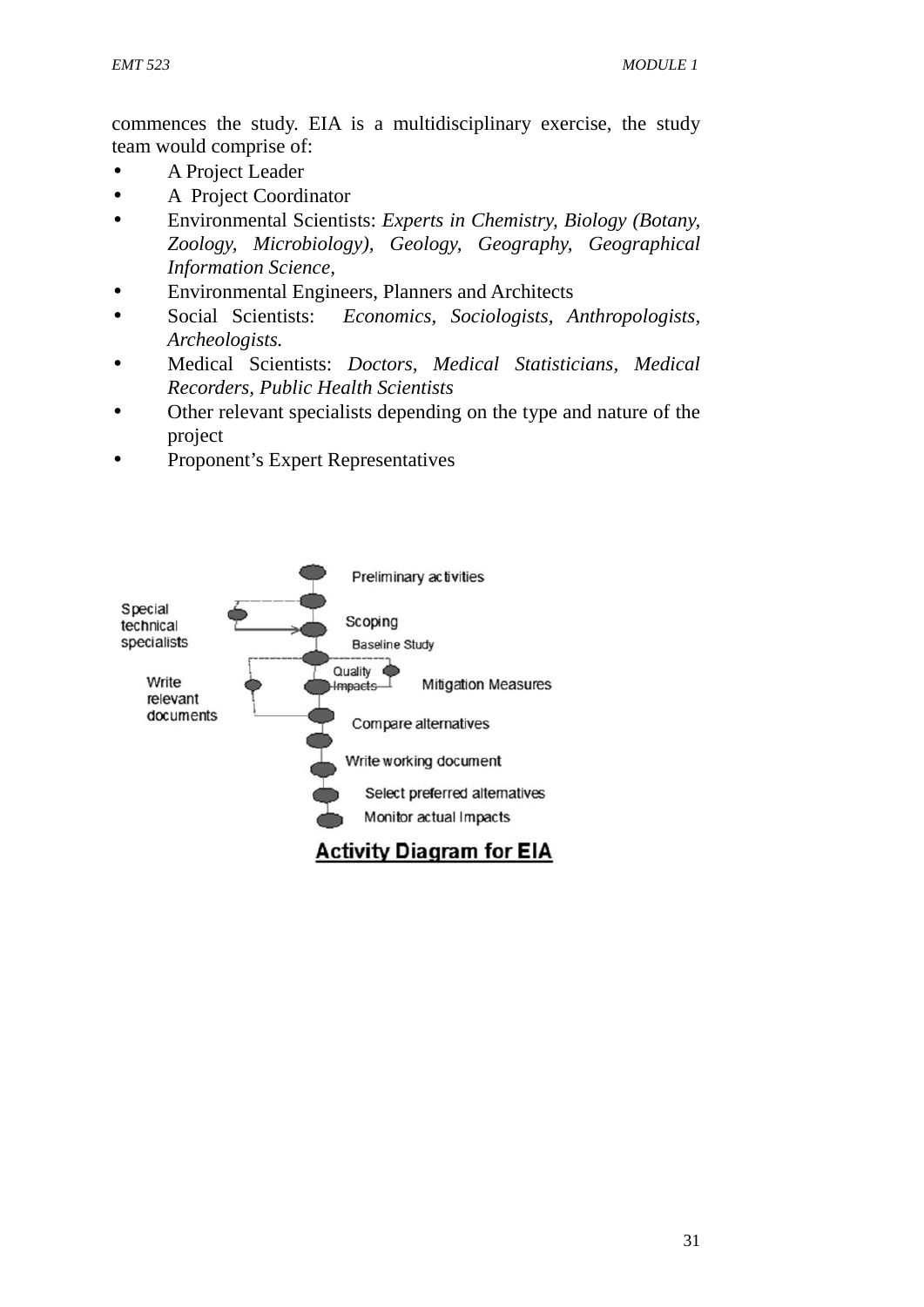#### **Nigerian EIA System**



EIA law 1992. Federal Ministry of Environment. Federal Government Press, Lagos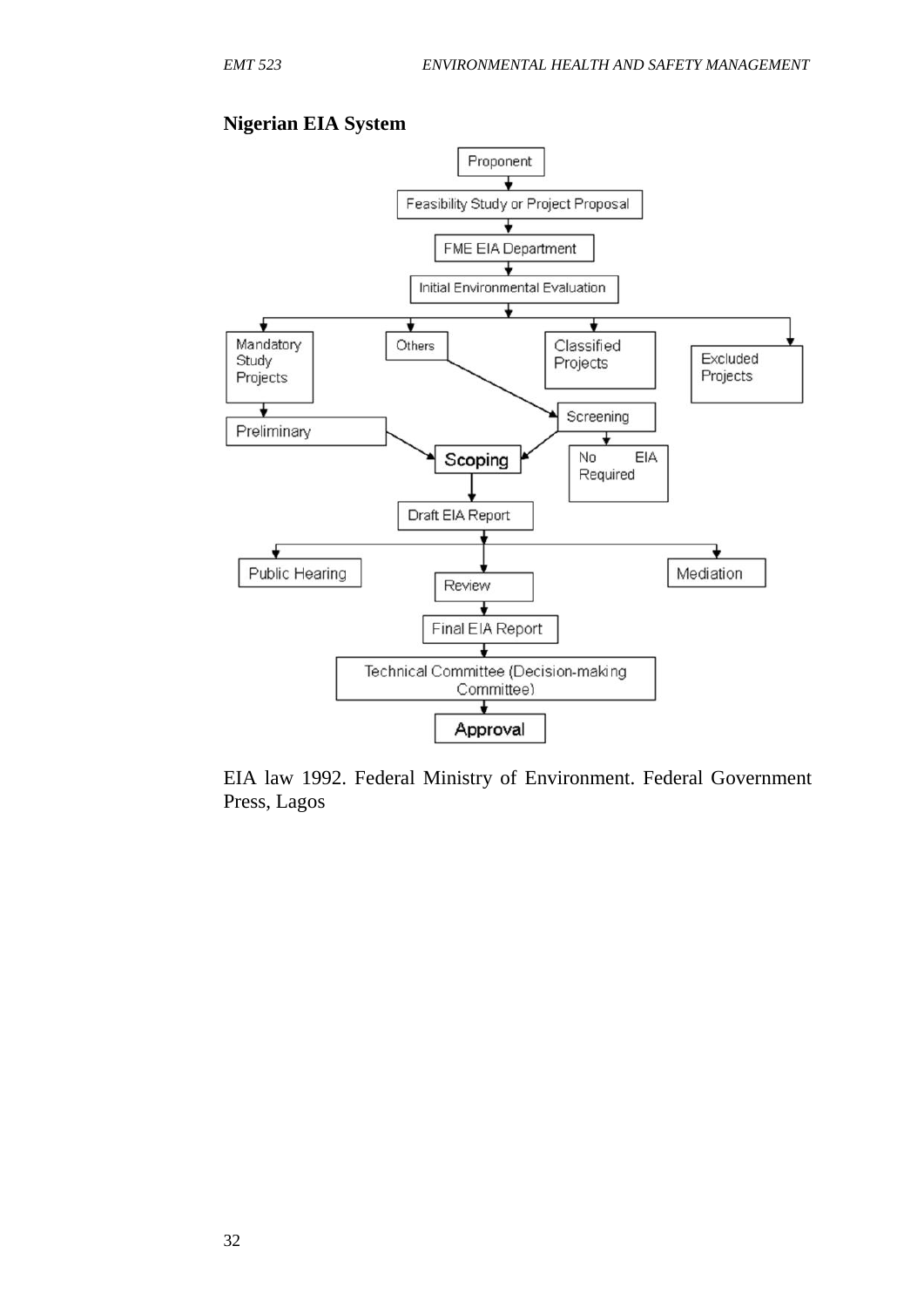### **The Process of screening projects to determine if an EIA is required**



EIA law 1992 Federal Ministry of Environment. Federal Government Press, Lagos

#### **Processes of EIA**

a) Screening: Screening of all projects must take place. Screening aims to determine whether an EIA is required. Three categories of projects are defined: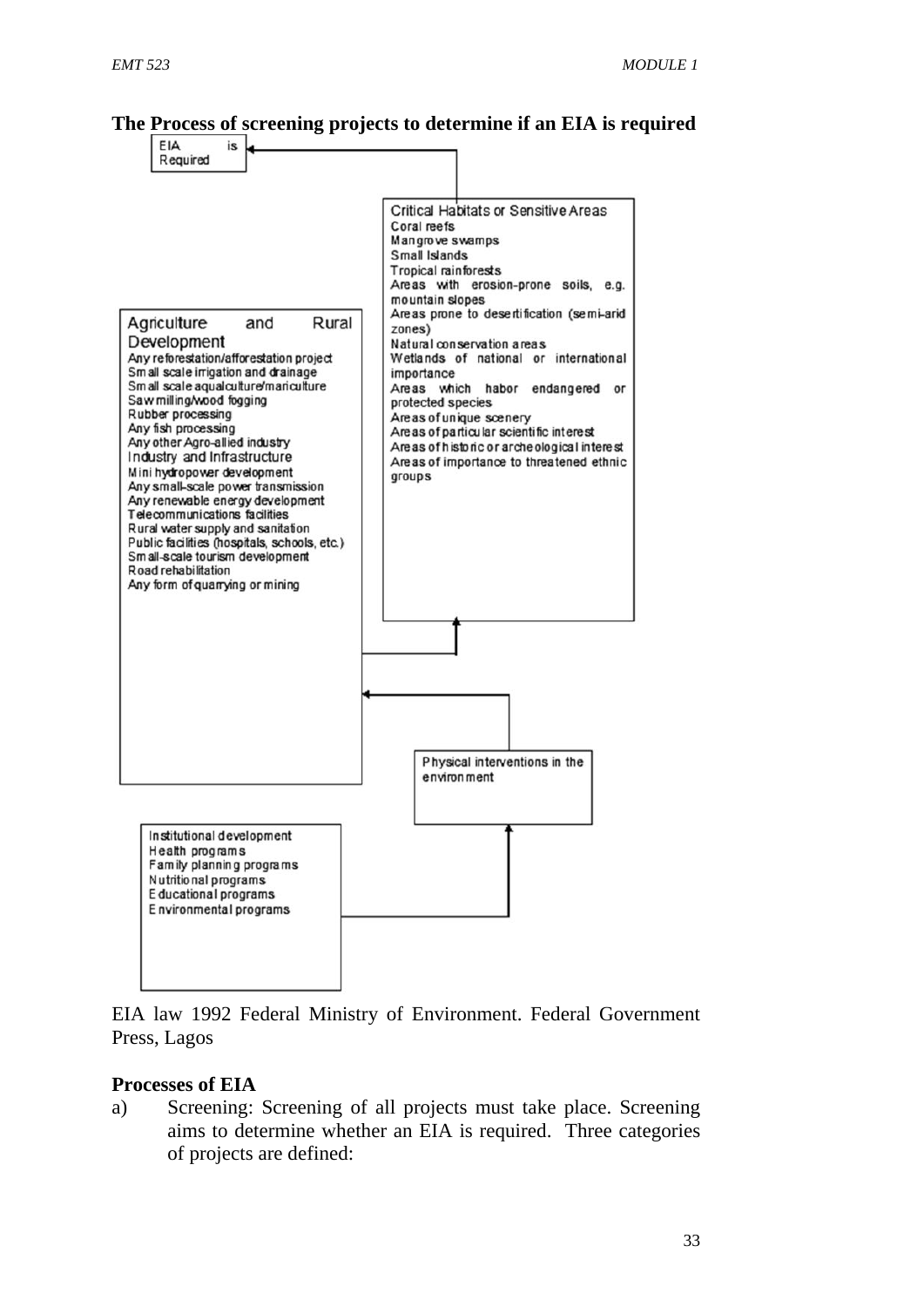- Category I projects EIA is mandatory; large-scale activities within: **-** Agriculture (500 hectares or more), Airport (2500m or longer airstrip),Drainage and Irrigation (200 hectares or more),Land reclamation (50 hectares or more), Fisheries (land based acquaculture of 50 hectares or more),Forestry (50 hectares or more conversion), Industry - Chemical (100 tonnes/day), Petrochemical (all sizes), Non ferrous, non metallic, Iron and Steel, Ship yards, Pulp and paper, Infrastructure - Hospital, Industrial estate, Expressways, New township, Port, Pit Mining, Petroleum, Power generation and transmission, Quaries , Railways, Transportation, Resort and recreational development, Waste treatment and disposal (all waste disposal),Water supply
- Category II projects Screening determines whether or not EIA is required.
- Category III projects EIA is not required and EIS certificate will be issued.

Once it is determined that there is a need for an EIA, preliminary activities which comprise of writing a description of the proposed study commence. The result is a benchmark statement specifying the exact aims of the project.

- b) Scoping: Impact identification i.e. scoping are identified and marked down for studying.An EIA exercise is intended to review the potential impacts of a proposed project on the following environmental factors:
	- Effects on water
	- Effects on air
	- Effects on land
	- Effects on flora & fauna
	- $\bullet$  Effects on soil & geology
	- Effects on the climate
	- Effects on the landscape
- c) Baseline study: Field-work at the Project site(s) would entail in depth studies involving data gathering to constitute the "Baseline" research. This is a record of what existed in the area prior to action. Field-work involves physical data collection on project as well as literature search for useful existing information relevant to the project.
- d) Prediction of "likely significant" impacts: This prediction relies heavily on the experience of the team of experts using previous knowledge or experience to predict positive or negative impacts on the environment. These impacts may be direct as a result of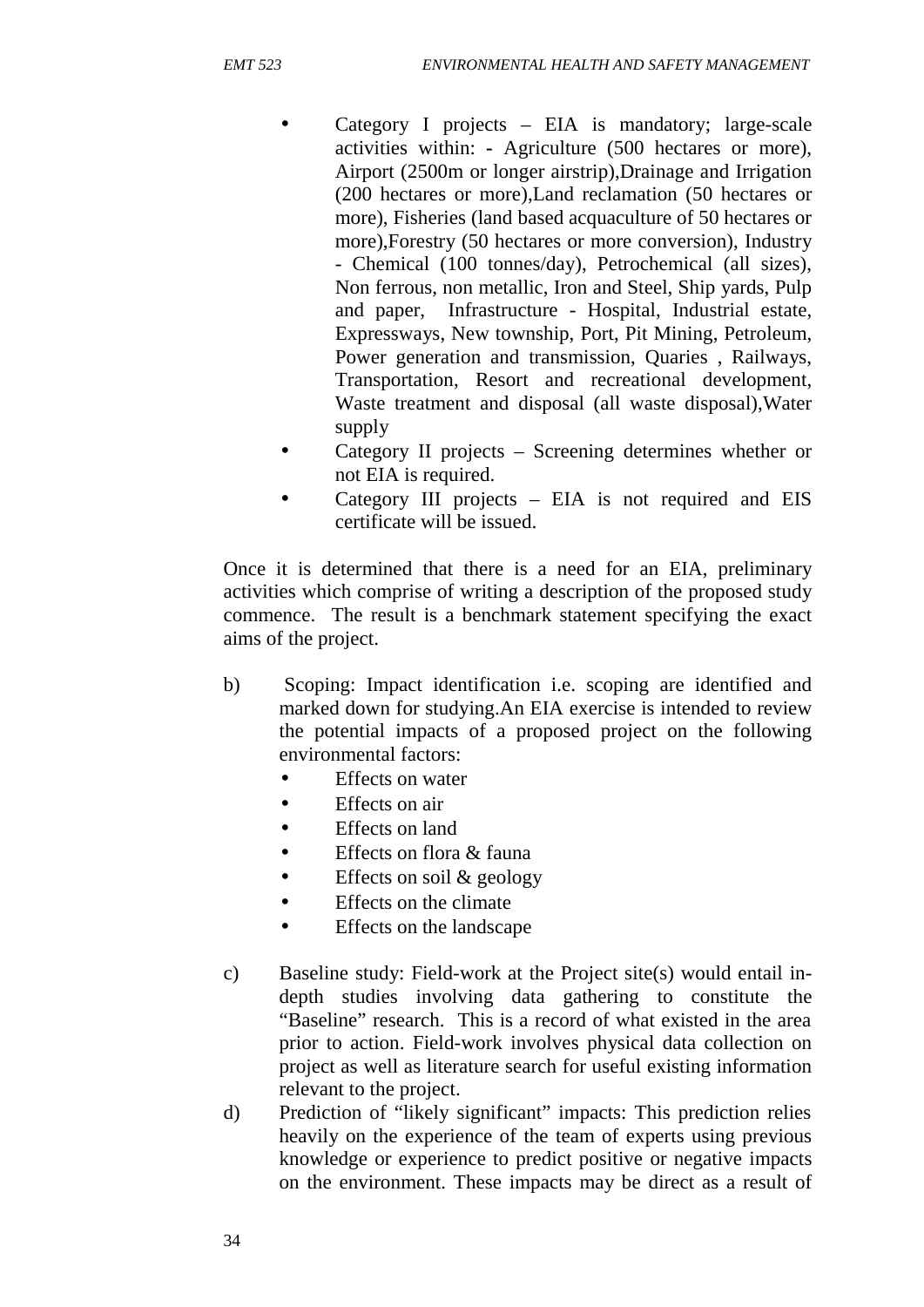the development itself or indirect as a result of but not due to the development itself.

- e) Proposed mitigation measures: Measures are proposed to mitigate against negative impacts.
- f) Public consultation: The Public Consultation process involves the mandatory newspaper publications in which the Ministry invites the public to read Draft copies of the EIA at designated centres throughout the States and Federal Capital Territory. The Ministry calls for comments and Public hearings are held to consider the entire EIA report. The stakeholders concerns and issues are discussed at this hearings and the feedback at the Public hearings is incorporated into the final EIA report.
- g) Submission of EIA report: The reviewed and revised EIA report is submitted to the Federal Ministry of Environment for Scientific Review by independent experts.
- h) Grant of consent by a competent authority: On the acceptance of the Final Report by the Ministry of Environment, an Environmental Impact Statement (EIS) is issued under the signature of the Honourable Minister of Environment signaling approval for the Project to commence.
- i) Monitoring & Audit

## **3.5 Environmental Impact Assessment (EIA) Decree 86 of 1992**

This is the principal legislation on EIA in Nigeria and introduced environmental considerations into development project planning and execution. There are Published EIA sectoral guidelines which outline project areas and sizes of projects requiring EIA and prescribed penal sanctions for non compliance.

## **Minimum content of an EIA**

- A description of the proposed activity
- A description of the potential affected environment
- A description of practical activities
- An assessment of the likely or potential environment impacts of the proposed activity
- An identification and description of measures to mitigate the adverse environmental impacts
- A brief and non technical summary of the report

## **Challenges to EIA in Nigeria**

- Policy inconsistency and environmental management not accorded political priority
- Poor environmental awareness within the business community
- Weak regulatory framework
- Weak organisational structure to enforce EIA system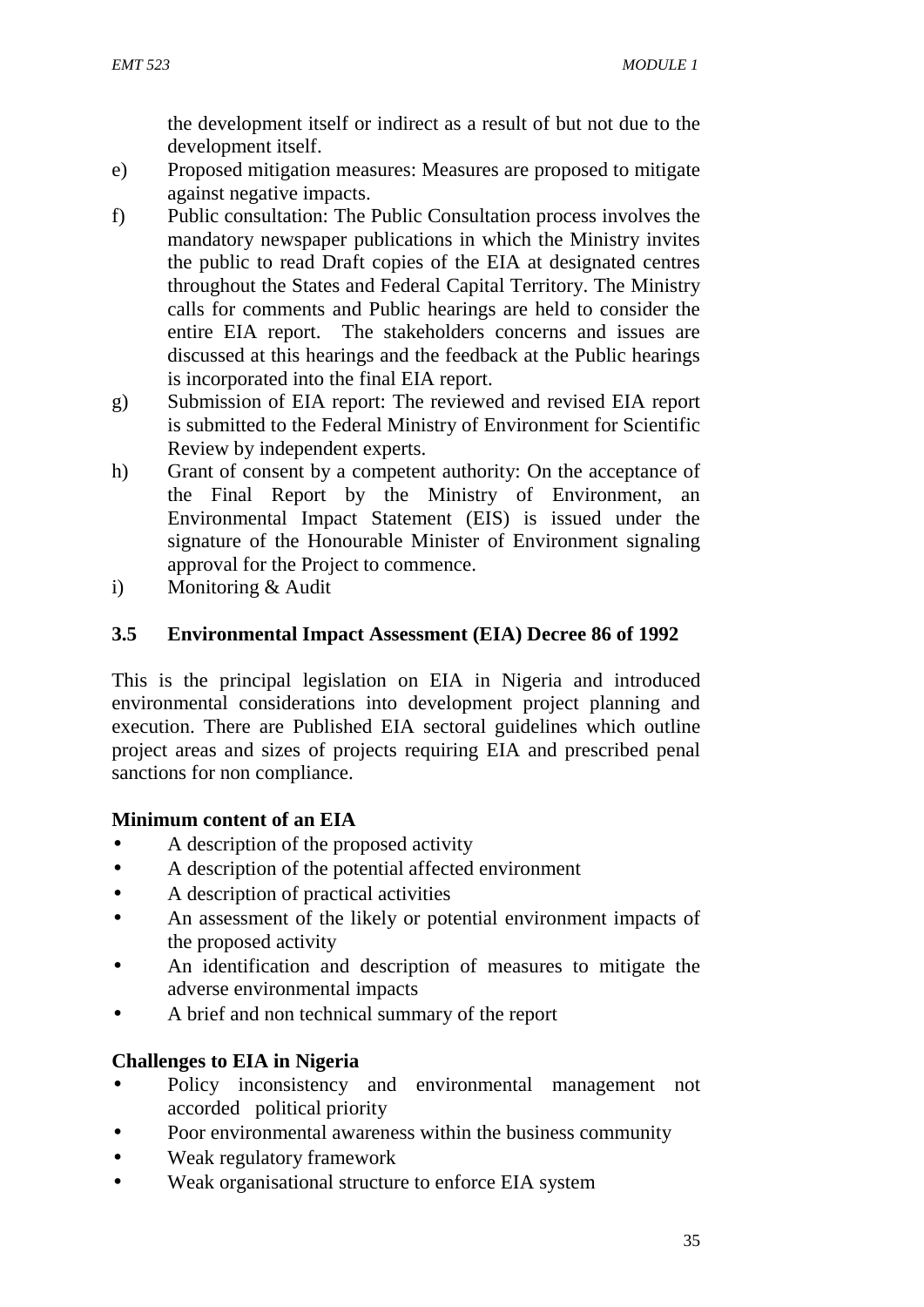- Manpower issues and technical competence
- Lack of funding
- Lack of coordination
- Multiple regulators at the Federal/State levels
- Public consultation rarely enforced
- Alternatives rarely considered
- Low quality reports

### **4.0 CONCLUSION**

Although the role of EIA in environmental management cannot be overemphasized since it facilitates increased efficiency, reduced waste, reduced risk and improve stakeholder relationships, it has been seen that EIA is better incorporated at the planning stage , and that is not over when a project is up and running, as continuous monitoring and feedback must be part of the process.

As is often the case EIA may only be attempting to reduce impacts which could have been completely avoided if Strategic Environmental Assessments (SEAs) was utilized. This is because while EIA is focuses on the mitigation of impacts, SEA maintains a chosen level of environmental quality. Thus SEAs are currently replacing EAI's in the developed world.

## **5.0 SUMMARY**

Environmental Impact Assessment is the process of identifying and evaluating the consequences of human actions on the environment and when appropriate mitigating these consequences. Environmental Impact Assessment originated from the USA in 1969. It is essentially a predictive process which is interdisciplinary in nature. Processes in EIA include Screening, Scoping, Conduction of baseline study, Prediction of "likely significant" impacts, Proposal of mitigation measures, Public consultation, Submission of EIA report, Grant of consent by a competent authority and Monitoring & Audit. EIAs are currently being replaced by SEAs in the developed world.

#### **SELF-ASSESSMENT EXERCISE**

List 10 category one projects that require a mandatory EIA in Nigeria

#### **6.0 TUTOR-MARKED ASSIGNMENT**

Define EIA and explain the process of EIA in Nigeria to your Finance Manager as the Environmental Officer of an Agricultural Plantation set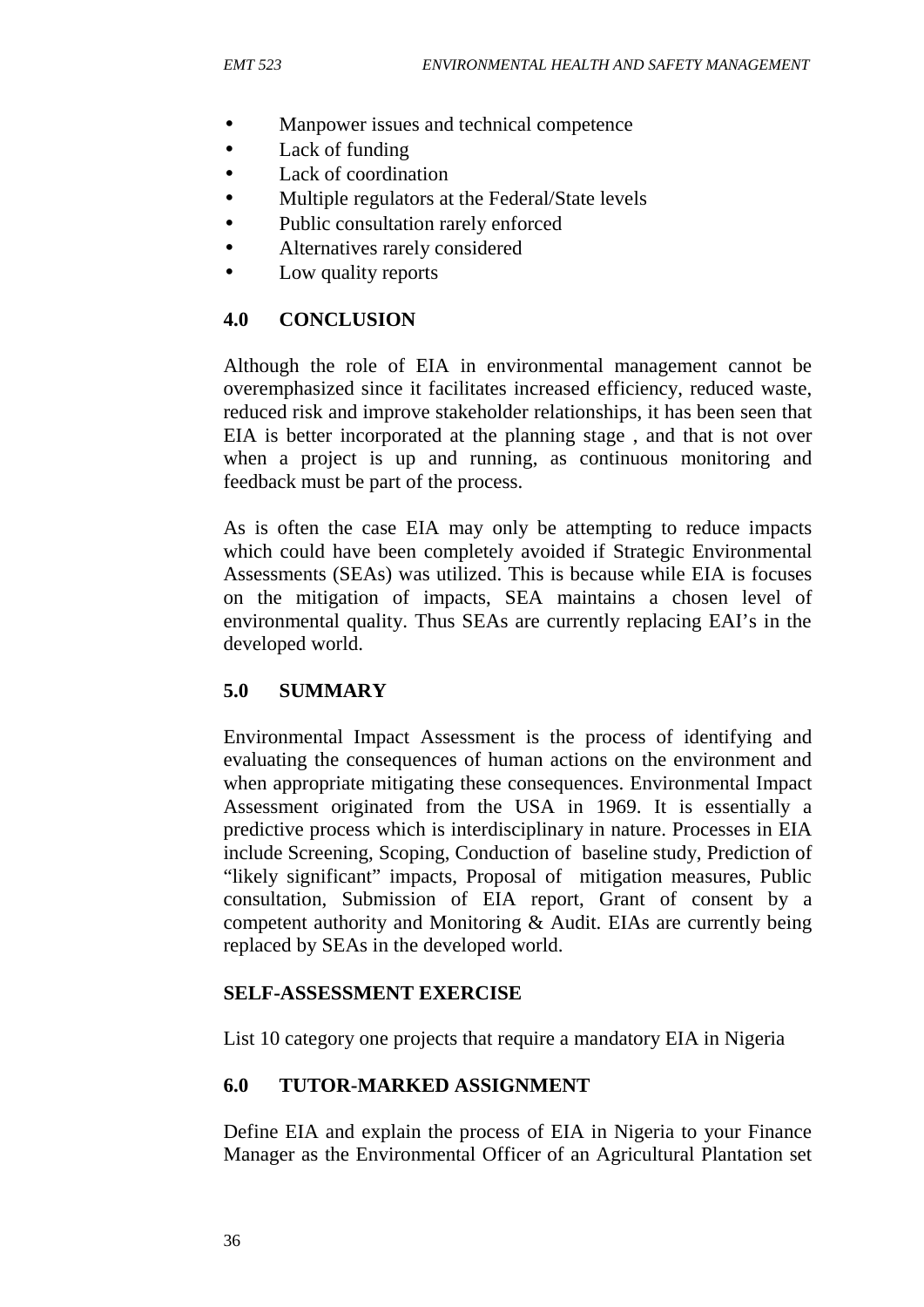to begin a rubber plantation of 400 hectares requiring the settlement of 150 families.

## **7.0 REFERENCES/FURTHER READING**

- *EIA guide to procedures*, Office of the UK Deputy Prime Minister (2000) *The EIA law* 1992. Federal Ministry of Environment, Lagos: Federal Government Press.
- Wathern, P (ed) 2nd edition (1992) *Environmental impact assessment*, London: Unwin Hyman.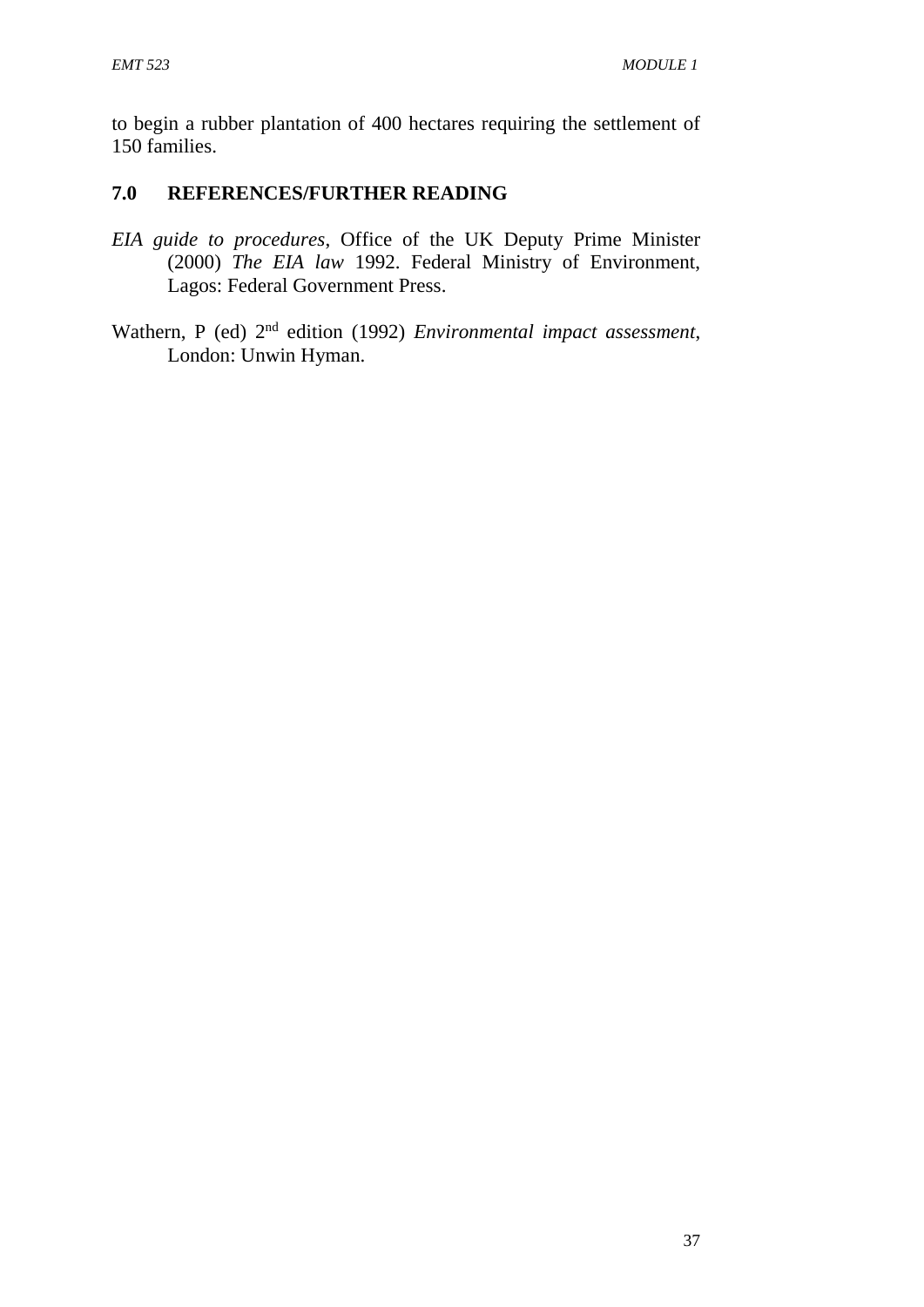# **MODULE 2**

- Unit 1 Strategic Environmental Assessment
- Unit 2 Environmental Audit
- Unit 3 Cost Benefit Analysis
- Unit 4 Life Cycle Assessment
- Unit 5 Clean Technology

# **UNIT 1 STRATEGIC ENVIRONMENTAL ASSESSMENT**

# **CONTENTS**

- 1.0 Introduction
- 2.0 Objectives
- 3.0 Main Content
	- 3.1 Definitions
	- 3.2 Sea Procedures
	- 3.3 Comparison of the EIA and Sea Processes
	- 3.4 Advantages of Sea
		- 3.4.1 Problems Areas in Sea
- 4.0 Conclusion
- 5.0 Summary
- 6.0 Tutor-Marked Assignment
- 7.0 References/Further Reading

# **1.0 INTRODUCTION**

We have seen that the EIA process is usually applied in major development projects to ensure that likely environmental problems are anticipated and appropriate mitigation measures proposed before *project* commencement and throughout the *project* cycle. It however became obvious with the global environmental issues and an increased need for a sustainable development that the EIA process occurred too late in the planning process. Strategic Environmental assessment developed from the application of the tenets of the EIA process to actions including policies, plans and programmes.

## **2.0 OBJECTIVES**

By the end of this unit, you should be able to:

- define strategic environmental assessment (SEA)
- explain the relationship between EIA and SEA
- describe the process of SEA and identify where it differs from EIA in Nigeria
- discuss the advantages and problem areas in SEA.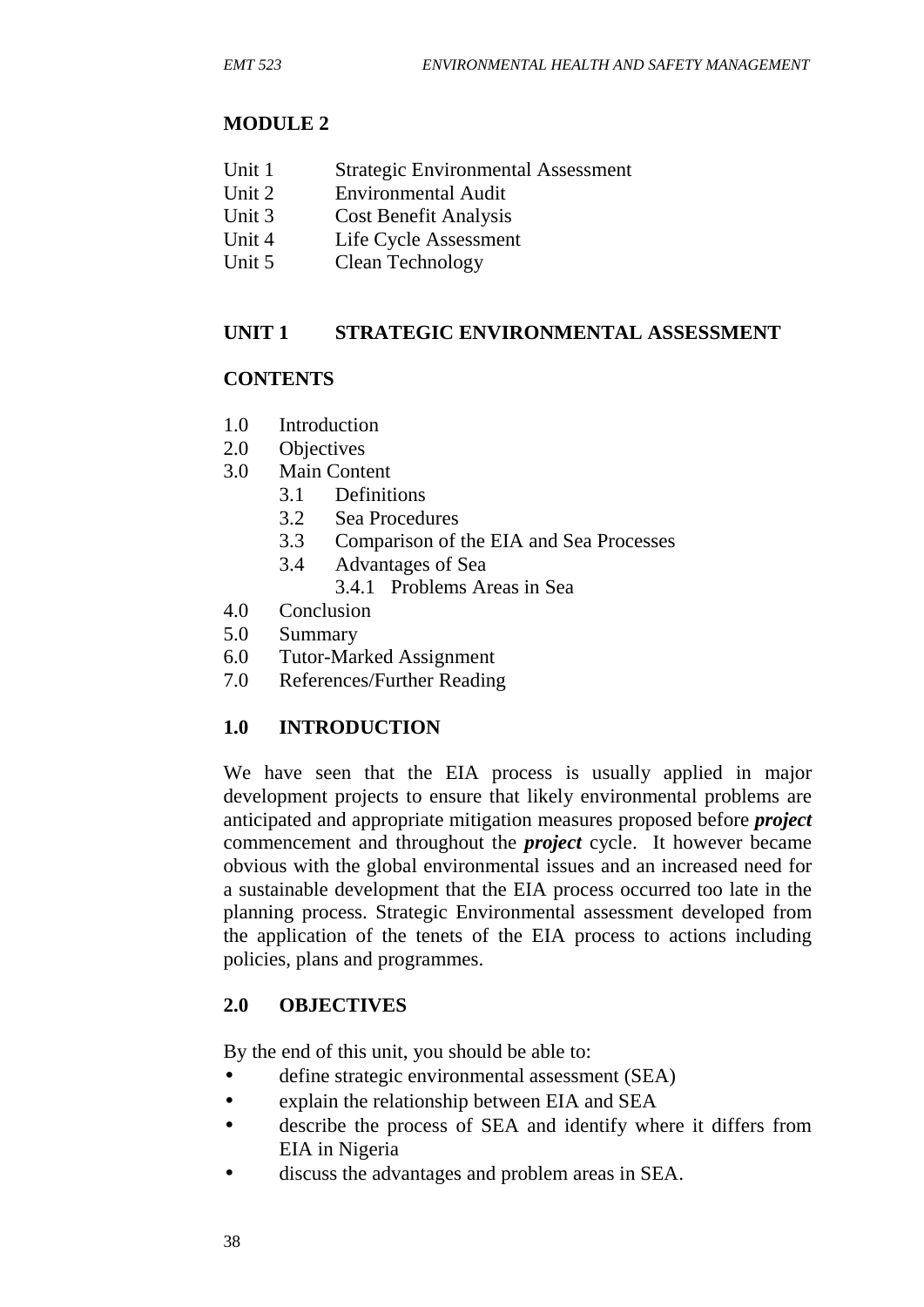## **3.0 MAIN CONTENT**

#### **3.1 Definitions**

SEA is defined by Therivel as "the formailsed, systematic and comprehensive process of evaluating the environmental impacts of a policy, plan, programme and its alternatives, including the preparation of a written report on the findings of that evaluation, and using the findings in publicly accountable decision making".

Policies were defined by Glasson et al. as an inspiration and guidance for action. Plans were defined as sets of co-ordinated and timed objectives for the implementation of policy. Programmes are sets of projects in a particular area

| <b>EIA</b>                      | <b>SEA</b>                          |  |  |
|---------------------------------|-------------------------------------|--|--|
| Actions are<br>immediate,       | Actions are strategic, visionary,   |  |  |
| operational                     | conceptual                          |  |  |
| Detailed decisions to do with   | Wide development options e.g.       |  |  |
| location, design, construction, | fiscal, regulatory, organizational, |  |  |
| operation of a project          | spatial                             |  |  |
| Short or medium timeline        | Medium or long timeline             |  |  |
| Reactive, mitigates negative    | Proactive, prevents negative        |  |  |
| impacts by design               | impacts, promotes positive chances  |  |  |
| Focus, methods and techniques   | Focus, methods and techniques       |  |  |
| specific.                       | change based on decision making     |  |  |
| More structured.                | level of practitioner               |  |  |
| More specific assessment        | Assessment based on professional    |  |  |
| methods legal and industry      | judgements objective benchmarks     |  |  |
| requirements in assessment.     | and good practice. Rigour more      |  |  |
| Rigour more certain             | uncertain                           |  |  |
| Uses more quantitative data     | Uses more qualitative data          |  |  |
| Less geared towards sustainable | More geared towards sustainable     |  |  |
| development due to methodology  | development                         |  |  |
|                                 | Due to methodology                  |  |  |

#### **3.2 SEA Procedures**

These procedures may be:

- a. EIA based- structured and rigorous using specific steps
- b. Non EIA based- less structured and less rigorous used for decision making and higher policy making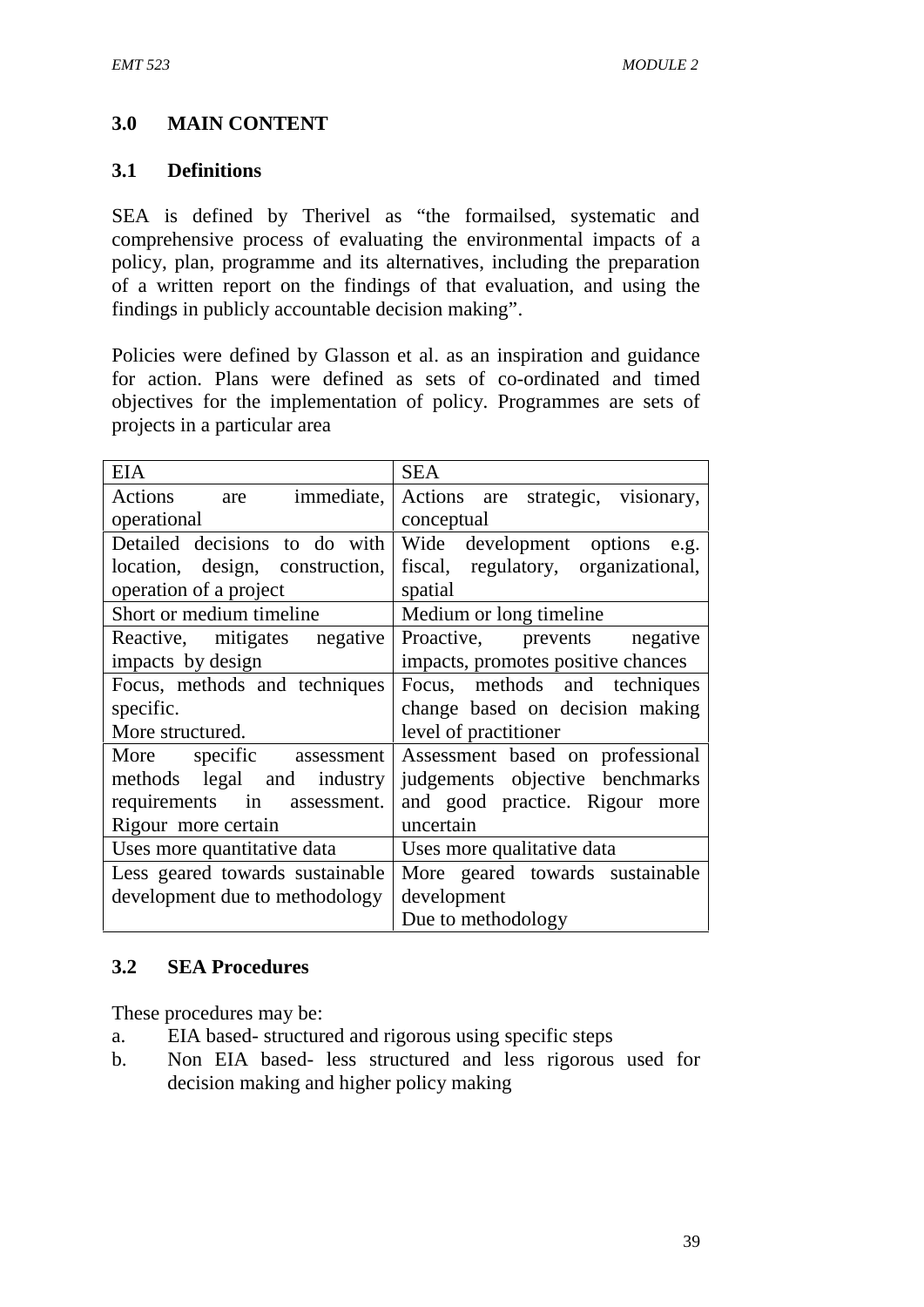#### **Stages of the SEA Process**



# **3.3 Comparison of the EIA and SEA processes**

|                   | <b>EIA</b>                                       | <b>SEA</b>                  |  |
|-------------------|--------------------------------------------------|-----------------------------|--|
| <b>Screening</b>  | List method                                      | 2 methods used:             |  |
|                   |                                                  | list method                 |  |
|                   |                                                  | definition method           |  |
| <b>Scoping</b>    | Baseline information detailed                    | Ongoing, depends on         |  |
|                   | and extensive                                    | resources and purpose       |  |
| <b>Assessment</b> | Based on specific methods,                       | Relies on professional      |  |
|                   | legal<br>requirements<br>and                     | judgement                   |  |
|                   | industry standards                               |                             |  |
| <b>Report</b>     | Environmental Statement                          | <b>Environmental Report</b> |  |
|                   | (called EIA Report in Nigeria)                   |                             |  |
| <b>Monitoring</b> | Continuation of baseline                         | iterative<br>Includes       |  |
|                   | surveys                                          | feedback                    |  |
|                   |                                                  | review measures for         |  |
|                   |                                                  | monitoring                  |  |
|                   | <b>Consultation</b>   No Consultation in Nigeria | Consultation starts at      |  |
|                   | only a Public hearing after                      | scoping all the way to      |  |
|                   | Draft EIA report completed                       | findings                    |  |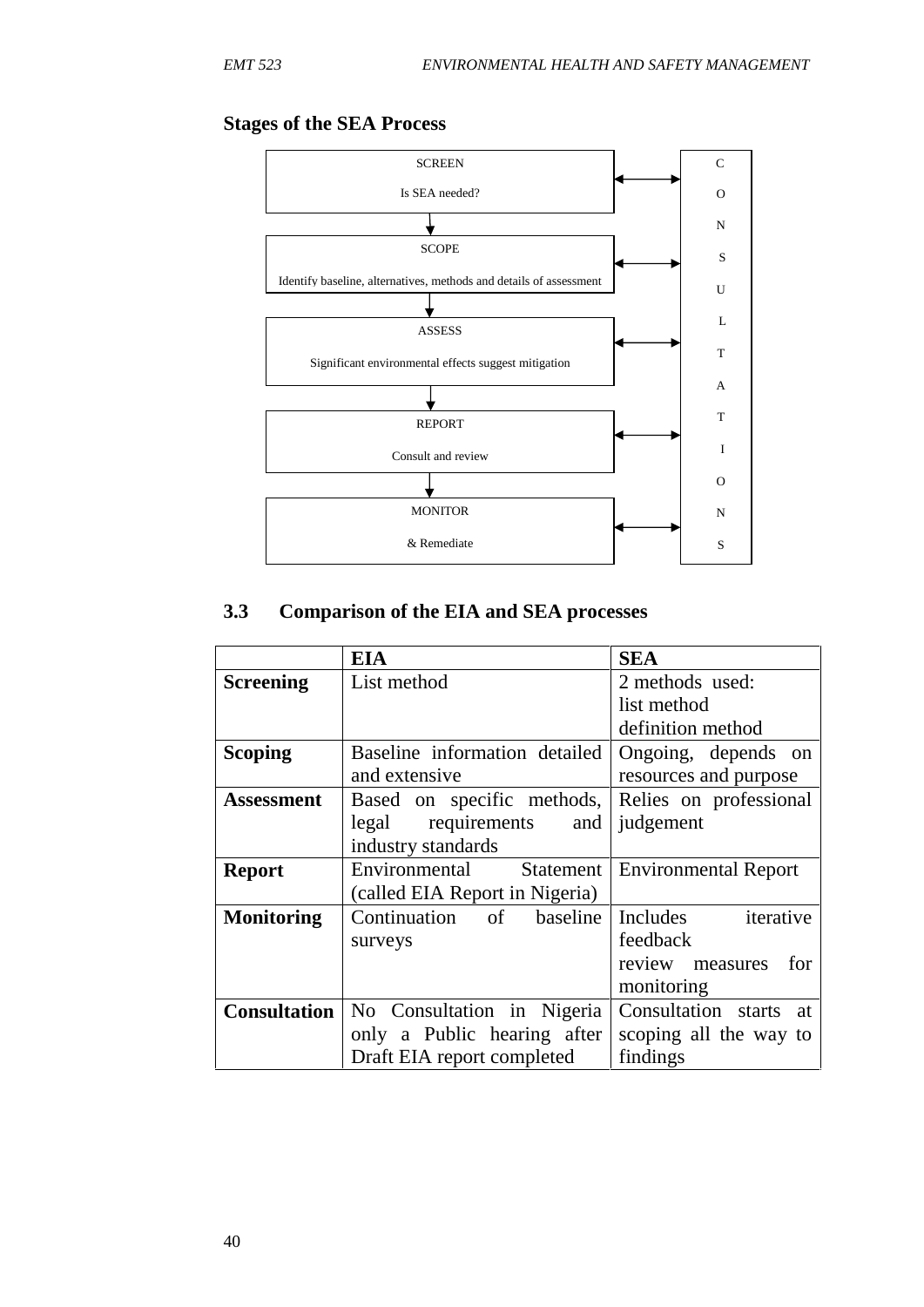### **3.4 Advantages of SEA**

- a. Encourages consideration of environmental objectives during policy, plan and programme making for all organizations
- b. Helps consultation between all stake holders
- c. Enables formulation of standard mitigation measures
- d. Encourages consideration of alternatives rejected in EIA
- e. Helps in the location of the right sites for projects before EIA
- f. Help effective analysis of cumulative effects of projects
- g. Helps in the consideration of long term or delayed impacts

## **3.4.1 Problems areas in SEA**

- a. Long timelines and large geographical areas
- b. Ensuring use of relevant baseline information
- c. Limited information
- d. Choice of right alternatives
- e. Identification and assessment of cumulative effects
- f. Difficulty in understanding concepts and methods by stakeholders
- g. Use of SEA as a creative process in strategic decision making.

## **4.0 CONCLUSION**

Strategic Environmental Assessment (SEA) is a process to ensure that significant environmental effects arising from *policies, plans* and *programmes* are identified, assessed, mitigated, communicated to decision- makers, monitored and that opportunities for public involvement are provided.

Strategic Environmental Assessment is a generic tool and has become important instrument to assist in achieving sustainable development in public planning and policy making in the developed nations. The SEA process informs planners, decision makers and affected public on the sustainability of strategic decisions. It also facilitates the search for the best alternative and ensures a democratic decision making process. This in turn leads to more cost and time effective Environmental Impact Analysis at the project level.

## **5.0 SUMMARY**

SEA is the formalised, systematic and comprehensive process of evaluating the environmental impacts of a policy, plan, programme and its alternatives, including the preparation of a written report on the findings of that evaluation, and using the findings in publicly accountable decision making. Although SEA evolved from EIA, SEA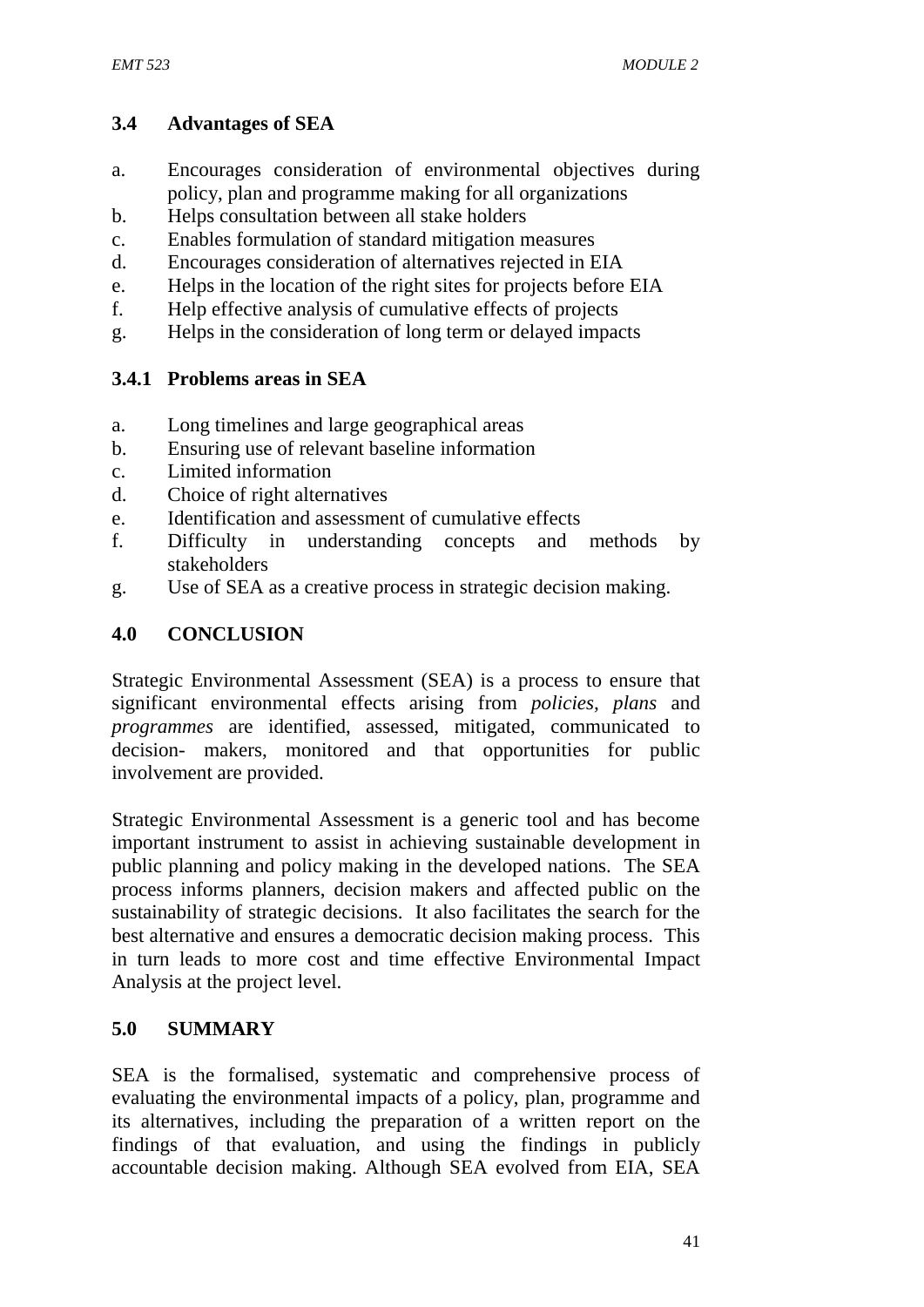procedures may be EIA based- structured and rigorous using specific steps or Non EIA based- less structured and less rigorous used for decision making and higher policy making. While EIA deals with detailed decisions to do with location, design, construction, operation of a project, SEA deals with wide development options e.g. fiscal, regulatory, organizational and spatial. The processes of SEA include screening, scoping, assessment, report production, monitoring and consultation.

#### **SELF-ASSESSMENT EXERCISE**

- i. Define the term strategic environmental assessment (SEA)
- ii. Compare and contrast the terms EIA and SEA

#### **6.0 TUTOR-MARKED ASSIGNMENT**

- 1. Define the term SEA.
- 2. Identify reasons why SEAs should be introduced in Nigeria and Mention possible problem areas.

**(Note**: identify and use as an example a plan, policy or project which has failed in your opinion and how SEA could have prevented this)

#### **7.0 REFERENCES/FURTHER READING**

http: //wwwrspb.org.uk/ourwork/policy/planning/sea.asp

RSPB (2007) SEA- *Learning from Practice,* London: RSPB

- Therivel , R. et al (2004) *Strategic Environmental Assessment in Action,* London*:* Earth scan.
- Therivel , R. Partidario, M. (1996) *The Practice of Strategic Environmental Assessment in Action* , London : Earth scan.
- Wood, C. and Djeddour, M. (1992) *Strategic Environmental Assessment: EA of Policies, Plans and Programmes.* Impact Assessment Bulletin 10: 2-22.
- World Bank (2001) *Making Sustainable Commitments: An Environmental Strategy for the World Bank,* Washington: World Bank.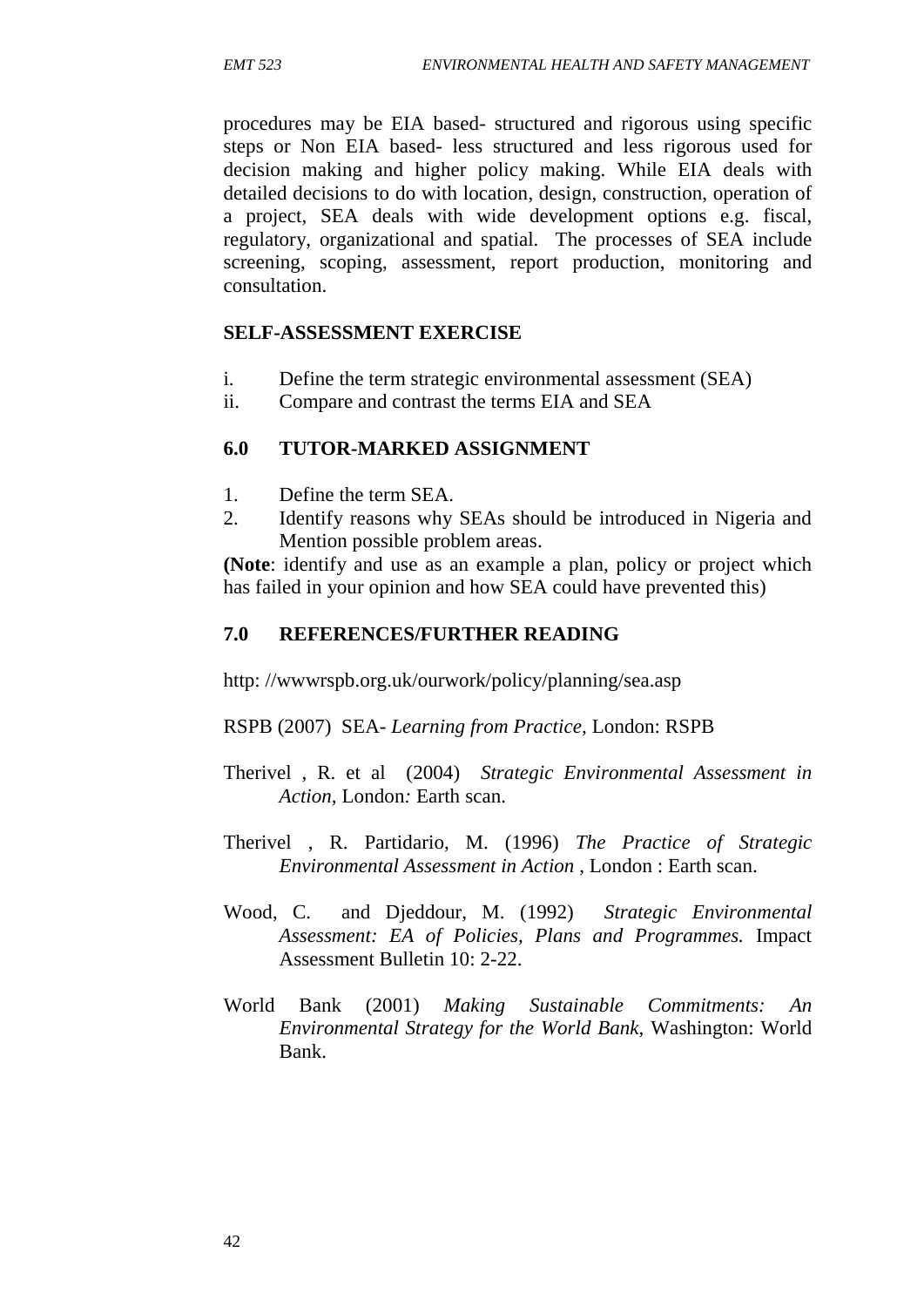# **UNIT 2 ENVIRONMENTAL AUDIT**

#### **CONTENTS**

- 1.0 Introduction
- 2.0 Objectives
	- 1.0 Main Content
	- 3.1 Types of Environmental Audits
	- 3.2 Costs of Environmental Audits
	- 3.3 Benefits of EA
	- 3.4 The Process of EAs
		- 3.4.1 Important Elements of an audit report
- 4.0 Conclusion
- 5.0 Summary
- 6.0 Tutor-Marked Assignment
- 7.0 References/Further Reading

## **1.0 INTRODUCTION**

We have already encountered environmental audit as part of an Environmental management system. We saw how the audit is used to assess how well the EMS is conforming to the programme and how effective the EMS is in fulfilling the organization's environmental policy. In order for an organization to effectively manage or control it's environment, it has to be able to assess whether the systems already in place are effective.

In order to do this, the aim is to compare the prevailing conditions with baseline conditions or with set criteria. As we have already seen audits can be internal, external or third party audits. Environmental audits were adapted from Accounting Audits and usually lead to the identification of risks or of cost saving activities.

## **2.0 OBJECTIVES**

By the end of this section, you should be able to:

- define environmental audit and explain the different types of environmental audits
- identify the advantages and costs associated with environmental audits
- outline the steps for carrying out an environmental audit.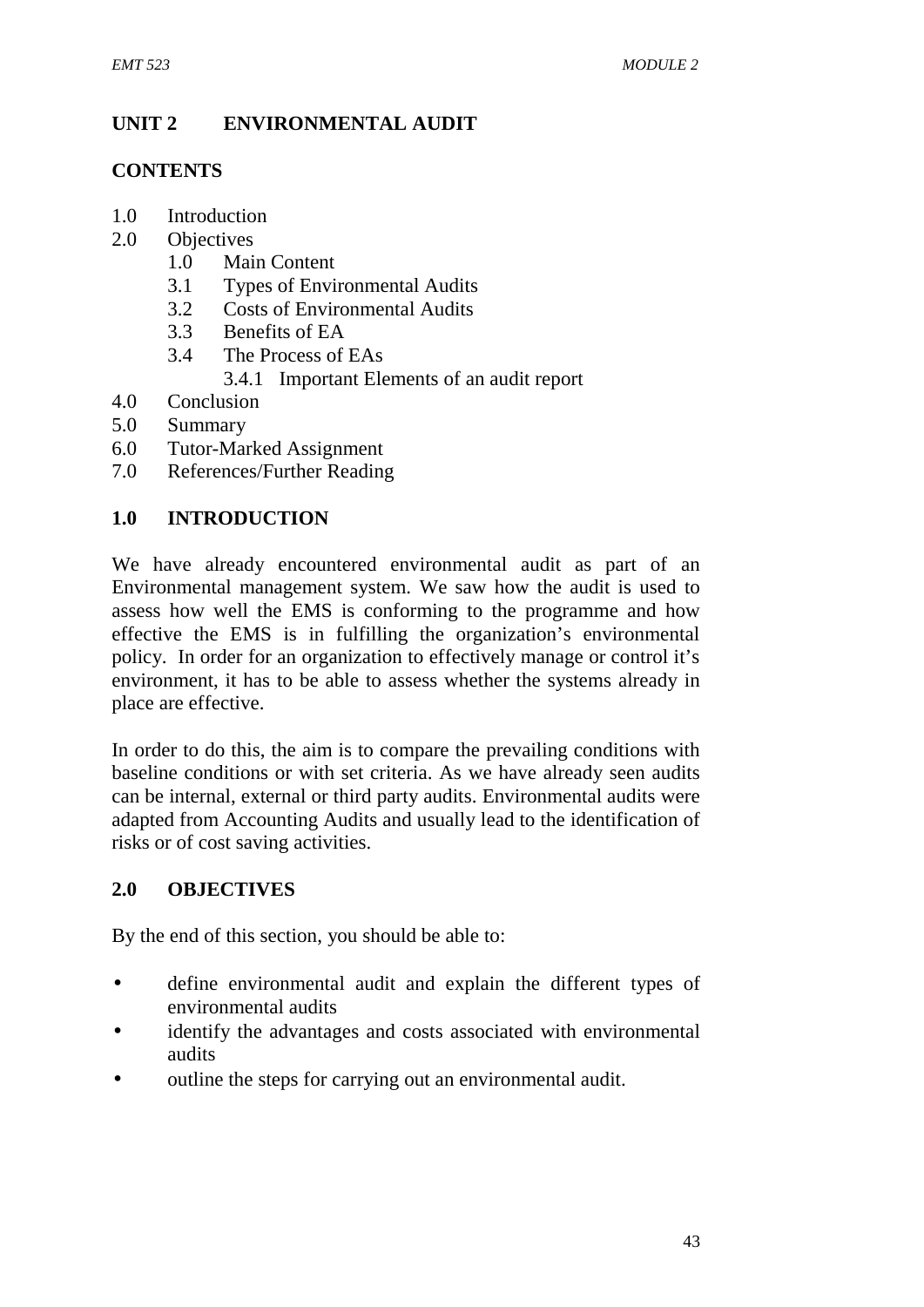## **3.0 MAIN CONTENT**

Environmental Audit has been defined by the International Chamber of Commerce as A *management tool comprising a systematic documented and periodic and objective evaluation of how well environmental organization, management and equipment are performing with aim of helping to safeguard the environment by:*

- *Facilitating management control of environment practices*
- *Assessing compliance with company policies, which would include meeting regulatory requirements*

This definition means that audits can be used to

- 1. Verify compliance with environmental requirements
- 2. Evaluate the effectiveness of EMSs already in place
- 3. Assess risk from regulated or unregulated materials and practices

EMS management standards such as the ISO have definitions which refer specifically to the EMS thus the Environmental audit has been defined by ISO as *a systematic, independent and documented process for obtaining audit evidence and evaluating its objectivity to determine the extent to which the EMS audit criteria set up by the organization are fulfilled.*

Environmental auditing involves a series of activities set up by management to evaluate the environmental performance of organizations. Legislative compliance checks as well as an assessment of all aspects of the organization that may impact the environment are carried out. Environmental audit is a vital management tool that works as part of a process of continuous improvement. Audit was first used in the context of the environment in the U.S.A and developed from the audit procedure used for financial reporting.

## **3.1 Types of Environmental Audits**

EAs are divided into three broad classes based on how specific is to a particular task, issue or activity. This is to suit needs of different organizations as a result of the aspect those organizations would want to consider.

*Liability Audits***:** Used to identify anything that may result in Liability include:

- Compliance audits- checks extent to which present and future regulations are complied with
- Environmental risk audits-to identify potential environmental risks as a result of processes and procedures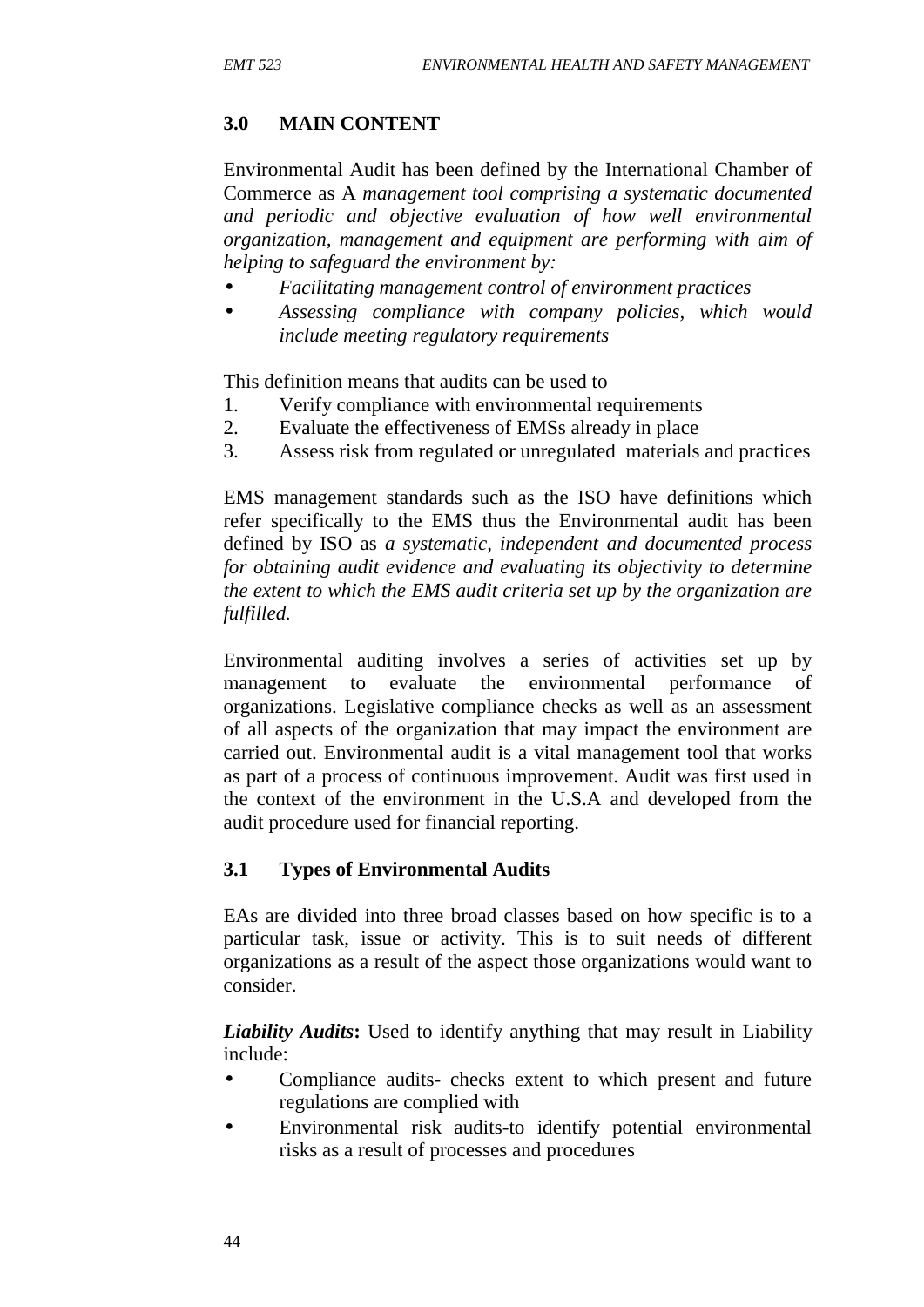Due diligence audits-liability audit carried out before purchase of new plants or equipments

The frequency of Liability Audit is put at 3months Frequency, Compliance audits done Quarterly by In-house Auditors; Biannually by External Auditors

*Managerial environment audits***:** focus on certain aspects of management

- EMS audits
- Policy audits
- Corporate audits
- The frequency of Management Audit is usually 4years in the Oil and Gas Industry (as recommended by Department of Petroleum Resources in the "Environmental Guidelines and Standards for the Petroleum Industry in Nigeria" – EGASPIN). The EU Regulations and ISO 14001 (International Organization for Standardization) recommend 3years cycle.

*Activity audits*: specific areas or activities audited and includes technical and management issues associated with area/ activity such as product audits, waste audits, energy audits.

#### **3.2 Costs of Environmental Audits**

These costs may be direct costs or hidden costs:

#### **Direct costs**

- Opportunity cost of management and staff time
- Cost of training internal auditors
- Cots of external auditors or verifiers
- Disruption during audit
- Cost of preparation and publishing of audit

#### **Hidden costs**

Costs of acting on the audit findings to correct breaches or irregularities.

#### **3.3 Benefits of EA**

- Legal compliance: avoiding the cost of non compliance such as remediation and fines
- Reduced risk exposure, lower insurance premiums. Assured legal compliance, cheaper finance
- Stakeholder appeasement: Stakeholders are well informed and companies benefit from good will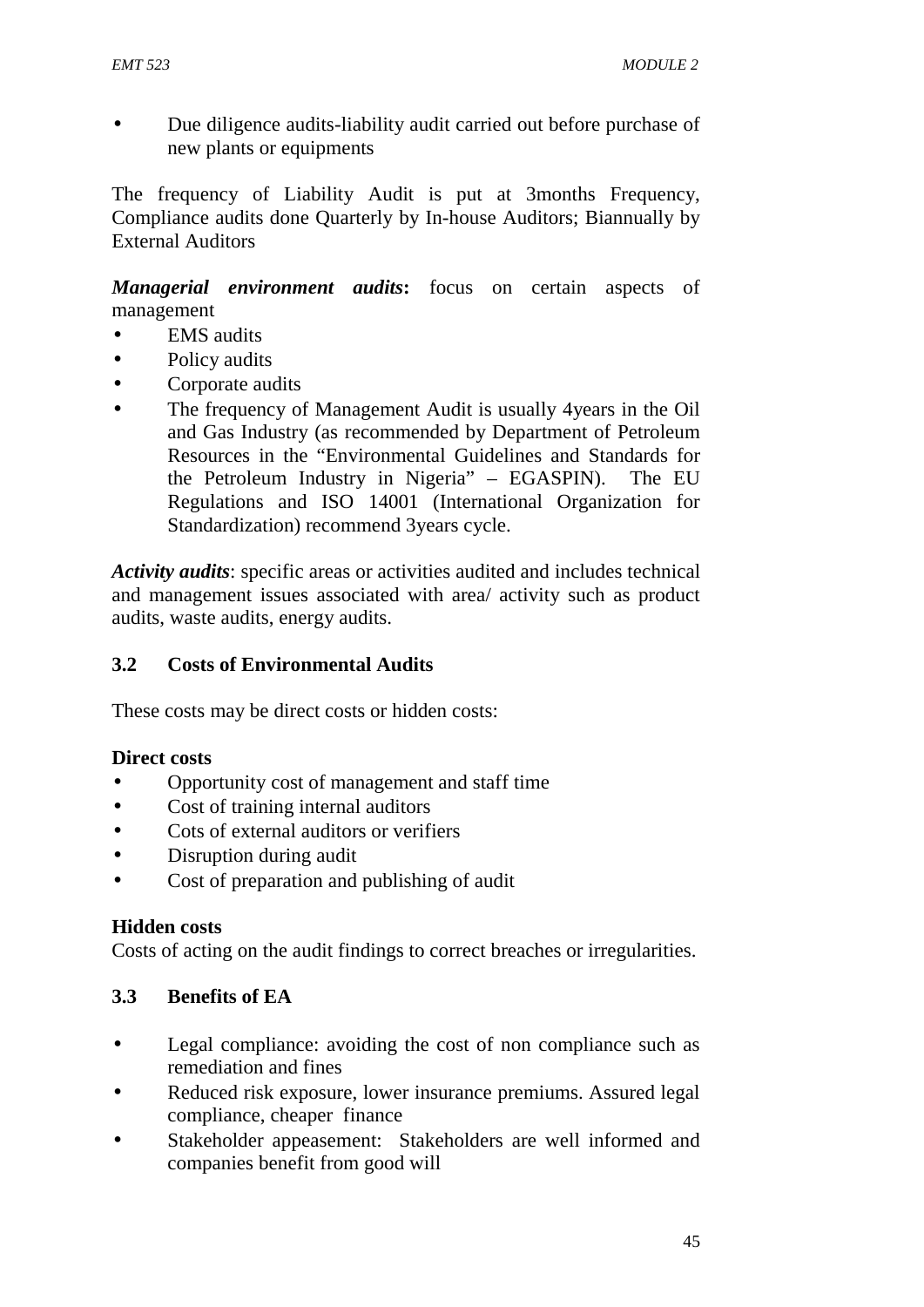- Improved community relations, improved media coverage, increased staff commitment
- Environmental efficiency: leading to reduced waste and reduced operating costs
- Improved materials efficiency, improved product quality

### **3.4 The Process of EAs**

The Audit process consists of three phases

- 1. Audit Preparation-Planning and preparation
- 2. Facility visit -Audit proper
- 3. Assessment and report -Reporting and follow up

Each process is reviewed in the figure below.



*An audit report should have the following features:*

#### **3.4.1 Important Elements of an audit report**

- Accuracy (findings of fact must be validated and must be free from errors)
- Clarity (avoid jargons and technical terminologies)
- Conciseness (brevity and straight to the point)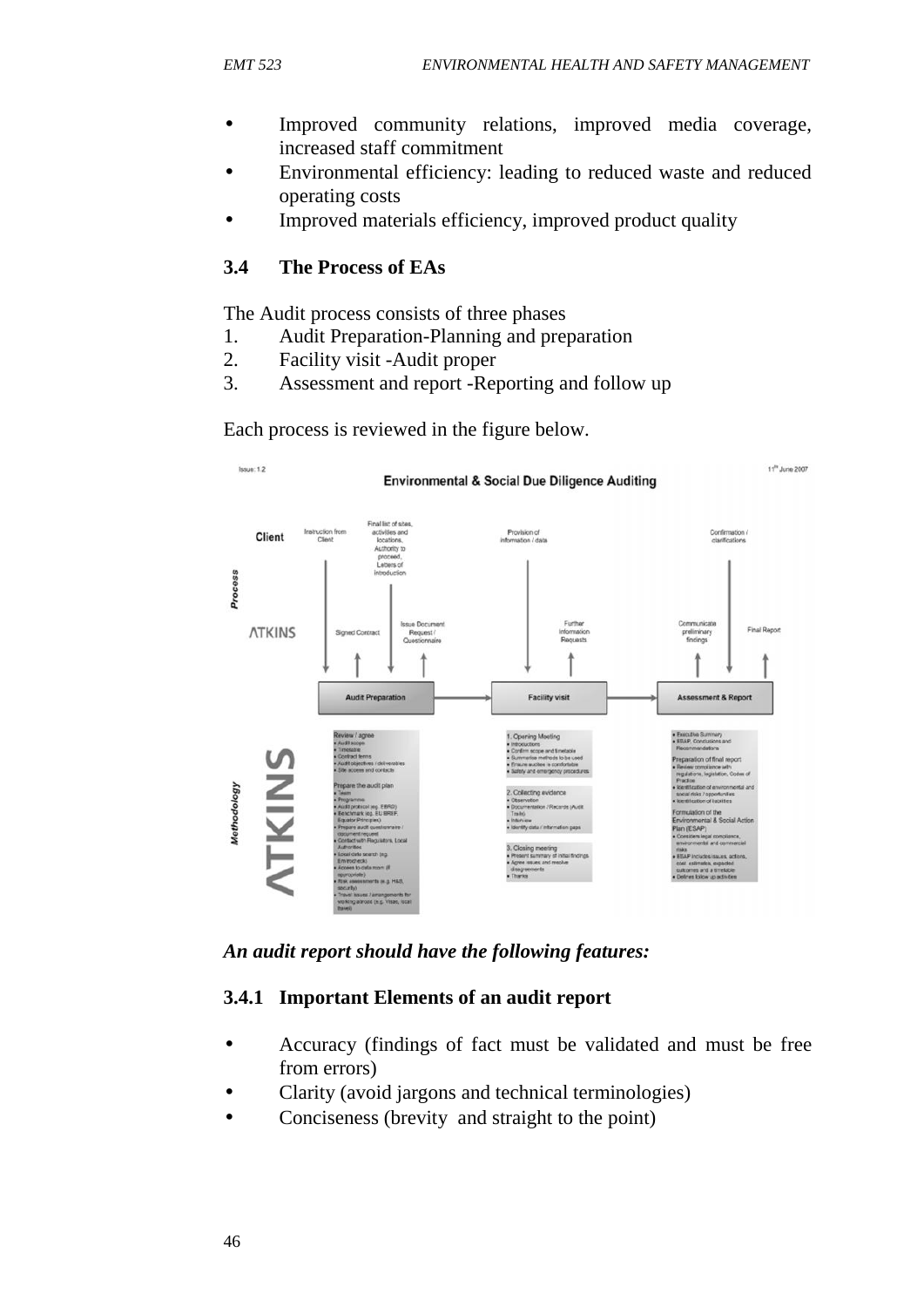- Timeliness (a draft should be prepared within a week of the audit being completed and the final report ready within 4-5 weeks of the closing meeting)
- Tone (report should be written in simple English without embellishments

#### *An audit report should contain the following information*

- a) Contents list
- b) Executive summary
- c) Purpose & Scope of the audit
- d) Discussion & analysis of the findings
- e) Reference to items for corrective action
- f) A list of actions & recommendations
- g) The distribution list
- h) Records of the audit programme
- i) List of participants

Ideally, a quality environmental audit report should not be more than 25 pages

#### **4.0 CONCLUSION**

Although environmental audits evolved from Accounting, they have now become essential to all environmental programmes and projects.

#### **5.0 SUMMARY**

Environmental audit is a management tool comprising a systematic documented and periodic and objective evaluation of how well environmental organization, management and equipment are performing. EAs are divided into three broad classes Liability Audits, Managerial environment audits and Activity Audits. Costs of Environmental Audits may be direct costs or hidden costs. The Audit process consists of three phases: Audit Preparation-Planning and preparation, Facility visit -Audit proper and Assessment and report - Reporting and follow up.

#### **SELF-ASSESSMENT EXERCISE**

Define environmental audit and explain the different types of environmental audits.

#### **6.0 TUTOR-MARKED ASSIGNMENT**

You are the SHE officer of a printing company in one of the 6 geopolitical regions. You are required to plan an environmental audit for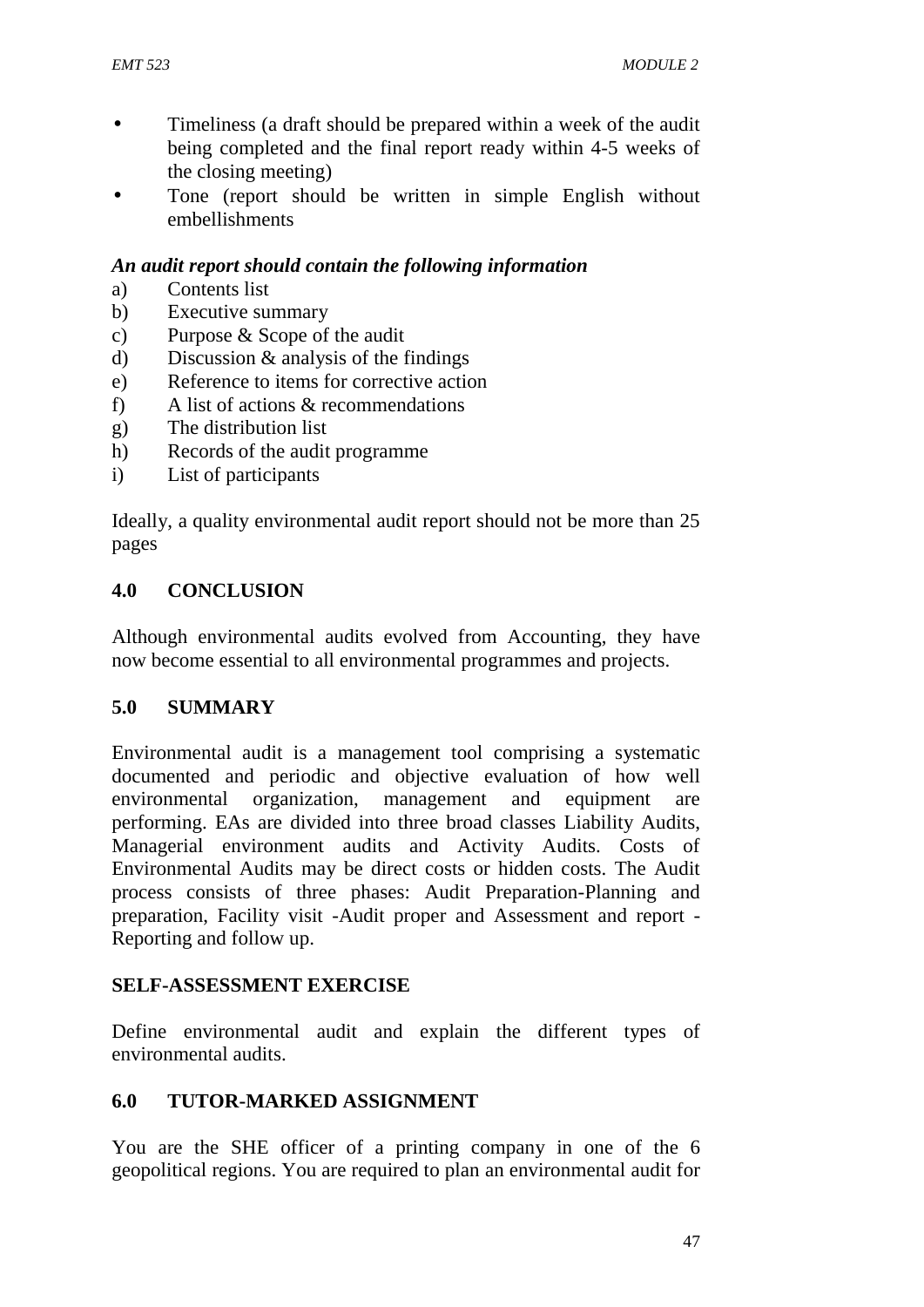your company. State how you would do this. What main elements would we expect form your report.

#### **7.0 REFERENCES/FURTHER READING**

- International Chamber of Commerce (1991). *ICC Guide to effective environmental auditing*. Paris : ICC Publishing.
- ISO 14000 Series (2004). London: BSI.
- The Institute of Environmental Management (1995). *The Internal Audit IEM Journal 3(1).* Edinburgh: IEM.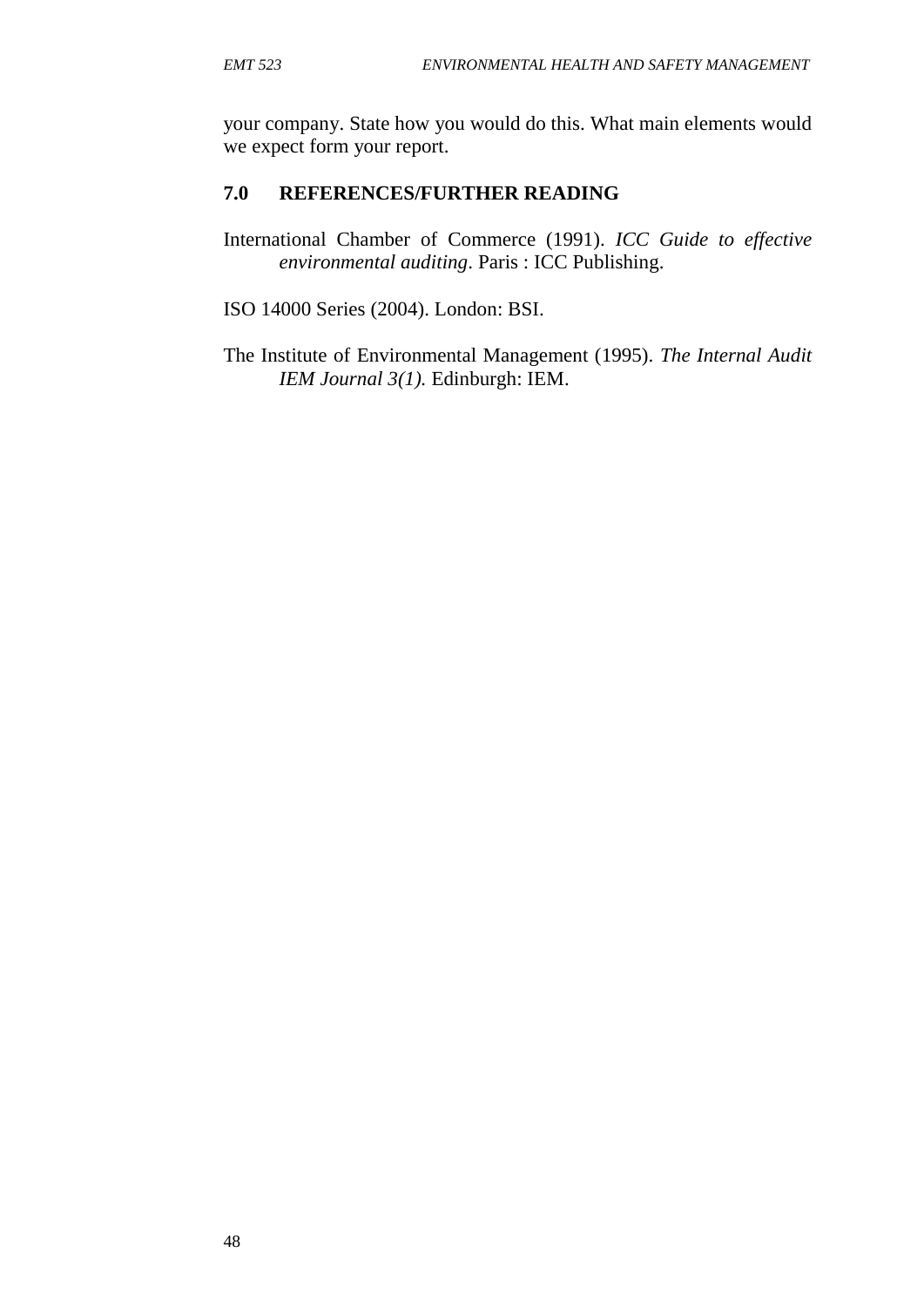# **UNIT 3 COST BENEFIT ANALYSIS**

#### **CONTENTS**

- 1.0 Introduction
- 2.0 Objectives
- 3.0 Main Content
	- 3.1 Methodology of CBA
	- 3.2 Identify and Quantify Project Effects
	- 3.3 Value Costs and Benefits
	- 3.4 Decision Making
	- 3.5 The Use of CBA in Ems
- 4.0 Conclusion
- 5.0 Summary
- 6.0 Tutor-Marked Assignment
- 7.0 References/Further Reading

## **1.0 INTRODUCTION**

Once an organization decides to run an environmental project or programme, it should assess the economic consequence of this programme. Thus the advantages (benefits) are compared to the disadvantages (costs) to assess how desirable the project is. Traditionally, while organizations are used to financial assessments and report to their shareholders, they must now also assess their environments and give the information obtained from this Cost benefit analysis (CBA) to their stakeholders. Thus the CBA has a vital role to play in environmental programmes.

#### **2.0 OBJECTIVES**

By the end of this section, you should be able to:

- define the CBA
- explain the main activities in the basic approach to CBA
- identify the importance of CBA as an EMS tool.

## **3.0 MAIN CONTENT**

CBA is defined as *a broader project appraisal tool which provides a framework for measuring the economic costs and benefits of project on society (the stakeholder community) as a whole, including environmental effects, irrespective of whether they are captured in an investor's financial accounts.* Project appraisal can range anywhere between two extremes; from simple financial appraisal to complex full scale social cost benefit appraisal. The choice of type of appraisal would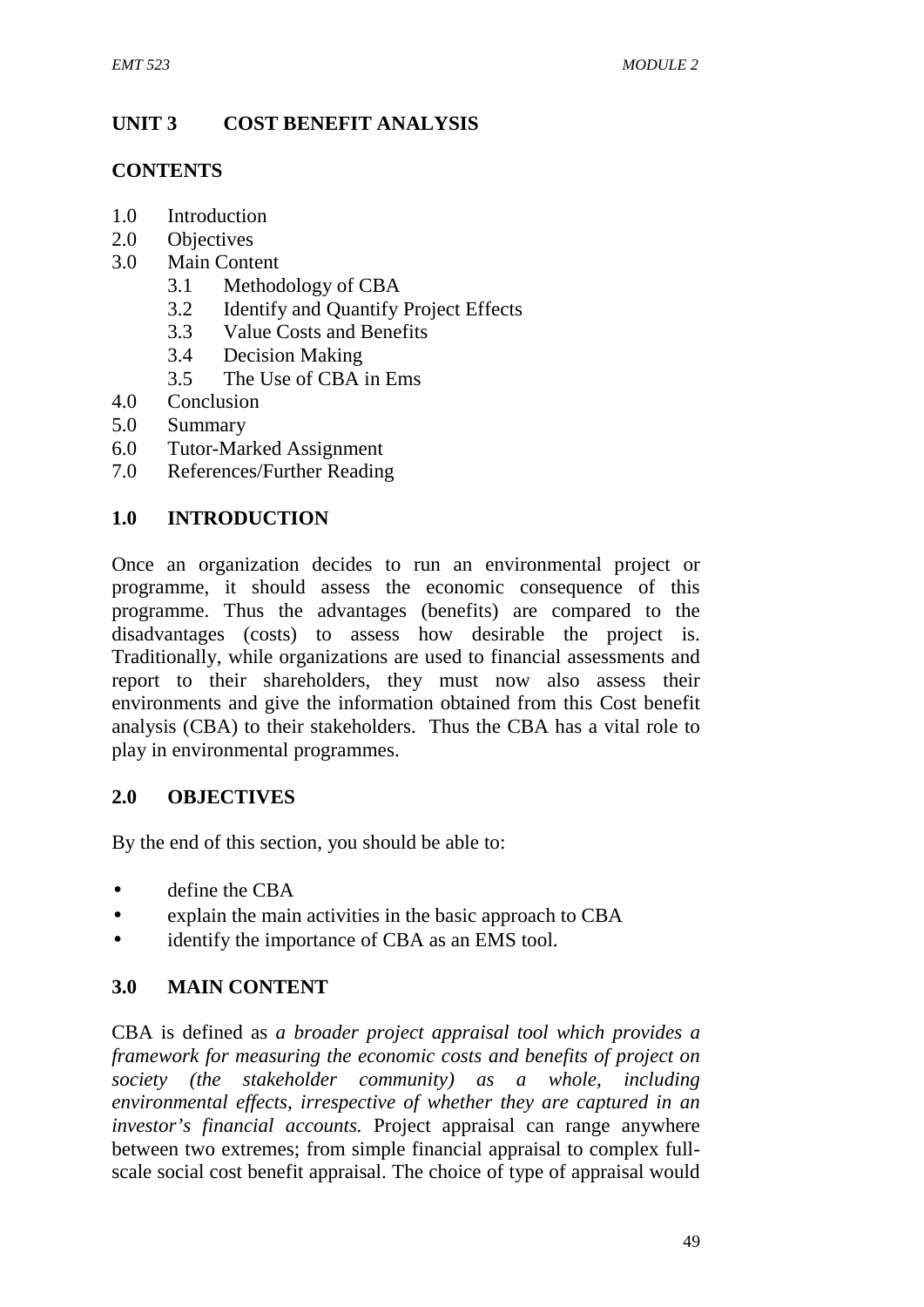depend on the investor's objective. If the objective was to maximize share holder value then financial appraisal was the route. However an investor interested in addressing the concerns of all relevant stakeholders including environmental concerns then CBA is the route to go.

### **3.1 Methodology of CBA**

CBA approach may be divided into three main activities or stages.

- a. Identification of all parties affected by the project and quantifying of the impacts of the project on these parties.
- b. Attaching an appropriate price tag to all economically relevant impacts
- c. Discounting of all costs and benefits that occur in different time periods to determine the net benefit and make a decision on the relative economic project benefit.



#### **Cost benefit analysis framework**

#### **3.2 Identify and quantify project effects**

Costs are usually divided into

- a. Capital or investment costs which are costs incurred at the set up of the project and may be referred to as non recurrent expenditure. This includes costs of land and property, infrastructure and equipment costs as well as installation costs.
- b. Recurrent costs are those costs due to operation and maintenance and include energy costs, labour costs, material costs.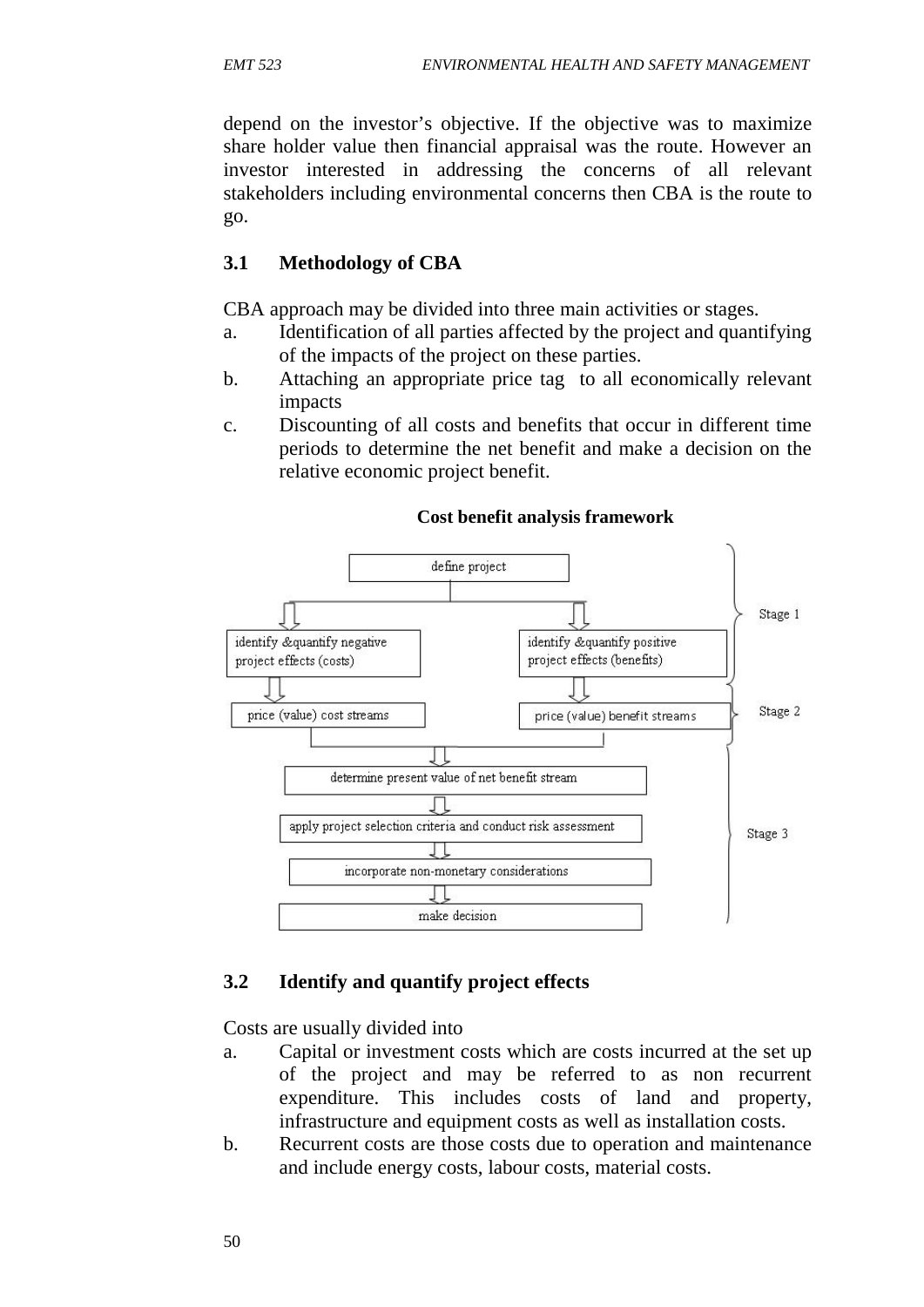c. External or third party costs these may be the ascribed as a result of activities which adversely affect third parties such as water pollution by industry causing illness and all the costs associated with the illness.

Benefits may be:

- direct revenue earned from the project's output
- cost savings as a result of the project
- forgone or avoided external costs must also be included in a project's benefit streams.

In identifying ascribed costs or benefits the base situation is always used as a comparison since it is defined as the 'do nothing' case.

### **3.3 Value costs and Benefits**

While tangible costs and benefits can be valued using market prices, environmental commodities do not have market prices but must be valued none the less. A range of valuation techniques have been developed and which attempt to measure either willingness- to- pay (for improvement in environmental quality) or willingness- to- accept (compensation for reduction in environmental quality). The techniques used to assess this fall into three groups.

#### **1. Techniques using actual market prices**

It is possible to value costs and benefits which can be priced whether the project effects can be seen or not. It uses the same valuation method as normal financial accounting methods used include

- Change in productivity- here a change in the environment results in a change in the ability to produce a commodity or increase the cost of producing it. An example is air pollution causing reduced farm production. The change in usual production can be evaluated. A dose response method is used such that you can predict the change in output per unit change in environmental quality.
- Preventive expenditure/Replacement Cost Approaches: Replacement cost approach uses the cost of repairing or replacing an asset affected by the environmental change as an estimate of the benefit of eliminating the negative environmental change. Preventive expenditure approach uses the expenditures as an estimate of the benefit of eliminating the negative environmental change.

#### **2. Surrogate Market Approaches**

The value of substitute goods in surrogate markets are used to value environmental goods and services. Surrogate market approaches include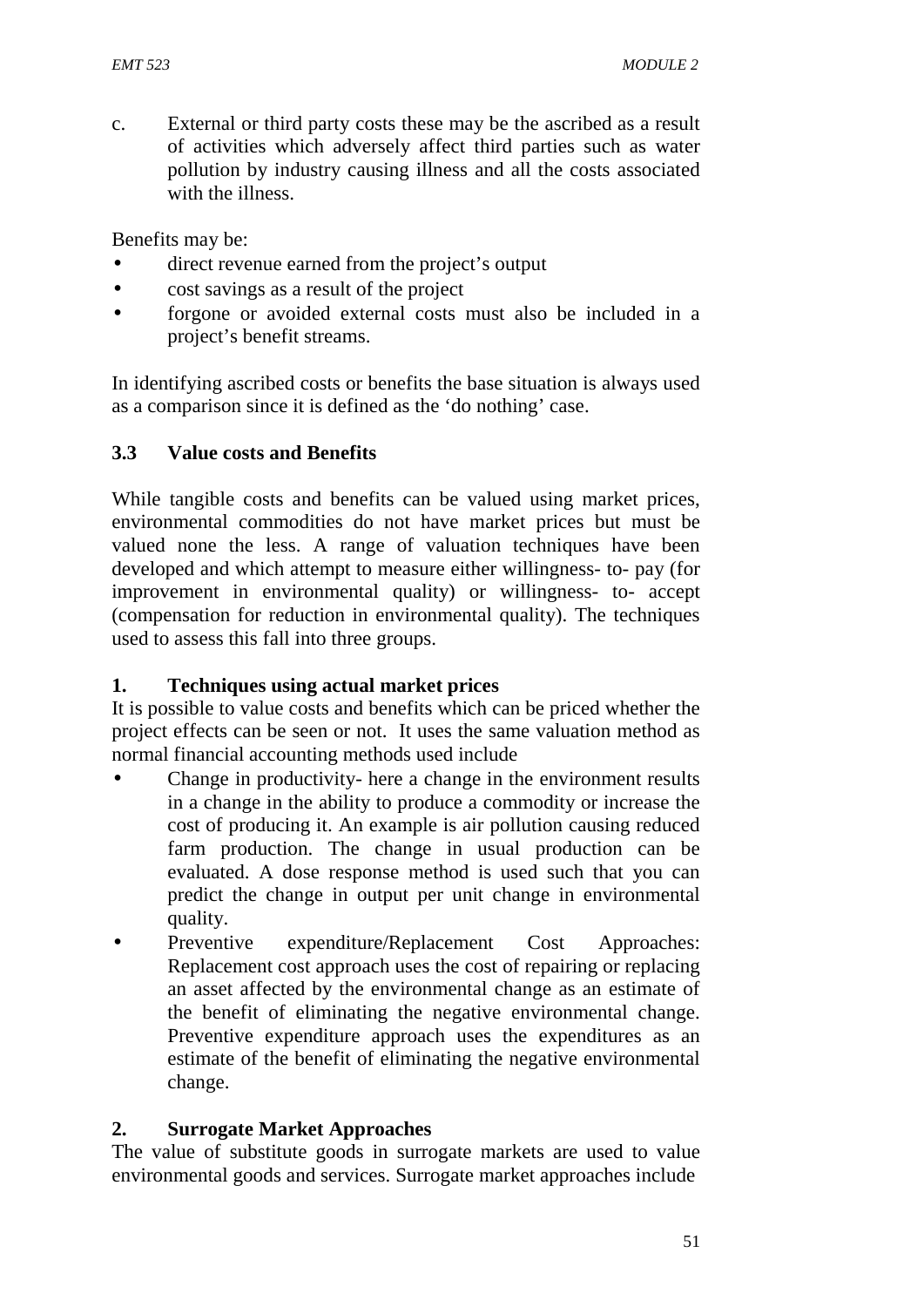- Property value approach- using price differentials between houses with different attributes including environmental attributes, the implicit values of the environmental attributes are determined and changes in the attributes can then be valued.
- Wage differential approach-Similar jobs in locations with different environmental conditions are valued, assuming that you need higher wages where increased level of pollution and greater risks to life and health exist. The changes in wage rates are used to determine the effect of the environmental changes.
- Travel cost approach- The value placed on a recreational activity is inferred from demand. These values are used to monetize changes in quality and /or quality of the recreational activity and its environmental components.

### **3. Survey Based Approaches**

Where the market valuation methods- surrogate market techniques and market price techniques cannot be used, methods based on responses to surveys are used. Methods include

- Contingent valuation Method- Personal valuations of respondents' willingness to pay or willingness to accept compensation. The valuations are for changes in quality or quantity based on hypothetical and not real situations.
- Contingent rating-Choices are ranked on hypothetical situations on different goods including environmental attributes

## **3.4 Decision Making**

Once the inputs and outputs are priced you need to make a decision. This involves comparing costs and benefits and applying a decision rule. However projects tend to run for a period of time, costs incurred today must be compared with benefits accruing in the future. Thus weighting to allow comparison for different points in time occurs to calculate the present value of the costs and benefits. This process is called discounting.

The criteria for 'discounted' project are

- a. Net present value (NPV) method- This is the present value of estimated benefits net of costs. A project is accepted if the present value is greater than zero. A positive NPV means benefits outweigh costs and a negative NPV means that costs outweigh benefits.
- b. Benefit- cost ratio method- This is the ratio of sum of the discounted net benefits (benefits-costs) to the discounted investment costs i.e. B/C. A project is accepted if B/C ratio is greater than 1. This implies that NPV is positive.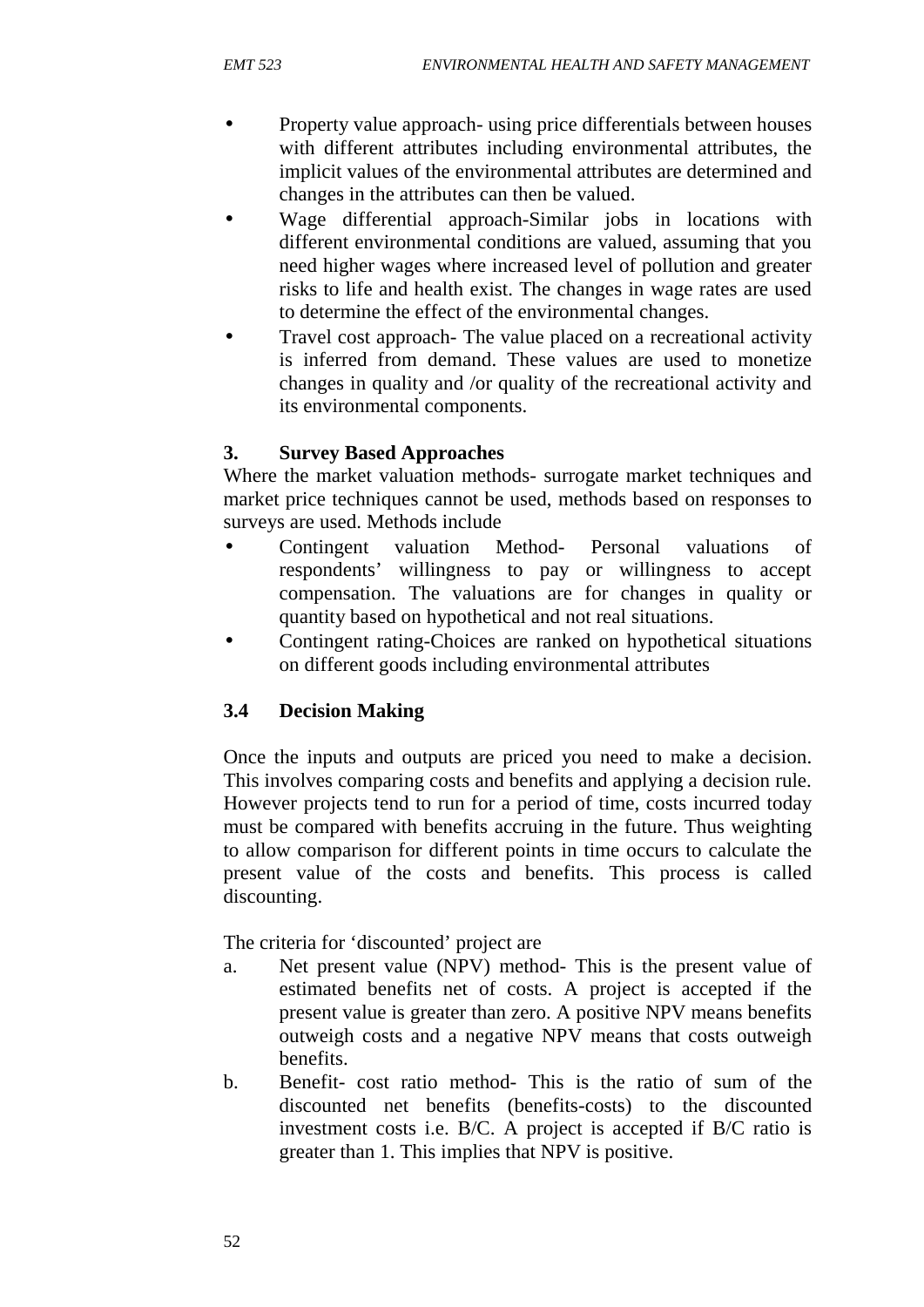c. Internal Rate of Return (IRR) method- The internal rate of return is rate of discount at which discounted net benefits equal discounted investment costs. At this discount rate selected IRR rate the NPV is equal to zero. A project is acceptable if it's IRR is greater than the discount rate selected thus NPV is positive.

In addition to these 3 methods the non-monetary or unquantifiable effects are itemized and quantified as much as possible and determine to what extent they would affect the already determined NPV negatively or positively.

## **3.5 The Use of CBA in EMS**

In attaining the environmental objectives and targets set by an EMS in line with the environmental policy of an organization, resources will need to committed. To ensure efficient use of these resources an appraisal of its costs and benefits will need to be undertaken i.e. a CBA.

Moreover if environmental effects are to be compared with tangible goods and services the means of comparing them in equivalent monetary units is the CBA.

#### **4.0 CONCLUSION**

CBA has an important role to play in determining the effects environmental projects or programmes. It's basic principles are in economics and accounting and by determining net costs to benefits a decision is made as to whether a programme or project should continue or not.

#### **5.0 SUMMARY**

CBA is as a broader project appraisal tool which provides a framework for measuring the economic costs and benefits of project on society as a whole, including environmental effects, irrespective of whether they are captured in an investor's financial accounts.

CBA approach may be divided into three main stages which are identification of all parties affected by the project and quantifying of the, attaching an appropriate price tag to all economically relevant impacts, discounting of all costs and benefits that occur in different time periods to determine the net benefit and make a decision on the relative economic project benefit.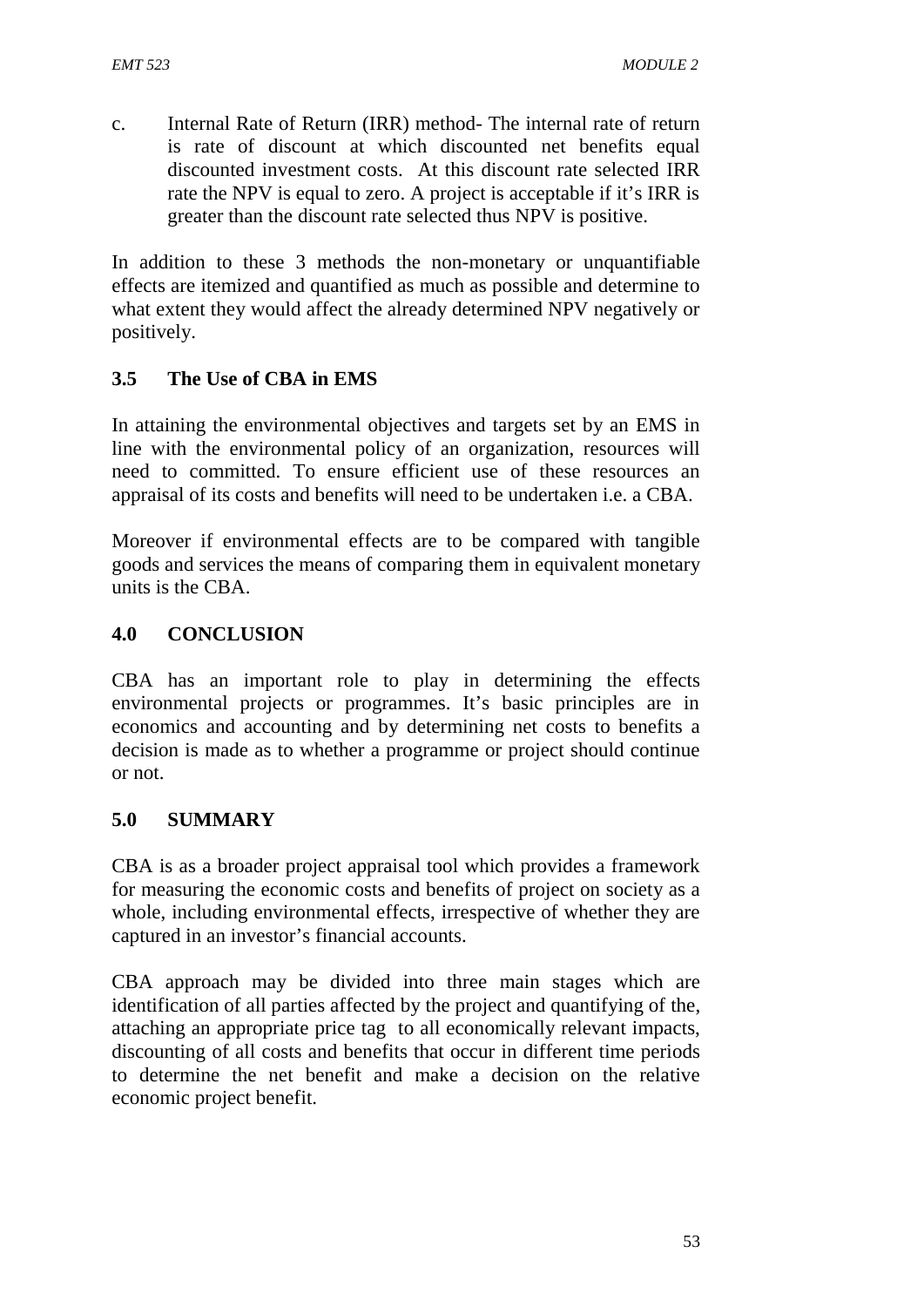The criteria for 'discounted' project are Net present value (NPV) method, Benefit- cost ratio method and the Internal Rate of Return (IRR) method.

CBA ensures efficient use of these resources and enables environmental effects to be compared with tangible goods and services by comparing them in equivalent monetary units.

#### **SELF-ASSESSMENT EXERCISE**

- i. Define Cost Benefit Analysis.
- ii. Identify the three main approaches to valuation of tangible costs utilized in CBA.

#### **6.0 TUTOR-MARKED ASSIGNMENT**

Explain the process of making a decision using the CBA and discuss how the three discounted project criteria are used in this context.

#### **7.0 REFERENCES/FURTHER READING**

- Abelson, P. (1996) *Project appraisal and valuation of the environment*, London: Macmillan press Limited.
- Tietenberg, T. (1992) *Environmental and natural resource economics*, New York: Harper Collins Publishers Inc.
- Turner, K. et al (1994) *Environmental Economics*, Hertfordshire: Harvester Wheatsheaf.
- UK Government (1990) *This common inheritance*, London: HMSO.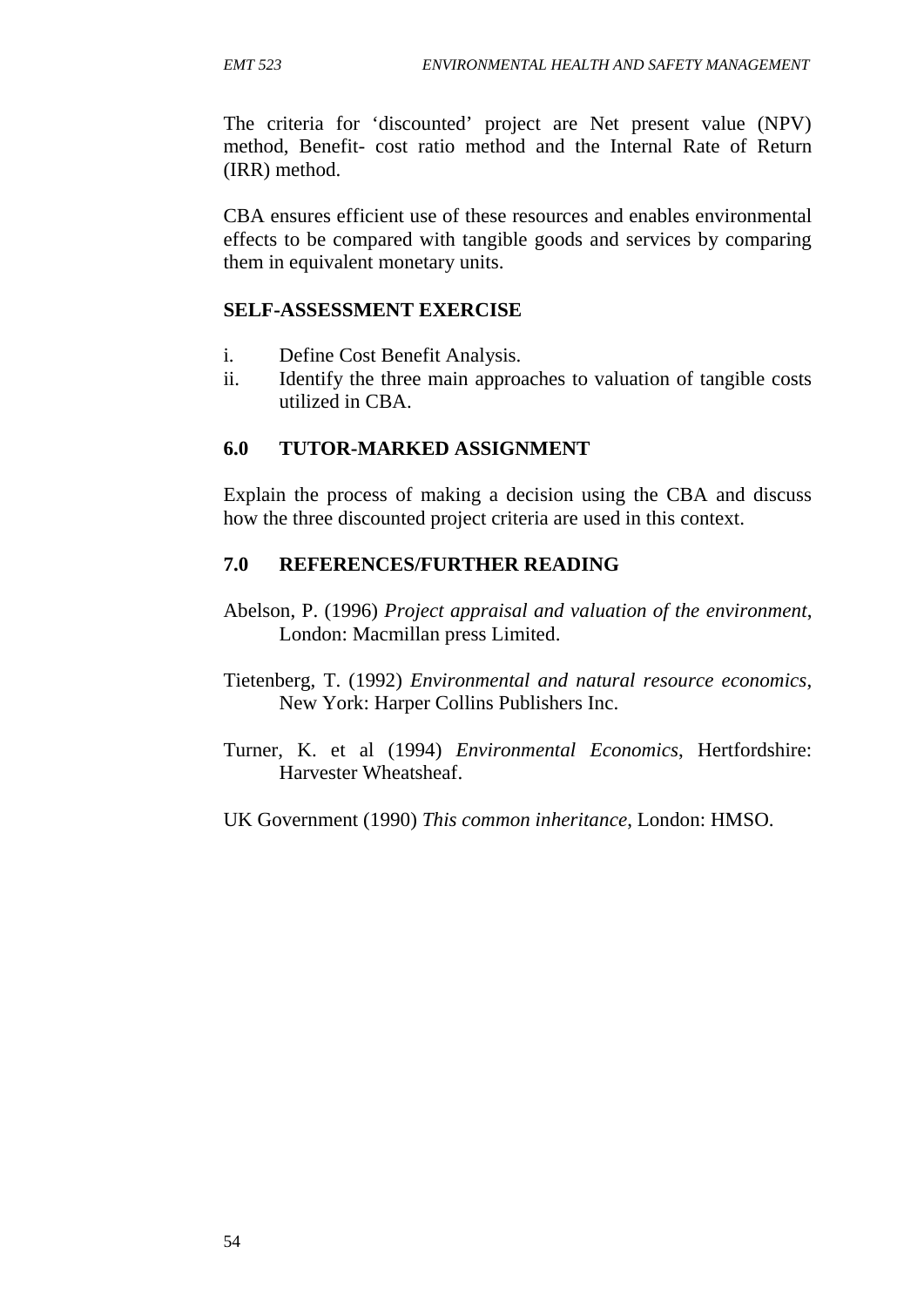# **UNIT 4 LIFE CYCLE ASSESSMENT**

#### **CONTENTS**

- 1.0 Introduction
- 2.0 Objectives
- 3.0 Main Content
	- 3.1 Methodology of LCA
	- 3.2 Uses of LCA
- 4.0 Conclusion
- 5.0 Summary
- 6.0 Tutor-Marked Assignment
- 7.0 References/Further Reading

## **1.0 INTRODUCTION**

As concern has increased over the relationship between the economy and the environment various techniques have been developed to assess the effect of human and industrial activities on the environment. Life cycle assessment serves the function of taking the account of the environmental effects of a product or service through all of its life stages from raw material to final disposal of the product. It assesses all the relevant effects of the product from cradle-to-grave.

## **2.0 OBJECTIVES**

At the end of this section, you should be able to:

- define life cycle assessment and give a brief history of its development
- explain the methodology of LCA
- list the uses of LCA.

## **3.0 MAIN CONTENT**

As concern over Climate change increased in the late 60's and early 70' several projects evolved to quantify industry use of raw materials and energy. These were initially called *energy analysis* but their focus broadened to consider use of resources and waste production. The projects were now called *resource analysis.* One of the first resource analysis studies conducted for the Coca Cola Company to determine alternative container system with the lowest energy and natural resource consumption developed a process which analysed this from *cradle to grave* this process was called the *Resource and Environmental Profile Analysis (REPA).*This and other studies formed the basis for the life cycle inventory phase of LCA. Analysis of pollution problems caused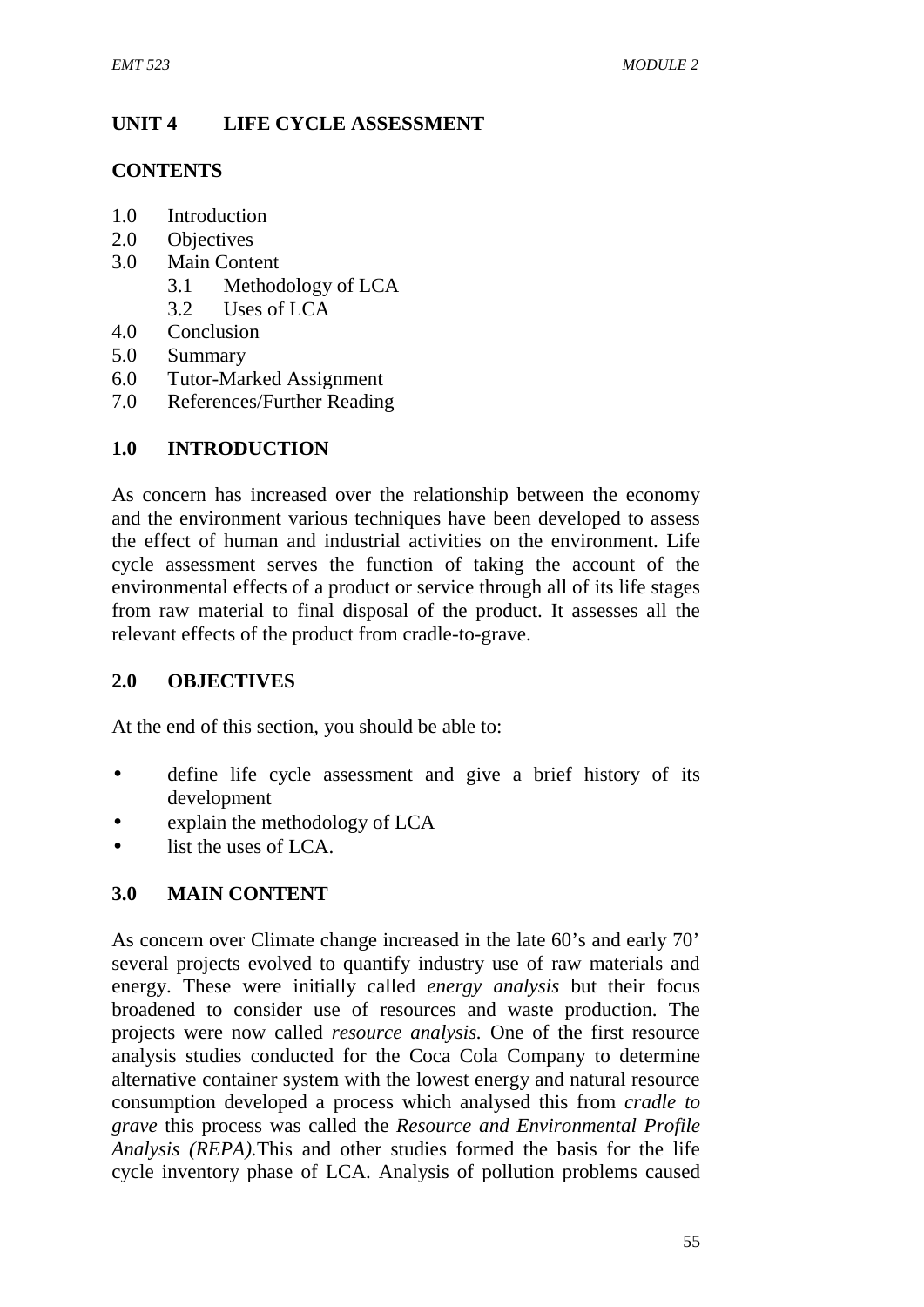by industry as a result of smog in Los Angeles and Tokyo, acid rain in Scandinavia, global warming and ozone depletion resulted in the expansion of the use of methodology to calculate energy and resource consumption to analyse pollution to land water and air. This expanded analysis was called eco-balance and evolved to be part of the LCA.

The Society for Environmental Toxicology and Chemistry (SETAC) played a leading role in developing terms and methodology of LCA. They have developed a methodological framework and a code of practice for LCA to ensure consistent approach practice and reporting of LCAs. SETAC also had an important role in integrating impact assessment into LCA.

In 1993 however, since LCA was becoming a standard tool for making environmental claims, there was a need for standardization. The International Organisation for Standardisation evolved some standards in order to achieve this.

*ISO 14040 Life Cycle Assessment: Principles and Framework ISO 14041 Life Cycle Assessment: Life Cycle Inventory Analysis ISO 14042 Life Cycle Assessment: Impact Assessment ISO 14043 Life Cycle Assessment Interpretation ISO 14048 Life Cycle data documentation format ISO 14049 Life Cycle Assessment- Examples of application of ISO 1404 goal and scope definition and inventory analysis*

LCA is defined by the ISO as the *compilation and evaluation of the inputs, outputs and the potential environmental impacts of a product system throughout its life cycle.*

It has also been defined by the Society for Environmental Toxicology and Chemistry (SETAC) as *a process to evaluate the environmental burdens associated with a process, product or activity by identifying and quantifying energy and materials used and wastes released to the environment; and to identify and evaluate opportunities to affect environmental improvements. The assessment includes the entire life cycle of the product, process or activity, encompassing, extracting and processing raw materials; manufacturing, transportation and distribution; use, re-use, maintenance; recycling and final disposal.*

LCAs attempt to quantify the environmental burdens caused by industrial or product systems since the system generates the waste and not the product. A product system is a collection of operations connected by flows of intermediate products which perform one or more detailed functions. When describing a product system it must be done such that another practitioner can duplicate the inventory analysis. Thus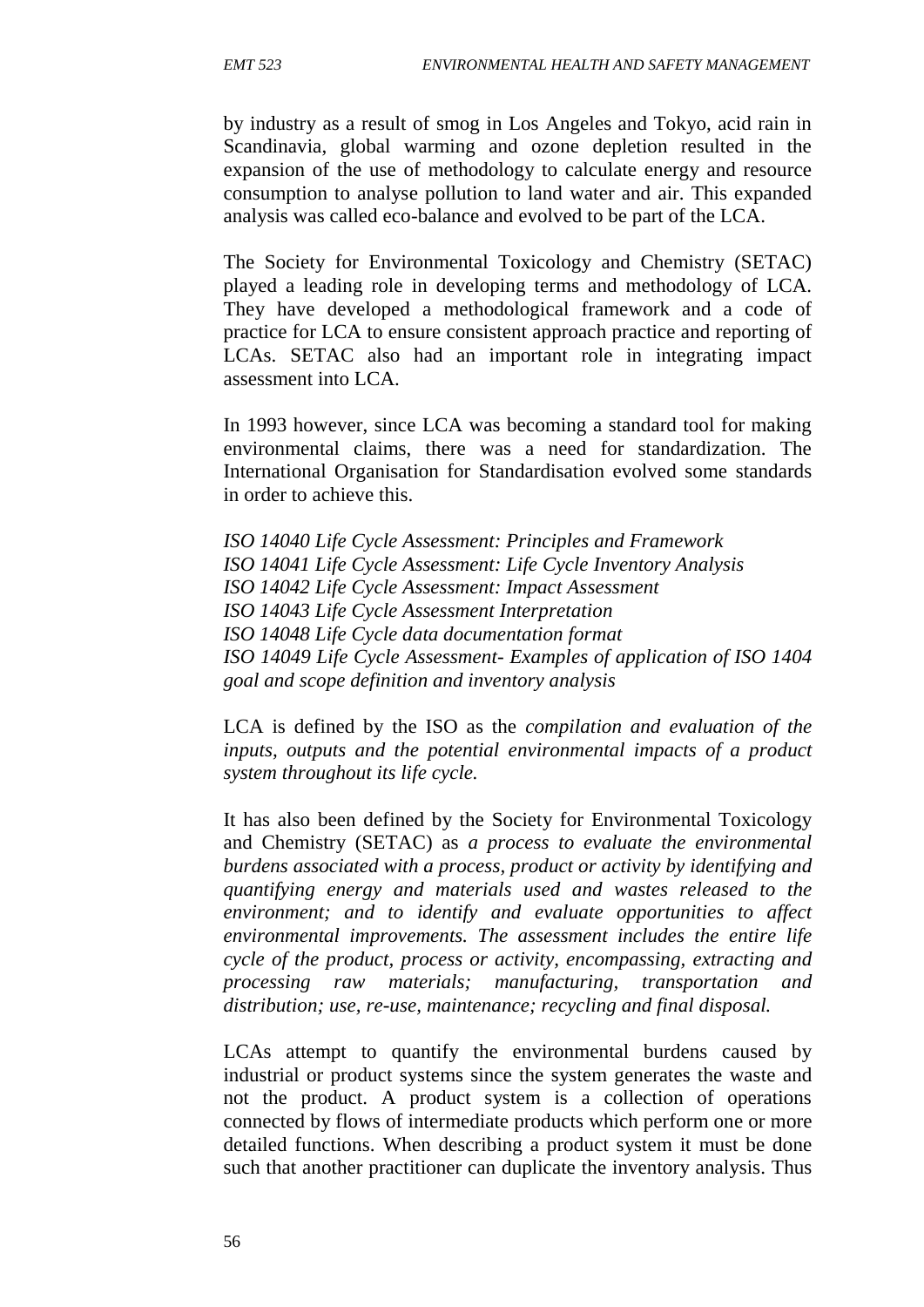the scope of the LCA must clearly specify the functions of the system being studied. *The functional unit is a measure of the performance of the functional outputs of the product system*. A functional unit must be measurable as it forms the basis of the LCA.

After identifying the industrial/product system, you must draw the system boundary differentiating it from the system environment which is the source of all inputs and the receiver of all outputs. There are also usually sub-systems or unit processes which have the same characteristics as the industrial main system and should be enclosed within their own system boundary.

### **3.1 Methodology of LCA**

There are four keys steps to the LCA as defined by ISO14000:

- a. Define the goal and scope- decide what you want to achieve
- b. Life cycle inventory analysis (LCI) –gather and process relevant data
- c. Life cycle impact assessment- determine the main environmental impacts
- d. Life cycle interpretation- evaluate their relative interpretation

#### **Define the goal and scope**

It is vital to identify exactly the purpose for carrying out the study i.e. *goal definition*. The goal of an LCA should unambiguously state the intended application, the reasons for carrying out the study and the intended audience. The goal defines what is to be accomplished by the LCA, how results will be used, what decisions will be based on the LCA output and if results will be used externally or internally. These answers affect the scope of the study. An example of a goal is the quantification of energy, raw materials, air emissions, effluents and solid wastes of a printing factory.

As resources are limited the researcher must decide the breadth and depth of the study based on the goal. The scope should be sufficiently well defined to ensure that the breadth and the details of the study are compatible and self sufficient to address the stated goal. Scoping will entail defining the *function* under study, the *system* which performs the function, the *boundaries* of this system, *data categories* needed to address the stated goal. Sometimes a detailed scoping pinpoints the main impacts of the system and based on the goal removes the need for a full LCA or leads to a reformulation of original decisions concerning the study.

 While there is no correct system, it is necessary to specify the system in a clear and transparent manner i.e. system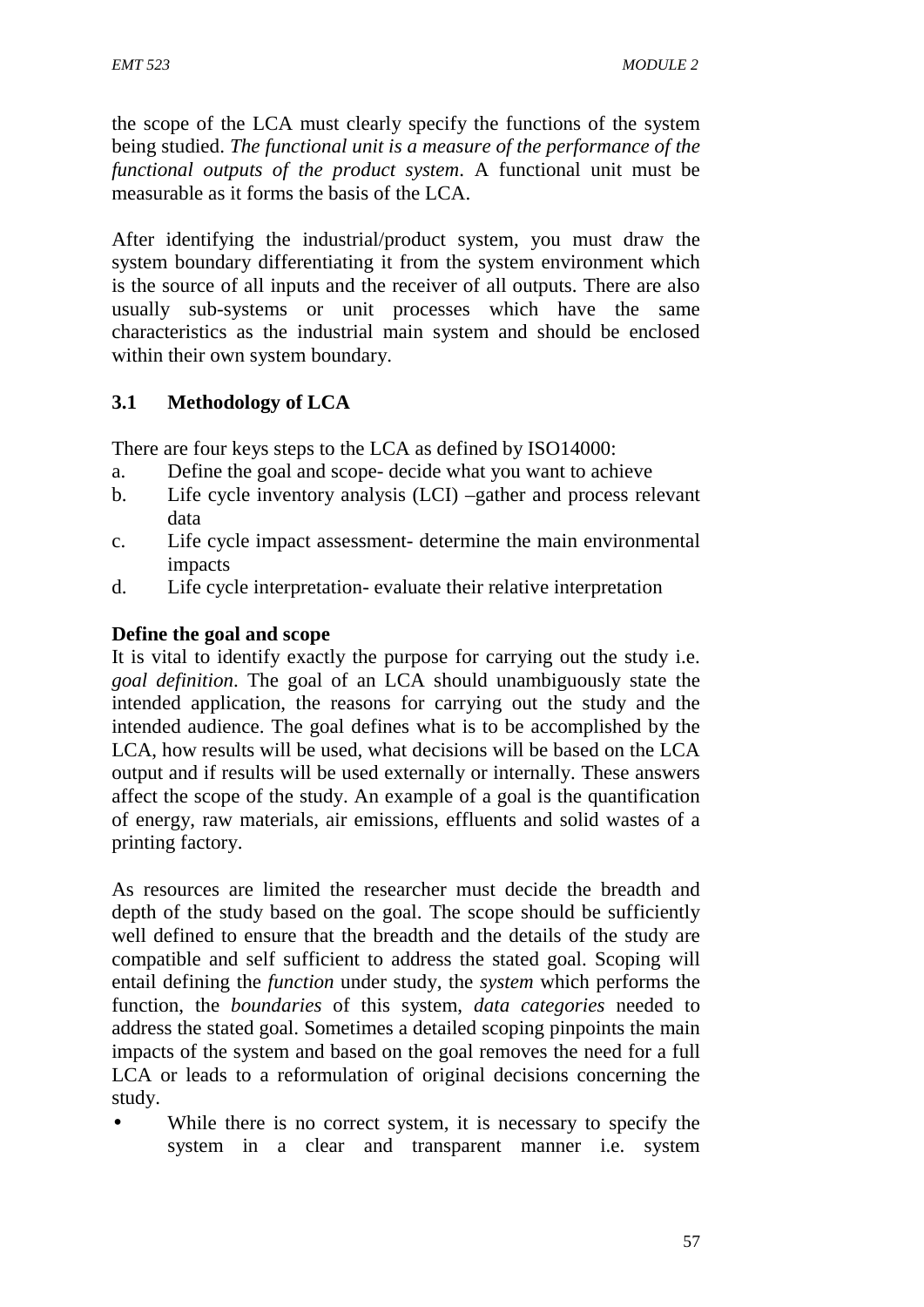specification, in addition the LCA must cover the life cycle of the system from cradle to grave.

 The starting boundary at which the system is considered must be clearly stated, as must the boundaries at the end points of the system .Then the unit operations in between should be defined.

This is represented using a process tree



In addition to the main production process represented in the process tree, it is necessary to assess:

- a. Energy which is a main industrial component. Thus the gross energy requirement which is the total energy resource extracted from the environment must be accounted for.
- b. Ancillary materials which are inputs required for manufacturing but do not form part of the main product.

Sometimes there are various inter- linkages within the system and the system must then be represented as a network.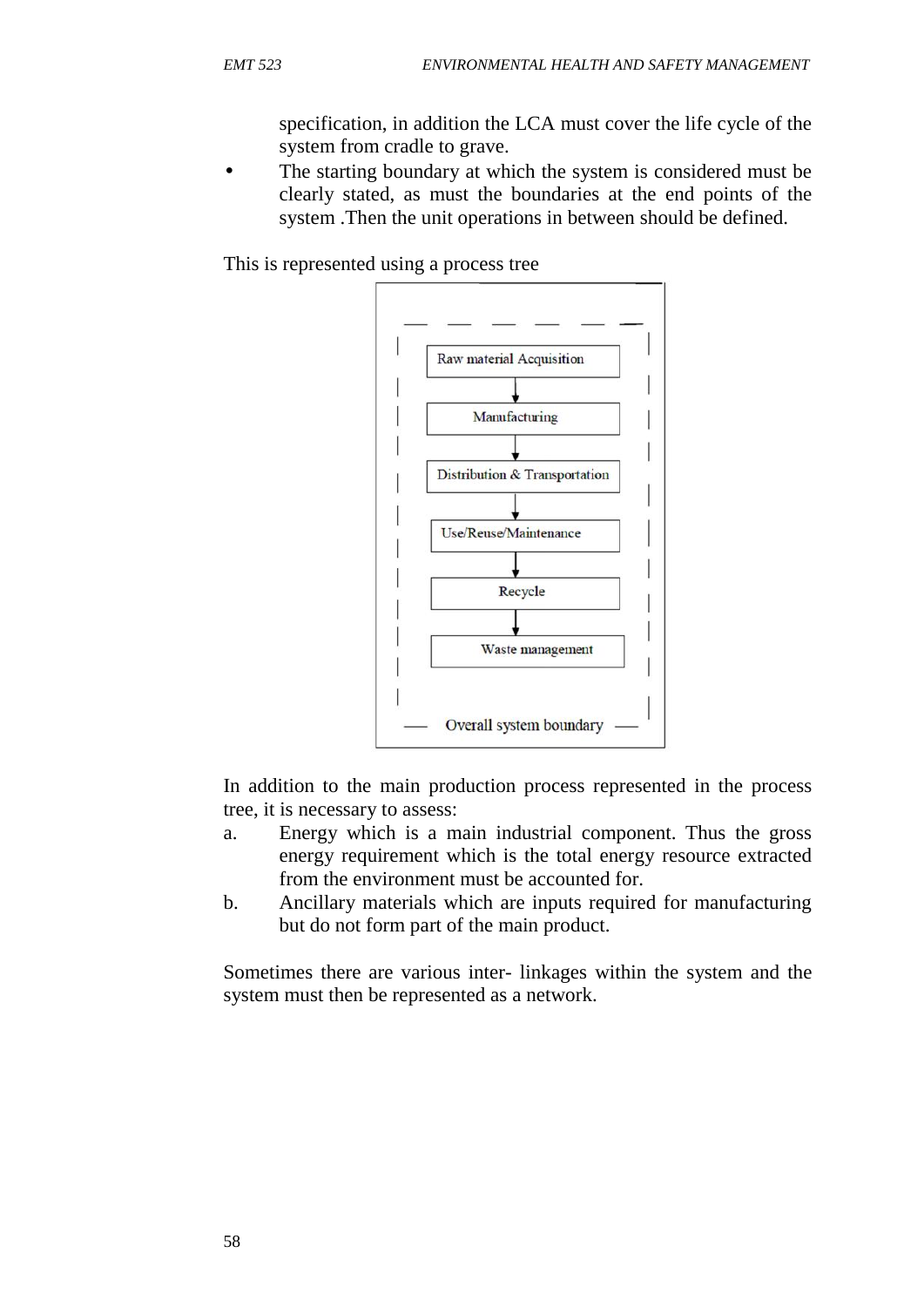

**Life –Cycle inventory Analysis**

Key steps in inventory analysis Source : ISO 14041

This phase tries to gather the information relating to all the inputs to the extended system including energy and ancillary materials, and all the environmental outputs associated with the various parts of the system.

- Prepare to collect data- determine type of data required i.e. primary data collected on site to be entered in a worksheet and secondary data obtained from literature, references, government and industry sources, websites, databases. Complete a data set ensuring data quality and proper allocation. Data quality is affected by age, whether it is aggregate, whether it is an estimate or actually measured and data completed. Allocation refers to the procedure where environmental burdens are apportioned between multiple inputs or outputs i.e. in a production unit with multiple products.
- Normalising this is the expression of inputs and outputs to relative standard unit of throughput. This is because the quantity of input/output used /produced per unit process is a function of the mass going through the system at the point in time. The standard unit is called the functional unit.
- Computation Data is entered into a computer model to calculate the inventory of the overall system. This produces data sets known as inventory tables.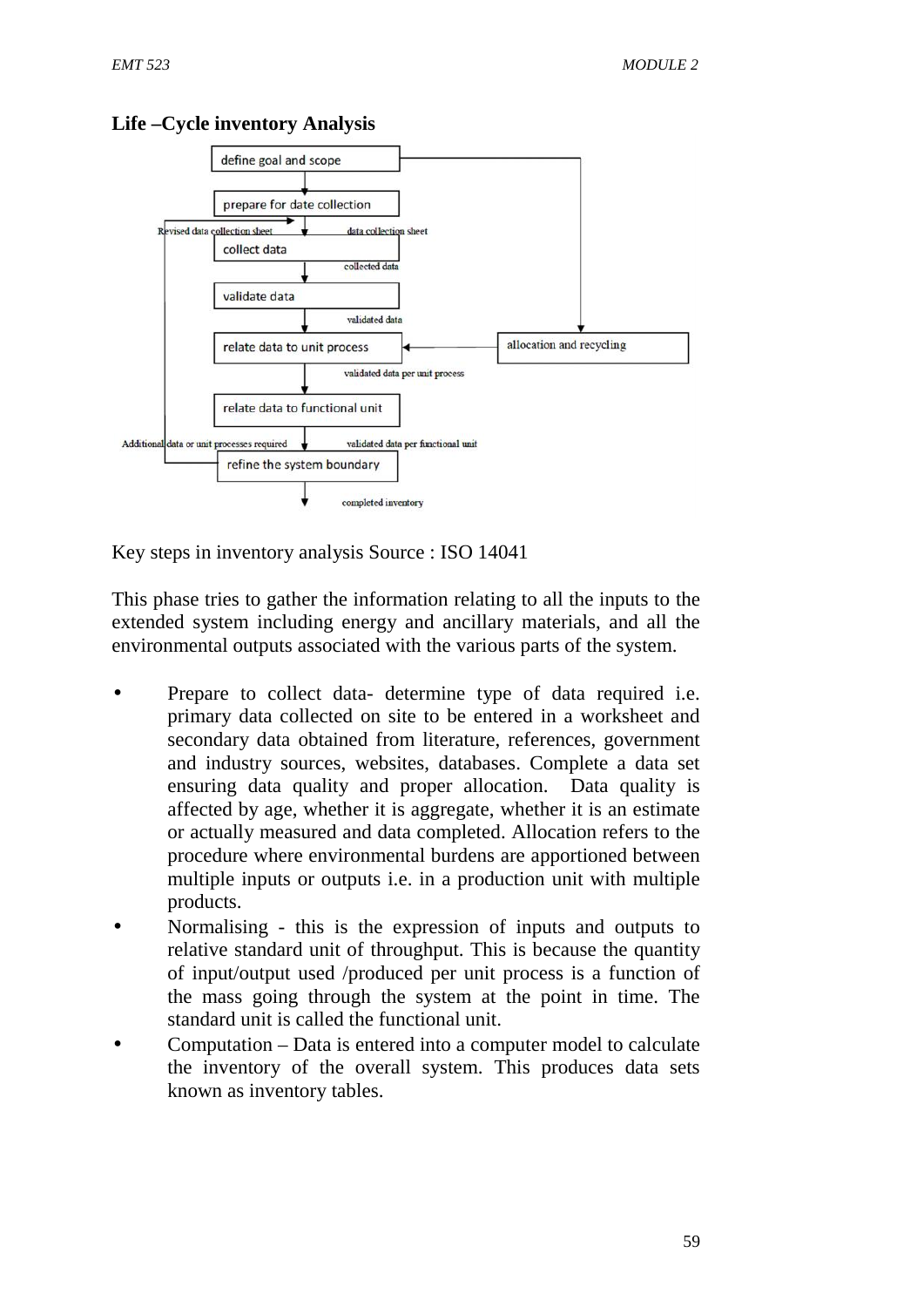#### **LCA Impact Assessment**

Once the inventory is generated, the results must be interpreted by assessing the environmental impact of the inputs/outputs identified by the inventory by following the steps below.

- Selection & definition of impact categories- categories selected of issues such as global climate change, acidification, and smog will depend on the goals and scope of the study.
- Assignment or classification- allocates the inventory data to the relevant issue categories. Some data (stressors) will impact a number of categories.
- Category Modelling- calculations are carried out to evaluate the relative significance of each stressor to the overall impact of the system being studied. e.g. using the Global Warming Potential GWP in  $CO<sub>2</sub>$  equivalents.

| Substance                      | Amount (kg) |      | GWP in $CO_2$ equiv/kg @20 years $CO_2$ eqiv/kg |      |  |
|--------------------------------|-------------|------|-------------------------------------------------|------|--|
| CO <sub>2</sub>                | 3.2         |      |                                                 | 3.2  |  |
| NO <sub>2</sub>                | (115        | 290  |                                                 | 43.5 |  |
| Tetrachloromethane 0.0003      |             | 2000 |                                                 | 0.6  |  |
| Total GWP in $CO2$ equivalents |             |      |                                                 | 47.3 |  |

- Assessment- This stage involves assessing the import of the impact on the system. This stage may be omitted but when carried should be done carefully using databases.
- Weighting- this is a subjective process and involves assigning relative weights or values to impacts. Weighting helps in decision making but is accused of being based on value judgements and politics not science. Relative weights used for ranking is based on societal value and preferences (determined by decision theory techniques) or monetary values (external damage cost estimates).

#### **LCA Interpretation**

Life cycle interpretation is determined by ISO to be a systematic procedure to identify, qualify, check, and evaluate information from the conclusions of the inventory analysis and/or impact assessment of a system, and to present them in order to meet the requirements of the application as described in the goal and scope of the study. It is also a process of communication…of the more technical phases of LCA…in a form which is both comprehensible and useful to the decision maker.'

ISO 14043 Interpretation involves a review to ensure a systematic and consistent process. In addition when comparing environmental impacts related to different options the checks must ensure the approach is consistent so comparison is meaningful. The report produced must State the objectives clearly, explain the scope, explain the system boundary and the reason for it's choice, show flow diagrams of important inputs,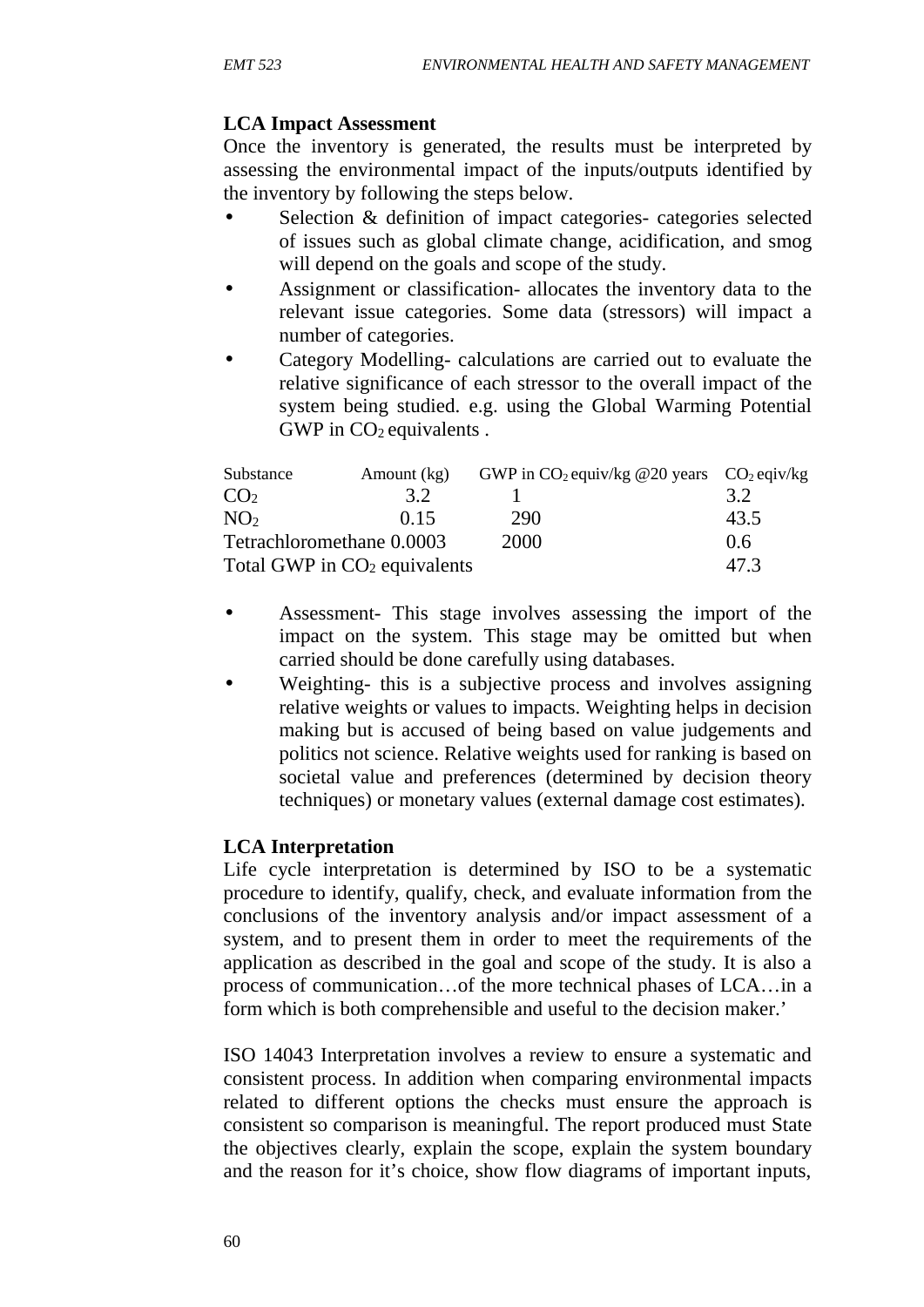outputs and products, describe the method used stating the value judgements and assumptions, data showing source and quality, conclusions drawn from study.

### **3.2 Uses of LCA**

Internal Uses:

- Provides a comprehensive baseline of environmental information. These are determined during inventory and impact assessment components of LCA and are used in the EMS
- Optimizes reduction of environmental impact by identifying areas of maximum improvements with least resources
- Provides consumption and environmental loading data for product, process or activity comparisons
- Improves eco-design by providing information that will enhance (re)design of products, processes or activities
- Used as an EMS tool for analyzing environmental aspects since it identifies and quantifies energy and raw material usage, releases due to products, process or activities and assess environmental impact.
- Used as an EMS tool for continuous improvement as actual opportunities are identified and evaluated in the interpretation stage of LCA.

External Uses:

- Substantiation of environmental claims
- Help in formulating environmentally benign purchasing- ensure purchases with less impact
- Influence formulation of public policy
- Provide information for public education
- Encourage research and development by emphasizing gaps

## **4.0 CONCLUSION**

Life cycle assessment is a useful tool in EMS during the preliminary environmental review, when identifying and evaluating which aspects are significant and when setting objectives and targets since it helps to identify maximum improvements with minimum resources and product, process and activity comparisons.

#### **5.0 SUMMARY**

LCA assesses all the relevant effects of the product from cradle-to grave. It developed in the 1960 and early 70'from fuel cycle studies like energy analysis and resource analysis. The Society for Environmental Toxicology and Chemistry (SETAC) played a leading role in developing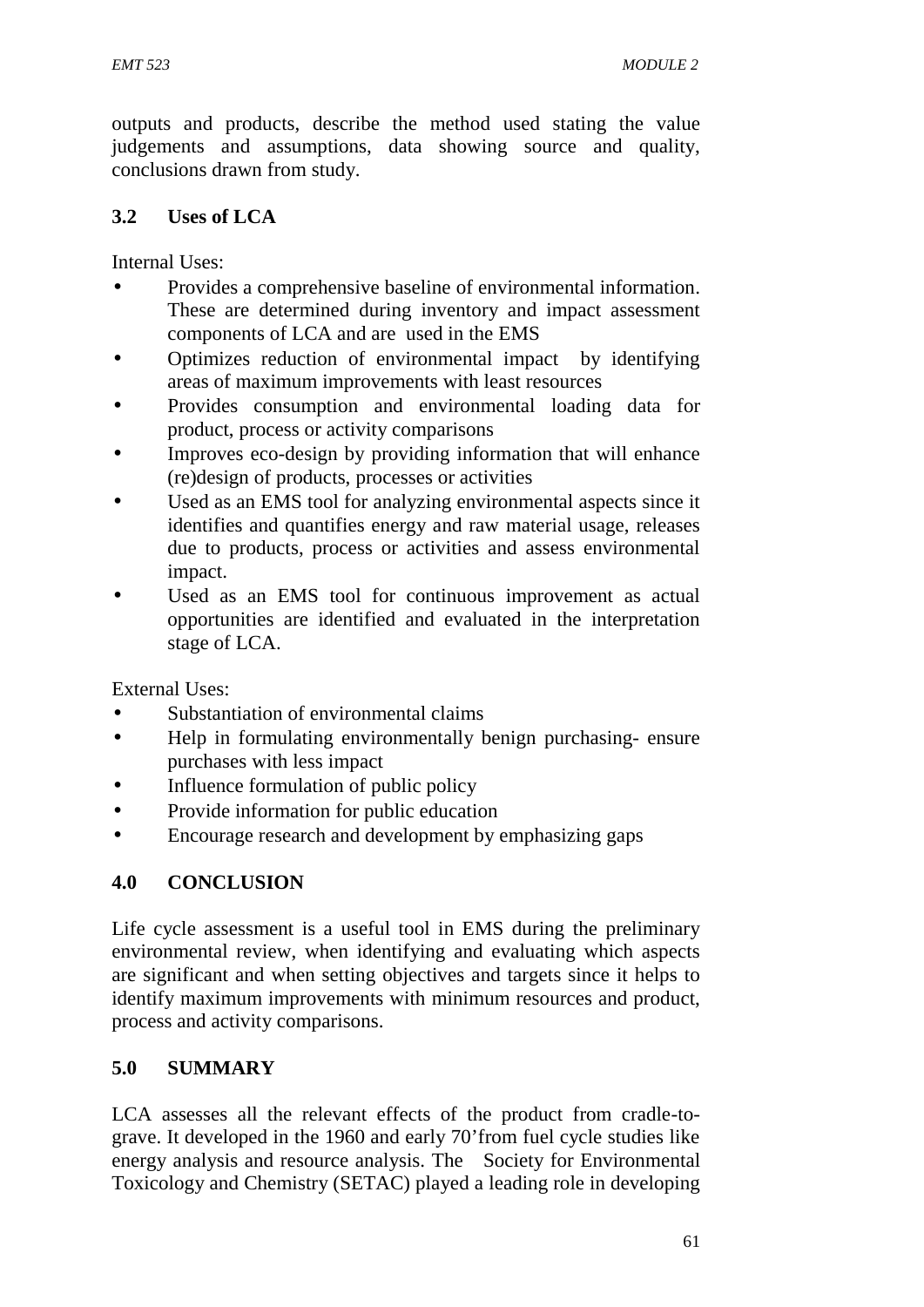terms and methodology of LCA while the International Organisation for Standardisation evolved its standards.

There are four keys steps to the LCA:

- i. Definition of the goal and scope
- ii. Life cycle inventory analysis (LCI)
- iii. Life cycle impact assessment
- iv. Life cycle interpretation

Life cycle assessment is a useful tool in EMS during the preliminary environmental review and for continuous improvement as actual opportunities are identified and evaluated in the interpretation stage of  $LCA$ .

#### **SELF-ASSESSMENT EXERCISE**

Explain the uses of LCA to an organization

#### **6.0 TUTOR-MARKED ASSIGNMENT**

You are the Environmental manager of a Printing Press located in one of the 6 Geo political zones. Explain the methodology you would use to conduct an LCA for your company.

(Note wood is organic and you would need to consider the impact of trees on the environment, where is your source of paper - import or local, are these sources sustainable)

### **7.0 REFERENCES/FURTHER READING**

IEM (1998) Journal. Volume 5 Issue 3. Edinburgh: IEM.

ISO 14000 series (1996) London: BSI

Pearson, B et al (1993). *Using environmental management systems to improve profits*. London : Graham and Trotman Limited.

SETAC (1991) *A technical framework for life cycle assessment: Report from the workshop held at Vermont, USA in 1990*. SETAC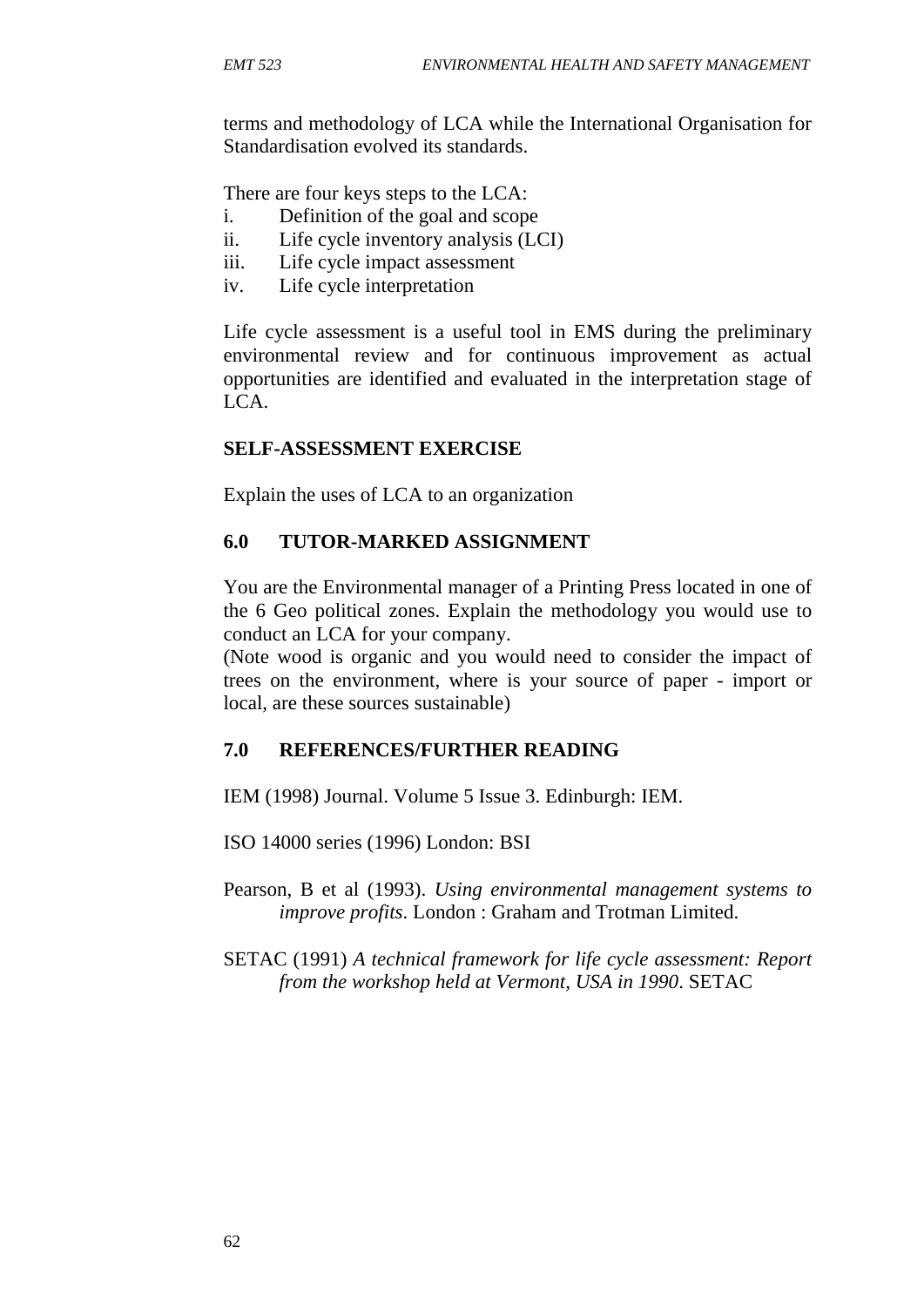# **UNIT 10 CLEAN TECHNOLOGY**

### **CONTENTS**

- 1.0 Introduction
- 2.0 Objectives
- 3.0 Main Content
	- 3.1 Development of Clean Technology
	- 3.2 Definitions
	- 3.3 Benefits of Clean Technology
	- 3.4 Important Elements in the Implementation of Clean Technology
	- 3.5 Methodology of Clean Technology
- 4.0 Conclusion
- 5.0 Summary
- 6.0 Tutor-Marked Assignment
- 7.0 References/Further Reading

#### **1.0 INTRODUCTION**

As man's population as well as his level of development has increased, so has his level of discharges to the environment with an accompanying cost to his environment and to public health. There is increasing pressure for all, especially businesses to reduce their discharges.

At the Earth Summit in Rio de Janeiro, in 1992, waste management was discussed with the aim of minimizing waste, maximizing environmental sound waste reuse, recycling and disposal as elimination is currently unrealistic. New technologies are currently evolving to reduce waste at the design phase.

While one can differentiate between technology which concentrates on prevention (clean technology- used to set objectives and target and establish an environmental management programme), and technology which is used as control (waste minimization-used in operational control) waste minimization and clean technology are often used synonymously, and we shall do the same in this section. Clean technology focuses on the prevention of waste and pollution, the minimization of energy consumption and conservation of raw materials.

### **2.0 OBJECTIVES**

At the end of this unit, you should be able to:

 define waste minimization, clean technology and cleaner products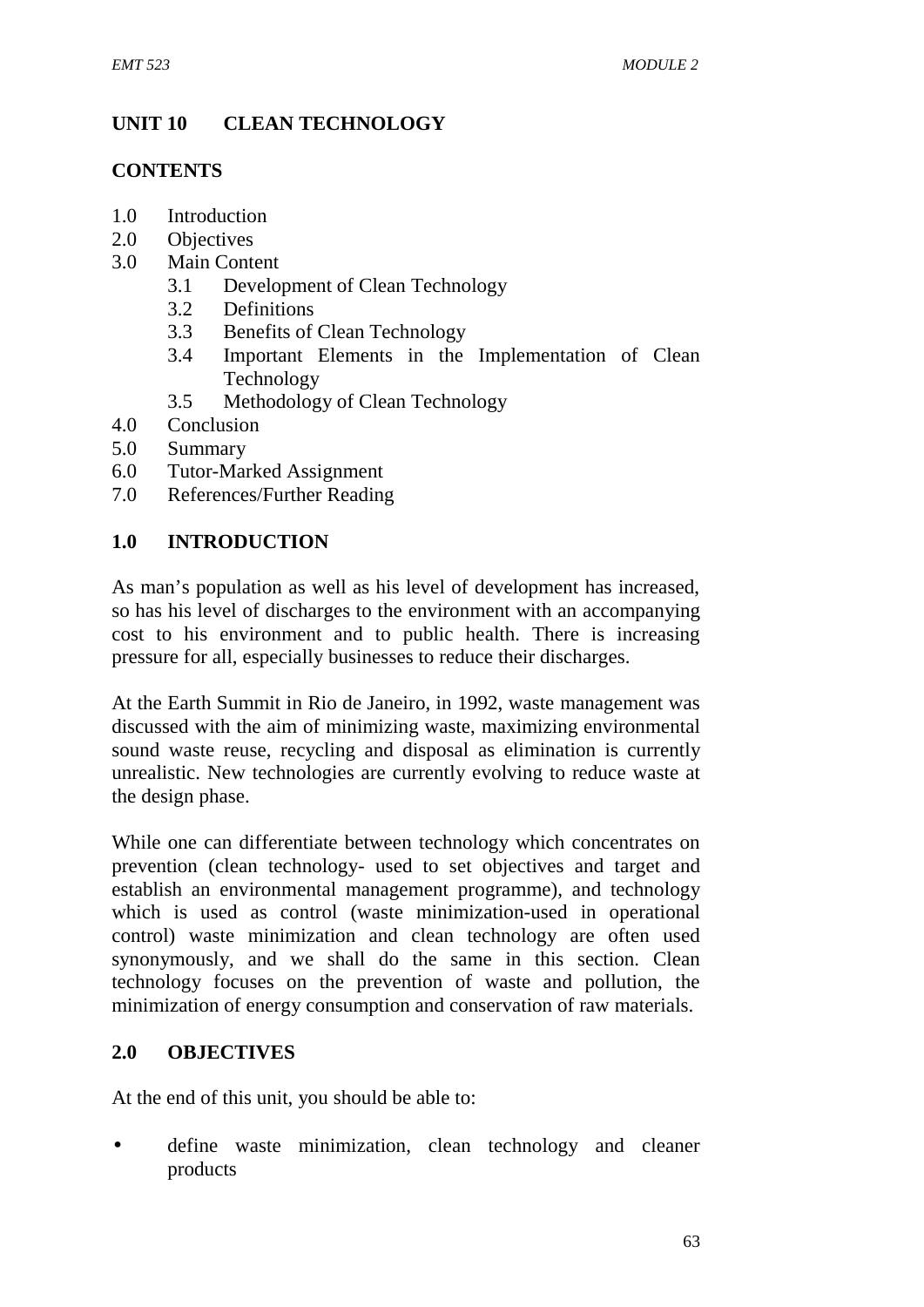- describe the role of clean technology in managing waste
- list the benefits of clean technology
- explain the role of clean technology in EMS.

#### **3.0 MAIN CONTENT**

#### **3.1 Development of Clean technology**

Clean technology developed as a result of the realization that increasing demand for and use of non-renewable resources is unsustainable as result of depleted resources, increased by products of production and consumer waste. There was increased pressure to maximimise production efficiency and reduce waste. Waste management is not anew concept and many companies had used waste minimization measures e.g. reuse, recycle for years for financial reasons. The Science Advisory Board in America (1988) advocated the need to reduce or prevent pollution at source. In the EU the 1991 Framework directive on Waste contains an obligation to reduce waste by cleaner technologies, waste recovery and recycling.

Hierarchy of Waste management



The EU has developed various directives on waste resulting in a change in thinking from waste disposal to waste management and minimization

### **3.2 Definitions**

Clean technology *is the production of goods and services without detectable environmental impact.* As this is unattainable the term cleaner technology is sometimes used.

Cleaner technology *is the design and manufacture of intrinsically clean products by intrinsically clean processes.*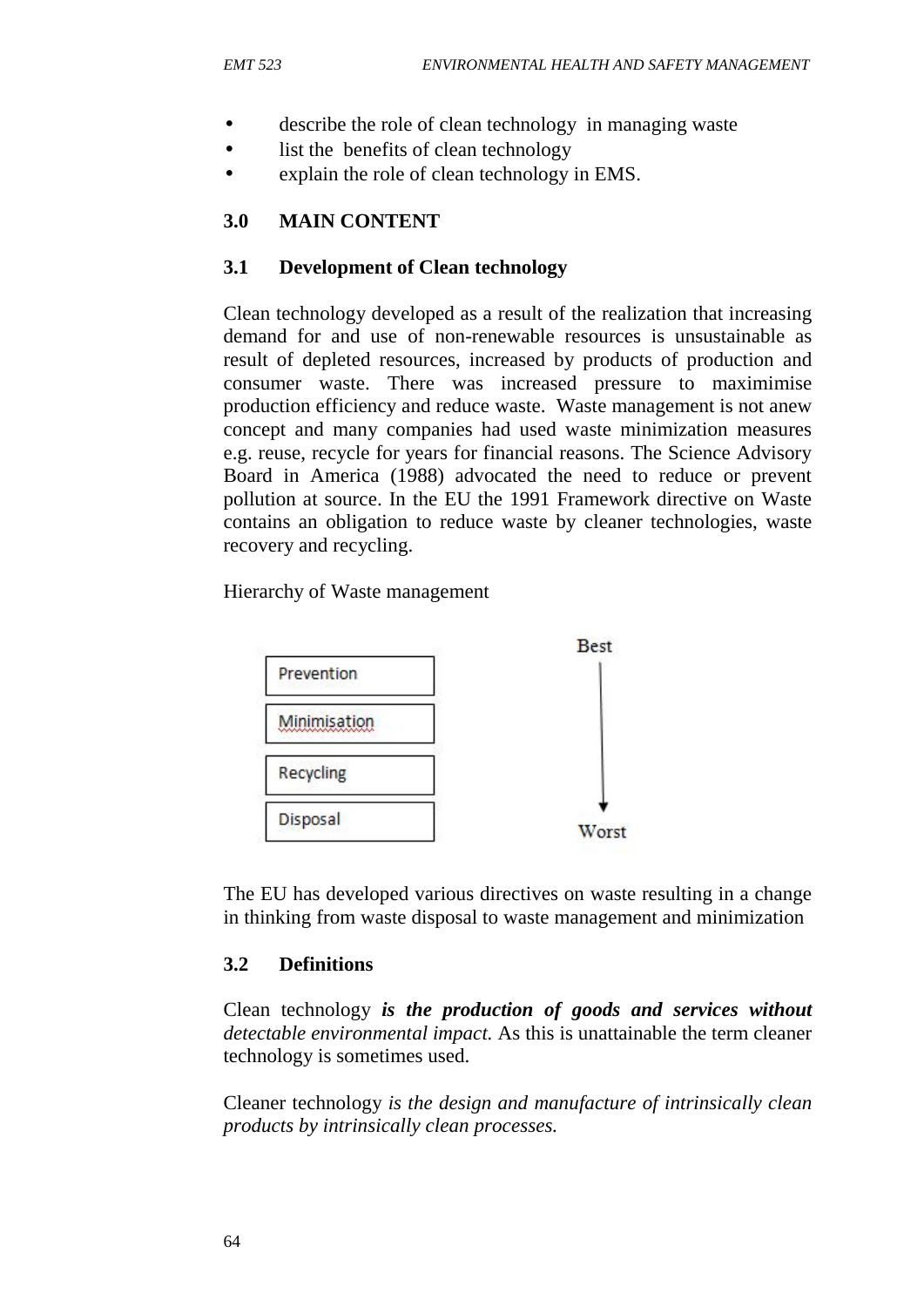Cleaner production *is the conceptual and procedural approach specific to production which demands that all phases in the life cycle of the a product or process should be addressed with the objective of prevention or minimization of short and long term risks to human health and the environment.*

Cleaner products *are products whose production has a conceptual and procedural approach which demands that all phases in the life cycle of the product should be addressed with the objective of prevention or minimization of short and long term risks to human health and the environment.*

Waste minimization *is concerned with improvements to existing activities; that is reduction of waste at source and with recycling.*

## **3.3 Benefits of Clean technology**

- i. Increased Profit as a result of a marketing edge leading to more sales, waste cost savings – cost of raw materials and reduced storage and disposal costs.
- ii. Improved process efficiency as result of constant review of production process and technologies
- iii. Reduced environmental liability due to reduced risks to the environment, health and safety.
- iv. Reduced environmental impact as clean technologies usually focus on type, amount and how toxic the discharge is.
- v. Improved Stakeholder relations since shareholders, staff, regulators have increased confidence in the organization

### **3.4 Important Elements in the implementation of clean technology**

## **Total Organisational Commitment**

Organisational commitment is important for implementation and must be demonstrated by:

- A statement of organisational policy
- A strategy for implementation with allocation of a manager
- Training of all staff

Barriers to organisational commitment include:

- Economic barriers due to insufficient resources
- Technical barriers due to lack of knowledge and expertise
- Regulatory barriers if regulations are cumbersome
- Cultural barriers due to lack of top management commitment, low awareness and poor communication.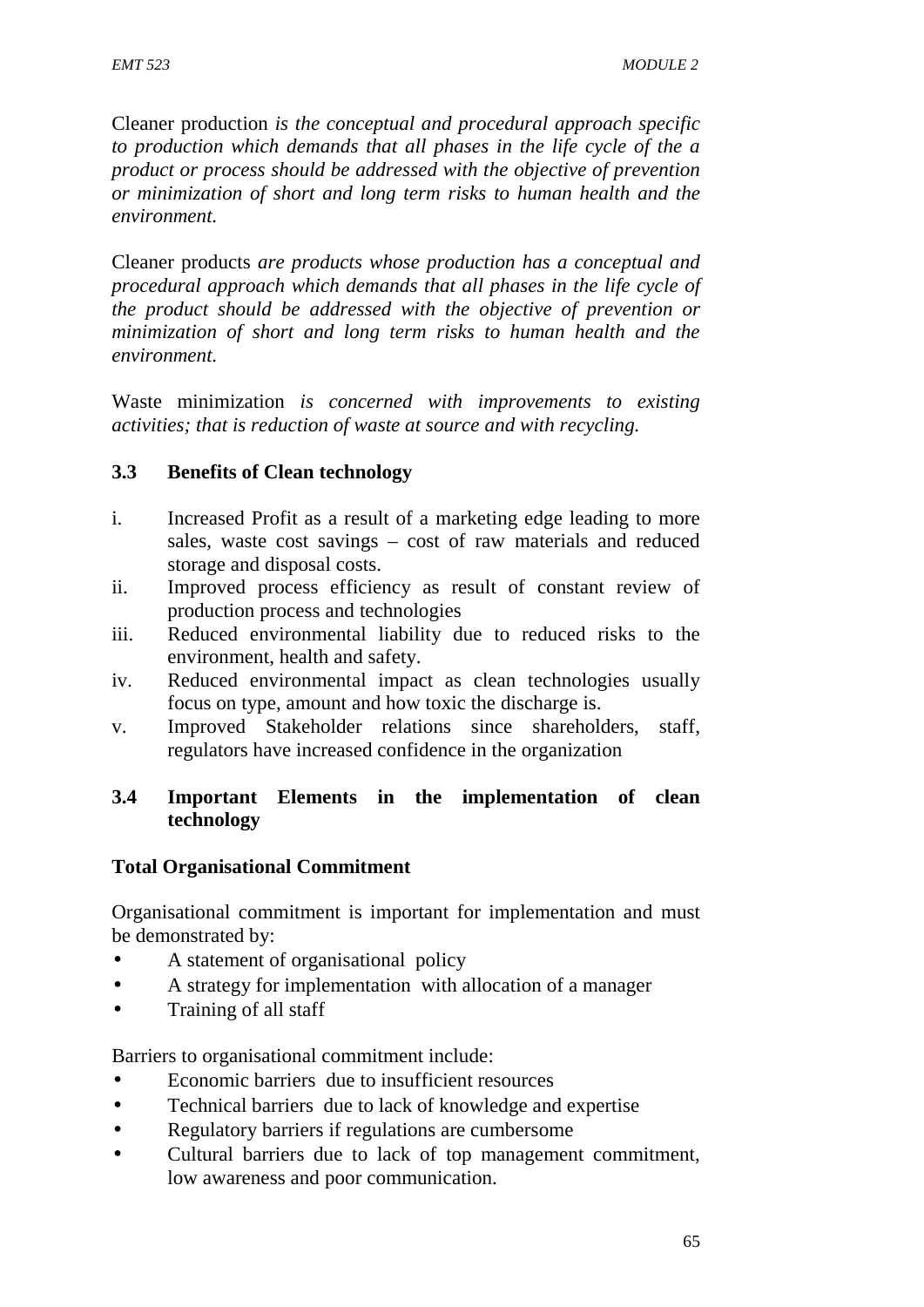• Resistance to change due to fear

#### **Clean technology and Waste minimization techniques**

Waste minimization techniques consist of waste reduction at source (the better option) and recycling.

- Waste reduction at source
	- a. Good Housekeeping i.e. good operating practice in existing activities such as
- Maintenance
- **Training**
- Control procedures
	- b. Technological Changes which covers equipment and process modification
- Retrofitting where exiting equipment and processes are modified
- cleaner processes where processes are designed to minimize waste and pollution
	- c. Input Material Changes is the replacement of potentially hazardous material inputs with less or preferably non hazardous inputs reducing the impact.
	- d. Product Changes involves altering the product to reduce waste in manufacture, use and disposal.
- Recycling
	- a. Re-use within the same process as substitutes for virgin material inputs
	- a. Re-use as raw material for another product
	- b. Reclamation sort through waste and use as raw material or sell
- Treatment and Disposal

Treat all discharges as effectively as possible and dispose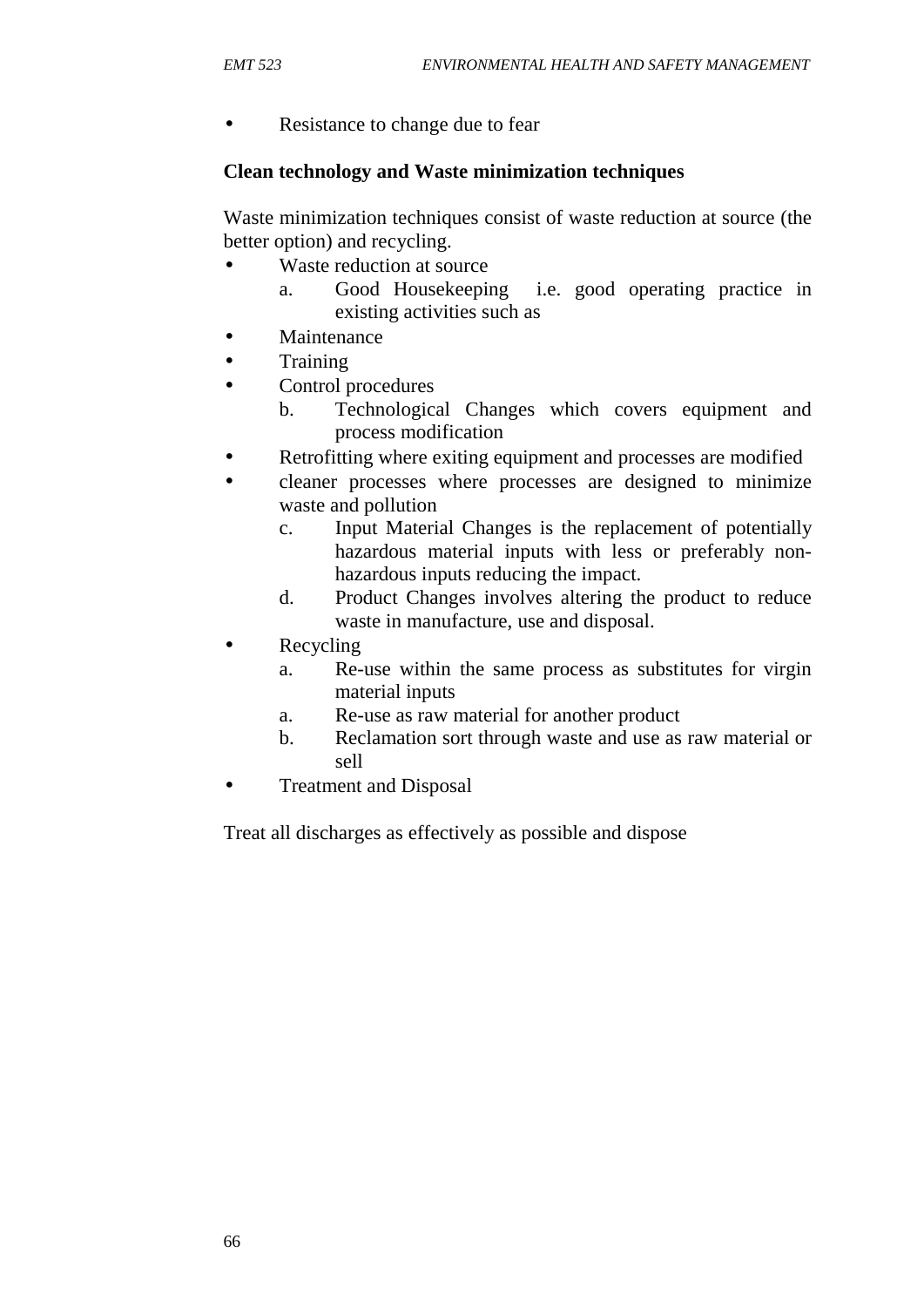

## **3.5 Methodology of clean technology**

Uses of Clean Technology in EMS

- Clean technology results in the quantification of inputs and outputs associated within an organization to establish a baseline
- Clean technology helps to identify areas where improvements are necessary
- Clean technology helps to identify possibilities for the redesign of products and processes thus reducing environmental impact the main aim of an EMS
- Clean technology helps to reduce waste, pollution, resource consumption thus minimizing environmental health and safety risks
- Clean technology helps in the identification of significant environmental aspects
- The process of clean technology is cyclical and similar to the EMS
- Clean technology can help to offer solutions for areas with problematic environmental implications.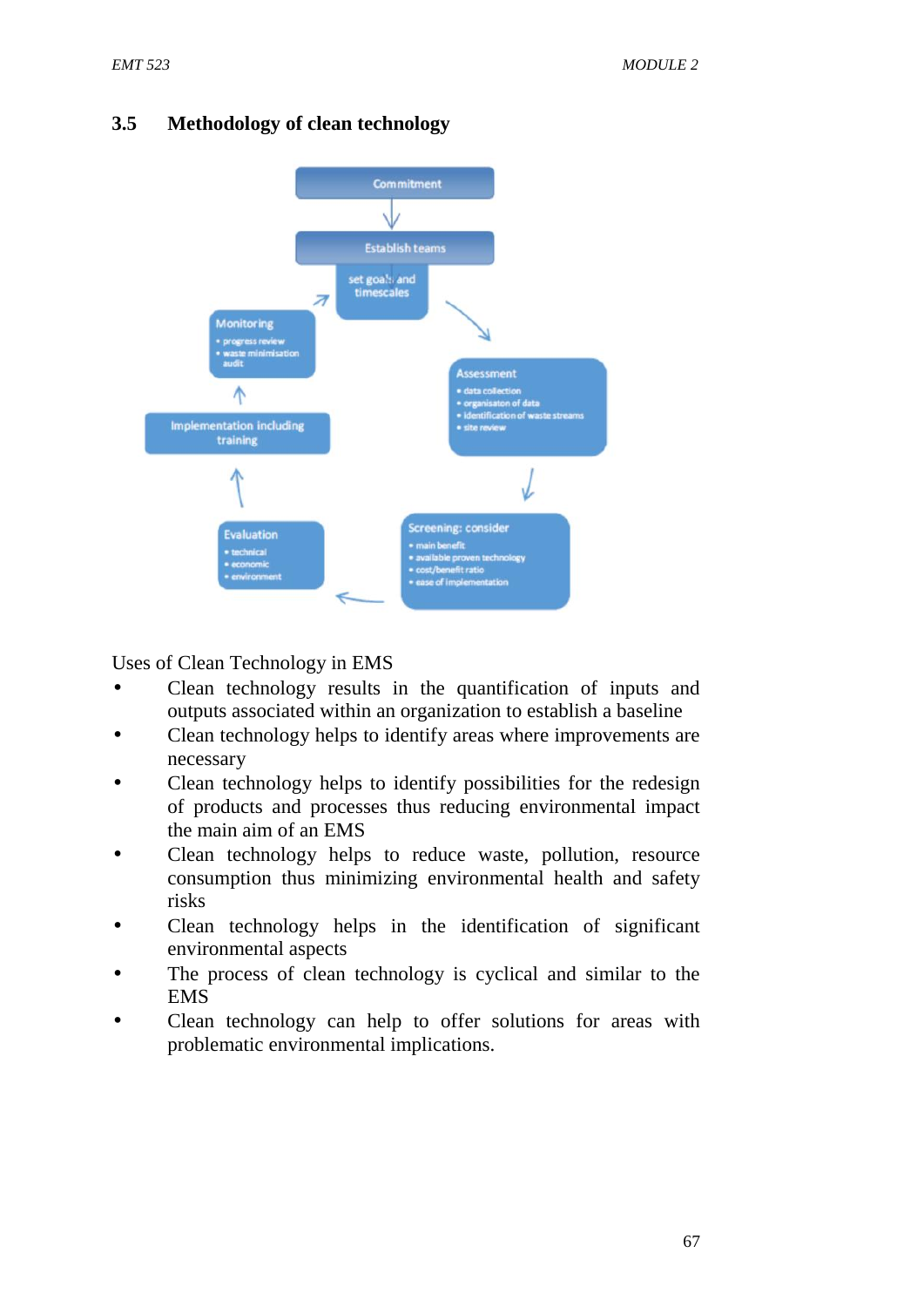## **4.0 CONCLUSION**

Clean technology is an important tool in EMS. It has it's roots in waste management but focuses on the prevention of waste and pollution, the minimization of energy consumption and conservation of raw materials.

## **5.0 SUMMARY**

Clean technology in the strictest terms is the production of goods and services without detectable environmental impact. Clean technology benefits the organization by increasing profit, improving process efficiency, reducing environmental liability, reducing environmental impact and improving stakeholder relations. Clean technology requires total organisational commitment and entails waste minimization at source and recycling methods.

### **SELF-ASSESSMENT EXERCISE**

- i. Define clean technology
- ii. Define waste minimization
- iii. Discuss the benefits of clean technology to an organization

### **6.0 TUTOR-MARKED ASSIGNMENT**

As the environmental manger in a printing company in one of the 6 geopolitical zones introduce clean technology to your Board of Directors.

### **7.0 REFERENCES/FURTHER READING**

- Brown, A. et al (1992a) *The UK environment*. London: Department of the Environment. HMSO.
- March Consulting Group Aire and Calder Project Report March Consulting Group ( Project co-ordinators CEST, Sponsors NRA, HMIP, BOC Foundation and Yorkshire Water).
- DTI (1989) Cutting your losses: a business guide to waste minimization. London: DTI
- EU Framework Directive on Waste (1991) 91/156/EEC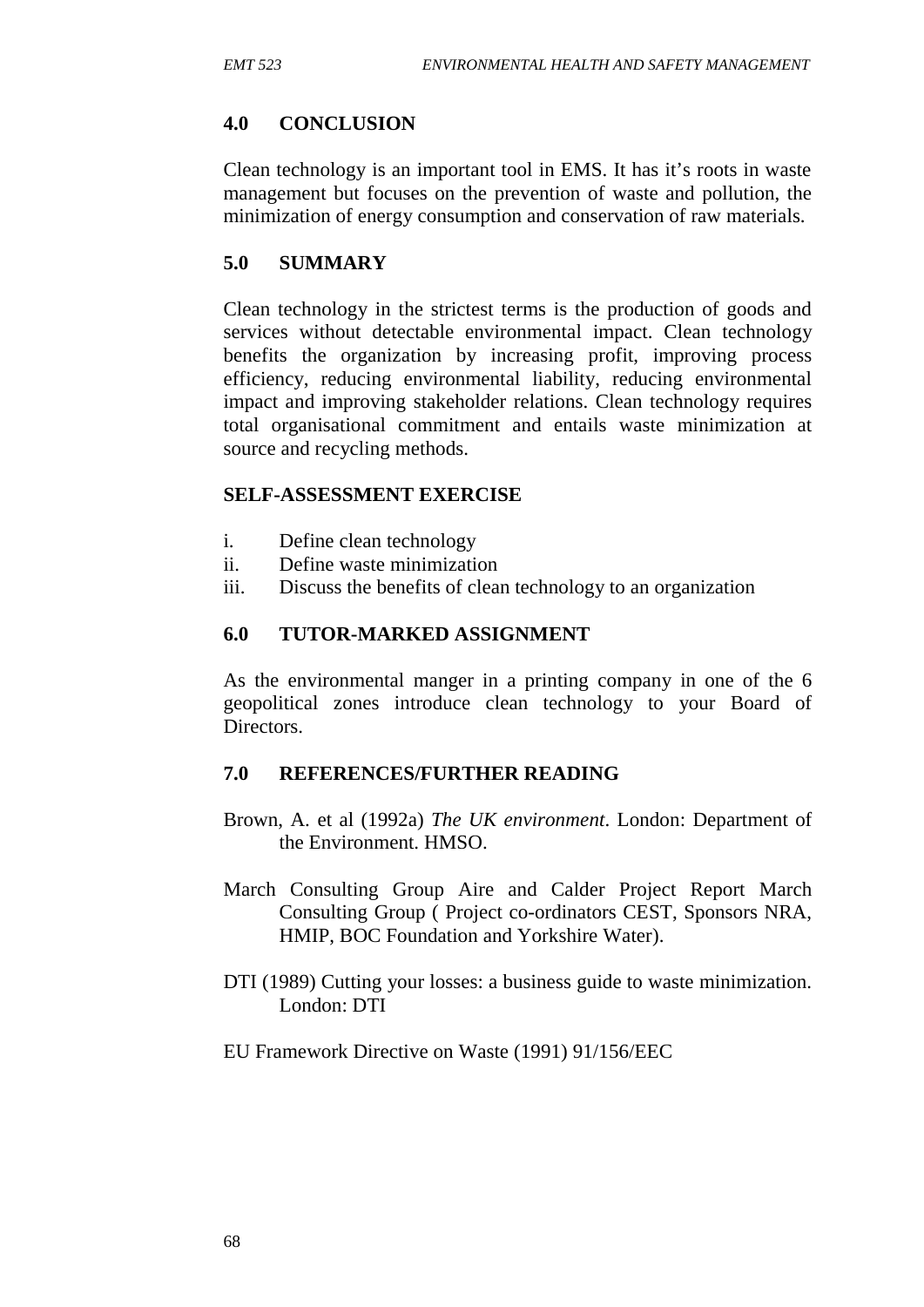## **MODULE 4**

- Unit 1 Accidents: Classification, Causes and Costs
- Unit 2 Fire and Fire Fighting
- Unit 3 Health and Safety Audits and Management Tools
- Unit 4 Health and Safety Plans Accidents: Case Studies

## **UNIT 1 ACCIDENTS: CLASSIFICATION, CAUSES AND COSTS**

## **CONTENTS**

- 1.0 Introduction
- 2.0 Objectives
- 3.0 Main Content
	- 3.1 Terms and definitions
	- 3.2 Classification of accidents
		- 3.2.1 The degree of danger to life and property.
		- 3.2.2 Principal-cause and effect
		- 3.2.3 According to their place of occurrence
	- 3.3 Causes of accidents
	- 3.4 Costs of Industrial Accidents
	- 3.5 Principles of accident prevention
- 4.0 Conclusion
- 5.0 Summary
- 6.0 Tutor-Marked Assignment
- 7.0 References/Further Reading

## **1.0 INTRODUCTION**

Accidents are a common feature in industry particularly in the developing world. In fact some industries such as the mining industry are well known for accidents as evidenced by the Chilean Miners accident. Accidents result in losses to the workers and their families, the industry, as well as the nations. One thing is evident, a concerted effort must be made to reduce the number and the severity of accidents occurring worldwide since a majority of accidents are preventable. Factories Act of 1987 deals with the registration of factories, factory workers and professionals exposed to occupational hazards, the safety of workers and penalties for any breach of its provisions, notification of accidents and industrial diseases while the Employees' Compensation Act of 2011 deals with compensation and penalties**.**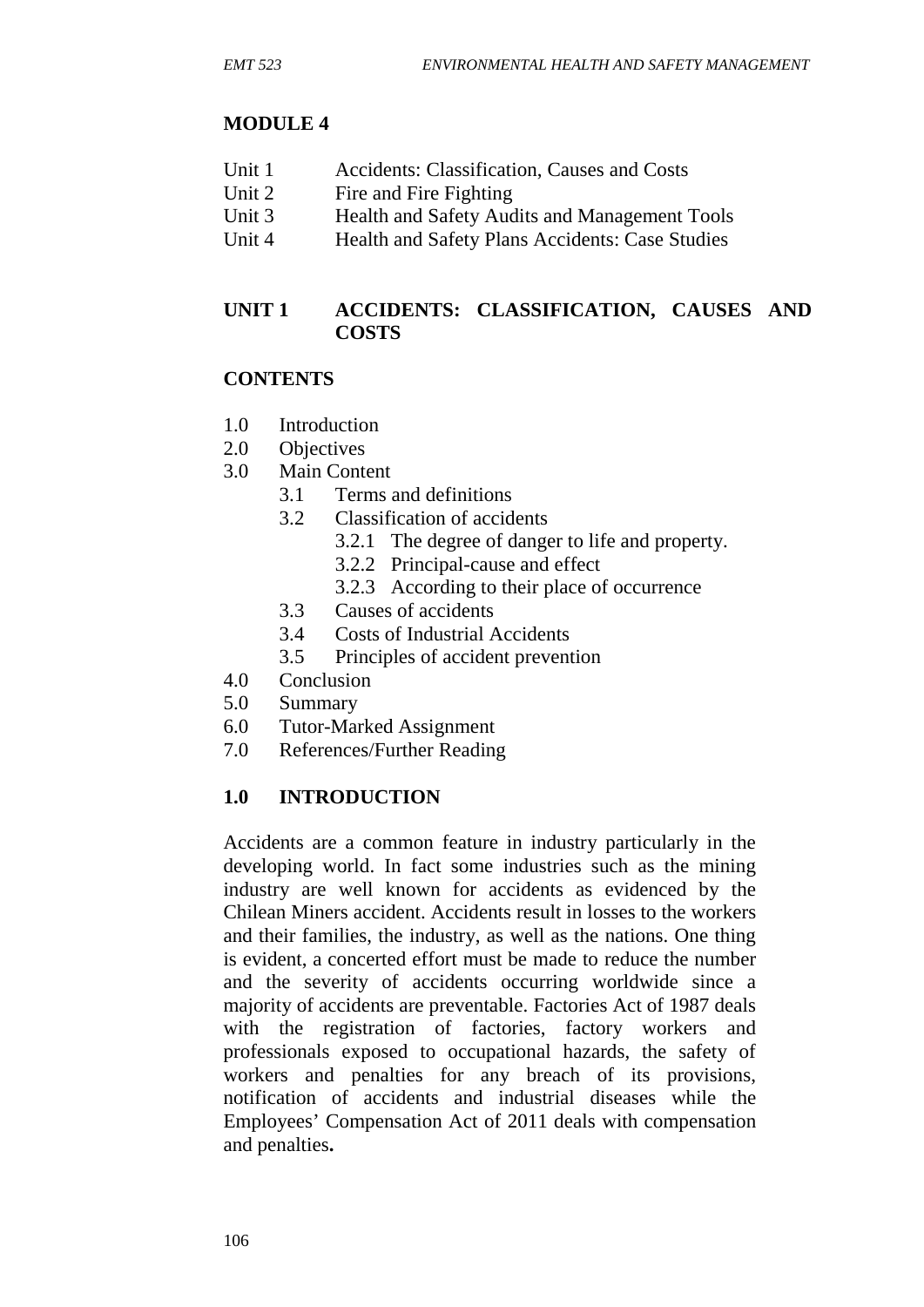### **2.0 OBJECTIVES**

At the end of this unit you should be able to

- Define accidents and classify accidents
- Identify the causes of accidents
- List the costs of accidents
- Describe methods which are useful in the prevention of accidents.

## **3.0 MAIN CONTENT**

### **3.1 Terms and definitions**

The ILO defines an accident is *an incident which has given rise to injury, ill health or fatality*. It has also been defined by the WHO as *an unpremeditated event resulting in recognizable damage* and as *an occurrence in a sequence of events which usually produces unintended injury, death or property damage.*

Accidents do not just happen they occur as a result of unsafe acts or unsafe conditions or both. Prevention of accidents requires cooperation of all members of the entire organization.

An incident is a work-related event(s) in which an injury or ill health (regardless of severity) or fatality occurred, or could have occurred. An incident where no injury, ill health, or fatality occurs may also be referred to as a "near-miss", "near-hit", "close call" or "dangerous occurrence".

An emergency situation is a particular type of incident.

### **3.2 Classification of accidents**

Accidents may be classified based on

### **3.2.1 The degree of danger to life and property**.

It may be divided into four categories

- Minor: No loss of life
- Moderate: Injury but no loss of life and property
- Major: Loss of life
- Disaster: extensive loss of life/ property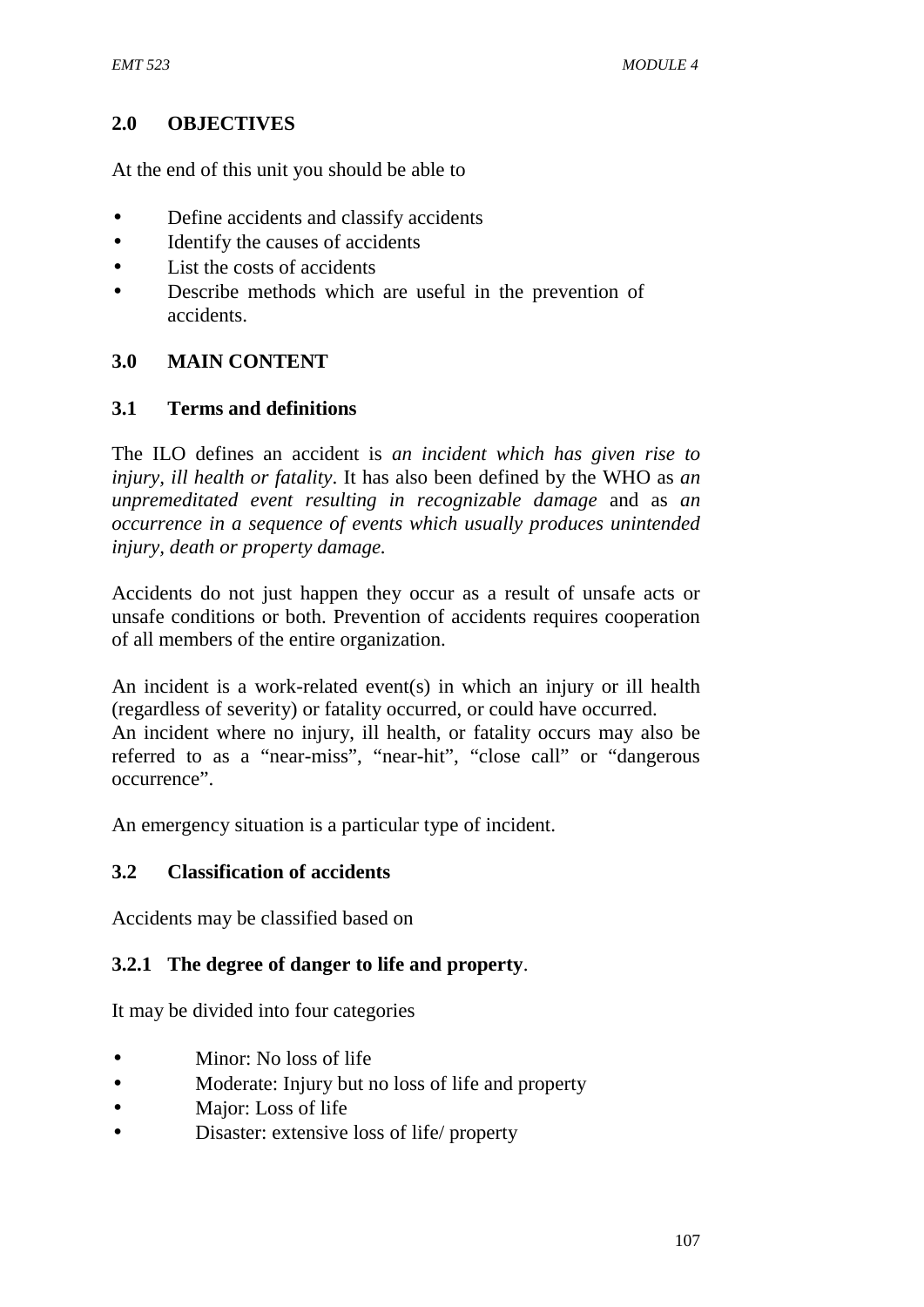## **3.2.2 Principal-cause and effect**

- Fire and Explosions
- Electrical Accidents
- Chemical Accidents and Explosions
- Accidents with machines, plant, tools
- Falling Objects on the body
- Falling of persons in pits or from heights
- Accidents from civil works
- Human-made accidents
- Natural disasters

## **3.2.3 According to their place of occurrence**

- Road Traffic Accidents
- Domestic accidents including drowning, burns , poisoning, falls, injuries, bites and injuries
- Industrial accidents ;these are further classified based on the industry involved such as agricultural accidents, fishing/trawler accidents, mining accidents, construction accidents, quarry accidents, aviation accidents, factory accidents e.t.c
- Railway accidents
- Violence including trauma, homicide, suicide and war

### **3.3 Causes of accidents**

The causes of accidents are multi-factoral and are grouped under two main headings

- a. Human factors
- b. Environmental Factors

#### a. Human factors

Human factors have been adjudged to contribute to 85% of all accidents and include:

- Physical : the physical capability of the worker may be inadequate for the job e.g. visual acuity, hearing
- Physiological:
	- a. Sex- females have less accidents than men
	- b. Age- younger people and elderly people have more accidents
	- c. Time accidents are more common as the day end
	- d. Experience- less experienced workers are more prone to accidents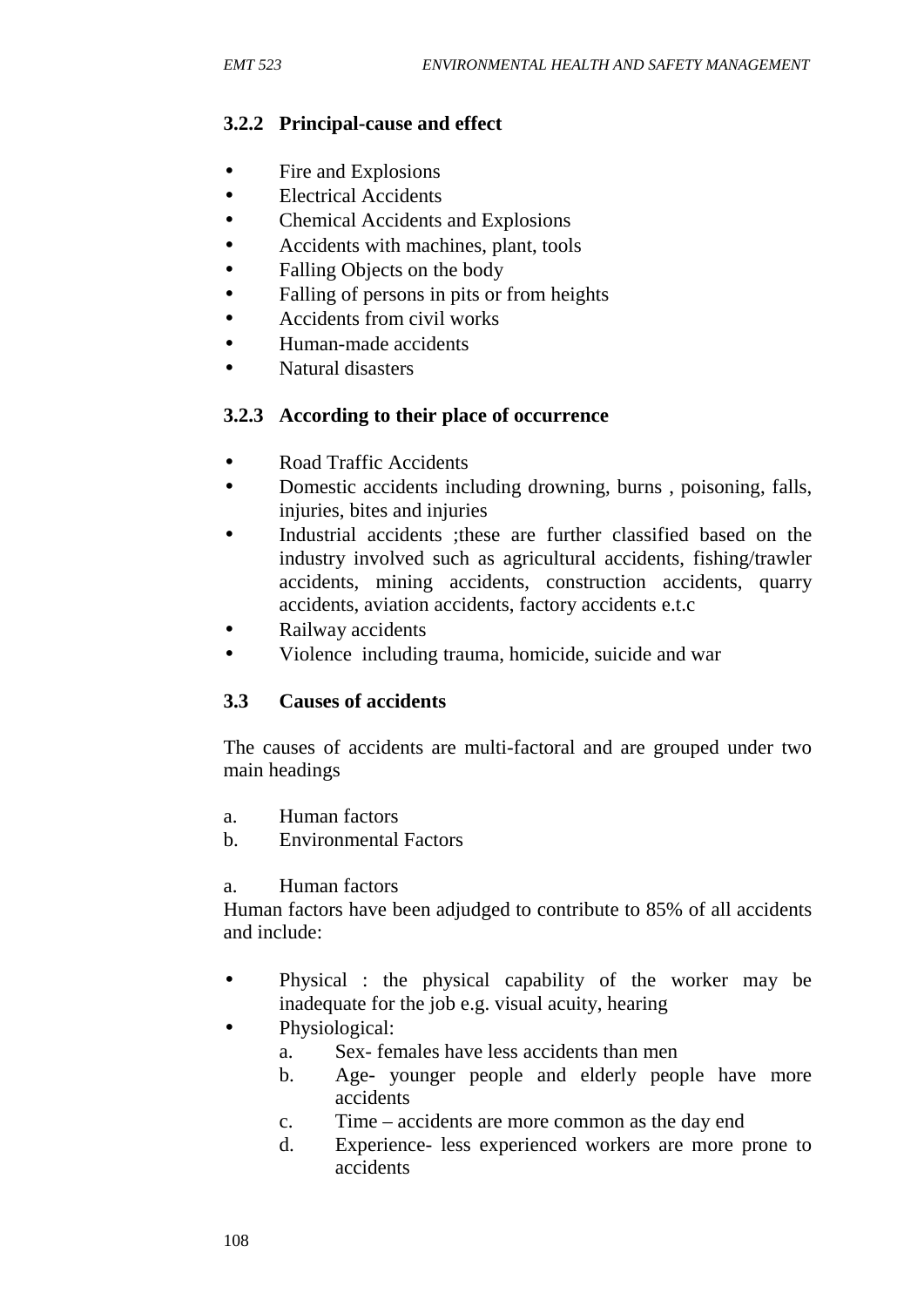- e. Working hours- longer working hours are usually associated with more accidents
- Psychological mental factors such as carelessness, inattentiveness, overconfidence, ignorance, emotional stress, lack of knowledge accident proneness.
- b. Environmental Factors
- Mechanical failure

These are factors such as temperature, poor illumination, humidity, noise and unsafe machines

Acts of nature: weather conditions such as hurricanes, floods

## **3.4 Costs of Industrial Accidents**

These may be

Costs to the worker

Direct costs- Costs of treatment, Morbidity, Disability, Mortality Indirect costs- psychological stress, loss of livelihood

• Costs to the organization

Direct costs- Medical costs, Costs of rehabilitation, Compensation costs, Fines by regulatory authorities, Legal costs, Loss of trained manpower, absenteeism, disruption of production schedule

Indirect Costs- Poor public perception, Stake holder engagements such as strikes by unions, Blockades by surrounding communities

Costs to family

Direct costs -Loss of family members, loss of livelihood Indirect costs- stress to care giver, loss of income to care giver

• Costs to the community/ nation

Direct costs- loss of trained manpower, pressure on medical facilities Accident Prevention

Studies have shown that as much as 98 % of accidents are preventable.

## **3.5 Principles of accident prevention**

- 1. Adequate pre-placement examination
- 2. Adequate job training
- 3. Continuing education
- 4. Ensuring safe working environment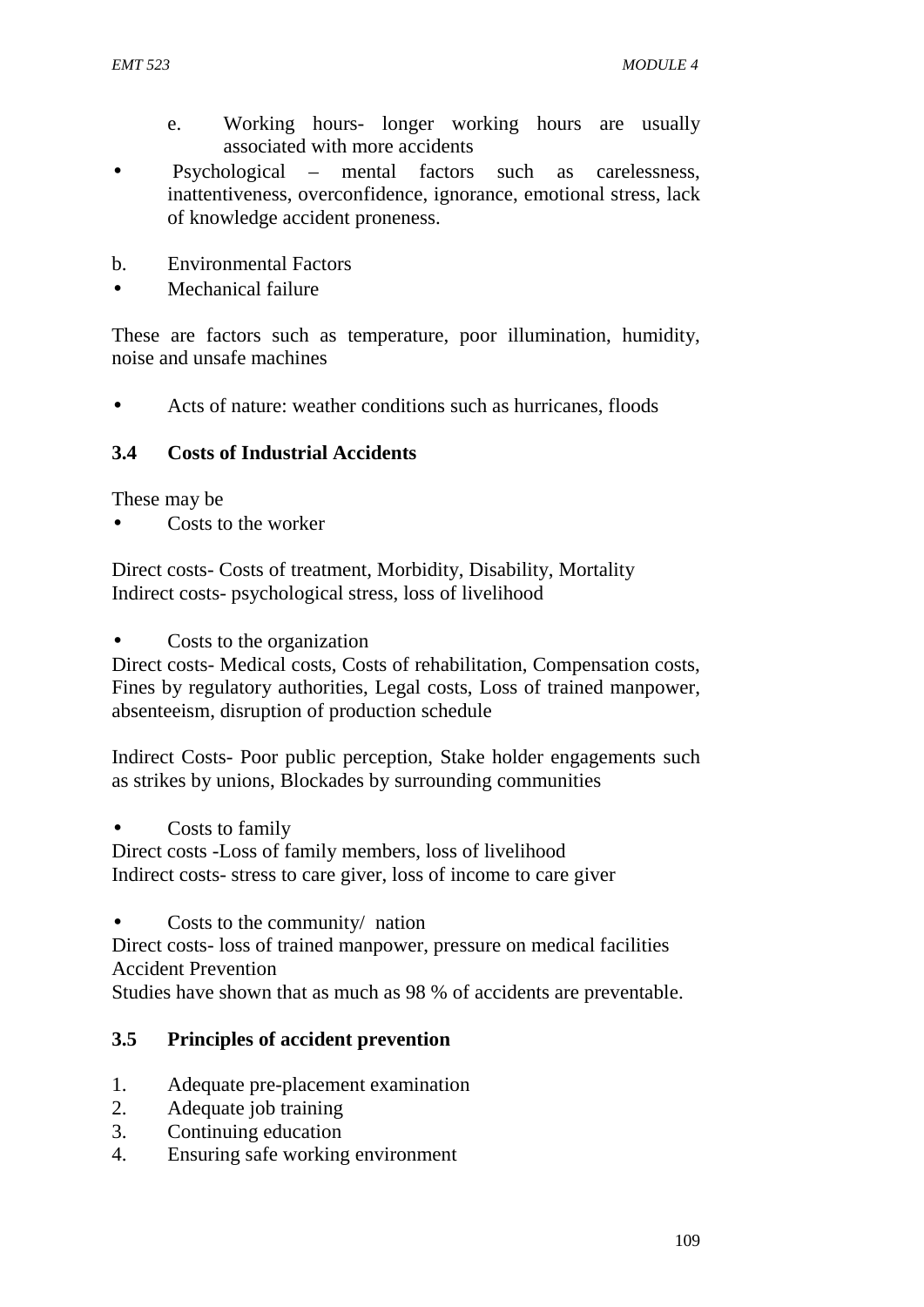- 5. Establishing a safety department under a competent safety engineer
- 6. Period surveys/ risk assessment to identify hazards
- 7. Careful reporting, maintenance of records, review and publication

### **4.0 CONCLUSION**

It is evident that a concerted effort must be made to reduce the number and the severity of accidents occurring worldwide since a majority of these accidents are preventable.

## **5.0 SUMMARY**

An accident is an incident which has given rise to injury, ill health or fatality. Accidents do not just happen they occur as a result of unsafe acts or unsafe conditions or both. Accidents may be classified based on the degree of danger to life and property, principal-cause and effect, according to their place of occurrence. The causes of accidents are multi-factoral and are grouped under two main headings human factors and environmental factors. Costs of Industrial Accidents may be costs to the worker, costs to the organization, costs to the family, costs to the community/ nation. Studies have shown that as much as 98 % of accidents are preventable.

#### **SELF ASSESSMENT EXERCISE**

- i. What is an accident?
- ii. How do you classify accidents?

### **6.0 TUTOR MARKED ASSIGNMENT**

- 1. Identify the causes of accidents
- 2. List the costs of accidents
- 3. Describe methods which are useful in the prevention of accidents

### **7.0 REFERENCES/FURTHER READING**

- Jain, R.K. Sunil S.R.(2008), *Industrial Safety Health and Environment Mangement Systems,*new Delhi : Khanna Publishers.
- K. Park. M/s Banarsidas (2009) *Parks textbook of Preventive and Social medicine,* Jabalpur: Bhanot Publishers.

#### WHO (1984) *Techn. Rep. Ser., 703*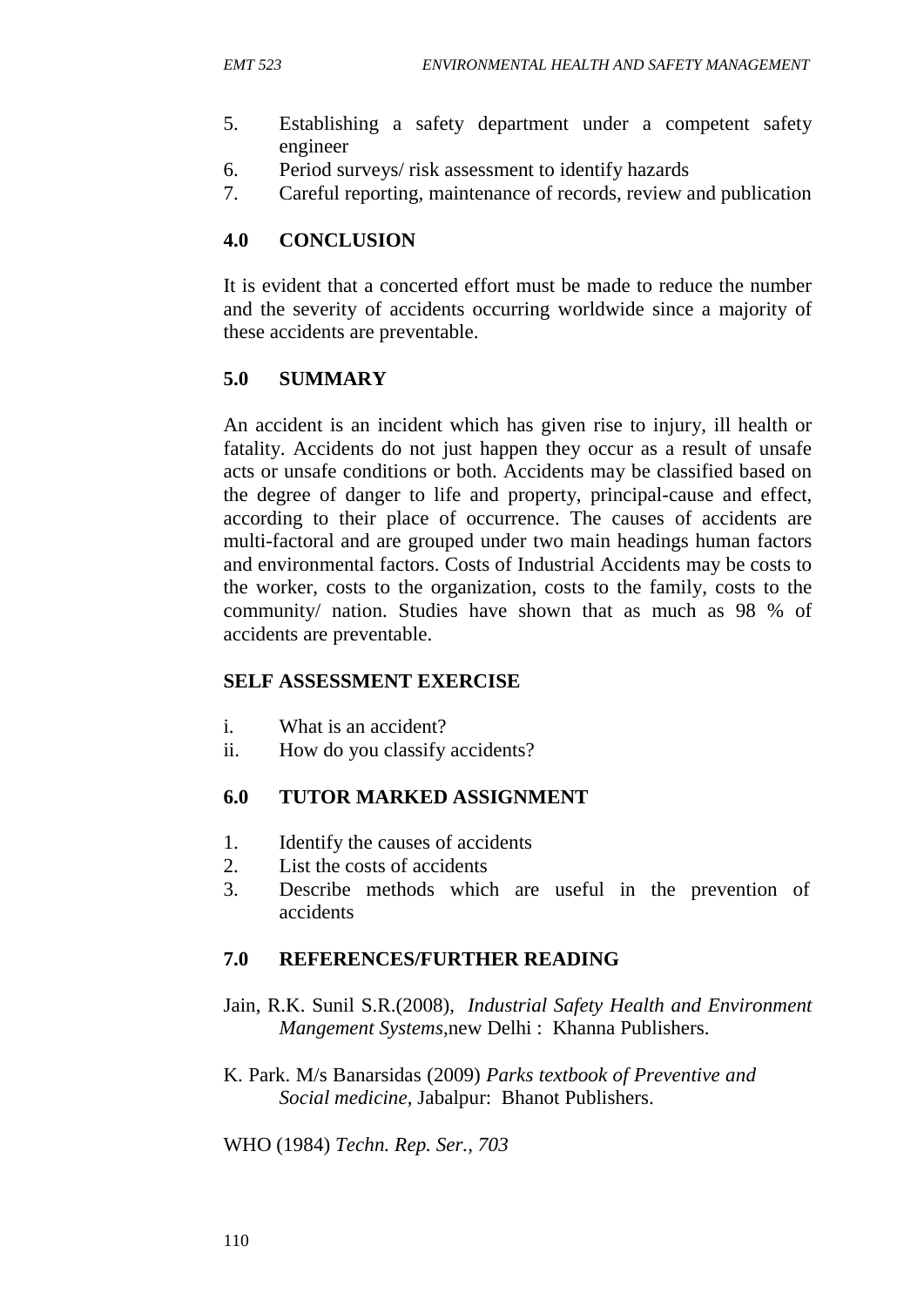WHO (2002), *Injuries in South-east Asia Region, Priorities for policy and Action,* SEA/ Injries/A<sup>1</sup> WHO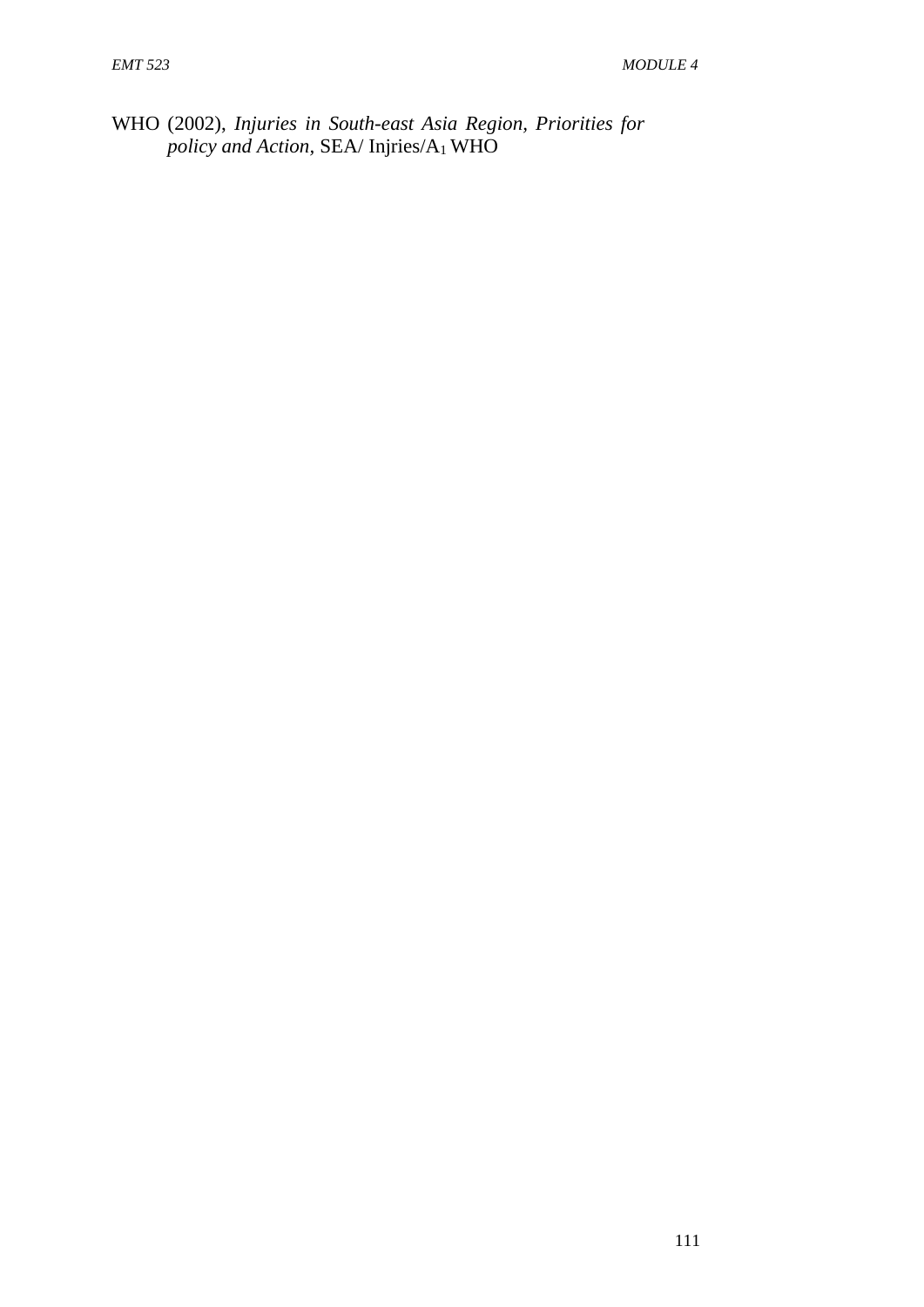### **UNIT 2 FIRE AND FIRE FIGHTING**

#### **CONTENTS**

- 1.0 Introduction
- 2.0 Objectives
- 3.0 Main Content
	- 3.1 Fundamentals and elements of fire
	- 3.2 General Fire Prevention
	- 3.3 Fire Control
	- 3.4 Fire Routine Procedure:
		- 3.4.1 On Discovering a Fire
		- 3.4.2 On Hearing the Fire Alarm
	- 3.5 Fire Fighting
- 4.0 Conclusion
- 5.0 Summary
- 6.0 Tutor-Marked Assignment
- 7.0 References/Further Reading

#### **1.0 INTRODUCTION**

Fire is rapid combustion resulting in release of heat and light of flame. Fire occurs in different situations domestic, agricultural, forestry, industry and may result in loss of life and property. Loss of life is due to poisonous gases and flames. Fire danger to life is given higher weight than fire hazard to property. More than 85% of fires are caused by electrical sparks or short circuits.

While most organisations aim to be insured against fires, the insurance is often not equal to the losses as some items are indeed irreplaceable thus it is more expedient that fires are minimised by adopting scientific engineering approach.

Aspects to be considered during design, construction and operation of organizations include safe escape of personnel, fire prevention, fire fighting and minimization of loss of life and property, safety of personnel from fire, gases and smoke, reducing spread of smoke and gases, emergency operations and first aid measures.

#### **2.0 OBJECTIVES**

At the end of this unit you should be able to

- Explain the fundamentals and elements of fire
- Identify the general fire prevention and Fire control measures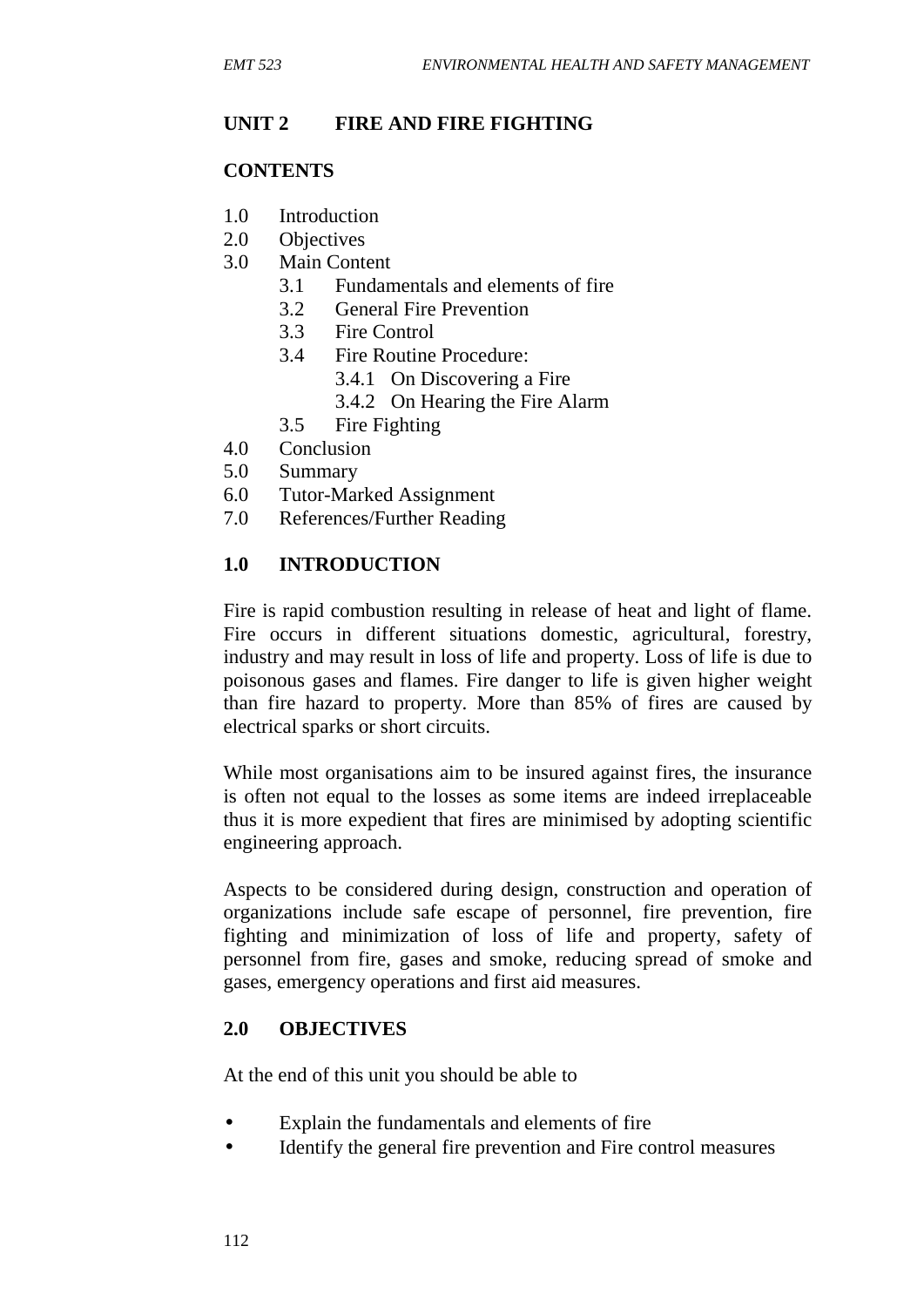List the different types of fires and identify the extinguishers useful for each type

## **3.0 MAIN CONTENT**

#### **3.1 Fundamentals and elements of fire**

Fire is an active, rapid, burning (combustion) fast oxidation process accompanied by heat, light and poisonous gases/ smoke/carbon dioxide due to combustion. The flame is the luminous hot zone of fire. Fire starts at a hot spot and spreads along combustible material to neighbouring areas in the presence of combustible material, air and heat. Various materials differ in their ignition temperatures and fire characteristics. Combustion rate may be slow ; there is slow evolution of heat but not by light, rapid ; rapid evolution of heat accompanied by light , spontaneous absorption of atmospheric oxygen at ordinary temperature.

#### **Elements of Fire**

Fuel: combustible material, most fuels have a flash point at which they give up vapours.

Heat or Ignition and temperature: Combining oxygen with fuel vapours releases heat energy which in turn vaporises more fuel Oxygen (Air): Oxygen combines with flammable vapours at a flash point causing burning.

Initiation of fires requires heat and hot spot, air and flammable material.

#### **Causes of Fires**

- a. Lapses in Safety management: negligence, carelessness, poor housekeeping, poor wiring, gas leaks
- b. Human error: negligence: lack of awareness/ training
- c. Accident beyond human control

### **3.2 General Fire Prevention**

Fire is probably the most serious danger which any organisation will ever have to face. It can break out almost anywhere and can affect everyone. "Prevention is better than cure".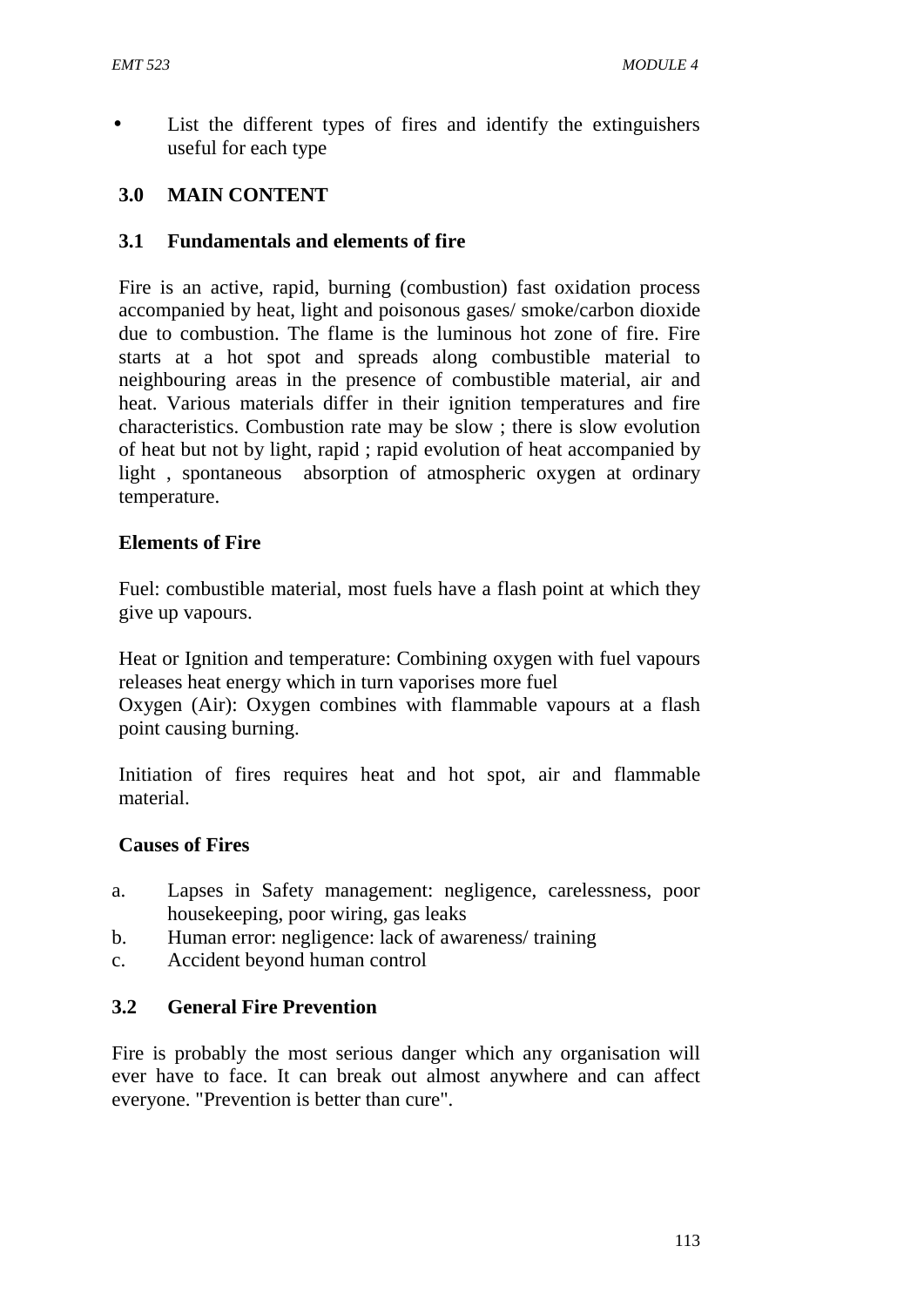Fire Prevention Regular fire prevention routines are one of the simplest and most efficient means of preventing fire. Fire prevention aims at not allowing the combination of the elements of fire.

- Safety documentation for plant/ equipment and for civil/ storage/ installation/ commissioning/ operation/ maintenance phases of the project
- Provision of fire fighting systems (1) permanent (2) portable
- Provisions for fire prevention at the civil design and works stage. Smoke and Carbon –monoxide alarms have been found to be very effective as means of early detection and control thus limiting fires and reducing loss of life and property. Fire doors play an important role in the precautionary system; their purpose is to contain the fire, and to prevent the spread of smoke and toxic gases, which can be lethal even in small quantities.
- Provisions in the electrical design and works- All Electrical work should be carried out by or supervised by certified personnel, avoid overloading electrical equipment, earth all equipment
- Organisation, awareness and training of personnel- The value of the nightly routine of switching off and unplugging electrical equipment (unless the equipment concerned is designed to run continuously cannot be overemphasized). It is essential that the fire alarm system and a pre-arranged plan specific for the evacuation of each building should be tested regularly. Heads of Units must ensure that fire drills are held based upon agreed on intervals following a risk assessment. Where appropriate some staff can undertake the extra duties of Fire Marshals/Officers. These must be specially trained and given specific duties in terms fire hazards or during a fire. Information concerning fire safety should be widely dispersed and staff trained where necessary. Ensure signage relating to fire safety such as the Fire Routine procedure, Fire exits, Fire assembly points are conspicuously placed.
- Precautions against fires, Housekeeping and Monitoring- Proper storage and handling of Flammable and explosive materialsliquids or gases, avoid use of inflammable material, develop check list and monitor regularly, Ensure all fire fighting equipment are checked, refilled and/ or serviced when due. More people die through inhaling smoke than through burns. Fire doors must therefore not be propped or wedged open; to prop open a fire door can cost lives if a fire breaks out. The Safety/Fire Officer should routinely assess for fire risks during monitoring.
- First aid facilities
- Insurance coverage during construction and operation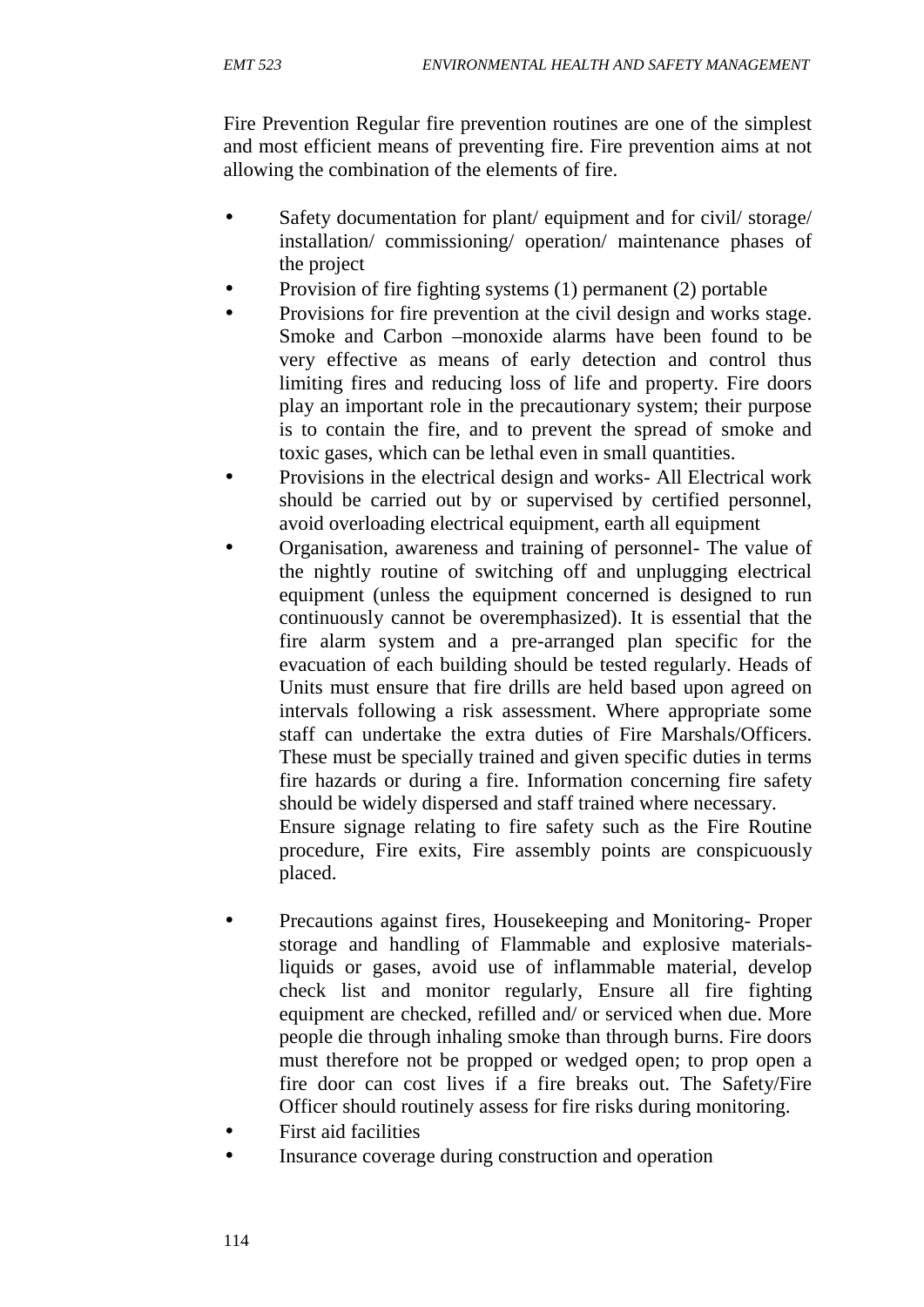## **3.3 Fire Control**

### **Fire extinguishing techniques**

- Starvation: Removal of fuel
- Smothering: Reducing the amount of oxygen available by dilution or by introducing other inert media.
- Blanketing: Cutting off of fuel vapours mixing with oxygen by applying an external media such as the use of foam. It is valuable in extinction of fires of oils and other flammable liquids.
- Cooling: Reduces the temperature to one at which combustion cannot continue.
- Breaking of branched chain reaction: Dry chemical powder containing halogenated hydrocarbon reacts with the hydrocarbon molecule on fire.

## **Fire fighting systems**

- Fire hydrants: Water systems. May be internal or external. Pump should be independent of other equipment within the premises.
- Portable Fire extinguishers -New extinguishers are 90% red and are distinguished by a colour panel
- a. Red: Water. The extinguisher is of limited use can only be used for class A fires of wood, paper or organic material; works by cooling.
- b. Green Panel: Foam. Cools and smothers fire. Suitable for Class B fire of fuel or liquid and class A fires. Do not use for electrical fires.
- c. Black Panel: Carbon dioxide. Smothers fire. Good general purpose extinguisher. Good for class B fires
- d. Blue Panel: Dry Powder. Smothers fire and is a good general purpose fire extinguisher. Useful for class A, class B and class C (flammable gasses).
- Buckets: filled with sand
- Hose reels
- Water spray systems may be high velocity or medium velocity
- Sprinkler systems: used mainly in stores or usually unoccupied buildings
- Foam system

### **3.4 Fire Routine Procedure**

Each Head of Unit must ensure that all members of staff are instructed in the action to be taken should a fire break out. This is most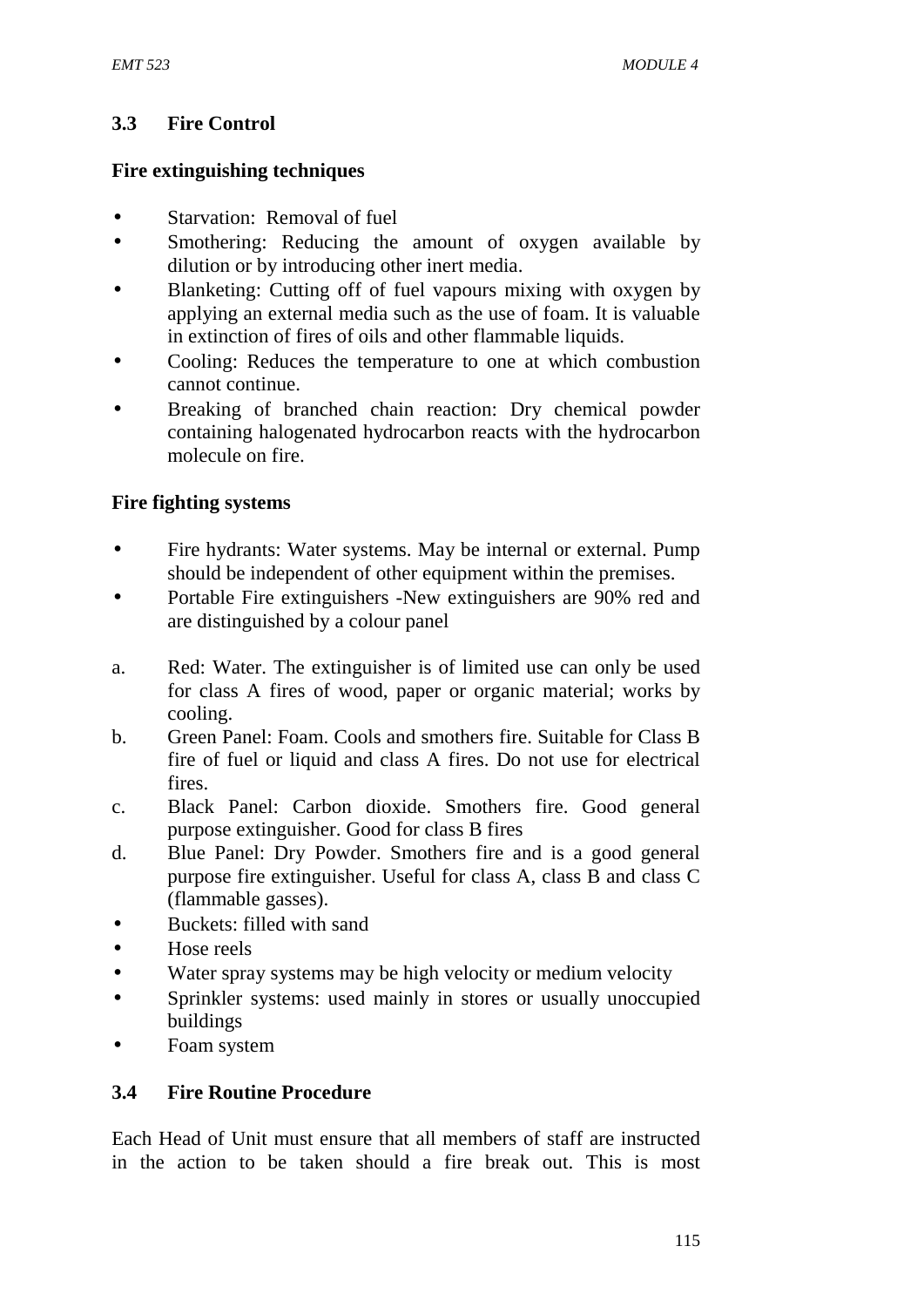conveniently done by giving each member of staff written instructions in the form of a Fire Routine Procedure probably in the induction hand book. This Fire Routine procedure should also be placed at very visible sites where even visitor can easily site them. Visitors should be encouraged to view the notices. Staff should be encouraged to commit to memory the standard instructions in the Fire Routine Procedure; there will be no time to read these instructions in an emergency.

### **3.4.1 On Discovering a Fire**

If a fire is discovered' the discoverer should:

- Raise the alarm: Operate the nearest fire alarm. If no fire alarm is provided, shout "Fire".
- Act Swiftly: Leave the building. Ensure that the nearest fire service is informed of the fire. Do not panic
- Do not take risks

Other measures

- Electric power supply and other fuel supplies switched off
- Use of portable fire extinguisher , water or sand for small fires if trained/ able/ allowed
- Activate automatic fire fighting system

### **3.4.2 On Hearing the Fire Alarm**

On hearing the fire alarm, all staff must leave the building immediately by the nearest available exit, closing doors. Lifts must not be used. It is essential that the means of escape from a building should function efficiently. Exit doors should be fastened so that they can be easily and immediately opened from the inside without the use of keys. Exit routes must not be obstructed or used as storage areas.

In addition, all fire/smoke doors should be closed when buildings are empty.

All personnel are well advised to become familiar with as many as possible of the exit and escape routes from the building in which they normally work.

All Staff should assemble at the Fire Assembly point and a head count taken.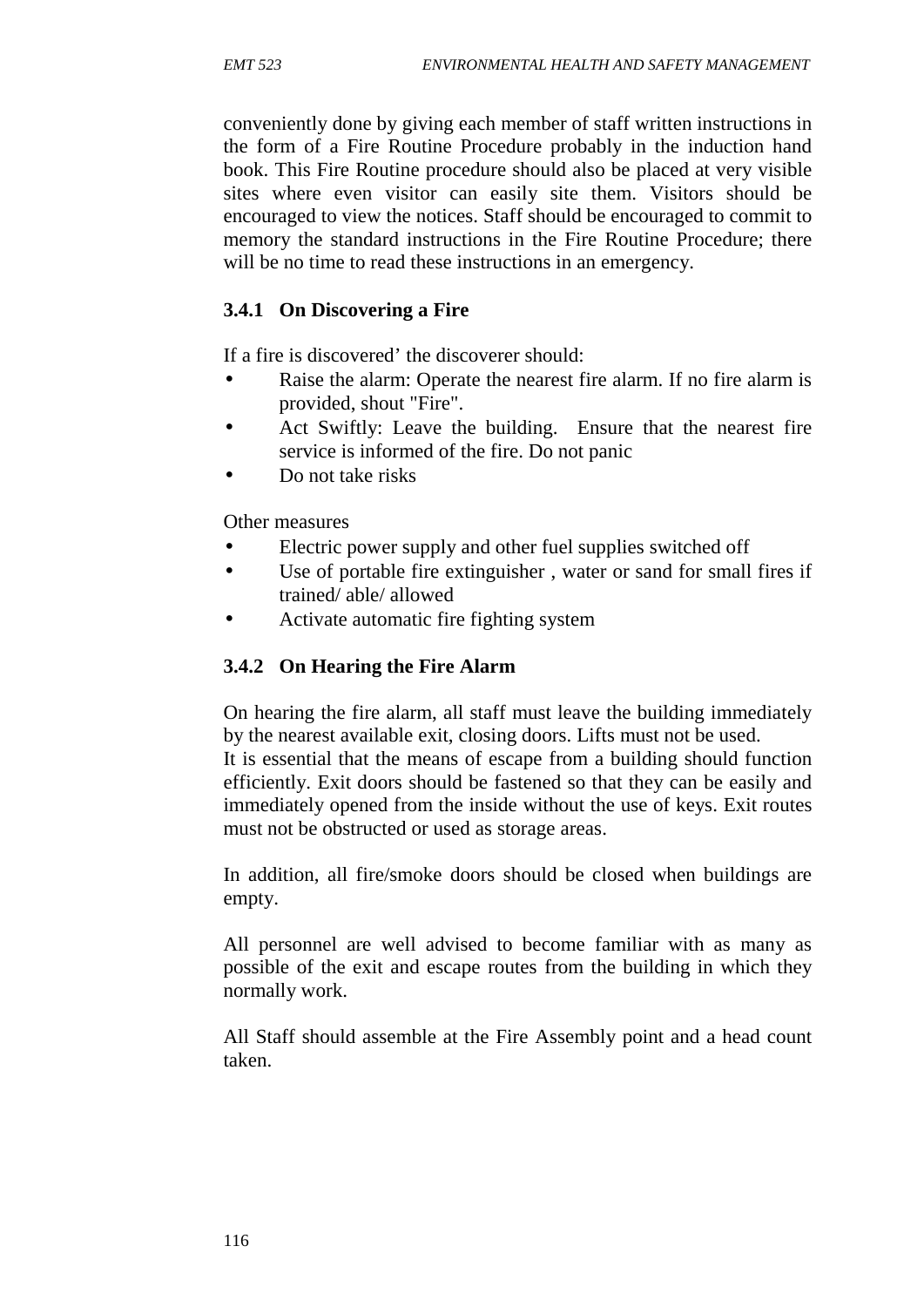## **3.5 Fire Fighting**

#### **Classes of Fire**

| Fire  | <b>Combustion Material involved</b>    | Fire extinguishing medium        |
|-------|----------------------------------------|----------------------------------|
| Class |                                        |                                  |
| Class | Fires involving ordinary solid         | Water or solution with high      |
| A     | materials such as wood, coal,          | water content. Cooling and       |
|       | plastics, cloth, paper, rags,          | wetting of<br>material           |
|       | rubbish, construction<br>and           | quenches fire                    |
|       | packaging material                     |                                  |
| Class | Fires involving Flammable              | Limiting air or oxygen           |
| B     | liquids/ vapours /solvents:            | supply, inhibiting fire, Dry     |
|       | Transformer oil, diesel oil,           | chemicals, foam, Halon.          |
|       | solvents,<br>liquid, chemicals,        | Water is unsuitable              |
|       | lubricating<br>oils,                   |                                  |
|       | paints/varnishes/thinners,             |                                  |
|       | greases, contained, uncontained        |                                  |
| Class | Fires involving live electrical        | $CO2$ gas, dry chemicals,        |
| Ċ     | equipment in energized state. If       | water is unsuitable              |
|       | equipment is dead becomes class        |                                  |
|       | A or B                                 |                                  |
| Class | Fires involving metals<br>like         | Normal extinguishing             |
| D     | magnesium, titanium                    | media unsuitable. Special        |
|       |                                        | chemicals and techniques<br>used |
| Class |                                        | Starvation of fire is most       |
|       | Fires involving Flammable gases        |                                  |
| E     | and fuels, hydrogen, ammonia,          | useful. special methods,         |
|       | acetylene, LPG, petrol, Furnace<br>oil | close inlet valve                |
|       |                                        |                                  |

Four types of fire extinguishers should be provided within the premises. The extinguishing media used are: water, carbon dioxide, foam and dry powder. The external appearance of each type of extinguisher is different and each carries its own instructions for use. In some buildings, hose reels are also provided. Fire blankets should be provided in many locations and should be used for smothering fires involving flammable liquids or burning clothing.

All personnel should know the location of the firefighting equipment in their area of work, to know on what type of fire each piece of equipment can be used and how each should be used. This is achieved by training.

Whenever firefighting equipment has been used, an immediate report must be made to the Safety Officer or to the Fire Safety Unit (If there is one) so that the equipment may be recharged or replaced.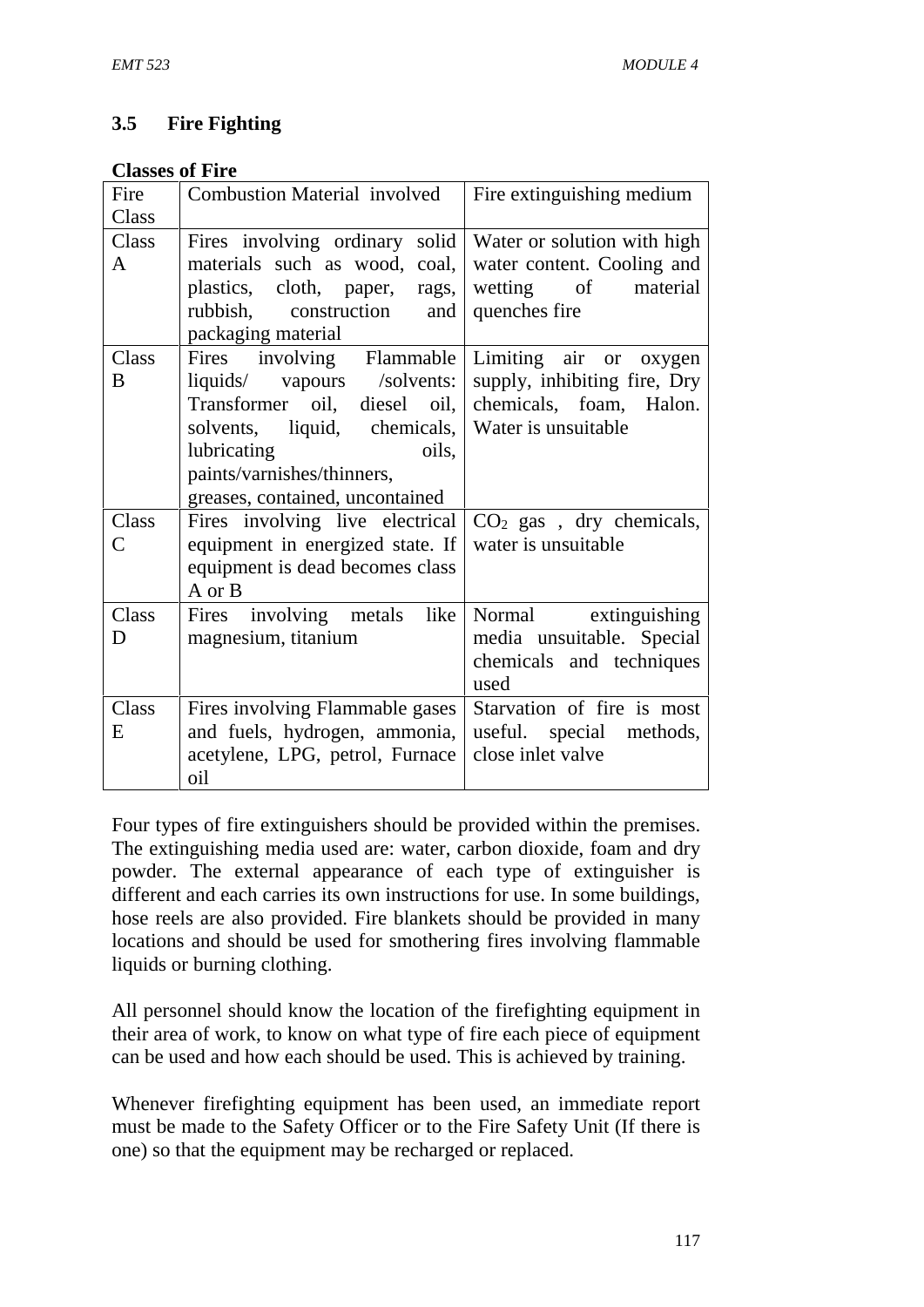In all buildings, particularly residences, protection of human life must take priority over fighting fires. The person discovering a fire must promptly initiate the emergency procedures listed above. Delay can be fatal as, once a fire is out of control, it can spread rapidly and cut off escape routes.

If allowed by the organisation, especially when trained, and without endangering personal safety, attempts can be made to contain and control a fire until the Fire Service arrives. It must be ensured that the correct type of fire extinguisher is used. The wrong choice can turn a minor incident into a major event. The Fire extinguisher is used according to manufacturer's instruction. It must be remembered to take a position between the fire and the exit so that the escape route cannot be cut off., ensure awareness of what is happening in the surrounding area and take account of limitations. The greatest hazards to fire fighters are the effects of asphyxiant, irritant and toxic gases, smoke and fumes generated from the combustion of plastics and other materials. Never attempt to fight a fire wearing a respirator or breathing apparatus. Never fight a Fire without anyone else's knowledge.

#### **After a Fire**

Even if a fire appears to have been successfully extinguished by staff, it will still be necessary to ask the Fire Service to check that the fire has not unknowingly spread, and that materials or the building fabric cannot reignite.

Unit heads must ensure that all fires within the building are recorded and reported to the Health and Safety officer or Manager

### **4.0 CONCLUSION**

While Fire prevention is everyone's responsibility, Fire fighting should best be taken on by trained personnel. It would be in the best interest with a high risk for fires as a result of their Production processes to ensure fire training of every member of staff if feasible. Otherwise it is important for all staff m**e**mbers to be conversant with the Fire routine procedures and participate in fire drills.

### **5.0 SUMMARY**

Fire is probably the most serious danger which any organisation will ever have to face. It can break out almost anywhere and can affect everyone. "Prevention is better than cure". Fire Control is achieved using Fire alarms, Smoke and Carbon –monoxide alarms, Fire extinguishers, Fire Doors, Fire Drills and Fire marshals. Ensure every employee is knowledgeable of the Fire Routine Procedure. On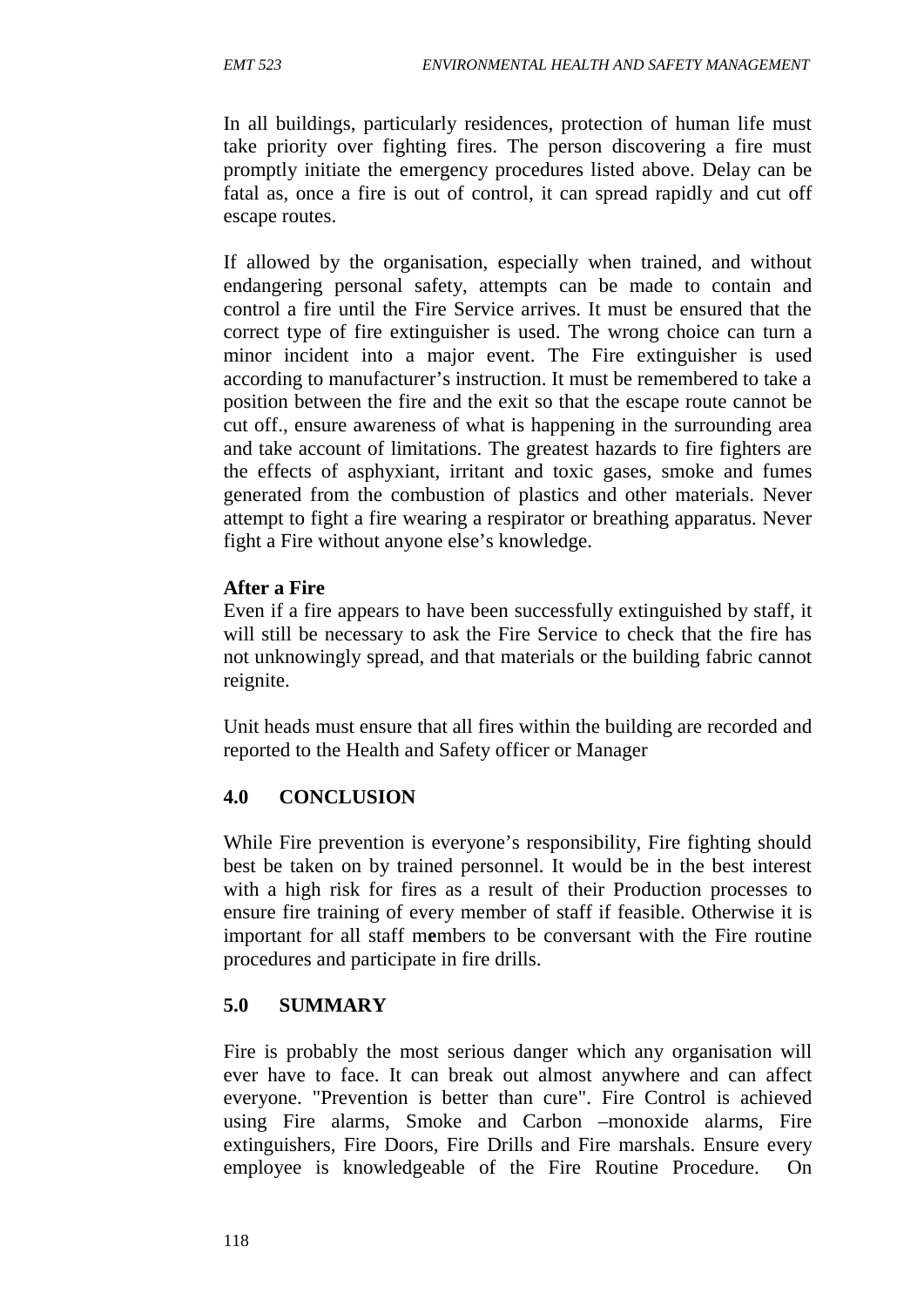discovery of a fire the discoverer should raise the alarm, act swiftly, do not take risks and do not panic Fire fighting should best be taken on by trained personnel.

### **SELF-ASSESSMENT EXERCISE**

- i. ABC Company is a Petrochemical Company situated in Delta State.
- ii. List the different types of fires which can occur and identify the extinguishers useful for each type (Note different fires could occur in different departments)

### **6.0 TUTOR-MARKED ASSIGNMENT**

As the safety officer in a printing press, develop the Fire safety segment of the induction manual.

## **7.0 REFERENCES/FURTHER READING**

Jain, R.K. Sunil S.R. *Industrial Safety, Health and Environment Mangement Systems,* Khanna publishers, (2008) New Delhi, India.

www.ed.ac.uk/schools-departments/health-safety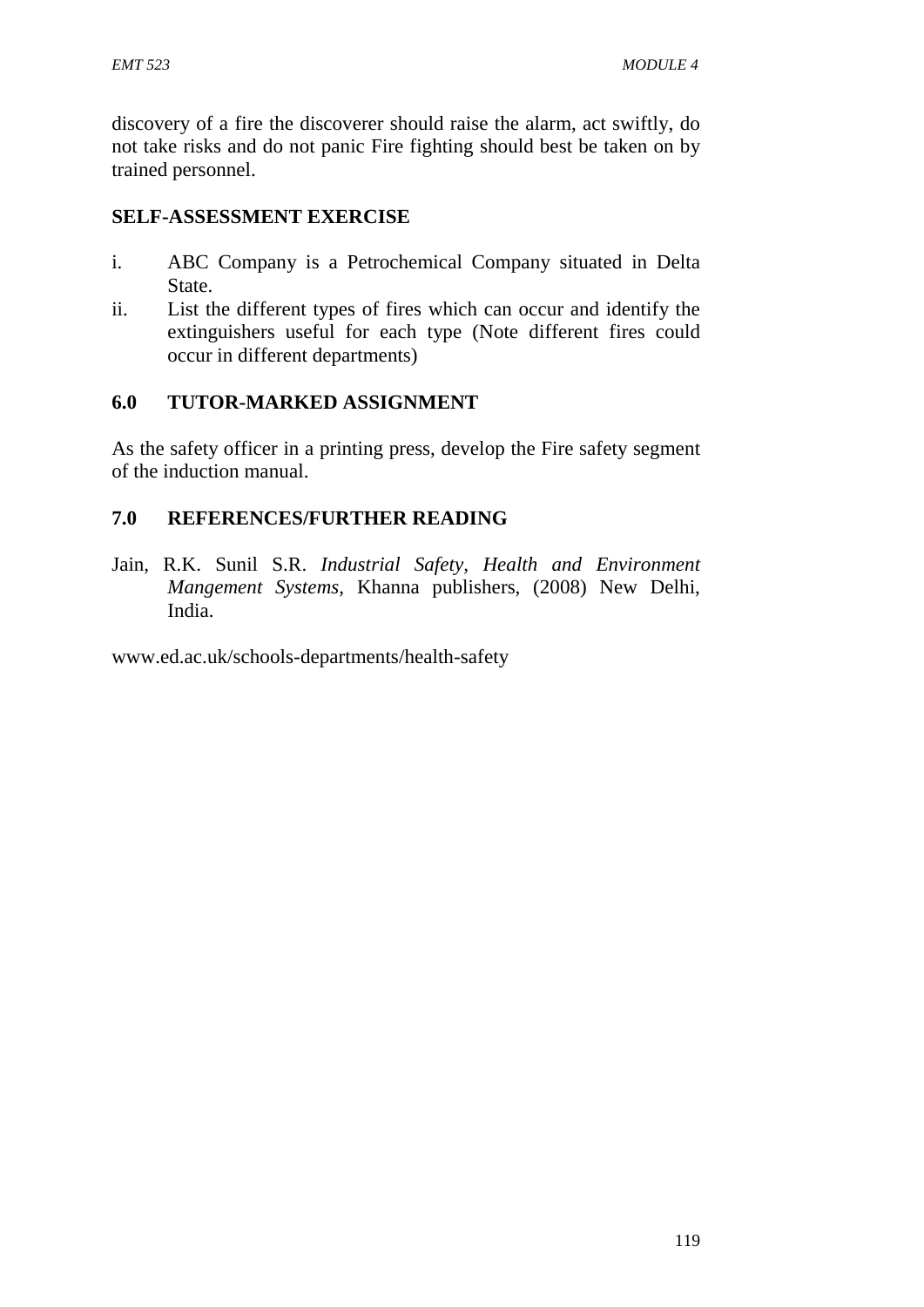### **UNIT 3 HEALTH AND SAFETY AUDITS AND MANAGEMENT TOOLS**

#### **CONTENTS**

- 1.0 Introduction
- 2.0 Objectives
- 3.0 Main Content
	- 3.1 Definition
		- 3.1.1 Internal audit
	- 3.2 Audit Procedure
	- 3.3 Costs of OH&S Audits
		- 3.3.1 Benefits of OH&S Audits
- 4.0 Conclusion
- 5.0 Summary
- 6.0 Tutor-Marked Assignment
- 7.0 References/Further Reading

#### **1.0 INTRODUCTION**

We have already seen the use of audits in the environment. We know that an audit is a systematic, independent and documented process for obtaining "audit evidence", evaluating it objectively to determine the extent to which "audit criteria" are fulfilled. Independent does not mean just external as audits may be internal or external. In this section we shall be reviewing the use of audit in health and safety as a management tool.

#### **2.0 OBJECTIVES**

At the end of this unit you should be able to:

- Define Health and Safety Audit
- List the main elements evaluated during a Health and Safety Audit
- Identify the advantages and costs associated with Health and Safety audits
- Outline the steps for carrying out a Health and Safety audit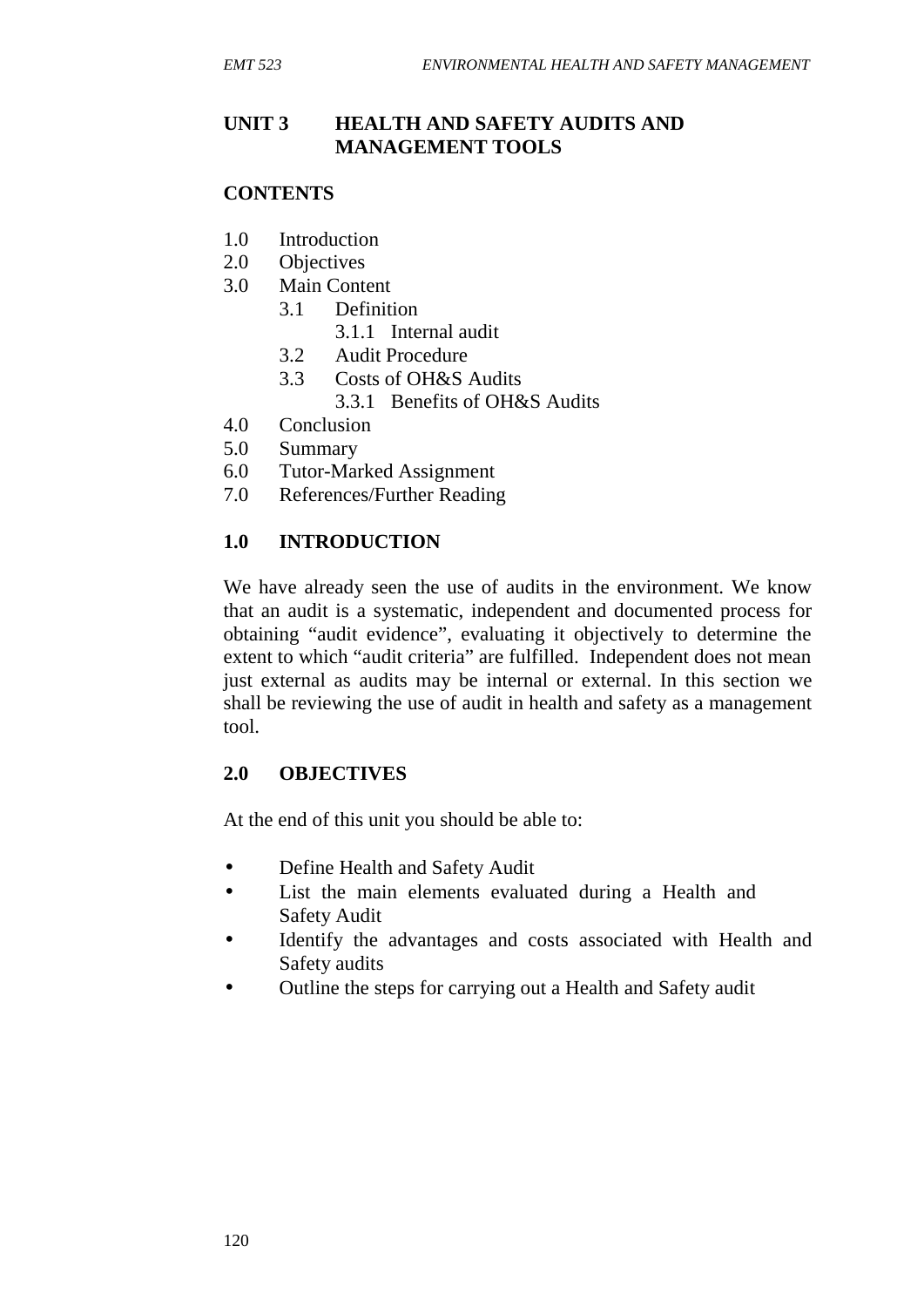## **3.0 MAIN CONTENT**

#### **3.1 Definition**

Health and Safety Audit is defined *as the systematic evaluation of performance in health and safety to identify deviations from agreed standards*.

Arrangements to conduct periodic audits should be made in order to determine whether the OH&S management system and its elements are in place, adequate, and effective in protecting the safety and health of workers and preventing incidents.

To do this an audit policy and programme should be developed, which includes a designation of auditor competency, the audit scope, the frequency of audits, audit methodology and reporting. Types of Audits

- a. Walk through audits: Least expensive, evaluates unsafe conditions during construction, security, operation and maintenance
- b. Intermediate audits: More detailed study and review of plant design and operations
- c. Comprehensive audit: comprehensive consisting of
- d. Envelope audit-civil works, electrical, stores, offices, canteens, security lighting e.t.c.
- e. Functional audit-Organisational structure, training, responsibility, delegation e.t.c.
- f. Safety facility audit-reviews risk

The Comprehensive audit is an evaluation of all of the organization's OH&S management system elements or a subset of these, as appropriate. The audit should cover:

- a. HS policy;
- b. Worker participation;
- c. Responsibility and accountability;
- d. Competence and training;
- e. OH&S management system documentation;
- f. Communication;
- g. System planning, development and implementation;
- h. Prevention and control measures;
- i. Management of change;
- j. Emergency prevention, preparedness and response;
- k. Procurement;
- l. Contracting;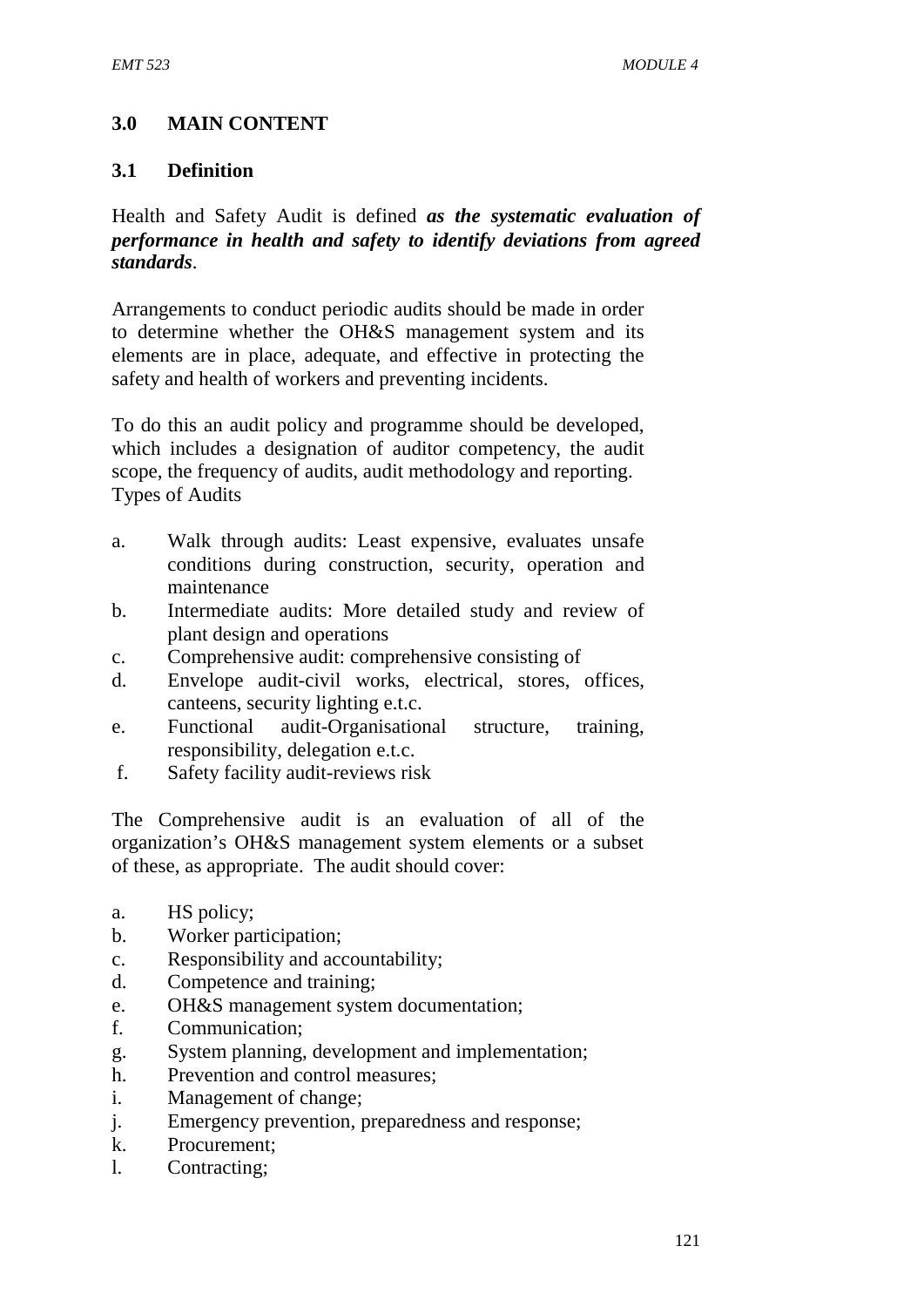- m. Performance monitoring and measurement;
- n. n) Investigation of work-related injuries, ill health, diseases and incidents, and their impact on safety and health performance;
- o. Audit;
- p. Management review;
- q. Preventive and corrective action;
- r. Continual improvement; and
- s. Any other audit criteria or elements that may be appropriate.

The audit conclusion should determine whether the implemented OH&S management system elements or a subset of these:

- a. Are effective in meeting the organization's HS policy and objectives;
- b. Are effective in promoting full worker participation;
- c. Respond to the results of HS performance evaluation and previous audits;
- d. Enable the organization to achieve compliance with relevant national laws and regulations; and
- e. Fulfil the goals of continual improvement and best HS practice.

Audits should be conducted by competent persons internal or external to the organization who are independent of the activity being audited.

### **3.1.1 Internal audit**

The organization shall ensure that internal audits of the OH&S management system are conducted at planned intervals to:

- a) determine whether the OH&S management system:
	- conforms to planned arrangements for OH&S management
	- has been properly implemented and is maintained
	- is effective in meeting the organization's policy and objectives;
- b) provide information on the results of audits to management.

Audit programmes are planned, established, implemented and maintained by the organization, based on the results of risk assessments of the organization's activities, and the results of previous audits and address: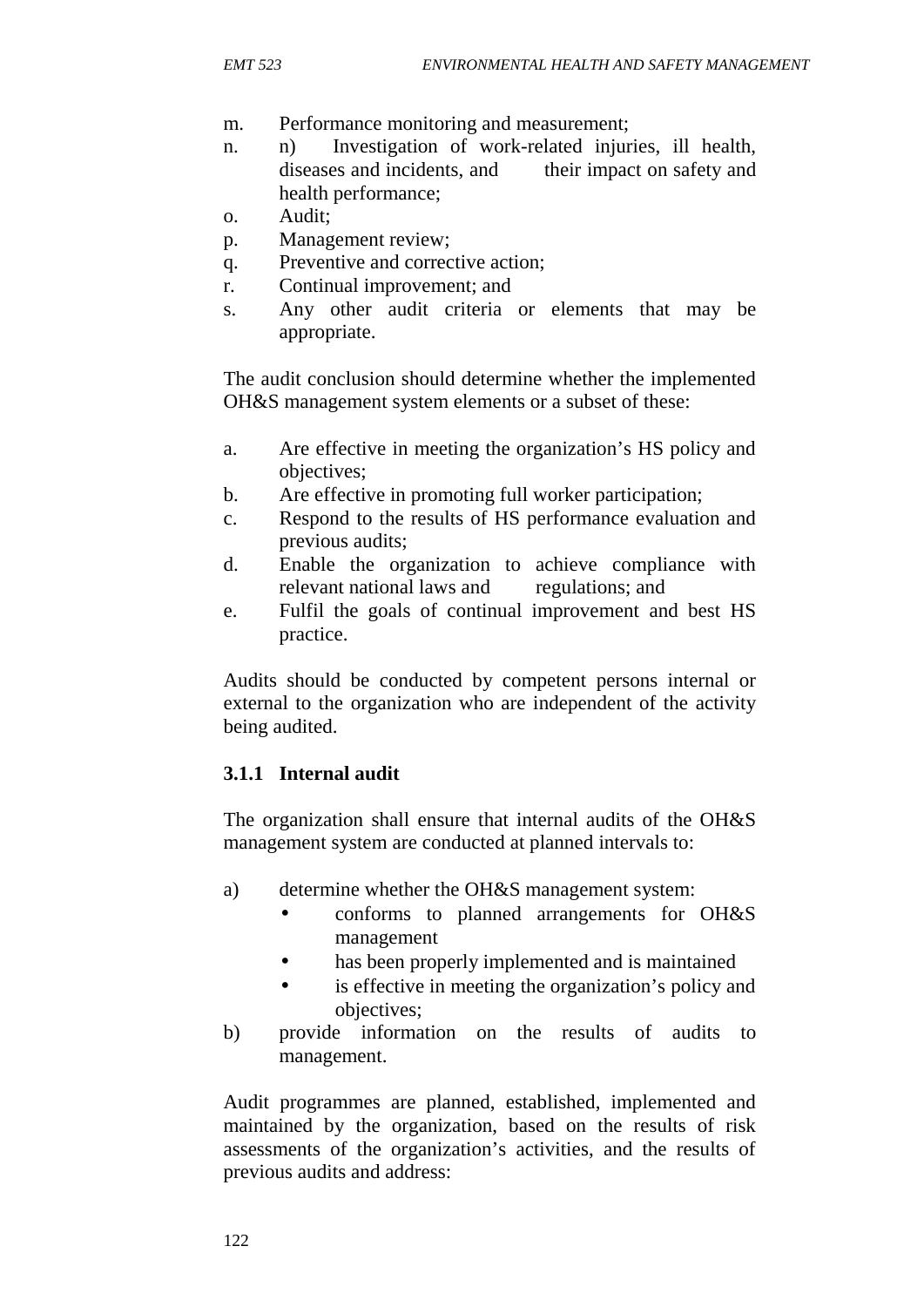- the responsibilities, competencies, and requirements for planning and conducting audits, reporting results and retaining associated records
- the determination of audit criteria, scope, frequency and methods. Selection of auditors and conduct of audits shall ensure objectivity and the impartiality of the audit process.

## **3.2 Audit Procedure**

### **a. Notification**

Once an audit schedule is produced, Health and Safety officer consults with appropriate unit manager / faculty head to agree on the timing of the audits within the schedule.

## **b. Pre – Audit Meeting**

A pre – audit meeting takes place with the unit manager / faculty head approximately 2 weeks before the actual audit. The purpose of this meeting is to

- Provide a general overview of the audit process and method
- Confirm subjects and areas to be audited
- Request material to be provided for the audit e.g. risk assessments or maintenance records
- Collect a copy of the unit / faculty safety plan where relevant
- Indicate other relevant personnel who may be required to assist during the audit process e.g. section leader
- Discuss outstanding issues from previous audits

### **c. Audit Interview and Verification**

The audit itself is a 3-stage process consisting of an initial audit interview with the unit manager / faculty head, verification of the information provided and a final close – off meeting.

- The audit interview will be conducted using the audit questionnaire, which lists a series of questions covering all aspects of health and safety.
- Verification of the answers given will be made by reviewing the documentation requested and a random physical conditions check. This verification inspection also allows the auditors to gain a general view of the health and safety culture which exists in the department/division.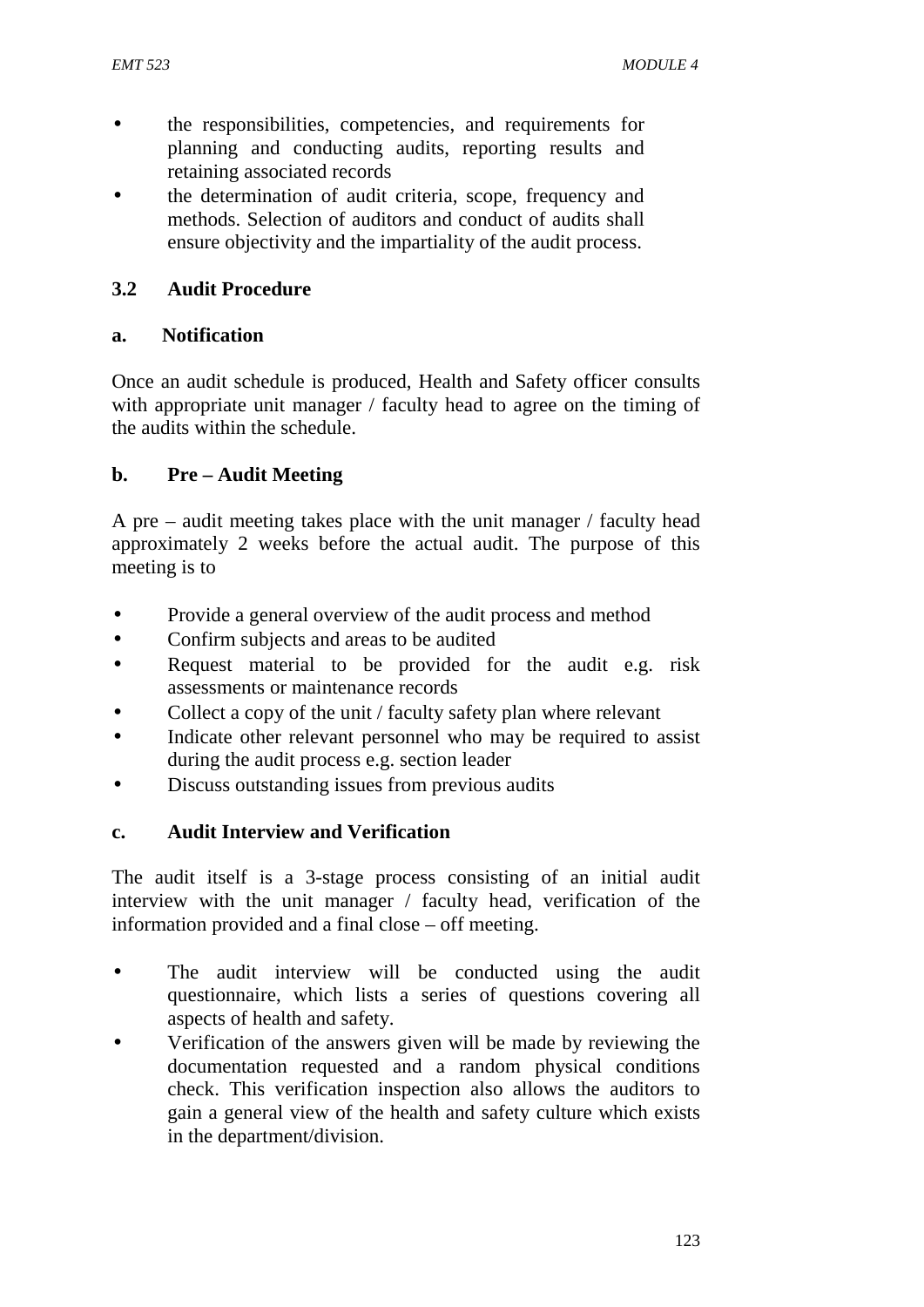• The close – off meeting allows for the appropriate manager to be provided with a verbal report, highlighting strengths and opportunities for improvement. Corrective action, timescales and responsibilities will be agreed at this stage.

During audits, each performance indicator will be rated as a percentage of full compliance. This rating will be known as the compliance value. Compliance values given for each PI will be based on answers to a set of audit protocols relating specifically to that PI.

#### *Overall compliance value for PI (%) and interpretation.*

| Compliance<br>value | Interpretation (all or some of the following may apply)                                                                                                                                                                                                                                                                 |
|---------------------|-------------------------------------------------------------------------------------------------------------------------------------------------------------------------------------------------------------------------------------------------------------------------------------------------------------------------|
| $0 - 10\%$          | No controls in place. Significant risk to the organisation in<br>terms of personal injury, civil or criminal litigation.<br>Further action required immediately.                                                                                                                                                        |
| $10 - 20%$          | Part controls exist. Risk to the organisation in terms of<br>personal injury, civil or criminal litigation. Further action<br>required within a short time period.                                                                                                                                                      |
| $20 - 30\%$         | Controls inadequate. Possible risk of personal injury and<br>civil litigation. Unlikely risk of criminal litigation, but<br>possible risk of improvement notice being served by the<br>enforcing authorities. Further action required within a<br>short time period.                                                    |
| $30 - 40%$          | Controls not used. Possible risk of personal injury and<br>civil litigation. Unlikely risk of criminal litigation, but<br>possible risk of improvement notice being served by the<br>enforcing authorities. Further action required within a<br>medium time period.                                                     |
| $40 - 50\%$         | Irregular use of controls. Possible risk of personal injury<br>and civil litigation. Unlikely risk of criminal litigation, and<br>low risk of improvement notice being served by the<br>enforcing authorities. Further action required within a<br>medium time period.                                                  |
| $50 - 60\%$         | Additional training/measures required. Not complying<br>with best practice. Possible risk of personal injury and<br>civil litigation. Unlikely risk of criminal litigation, and low<br>risk of improvement notice being served by the enforcing<br>authorities. Further action required within a medium time<br>period. |
| $60 - 70%$          | Basic legal compliance. Unlikely risk of personal injury<br>litigation. Very unlikely that<br>enforcing<br>civil<br>and<br>authorities would take action. Further action required, but                                                                                                                                  |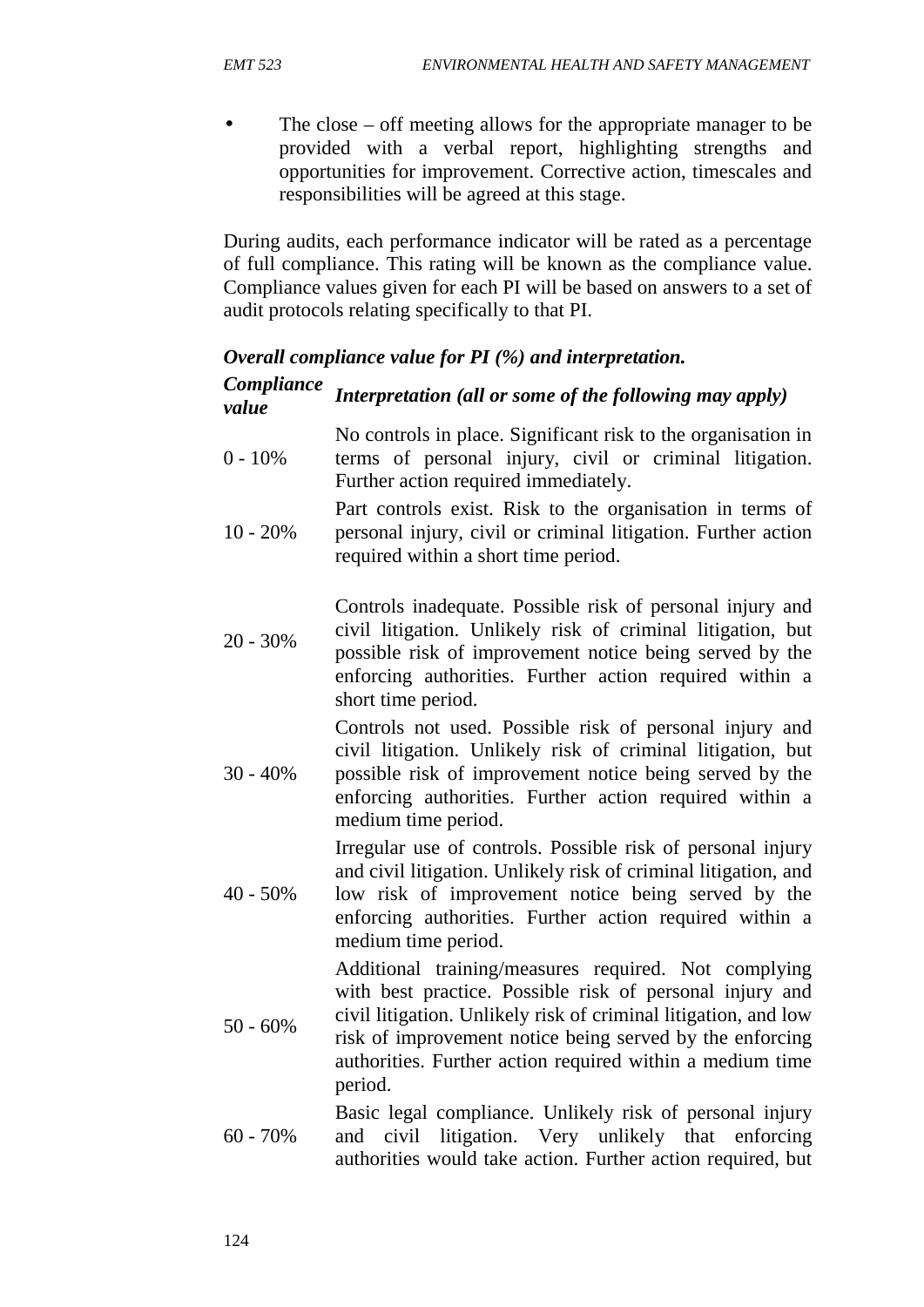should be programmed as part of the continuous improvement process.

Significant controls. Unlikely risk of personal injury and civil litigation. Highly unlikely that enforcing authorities

70 - 80% would take action. Further action required, but should be programmed as part of the continuous improvement process.

80 - 90% Advanced control.. Unlikely risk of personal injury. If such injury occurred, it is unlikely that civil litigation would succeed. Negligible risk of action from enforcing authorities. Further action required, but should be programmed as part of the continuous improvement process.

90 - 100% would succeed. If standard is maintained, no risk of action Optimum controls. Highly unlikely risk of personal injury. If such injury occurred, it is unlikely that civil litigation from enforcing authorities. No further action is required other than to maintain the exemplary standard being achieved in health and safety.

## **d. Audit Report**

The audit report (paper copy) will be produced within 2 weeks of the audit taking place and will consist of 3 parts.

Part 1 is the Health and Safety Audit Summary Report which summarises the audit finding and gives the overall audit score as a percentage.

Part 2 is the Non Conformance/Observation Record which details the problems identified in the audit. A non conformance highlights areas where, in the opinion of the auditors, policy and/or health safety legislation/guidance or best practice is not being adhered to in a satisfactory manner. An observation highlights areas where improvements could be made and acts as a guide for future health and safety planning.

In allocating a non conformance or observation, auditors will take into account circumstances where managers have not dealt with health and safety issues arising from policy changes occurring at the time of the audit.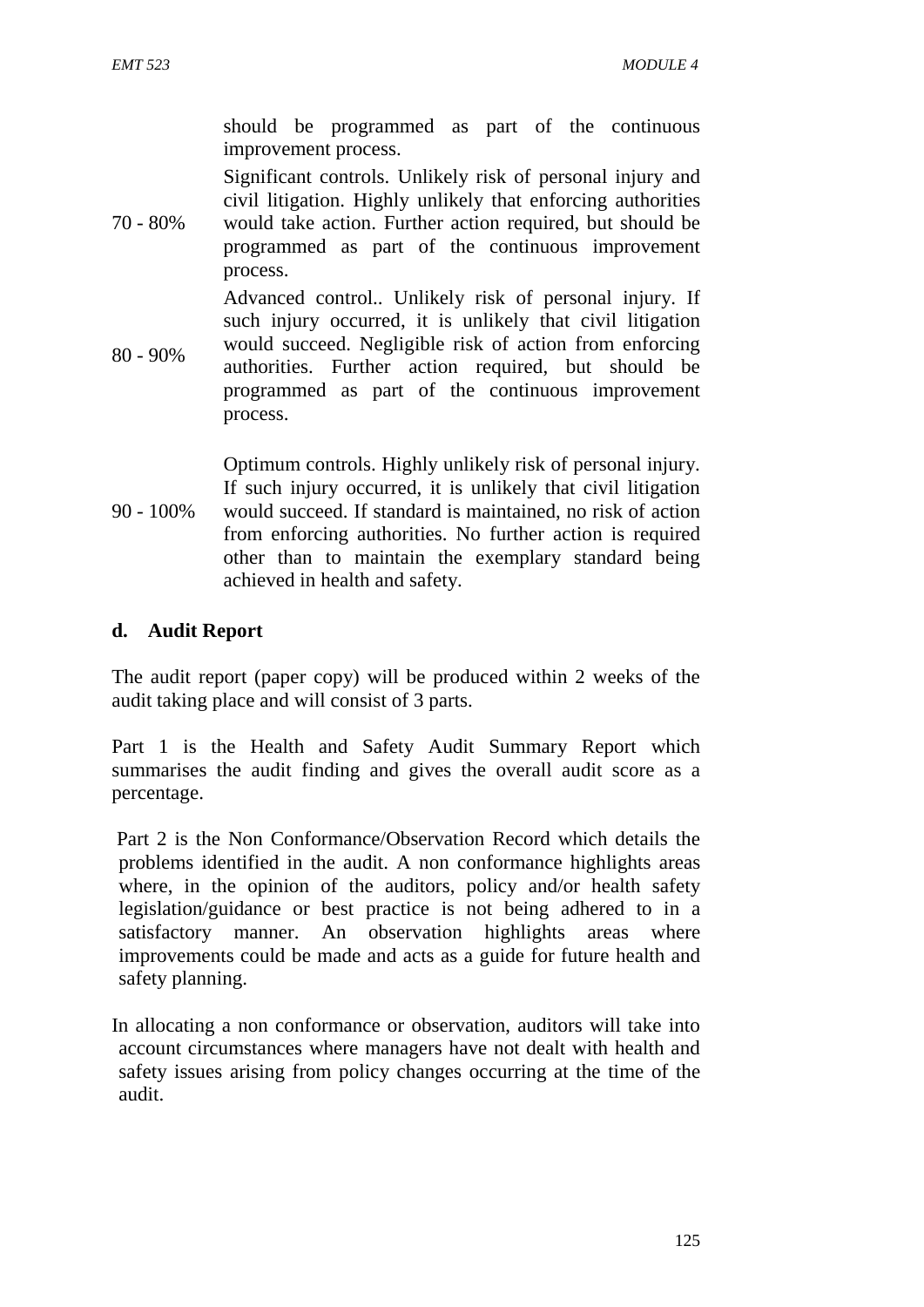Part 3 is the Corrective Action Record which details the corrective action required, the responsible person and target date for implementation as agreed at the close - off meeting.

The draft audit report will be forwarded to the relevant unit manager / faculty head for an accuracy check before authorisation by the Chief Executive. Copies will be given to the manager concerned, Management and health and safety representatives.

## **Review Meeting**

A review meeting will be held between the auditors and manager between 3 and 6 months after the audit (the timing of this meeting will obviously take into account when the audit took place during term time and college holidays). The purpose of this meeting is to determine the status of the corrective action required, review due dates and offer further assistance if necessary. Managers are requested to complete the Corrective Action Status Record for discussion at this meeting. The form will be copied to the Principal and the Health and Safety Adviser.

## **3.3 Costs of OH&S Audits**

These costs may be direct costs or hidden costs

### **Direct costs**

- Opportunity cost of management and staff time
- Cost of training internal auditors
- Cots of external auditors or verifiers
- Disruption during audit
- Cost of preparation and publishing of audit

### **Hidden costs**

Costs of acting on the audit findings to correct breaches or irregularities.

### **3.3.1 Benefits of OH&S Audits**

- Legal compliance: avoiding the cost of non compliance such as remediation and fines
- Reduced risk exposure, lower insurance premiums. Assured legal compliance, cheaper finance
- Stakeholder appeasement: Stakeholders are well informed and companies benefit from good will
- Improved community relations, improved media coverage, increased staff commitment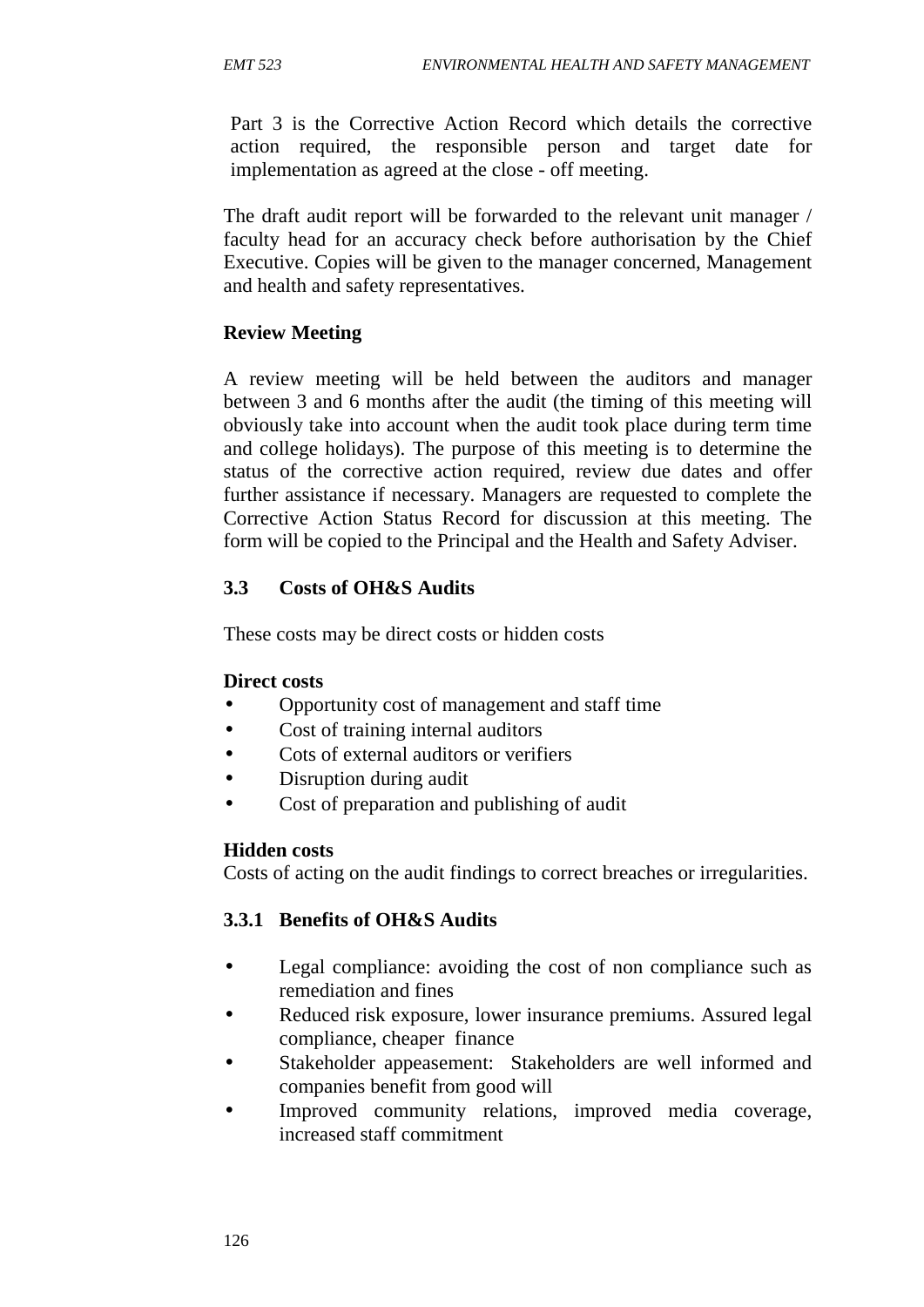## **4.0 CONCLUSION**

OH&S Audits are an essential component of OH&S management systems and ensure that all aspects of the system are efficient and effective. They are thus important in ensuring continuous improvement which is essential in OH&S systems.

### **5.0 SUMMARY**

Health and Safety Audit is defined as the systematic evaluation of performance in health and safety to identify deviations from agreed standards. The audit includes an evaluation of the organization's OH&S management system elements or a subset of these, as appropriate. Audits should be conducted by competent persons internal or external to the organization who are independent of the activity being audited.

The Audit Procedure consists of notification, pre – audit meeting, audit interview and verification, audit report and the review meeting.

## **SELF-ASSESSMENT EXERCISE**

- i. Define Health and Safety Audit
- ii. List the main elements evaluated during a Health and Safety Audit

### **6.0 TUTOR-MARKED ASSIGNMENT**

As the Safety officer in a printing company in one of the 6 geo-political regions , explain the steps you would take to carry out an internal audit.

### **7.0 REFERENCES/FURTHER READING**

Jain, R.K. Sunil S.R. *Industrial Safety, Health and Environment Mangement Systems,* Khanna publishers, (2008) New Delhi, India.

www.arberdeenshire.gov.uk/index.asp

Procedure number 7:1:10 Revision 2 Health and Safety Audit Cardonald College Glasgow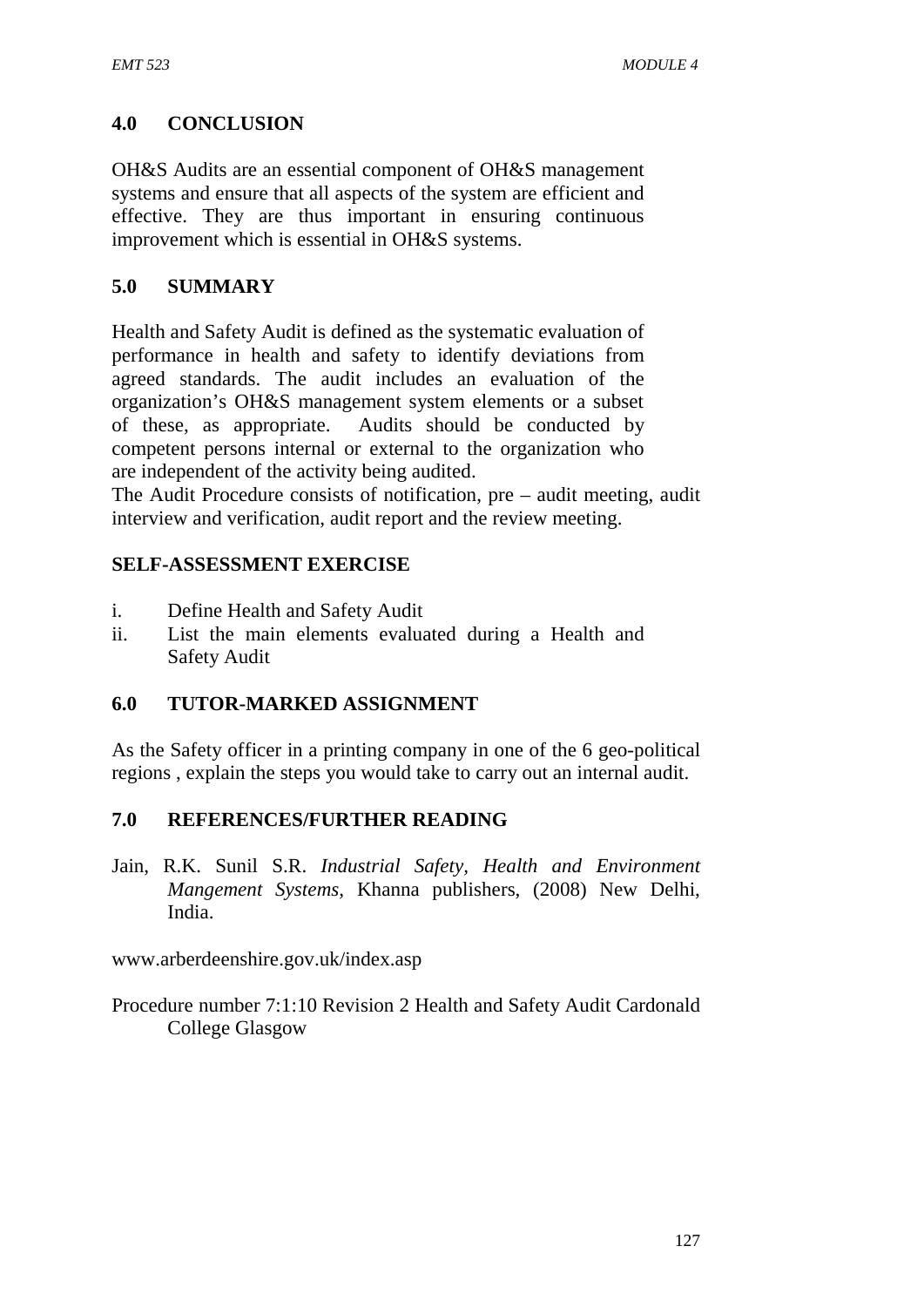## **UNIT 4 HEALTH AND SAFETY PLANS ACCIDENTS: CASE STUDIES**

### **CONTENTS**

- 1.0 Introduction
- 2.0 Objectives
- 3.0 Main Content
	- 3.1 Outline for preparation of a health and safety plan
		- 3.1.1 Initial status review
		- 3.1.2 Core topics
	- 3.2 Template Health and Safety Plan
	- 3.3 Accident case studies
- 4.0 Conclusion
- 5.0 Summary
- 6.0 Tutor-Marked Assessment
- 7.0 References/Further Reading

## **1.0 INTRODUCTION**

Health and safety plan is the framework for preventing personal injuries and deaths. It is the responsibility to set out a policy which serves as a basis for the preparation of the health and safety plans

### **2.0 OBJECTIVES**

At the end of the unit you should be able to:

- List the elements of a health and safety plan
- Use the template provided to prepare a health and safety plan

## **3.0 MAIN CONTENT**

## **3.1 Outline for preparation of a health and safety plan**

If the organisation is managing safety correctly then the creation of a formal safety plan should not entail a great deal of additional work and be merely a "tick-box" exercise, though it will create a more formal way of demonstrating compliance with legal requirements. For those who are essentially starting from scratch and who have very little in place in terms of a safety management system, the outline is a basis for a safety management framework and highlights the main hazards in the workplace that need to be adequately controlled. The plan includes an initial status review of the overall management system and a list of hazards that will be examined to check that adequate control for each of the hazards are in place.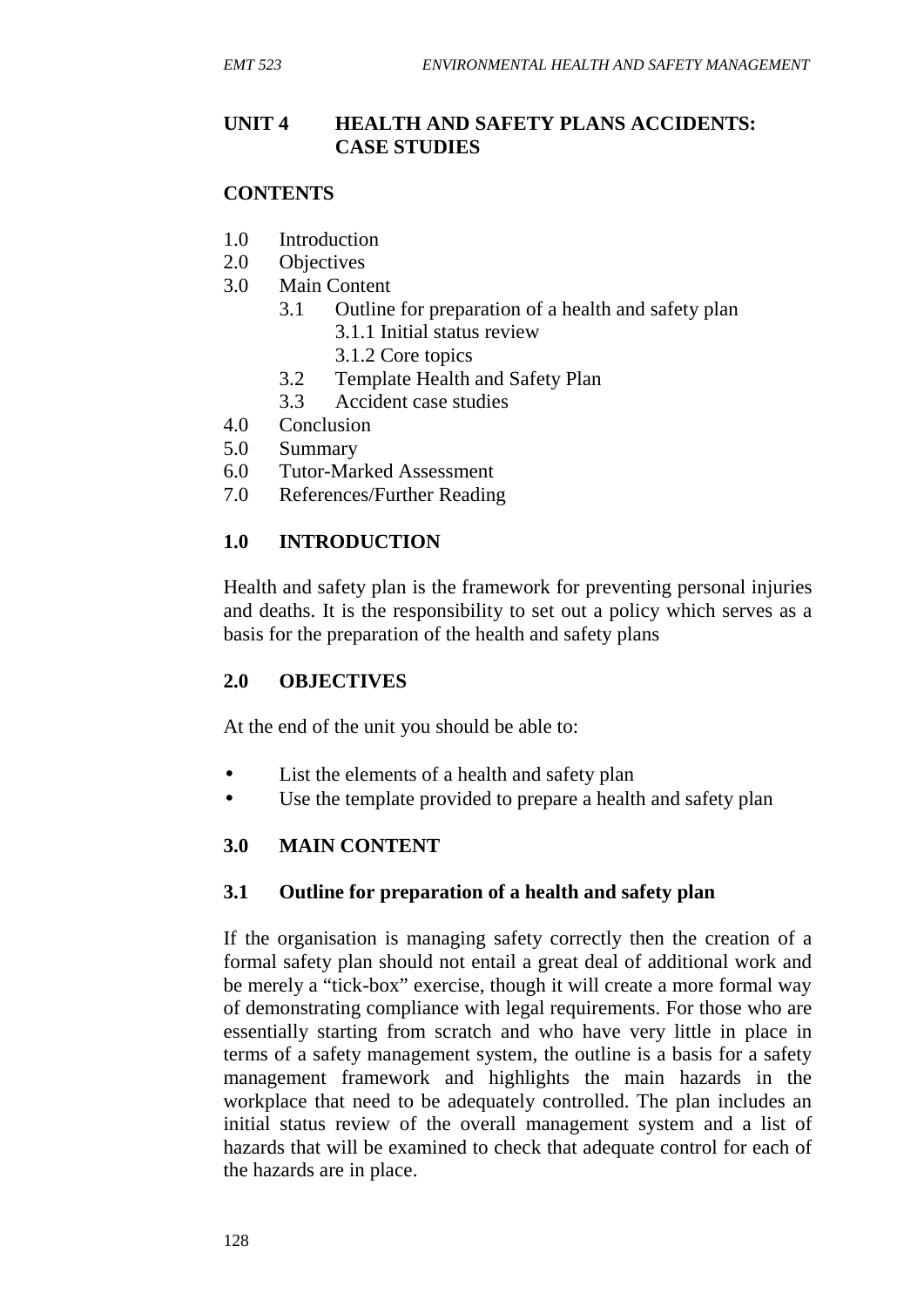## **3.1.1 Initial status review**

As part of an annual plan, a review of the key safety arrangements should be carried out. This will ensure that systems and procedures are in place to effectively manage health and safety. This review covers

*Policy*- There is a need to check whether any changes have been made to the Safety Policy, or to draft one if none exists to carry out certain tasks. The initial review is a useful time to check the members of the safe *Organising* -To ensure that health and safety is managed effectively a team of people is needed ty team and to ensure that everybody is familiar and happy with their defined responsibilities.The initial status review gives the opportunity to check that adequate communication systems are in place.

*Planning***-**A good idea of hazards existing in the workplace should be known. By using a hazard inventory form that lists common types of hazards in the workplace it is possible to create the more detailed part of the plan to supplement the initial status review. Examples of hazard inventories exist on the safety web pages. A regular annual review is worth conducting as it prompts a check that no new hazards have been introduced in the organization which have not been properly assessed.

Risk assessments need to be carried out. As part of the initial status review high risk activities should have been identified and risk assessments carried out or at least have been given priority when planning the risk assessment programme Organisations should set performance standards for the activities they carry out. As a minimum these should meet legal requirements Dates should be set for regular safety meetings, review sessions with the Head of Department, and times to circulate safety information (e.g. specific topic information). Try and set the sessions in advance so that they become part of the safety plan for the year and everybody is well aware in advance of the dates.

*Monitoring***-**Two safety monitoring and inspection exercises should be done each year at a minimum. Introduce additional inspection/checks particularly if high risk activities are carried out. Spot checks and safety tours can also be carried out as deemed necessary. These can be built into the topics chosen in the second part of the safety plan document.

In previous plans check that any actions or recommendations made as part of the plan are being managed. It is likely that some items of your previous plan may not have been completed. These should be carried over into the next plan and progress monitored. Outstanding actions could include recommendations from accidents, FM maintenance and repair work, outstanding issues from previous inspection exercises, etc.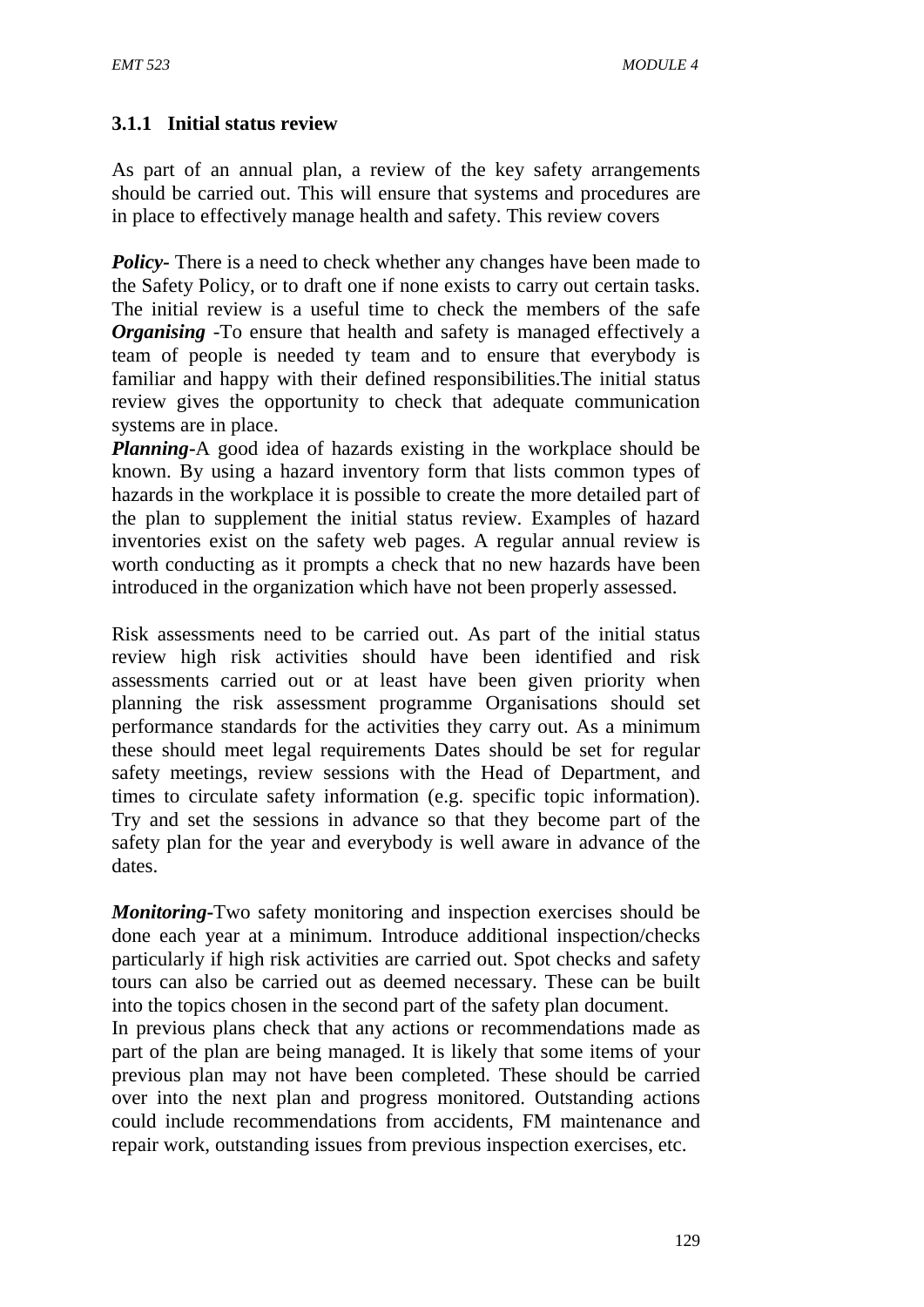## **3.1.2 Core topics**

The second part of the plan focuses on key safety topics that need to be assessed as part of the plan. The aim should be to check on the range of hazards across the year to ensure that the arrangements in place to control the risks associated with each topic are robust and appropriate, e.g. when looking at electrical safety and testing you may ask:

- Do you have an inventory of electrical equipment in the organisation?
- Do people tell the safety department when new equipment is purchased?
- Are new pieces of equipment visually checked prior to use?
- Are items clearly marked with test labels?

## *Ongoing development*

The initial status review should be a permanent part of each plan developed. This will ensure that the management framework remains in place and that any changes to safety critical personnel, activities, premises changes etc. are captured and addressed.

The hazard topics listed on the plan will vary depending on the approach taken by the safety department. Once the relevant hazards have been identified some may choose to keep all the hazards listed on the plan and check all the relevant controls each year. This may be possible for smaller organisations. Larger organisations may not be able to do this and may decide to concentrate on their high risk activities one year and then look at lower risk issues the following year. Alternatively, larger organisations may want to look at all the hazards but just concentrate on particular issues each year, e.g. under Control of Substances hazardous to health( COSHH) one year an organisation may look at chemical container labeling; the next year they may check their arrangements for handling of chemical waste and the next year they may review the risk assessments of a few of the high priority activities involving toxic chemicals. Clearly, the more people are involved in monitoring the control measures, the more that can be covered and accomplished in any particular year. Whatever option is chosen, the aim should be to ensure that hazards have been identified, adequate controls have been introduced and that these are being used in a consistent manner.

Thus the essential elements of a health and safety plan are:

- OH&S Policy
- Safety organization at plant level with responsibilities
- Safe procedures for carrying out various activities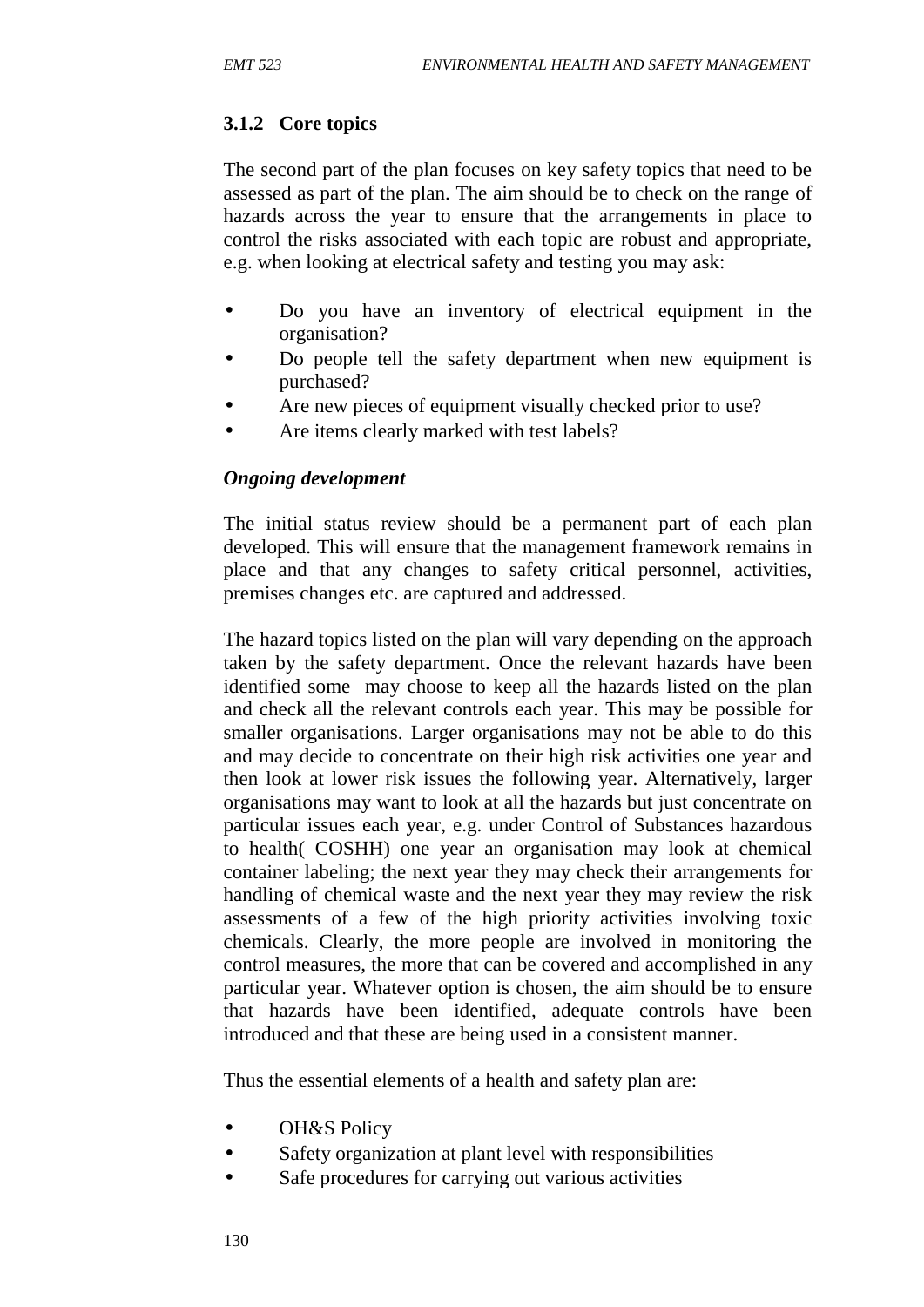- Identification of hazards
- Procedure for obtaining permission to work for operations which may affect safety
- Accident reporting and investigation
- Plans and procedures to achieve objectives and targets set by management
- Feedback system for managerial review at prescribed frequency
- Appointment of competent persons for carrying out inspection, testing, certifying various equipments, structures and environment for carrying out jobs safely.
- Responsibilities of management , safety departments, unions and Staff are spelt out

## **3.2 Template Health and Safety Plan**

This is the Health and Safety Policy Statement of

(name of company)…………………………………………….

Our statement of general policy is: to provide adequate control of the health and safety risks arising from our work activities; to consult with our employees on matters affecting their health and safety; to provide and maintain safe plant and equipment; to ensure safe handling and use of substances; to provide information, instruction and supervision for employees; to ensure all employees are competent to do their tasks, and to give them adequate training; to prevent accidents and cases of work related ill health; to maintain safe and healthy working conditions; and to review and revise this policy as necessary at regular intervals.

Signed (Employer)

Date Review date

### *Responsibilities*

- 1. Overall and final responsibility for health and safety is that of………......................
- 2. Day- to- Day responsibility for ensuring this policy is put into practice is delegated to
- ……………………………………………………………………………
- 3. To ensure health and safety standards are maintained/ improved, the following people have responsibility in the following areas

Name

Responsibility

……………………………….. ………………………………………….. ………………………………………… ………………………………………….. ………………………………………….. …………………………………………..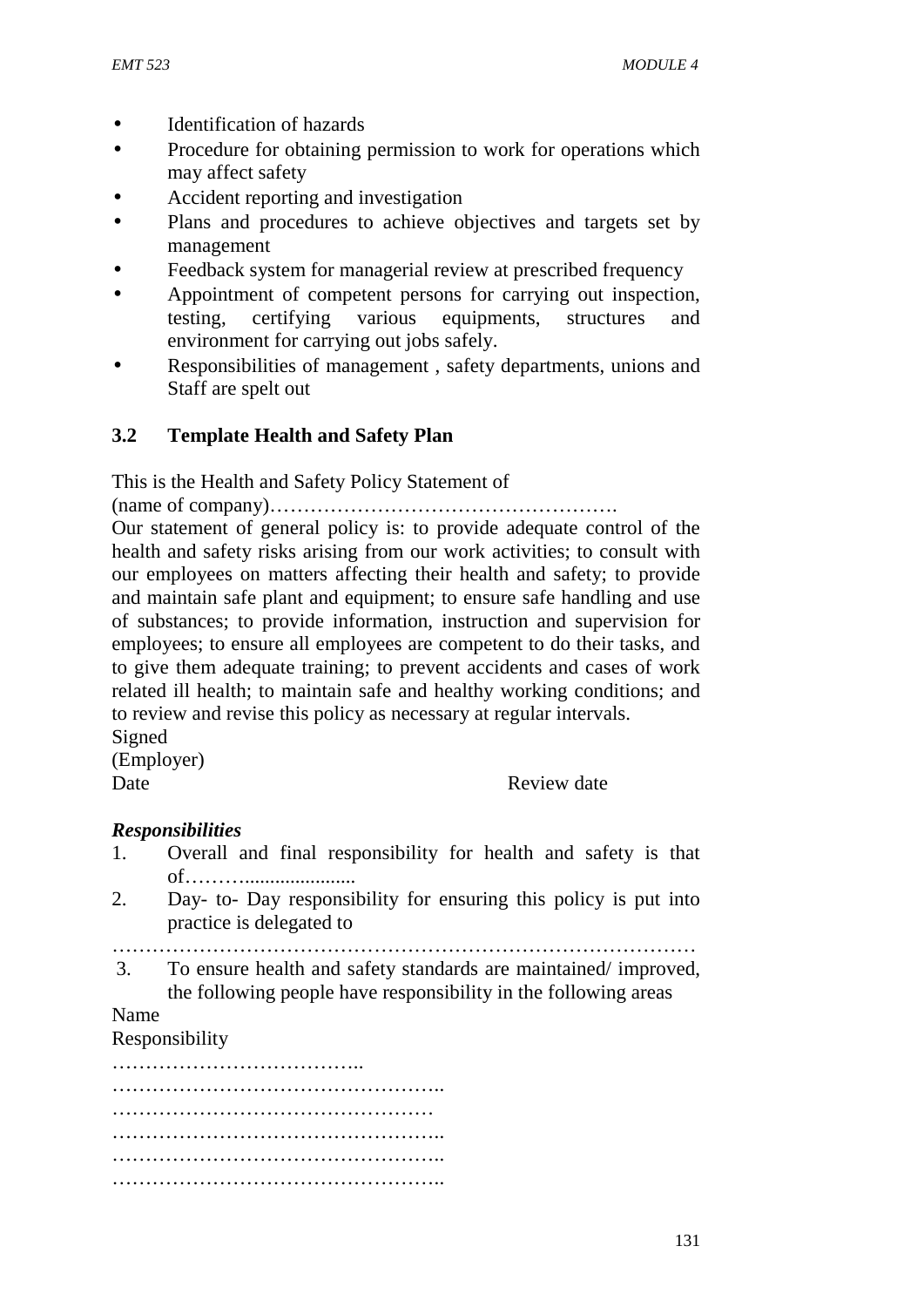#### 4. All employees have to:

- .Cooperate with supervisors and managers on health and safety matters;
- Not interfere with anything provided to safeguard their health and safety;
- Take reasonable care of their own health and safety; and
- report all health and safety concerns to an appropriate person mentioned inthis policy statement).

### *Health and safety risks arising from our work activities*

- 1. Risk assessments will be undertaken by………………………………….
- 2. The findings of the risk assessments will be reported to……………………………………
- 3. Action required to remove/control risks will be approved by……………………………….
- 4. ………………………….will be responsible for ensuring the action required is implemented.
- 5. ……………………. will check that the implemented actions have removed/reduced the risks.
- 6. Assessments will be reviewed every………………………………………or when the work activity changes, whichever is soonest.

### *Consultation with employees*

1. Employee representative(s) are …………………………………………………………………………… 2. Consultation with employees is provided by…………………………………………….

## *Safe plant and equipment*

- 1. …………..will be responsible for identifying all equipment/plant needing maintenance.
- 2. …………..will be responsible for ensuring effective maintenance procedures are drawn up.
- 3. …………… will be responsible for ensuring that a dented maintenance implemented. Any problems found with plant/equipment should be reported to……………………..
- 4. …………will check that new plant and equipment meets health and safety standards before it is purchased.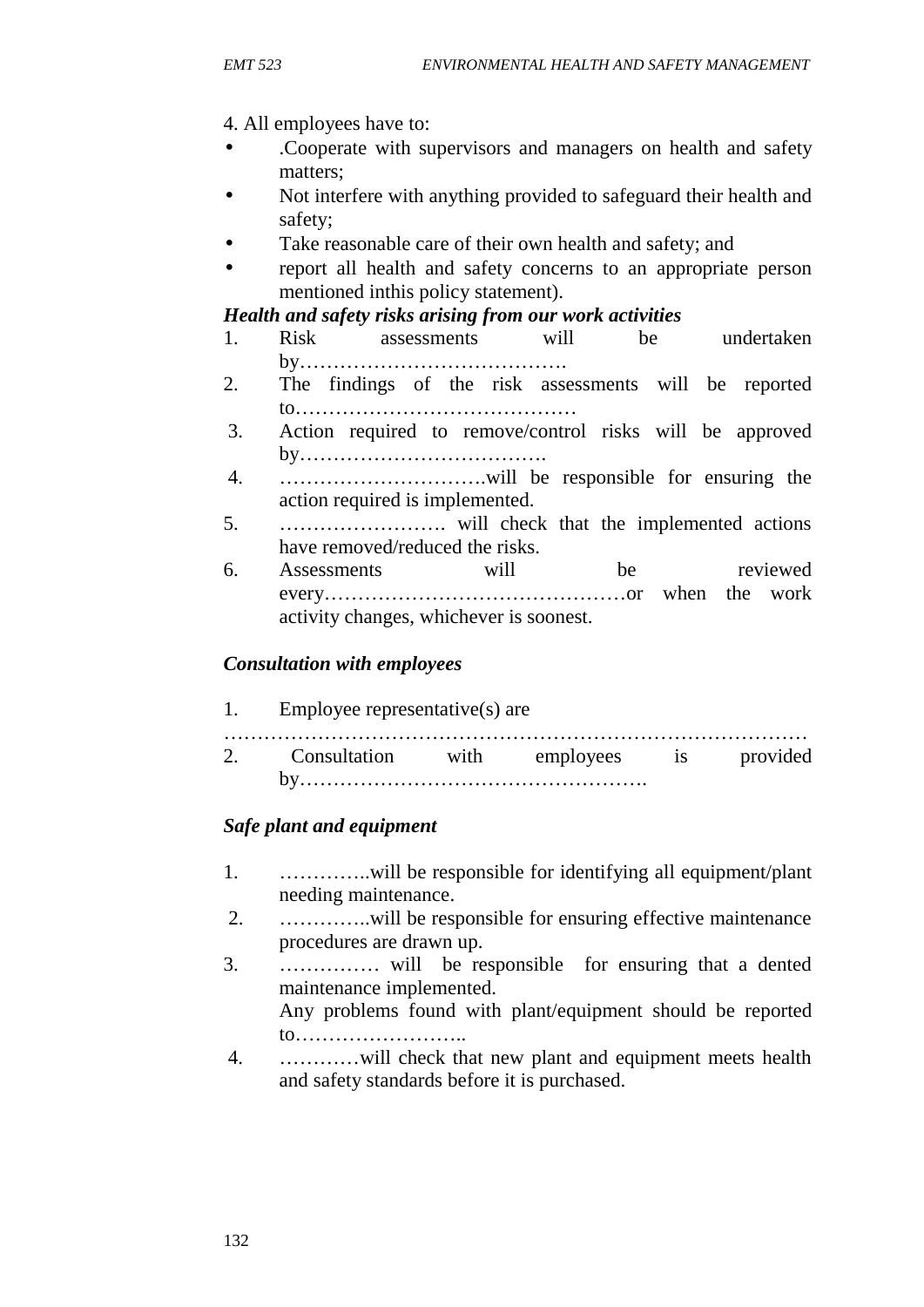#### *Safe handling and use of substances*

- 1. …………………..will be responsible for identifying all substances which need a COSHH assessment.
- 2. ……………………………………will be responsible for undertaking COSHH assessments.
- 3. ………………………...will be responsible for ensuring that all actions identified in the assessments are implemented.
- 4. ……………………….will be responsible for ensuring that all relevant employees are informed about the COSHH assessments.
- 5. ……………………….will check that new substances can be used safely before they are purchased.
- 6. Assessments be reviewed every…………………, or when the work activity changes, whichever is soonest.

#### *Information, instruction and supervision*

- 1. The Health and Safety Law poster is displayed at/leaflets are issued by…………………
- 2. Health and safety advice is available from……………………………………………….
- 3. Supervision of young workers/trainees will be arranged/undertaken/monitored by……
- 4. …………………………is responsible for ensuring that our employees working at locations under the control of other employers, are given relevant health and safety information.

#### *Competency for tasks and training*

- 1. Induction training will be provided for all employees by………………………………
- 2. Job specific training will be provided by………………………………………………
- 3. Specific jobs requiring special training are………………………………………………
- 4. Training records are kept at/by…………………………………………………………
- 5. Training will be identified, arranged and monitored by……………………………………

### *Accidents, first aid and work related ill health*

|        | Health surveillance is required for employees doing the following |  |      |    |          |  |
|--------|-------------------------------------------------------------------|--|------|----|----------|--|
|        |                                                                   |  |      |    |          |  |
| Health | surveillance                                                      |  | will | be | arranged |  |
|        |                                                                   |  |      |    |          |  |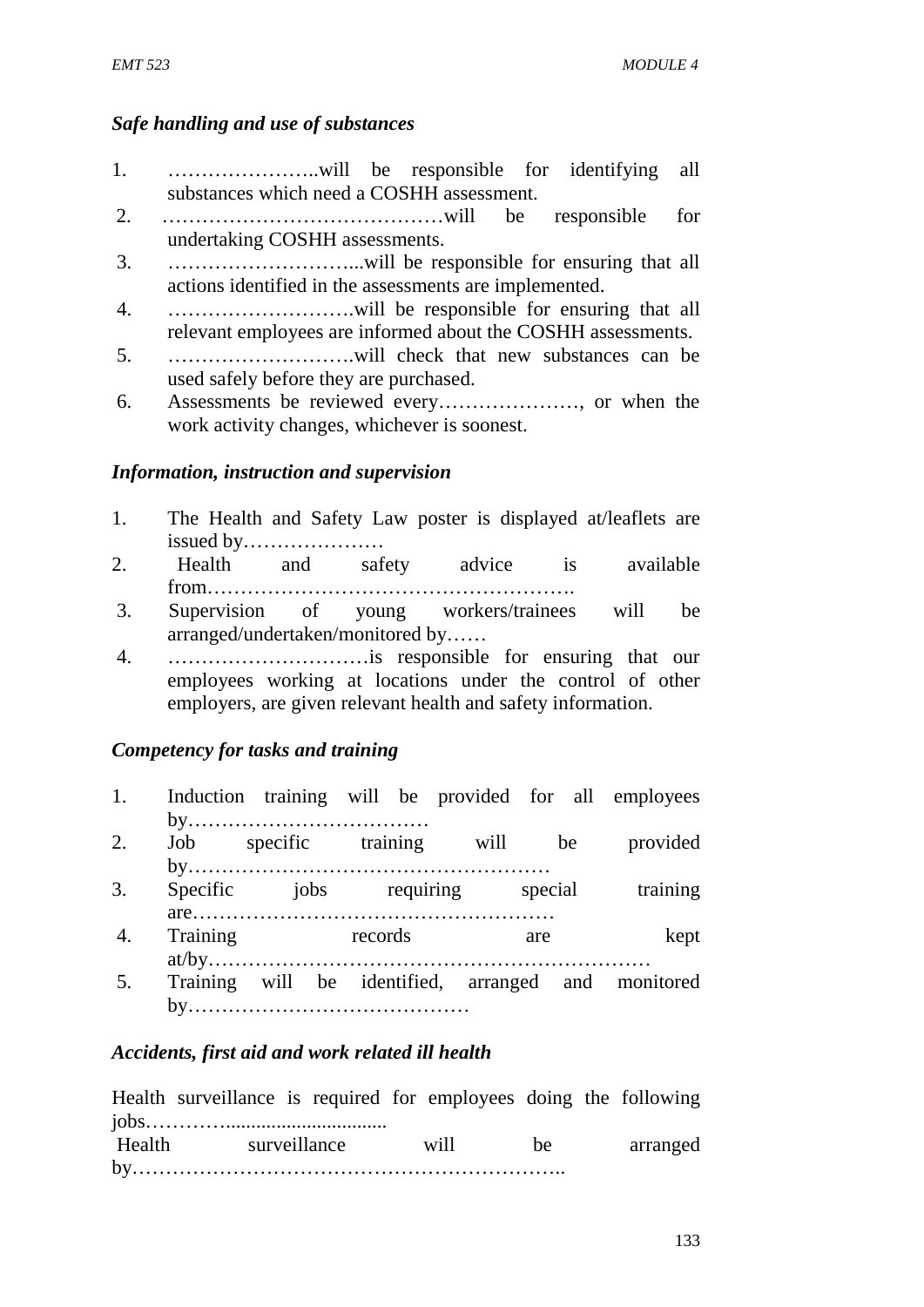|                                                                          |                                                                                                                                                                                                                                 |  | Health surveillance records will be                                      |  |  | kept     |  |
|--------------------------------------------------------------------------|---------------------------------------------------------------------------------------------------------------------------------------------------------------------------------------------------------------------------------|--|--------------------------------------------------------------------------|--|--|----------|--|
|                                                                          |                                                                                                                                                                                                                                 |  |                                                                          |  |  |          |  |
|                                                                          |                                                                                                                                                                                                                                 |  | The first aid $box(es)$ is/are                                           |  |  | kept     |  |
|                                                                          |                                                                                                                                                                                                                                 |  |                                                                          |  |  |          |  |
|                                                                          | The the state of the state of the state of the state of the state of the state of the state of the state of the state of the state of the state of the state of the state of the state of the state of the state of the state   |  | appointed person(s)/first                                                |  |  | aider(s) |  |
|                                                                          |                                                                                                                                                                                                                                 |  |                                                                          |  |  |          |  |
| All accidents and cases of work related ill health are to be recorded in |                                                                                                                                                                                                                                 |  |                                                                          |  |  |          |  |
|                                                                          |                                                                                                                                                                                                                                 |  | the accident book. The book is                                           |  |  | kept     |  |
|                                                                          |                                                                                                                                                                                                                                 |  |                                                                          |  |  |          |  |
|                                                                          |                                                                                                                                                                                                                                 |  |                                                                          |  |  |          |  |
|                                                                          |                                                                                                                                                                                                                                 |  |                                                                          |  |  |          |  |
|                                                                          |                                                                                                                                                                                                                                 |  | accidents, diseases and dangerous occurrences to the enforcing authority |  |  |          |  |
| <b>Monitoring</b>                                                        |                                                                                                                                                                                                                                 |  |                                                                          |  |  |          |  |
| To check our working conditions, and ensure our safe working practices   |                                                                                                                                                                                                                                 |  |                                                                          |  |  |          |  |
|                                                                          | are and the same state of the state of the state of the state of the state of the state of the state of the state of the state of the state of the state of the state of the state of the state of the state of the state of th |  | being followed,                                                          |  |  | we       |  |
|                                                                          |                                                                                                                                                                                                                                 |  |                                                                          |  |  |          |  |
|                                                                          |                                                                                                                                                                                                                                 |  |                                                                          |  |  |          |  |
|                                                                          |                                                                                                                                                                                                                                 |  |                                                                          |  |  |          |  |
|                                                                          | investigating accidents.                                                                                                                                                                                                        |  |                                                                          |  |  |          |  |
|                                                                          |                                                                                                                                                                                                                                 |  |                                                                          |  |  |          |  |
|                                                                          | causes of sickness absences.                                                                                                                                                                                                    |  |                                                                          |  |  |          |  |
|                                                                          |                                                                                                                                                                                                                                 |  |                                                                          |  |  |          |  |
|                                                                          | prevent a recurrence.                                                                                                                                                                                                           |  |                                                                          |  |  |          |  |

#### *Emergency procedures – fire and evacuation*

………….is responsible for ensuring the fire risk assessment is undertaken and implemented.

| Escape | routes                                        |     | are  |    | checked |
|--------|-----------------------------------------------|-----|------|----|---------|
|        |                                               |     |      |    |         |
|        | Fire extinguishers are maintained and checked |     |      |    |         |
|        |                                               |     |      |    |         |
| Alarms |                                               | are |      |    | tested  |
|        |                                               |     |      |    |         |
|        |                                               |     |      |    |         |
|        | Emergency evacuation                          |     | will | be | tested  |
|        |                                               |     |      |    |         |

Obtained from Health and Safety Executive

#### **3.3 Accident case studies**

We have already seen the causes of accidents and have identified health and safety plans as a means of avoiding some of them. None the less here are some accidents resulting in huge costs/ losses with a description of the technical/human failures. The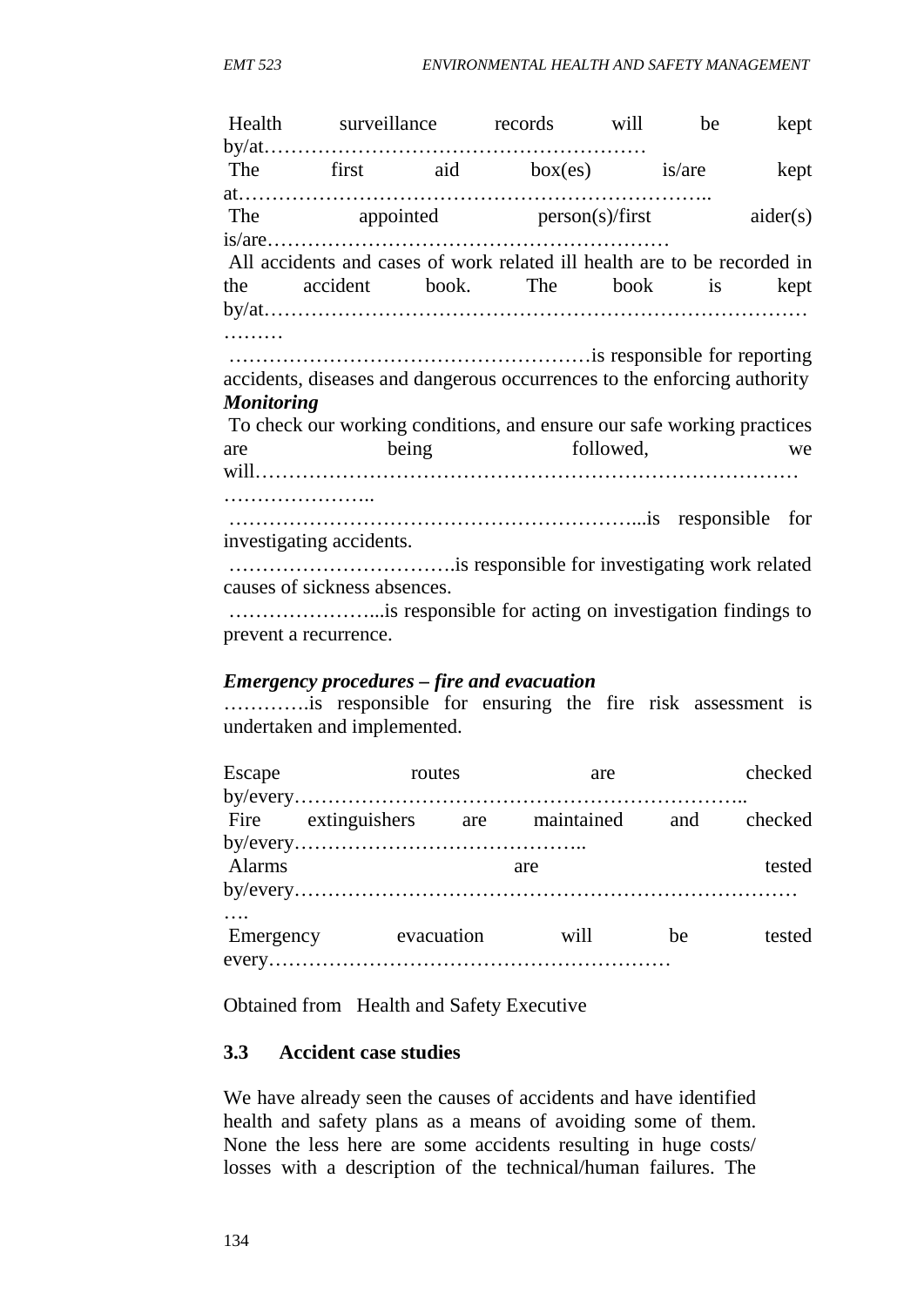following case studies were obtained from Health and Safety Executive which keeps records of industrial accidents world wide.

1. Accident summary Union Carbide India Ltd, Bhopal, India. 3rd December 1984

In the early hours of 3 December 1984 a relief valve on a storage tank containing highly toxic methyl isocyanate (MIC) lifted. A cloud of MIC gas was released which drifted onto nearby housing.

Prior to this, at 23.00 hrs on 2 December, an operator noticed the pressure inside the storage tank to be higher than normal but not outside the working pressure of the tank. At the same time a MIC leak was reported near the vent gas scrubber (VGS). At 00.15hrs a MIC release in the process area was reported. The pressure inside the storage tank was rising rapidly so the operator went outside to the tank. Rumbling sounds were heard from the tank and a screeching noise from the safety valve. Radiated heat could also be felt from the tank.

Attempts were made to switch on the VGS but this was not in operational mode.

Approximately 2,000 people died within a short period and tens of thousands were injured, overwhelming the emergency services. This was further compounded by the fact that the hospitals were unaware as to which gas was involved or what its effects were. The exact numbers of dead and injured are uncertain, as people have continued to die of the effects over a period of years.

The severity of this accident makes it the worst recorded within the chemical industry.

Failings in technical measures:

- The flare system was a critical element within the plant's protection system. However, this fact was not recognised as it was out of commission for some three months prior to the accident.
- Plant Modification / Change Procedures: HAZOP, identification of safety critical elements
- Hazards associated with runaway reactions in a chemical reactor are generally understood. However, such an occurrence within a storage tank had received little research.
- Reaction / Product Testing: laboratory testing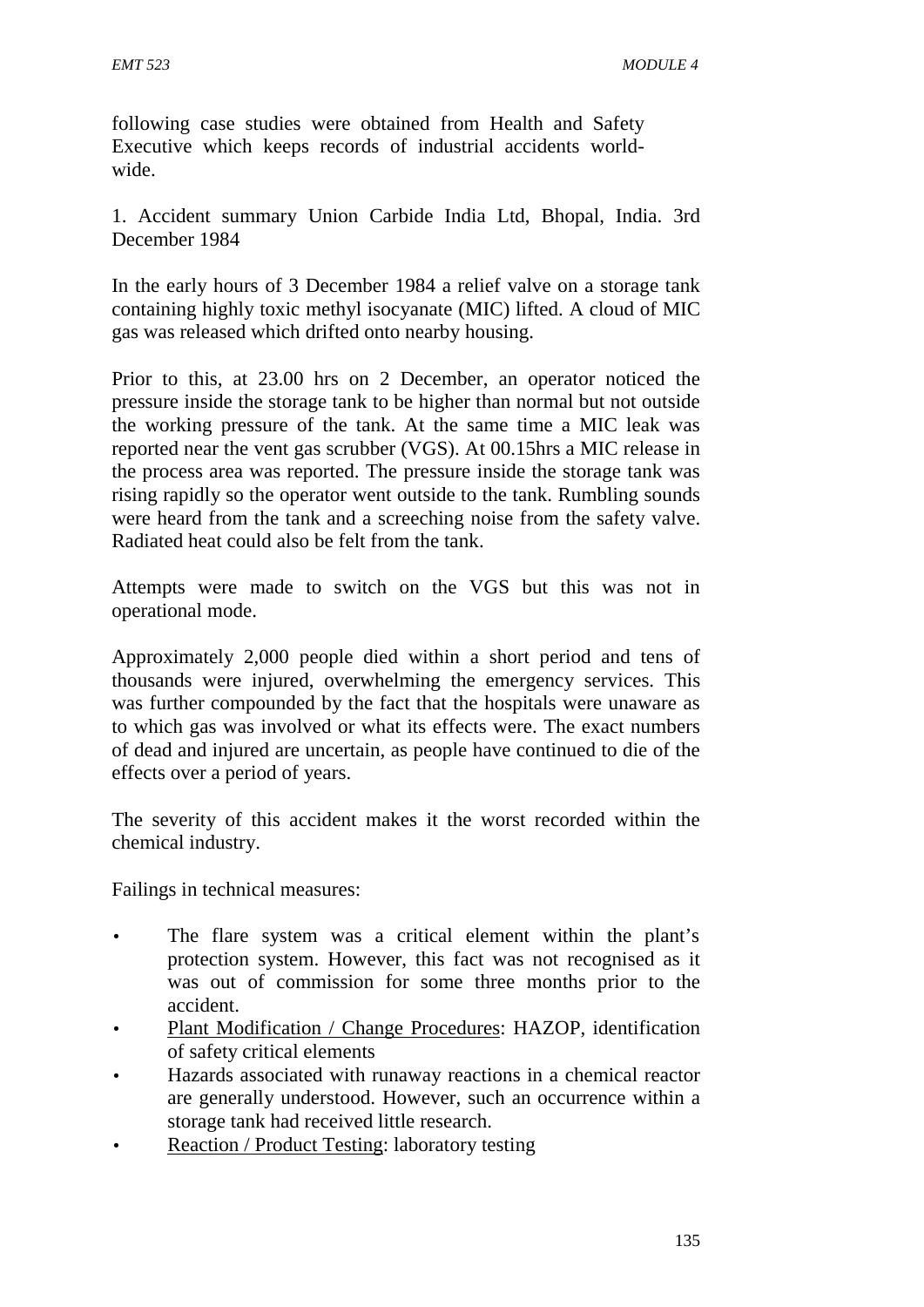- The ingress of water caused an exothermic reaction with the process fluid. The exact point of ingress is uncertain though poor modification/maintenance practices may have contributed.
- Design Codes Plant: ingress of unwanted material
- Maintenance Procedures: training and competence levels
- Plant Modification / Change Procedures: Hazard Operating Procedure Analysis (HAZOP)
- The decommissioning of the refrigeration system was one plant modification that contributed to the accident. Without this system the temperature within the tank was higher than the design temperature of 0°C.
- Plant Modification / Change Procedures: HAZOP, decommissioning procedures
- The emergency response from the company to the incident and from the local authority suggests that the emergency plan was ineffective. During the emergency operators hesitated when to use the siren system. No information was available regarding the hazardous nature of MIC and what medical actions should be taken.
- Emergency Response / Spill Control: site emergency plan, emergency operating procedures/training

### *2. Accident summary Warehouse fire*

An automatic fire alarm operated in a warehouse storing various materials including oxidising materials, solvents and various other chemicals in drums. The fire alarm was transmitted to the local fire service. By the time the fire service arrived, flames were shooting through holes in the roof. An explosion then occurred which broke the glass in the site gatehouse.

15 minutes into the incident another explosion occurred in a store holding oxidising materials. This blew out a roller shutter door, which hit the wall of a building about 10m away. This was now a serious fire engulfing both the oxidising materials store and an acid pen area. Drums of solvents were beginning to explode in the intense heat. Some of these exploding drums were propelled several hundred feet into the air.

The fire also spread to the roof of a nearby building on the boundary of the site and after 30 minutes from the alarm being raised another offsite building 30m away was beginning to be endangered. Several explosions then occurred engulfing the front of this second building. A flying, burning solvent drum also crashed through the roof in the main store area, immediately starting another fire. The off-site emergency plan was progressively implemented during the course of the incident.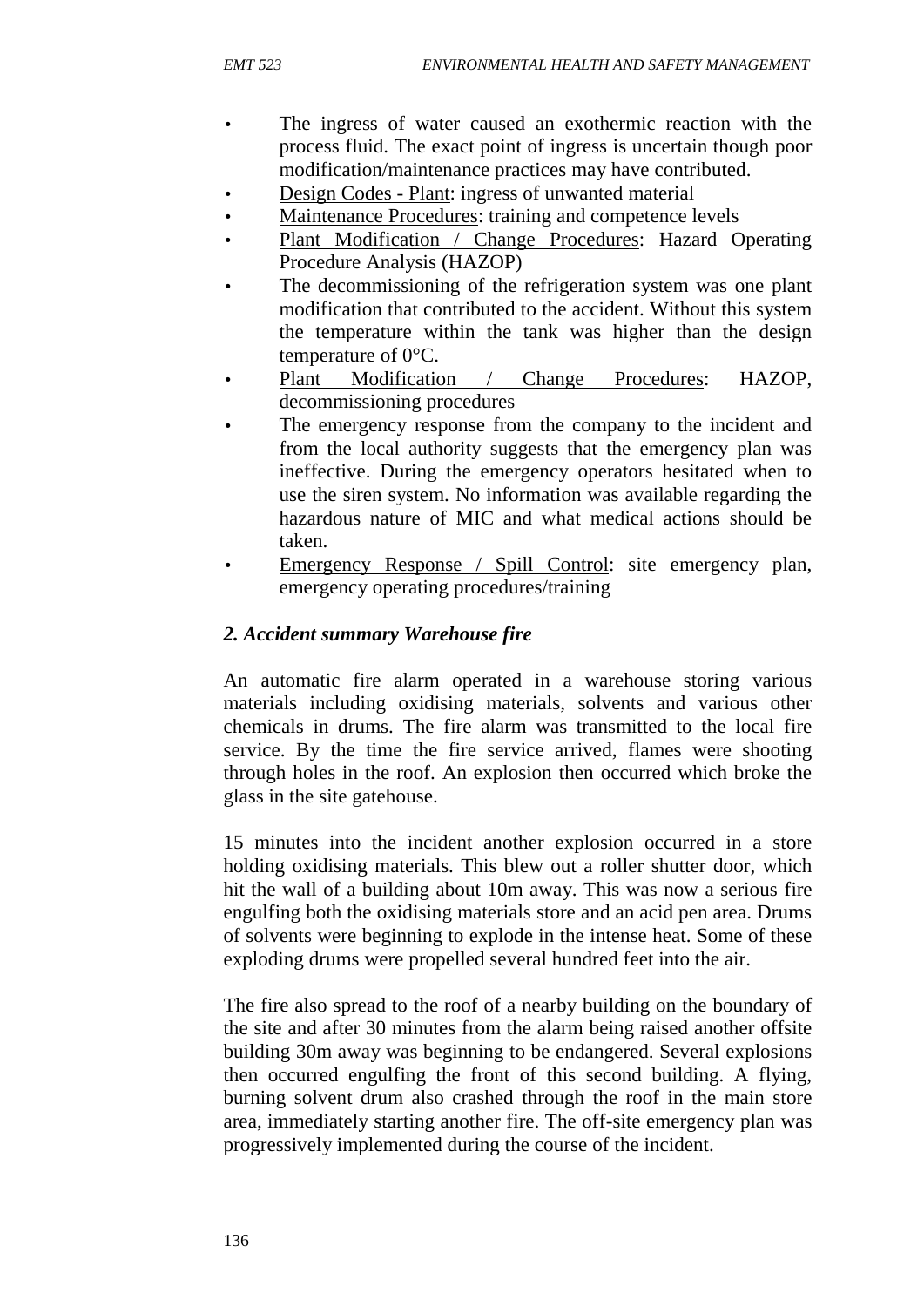The Fire Brigade was advised of the broad generic basis of the materials involved in the fire, and a print out of stored materials was obtained. This list was too detailed for the needs of the emergency services. The resulting smoke from the fire contained a cocktail of eleven different chemicals including hydrogen chloride. Approximately 3,000 residents were evacuated from their homes.

Failings in technical measures:

- Lack of chemical segregation in the storage of a vast range of chemicals led to the extremely rapid and violent spread of the fire. Although the specific root cause of the fire has not been identified with a degree of certainty, a number of chemical routes to ignition in the event of spillage or exothermic reaction were present in the oxidising materials store where the fire started. The probable cause was leakage of a corrosive substance onto organic materials.
- Segregation of Hazardous Materials: incompatible substances
- The building was constructed in 1982 in accordance with the building regulations in force at the time. However, later HSE guidance suggests that a more substantial thermal barrier, such as a double brick wall, should have separated the store from the adjacent area containing drums of flammable liquids.
- Design Codes Buildings / Structures: design of buildings to withstand plant excursions
- The drainage system on-site was adequate and able to cope with firewater run-off. Some minor pollution in the harbour did occur but this produced no obvious acute effects.
- Emergency Response / Spill Control: fire fighting

## *3. Contractor suffers electric shock after failure to isolate power supply*

A self-employed contractor sustained 415-volt electric shock injuries from the bare electrical wires supplying an overhead travelling crane while working from a 'cherry picker' installing computer cabling. The defendant company failed to follow their procedures for safe isolation of the power supply to the crane.

Action The company was prosecuted and fined £15 000.

Failings in technical measures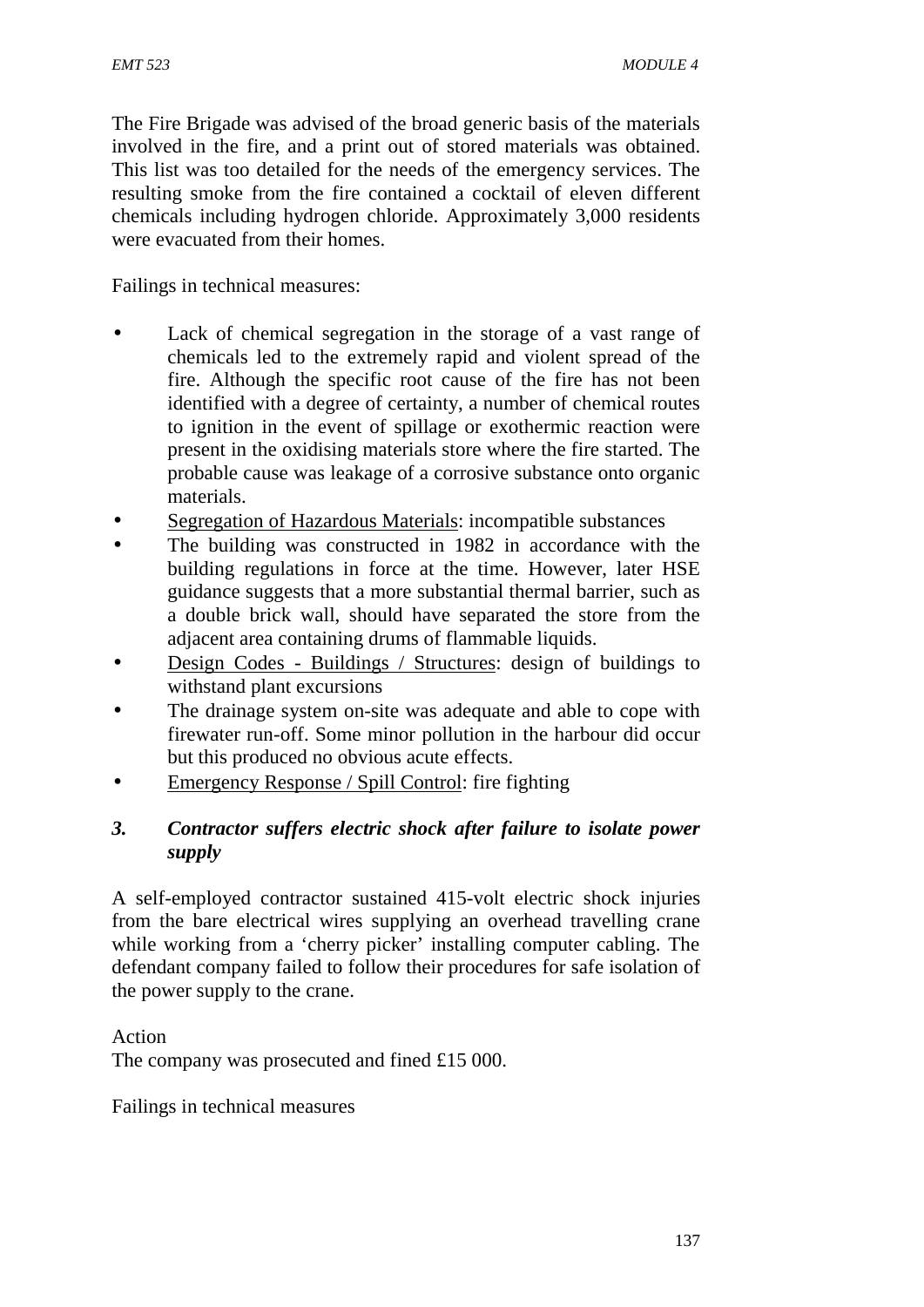### The Company should have

- carried out a risk assessment of the cabling activity that should have identified the hazard from the electrical wires;
- taken action to warn the contractor of the nearby presence of electrical wires; only allowed work when the power had been turned off

# *4. Fatal ATV overturn*

A 14-year-old child on a work placement scheme with a company operating a commercial shoot was killed when the all-terrain vehicle (ATV) he was riding overturned. He had ridden the ATV into woods on his own to feed pheasants and was later found next to the overturned vehicle on sloping ground. He was not wearing a helmet, although this was not the cause of his death Action

- The company was prosecuted for failing to adequately assess the risks associated with using ATVs and for allowing its gamekeepers to use them without training.
- Magistrates also heard that the tyres on the ATV were inflated to different pressures, which could have made the bike less stable. The company pleaded guilty, was fined £35 000 and ordered to pay £25 000 costs.

Failings in technical measures

The company should have:

- made sure that people using such machines have been properly trained, are capable of remaining in control of the bike at all times, are capable of the task and are supervised;
- used personal protective equipment. Head protection is particularly essential, as is following the manufacturer's safety instructions, which advise specific age limits for different types of machine;
- carried out thorough risk assessment before a child or young person uses any machinery or equipment. Employers and users should be aware also that use of some work equipment by children is specifically prohibited. Even if the risk assessment indicates that the risk is low or can be controlled, adequate instructions and training should be given (appropriate to the physical and emotional maturity of the individual child or young person